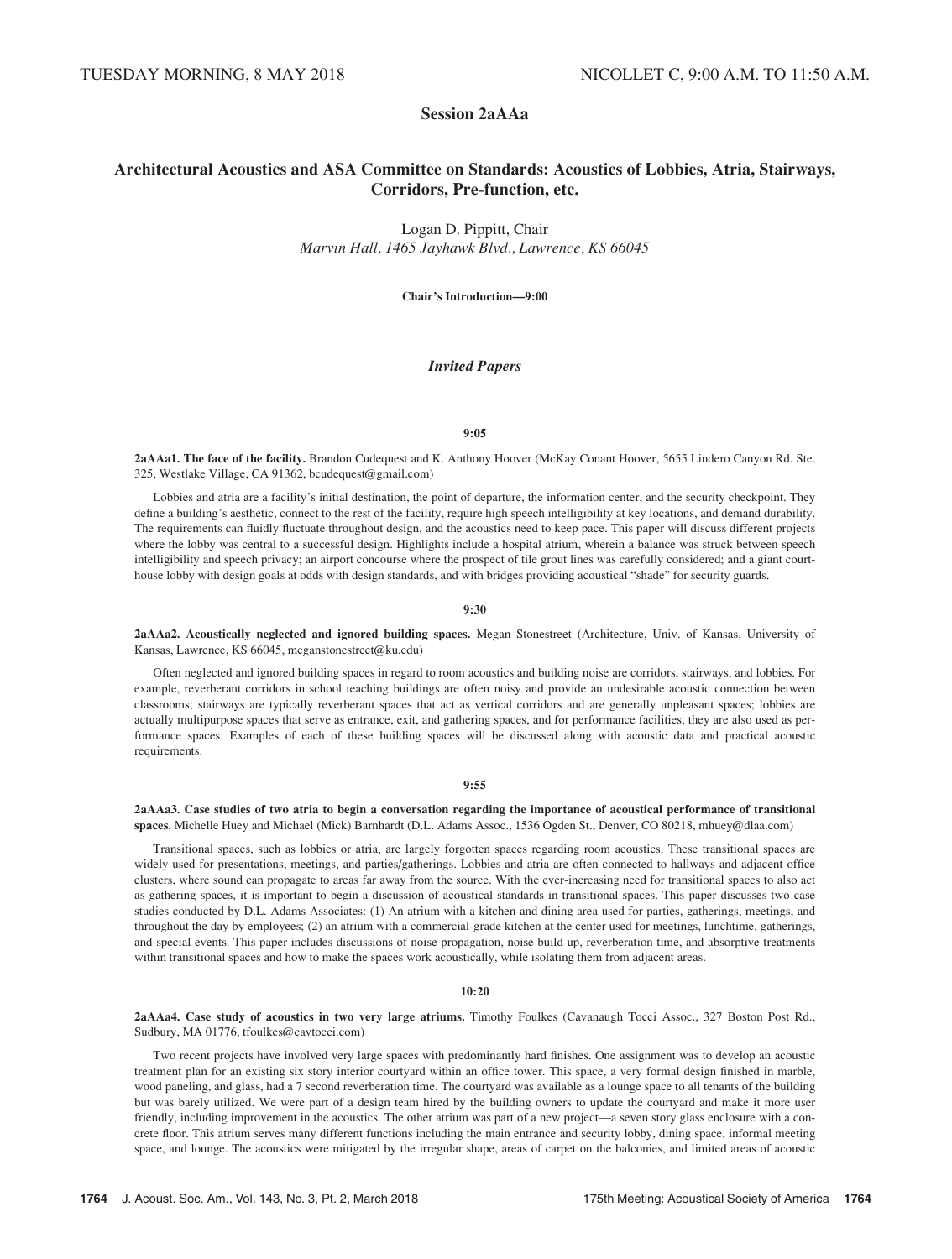paneling. The new atrium is a success and it has become the living room and hub for this large building. It is well used throughout the work day for all of the purposes mentioned above and more. Renovations for the other space are still in design as of the abstract deadline, but there may be finished in time for the Spring ASA meeting. The presentation will include a discussion of the dimensions and finishes, acoustic priorities, design challenges, acoustic measurements, and subjective comments.

#### 10:45

2aAAa5. Measured acoustic conditions in the common spaces of two educational buildings at the University of Nebraska– Omaha. Samuel H. Underwood and Lily M. Wang (Durham School of Architectural Eng. and Construction, Univ. of Nebraska-Lincoln, 1110 S. 67th St. Omaha, NE, Omaha, NE 68182-0816, samuelunderwood@unomaha.edu)

This paper presents results from an acoustical case study of the atria, corridors, stairways, and other common spaces within two buildings located on the campus of the University of Nebraska-Omaha: the Peter Kiewit Institute and the Barbara Weitz Community Engagement Center. Both buildings, while educational in nature, differ drastically in acoustical design. Impulse responses, noise levels, and transmission loss in both facilities are measured and the resulting acoustic metrics are compared to recommended values for the respective spaces. Descriptions of each building's architectural features are presented and linked to the measurement results. In particular, many spaces in the Peter Kiewit Institute were designed to expose the building systems, and the lack of acoustical products such as acoustical ceiling tile results in higher noise levels than normally expected. The Weitz Center, however, was designed with great emphasis placed on achieving optimal indoor environmental conditions. The results of this case study support the importance of appropriate acoustic design atria, corridors, stairways, and other common spaces in educational settings.

#### 11:10

2aAAa6. The architectural rejuvenation of Canada's National Arts Centre: The function of pre-function. Robin S. Glosemeyer Petrone and Marcus R. Mayell (Threshold Acoust.com, 53 W Jackson Blvd., Ste. 815, Chicago, IL 60604, robin@thresholdacoustics. com)

When Canada's National Arts Centre opened in 1967, the Brutalist architecture style of its era yielded a fortress for the arts. As Canada celebrates its sesquicentennial, a \$110M (Canadian) architectural rejuvenation process is transforming the inward facing fortress into alluring beacon at the heart of the capital. Expanded public spaces enveloped in transparent facades form multiple pre-function spaces that visually spill into one another to convey the constant activity of Canada's incubator for the performing arts to the patrons within and the surrounding city. The desire for visual transparency, the building's designation as a National Historic Site of Canada, and need for simultaneous programming of the performance and pre-functions spaces provided no shortage of acoustic challenges.

# Contributed Paper

#### 11:35

2aAAa7. Creating realistic design goals through the use of locally-measured reverberation time and background noise data. Matt Whitney and Ted Pyper (K2, 5777 Central Ave., Ste. 225, Boulder, CO 80301, matt@ k2avt.com)

One of the major difficulties in the design process of an atrium or lobby is providing points of reference to both the architect and the end user to help drive the conversation on an acceptable reverberation time and background noise level for the projected use cases. K2 recently surveyed eight different atrium and lobby spaces in Denver and used this reverberation time and background noise data to develop an appropriate range of reverberation times, for a given room volume, covering most of the common uses for atriums and lobbies. These ranges help provide guidance to both the design team and the end user on design goals and expectations for these spaces. This presentation will present these data, as well as subjective impressions and architectural design of each of the spaces, and describe how K2 used this information to initiate productive conversations with architects and end users and produce realistic design goals.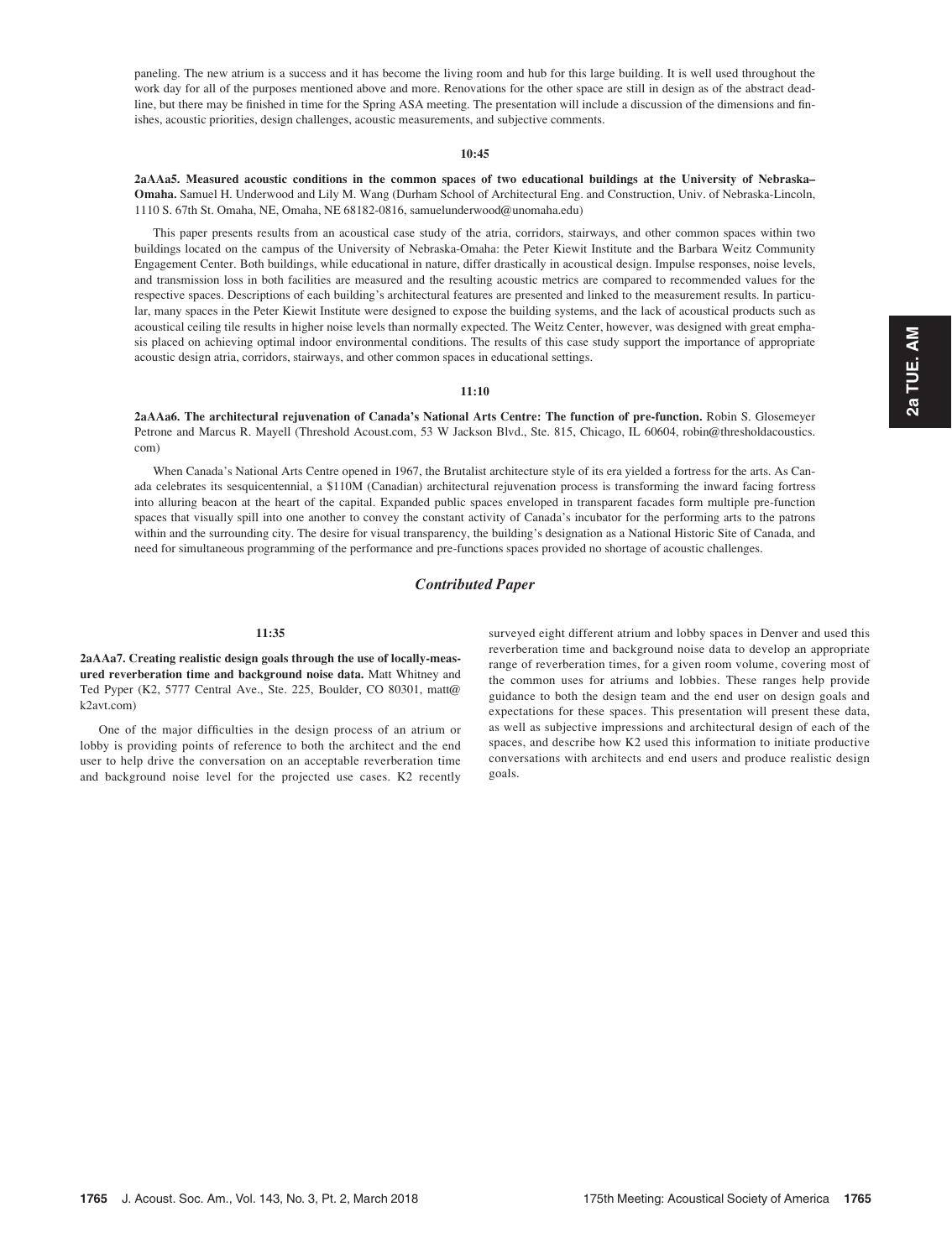# Session 2aAAb

# Architectural Acoustics: Student Design Competition (Poster Session)

David S. Woolworth, Cochair Roland, Woolworth & Associates, 356 CR 102, Oxford, MS 38655

> Andrew N. Miller, Cochair Bai, LLC, 4006 Speedway, Austin, TX 78758

The Technical Committee on Architectural Acoustics of the Acoustical Society of America with support from the Robert Newman Student Award Fund and the National Council of Acoustical Consultants are sponsoring the 2015 Student Design Competition that will be professionally judged at this meeting.

The competition involves the design of a new municipal building including a court room and a community hall. The submitted designs will be judged by a panel of professional architects and acoustical consultants. An award of US\$1250 will be made to the submitter(s) of the design judged "first honors." Four awards of US\$700 each will be made to the submitters of four entries judged "commendation."

# TUESDAY MORNING, 8 MAY 2018 LAKESHORE B, 8:00 A.M. TO 11:55 A.M.

Session 2aAB

# Animal Bioacoustics and ASA Committee on Standards: History of Animal Bioacoustics

David K. Mellinger, Chair

Coop. Inst. for Marine Resources Studies, Oregon State University, 2030 SE Marine Science Dr., Newport, OR 97365

Chair's Introduction—8:00

# Invited Papers

#### 8:05

2aAB1. A Brief history of avian bioacoustics. Robert Dooling (Psych., Univ. of Maryland, Baltimore Ave., College Park, MD 20742, rdooling@umd.edu) and Micheal L. Dent (Psych., Univ. of Buffalo, Buffalo, NY)

A proper history of avian bioacoustics would reference early naturalists such as Aristotle, Pliny the Elder, and others who observed that birds not only have acute senses but that they also learn their vocalizations with reference to auditory information and exhibit parallels with human speech, language, and music. On the production side, the development of the tape recorder followed by the sound spectrograph enabled researchers to precisely record, preserve, analyze, and quantify the characteristics of the amplitude and spectral envelope of the acoustic signals which birds use to communicate. In the 1950s Thorpe, and later Marler, tackled the development of vocal learning in birds and the nuances of individual and species differences, which began the modern era of avian bioacoustics. Almost simultaneously, on the perception side, the confluence of Skinnerian conditioning methods, signal detection theory, and the first laboratory minicomputers launched the modern era of animal psychophysics, which continues to this day in helping to understand the striking parallels between avian acoustic communication and speech and language learning in humans.

#### 8:25

2aAB2. A history of fish bioacoustics. Arthur N. Popper (Univ. of Maryland, Biology/Psych. Bldg., College Park, MD 20742, apopper@umd.edu) and Anthony D. Hawkins (Loughine Ltd, Aberdeen, United Kingdom)

Awareness of fish sound production dates back to ancient times, and concern about effects of man-made sounds on fishes can be traced back at least to the mid 17<sup>th</sup> century. By the end of the 19th century, the morphology of the fish ear had been well described, but experimental studies of the hearing characteristics did not begin until the early 1900s, when Parker demonstrated that fish can detect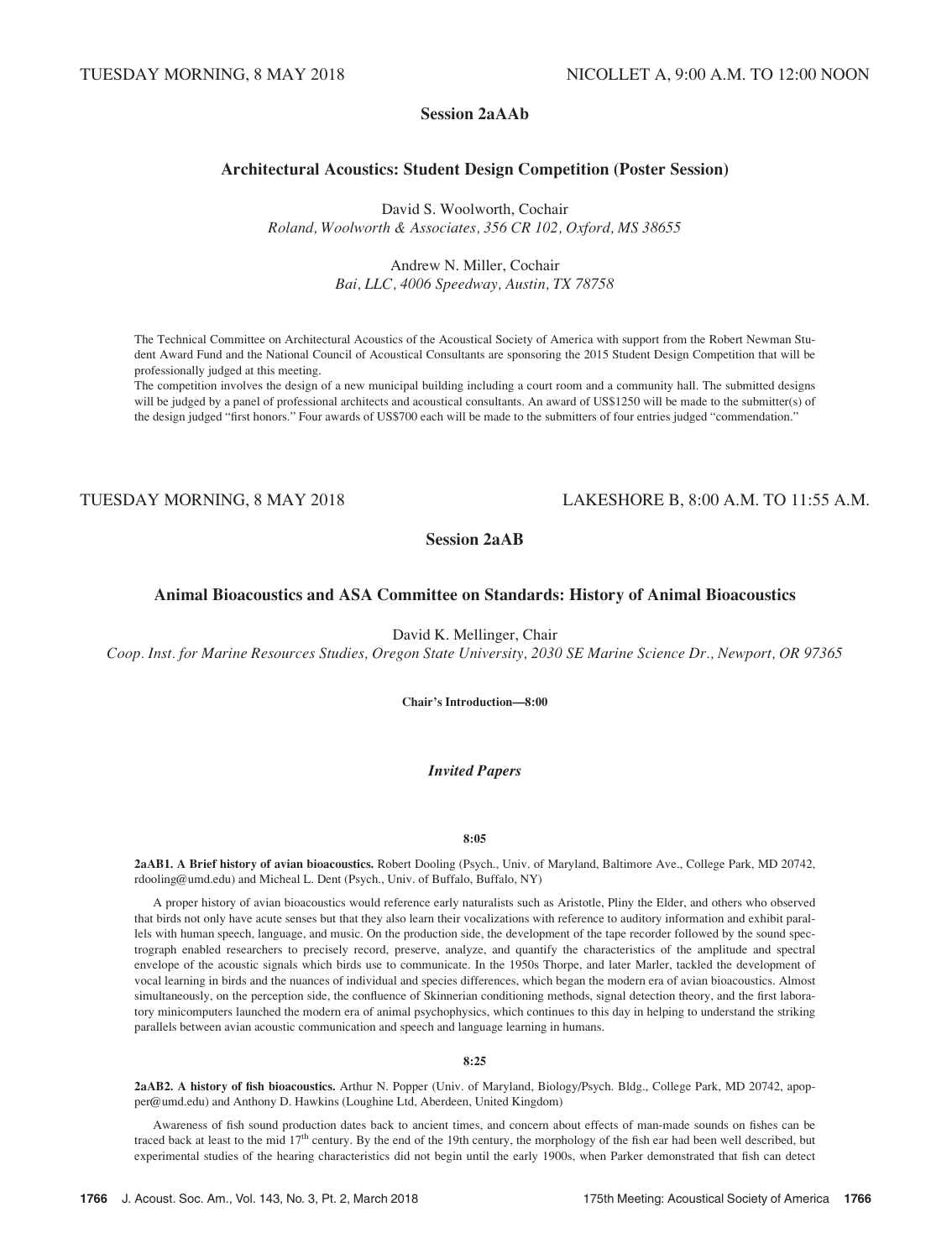#### 8:45

2aAB3. Amphibian bioacoustics: From Arch to Zelick. Peter M. Narins (Integrative Biology & Physiol., UCLA, 621 Charles E. Young Dr. S., Los Angeles, CA 90095-1606, pnarins@ucla.edu)

Amphibian bioacoustics may be thought to have originated with the first published acoustic playback experiments with frogs 60 years ago. Martof and Thompson (1958, Behavior 13:243–258) and Littlejohn and Michaud (1959, Tex. Jour. Sci.11:86–92) showed that male calls of Pseudacris nigrita in Georgia are effective in attracting conspecific females, and that females of Pseudacris streckeri in Texas can discriminate conspecific calls from heterospecific calls, respectively. Capranica (1965, JASA 40:1131–1139) was the first to electronically synthesize bullfrog calls and to electronically modify (filter) them for use as stimuli in acoustic playback experiments. Since then, all hell broke loose. Reel-to-reel, cassette and DAT tape recorders, were replaced by wideband portable digital machines capable of recording directly to CF cards and/or to high capacity internal hard drives. Sophisticated call synthesis and analysis programs are widely available. Amphibian communication has been studied on six continents and Madagascar and we have gained a more sophisticated appreciation of the production and reception of amphibian airborne signals. Now the challenge is to find new and interesting amphibian bioacoustic questions, and for inspiration, I shall present a brief review of some of the noteworthy experiments of the past. [Work supported by NSF grant #1555734.]

#### 9:05

2aAB4. History of technology for studying animal sound and communication. David K. Mellinger (Coop. Inst. for Marine Resources Studies, Oregon State Univ., 2030 SE Marine Sci. Dr., Newport, OR 97365, David.Mellinger@oregonstate.edu)

New technology has always been used to listen to, study, and understand animal sounds. Early recording devices in the 1870s employing wax cylinders and discs were quickly employed for recording nature sounds. Underwater listening devices from the 1910s captured marine animal sounds; interest in these sounds increased greatly after World War II, when naval advances made underwater sound accessible to sonar operators who noted the presence of cetacean sounds. Microphone technology advanced to the point where ultrasonic and eventually infrasonic signals were recorded. Frequency separation and analysis was facilitated by the invention of the vocoder in the late 1930s, which separated sound into a number of frequency bands and enabled, for instance, the discovery of multiple sources of sound (more than one syrinx) in bird vocalizations. The greatest leap in frequency separation came with the discovery of the Fast Fourier Transform and its application on digital computers for making spectrograms; since the 1970s, these simple graphic displays have made it possible to look at sound signals statically, greatly facilitating analysis. Advances in digital multi-channel recording have improved our ability to localize animals and study communication networks. Advances in analysis software continues to improve our ability to interpret sounds of animals.

# Contributed Paper

#### 9:25

2aAB5. A brief history of our understandings on underwater noise impacts to marine life and the evolution of its regulatory process in the United States. Shane Guan, Amy R. Scholik-Schlomer, and Jacqueline Pearson-Meyer (Office of Protected Resources, National Marine Fisheries Service, 1315 East-West Hwy., SSMC-3, Ste. 13700, Silver Spring, MD 20910, shane.guan@noaa.gov)

It has been long understood that elevated noise is detrimental to signal detection by the anti-submarine warfare community. However, it was not until the early 1970s that similar concerns were raised regarding marine life that utilize sound for various life functions. The 1980s saw some of the first studies on effects of noise from offshore oil and gas exploration and development on marine mammals in Arctic waters. Low-frequency sources for ocean thermometry research and submarine detection over ocean basins brought additional concerns in the early 1990s on potential impacts on marine mammals from intense sources. Around late 1990s, several ad-hoc noise levels were adopted as acoustic impact thresholds of marine mammals by regulatory agencies in the U.S. Several cetacean mass stranding events that were coincidental with the mid-frequency military sonar operations and the increased awareness of ocean noise pollution accelerated research in this field in the 21<sup>st</sup> Century. Numerous studies on hearing sensitivity and noise induced temporary threshold shift or physical injuries on various marine animal taxa led to new sophisticated regulatory guidelines on assessing underwater noise impacts to marine life. In addition, recent understanding of soundscapes as environmental quality factors provides new perspectives on marine species and ecosystem conservation.

9:40–9:55 Break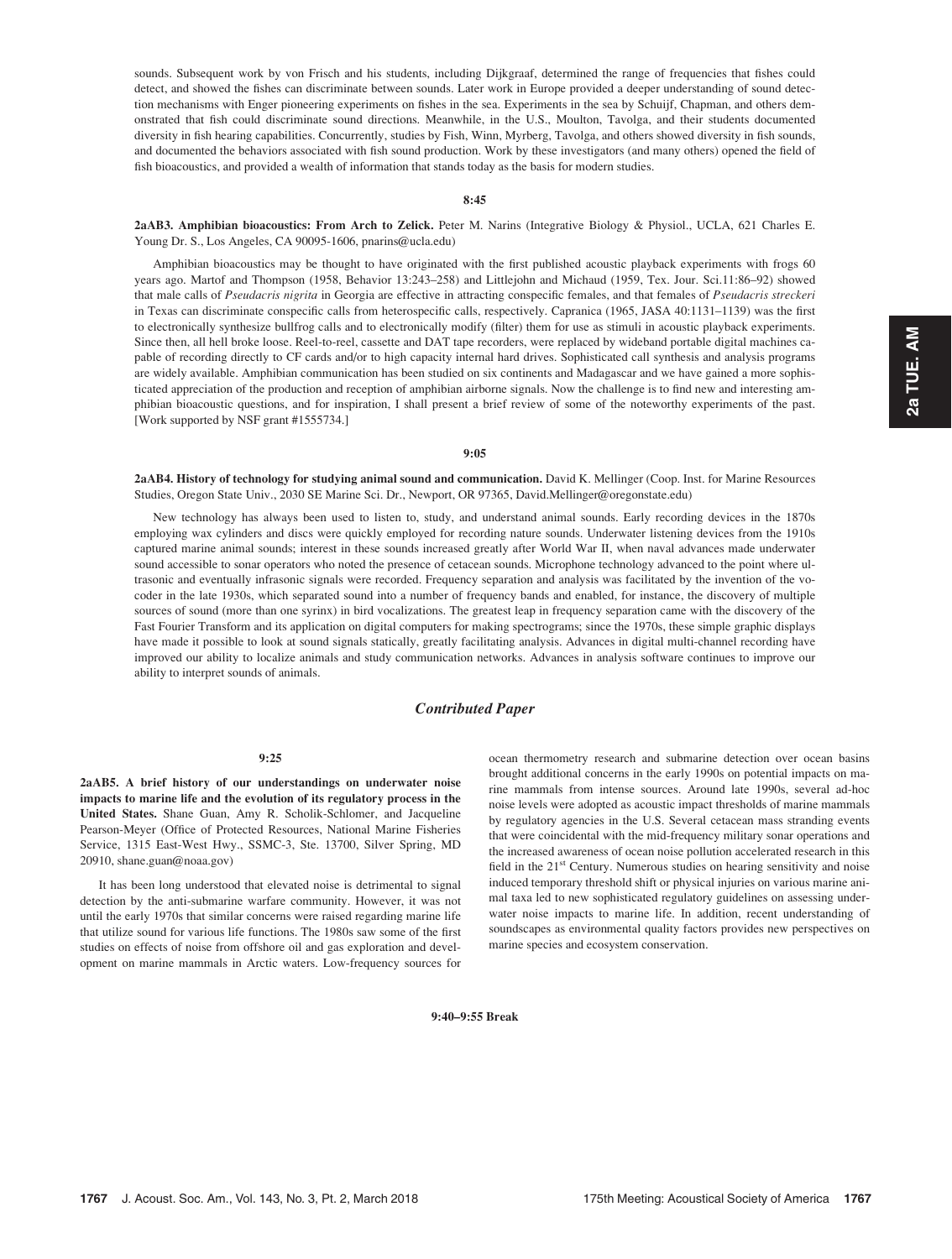#### Invited Papers

#### 9:55

#### 2aAB6. The Office of Naval Research Marine Mammal Program, 1990–2006. Robert Gisiner (IAGC, 5410 Sycamore Villas Dr., Kingwood, TX 77345, gisiner@aol.com)

ONR first stood up a dedicated marine mammal research program in 1990. The initial effort was led by Dan Costa, with the support of experienced ONR program leaders like Mel Briscoe, Bernie Zahuranec, and Steve Zornetzer. The author was privileged to manage the program from 1993 to 2006; a period of rapid expansion of concern about the marine environment accompanied by the desire to put tools for improved understanding in the hands of scientists and decision makers. The emphasis from the start was on multi-disciplinary collaborations. Major research themes included hearing and exploration of Temporary Threshold Shift as a metric of auditory risk; advancement of animal-borne scientific instruments ("tags"); advancement of ocean acoustic monitoring technologies, refinement of field sound exposure experimental methods, and improvement of sound exposure models. Frequent external reviews, including four National Research Council (NRC) reviews, were vital to the quality and credibility of the program. The 2005 NRC review on the Population Consequences of Acoustic Disturbance (PCAD) is a textbook example of how ONR's basic research contributions have had farreaching consequences that greatly exceeded initial expectations. The convergence of growing concern about manmade sound in the ocean and the ONR model for quality in basic research has had a profound impact on our ability to understand ocean bioacoustics and to make better informed decisions about the potential risks posed by human activities in the marine environment.

#### 10:15

2aAB7. The last decade of bioacoustics at the Office of Naval Research. Michael Weise (Office of Naval Res., 875 N Randolph Sr, Arlington, VA 94598, michael.j.weise@navy.mil)

The goal of the ONR Marine Mammals and Biology (MMB) program is to enable Navy to and meet operational training and testing objectives in an environmentally responsible and legal manner. The ONR Marine Mammals and Biology program invests in Monitoring and Detection topic with the goal is to improve marine mammal monitoring capabilities over current methods. Develop new and existing technology such as passive acoustics, IR, and others. Recent research efforts on passive acoustics include the development and testing of new autonomous hardware platforms and signal processing algorithms for detection, classification, and localization of marine mammals. Ultimately, the ONR goal is to adapt those algorithms for use on a variety of fixed, towed, floating, and profiling platforms. For example, over the last several years ONR has adapted the use of autonomous ocean gliders for marine mammal monitoring to create the desired capability of persistent, autonomous, passive acoustic monitoring of an area for marine mammal presence and abundance to provide timely, reliable, accurate, and actionable information to support marine mammal mitigation and monitoring. A key goal of ONR sponsored technology development is making the technology available to the broader Navy and research communities.

#### 10:35

2aAB8. The history of marine mammal bioacoustics at the Navy Marine Mammal Program. Dorian S. Houser (National Marine Mammal Foundation, 2240 Shelter Island Dr., San Diego, CA 92106, dorian.houser@nmmfoundation.org), James J. Finneran, Keith Jenkins, E. E. Henderson (US Navy Marine Mammal Program, San Diego, CA), Jason Mulsow, Brian K. Branstetter (National Marine Mammal Foundation, San Diego, CA), Patrick Moore (National Marine Mammal Foundation, Spring Valley, CA), and Stephen W. Martin (National Marine Mammal Foundation, San Diego, CA)

The United States Navy Marine Mammal Program (MMP) has been in existence for over 50 years. Following its inception, the program quickly became involved in the study of marine mammal sensory systems and bioacoustics. Early studies included the pioneering work of C. Scott Johnson in obtaining the first behavioral audiogram in a dolphin and Sam Ridgway's electrophysiological studies of dolphin hearing and sound production. Marine mammal bioacoustic studies grew substantially in the decades following the MMP's inception, and included numerous investigations into odontocete biosonar, pinniped and odontocete hearing (using both behavioral and physiological methods), and the impact of human-made sound on the hearing, behavior, and physiology of marine mammals. The MMP's bioacoustic research has significantly contributed to the Navy's environmental stewardship mandate (i.e. to predict and mitigate the impact of Navy activities on marine mammals), the development of bio-inspired sonar systems, and the ability to assess the hearing capabilities of marine mammals in the wild, under human care, and in stranded or rehabilitation scenarios. The MMP continues its bioacoustic studies today with investments focused on bottlenose dolphin and sea lion bioacoustics, but with expansion to the passive acoustic monitoring of wild marine mammals.

#### 10:55

2aAB9. History of marine bioacoustics in Florida and the Caribbean. David Mann (Loggerhead Instruments, Inc., 6576 Palmer Park Circle, Sarasota, FL 34238, dmann@loggerhead.com)

The diverse fauna of Florida and the Caribbean has long attracted scientists studying marine bioacoustics. The earliest studies (1905–1945) in Florida examined species distributions and life histories. After World War II bioacoustics studies began in earnest. At Marineland, which opened to support underwater filming, Lilly studied dolphin vocalizations and attempted to link them to behavior. Melba and David Caldwell pioneered studies on the development of dolphin signature whistles. Tavolga performed fundamental work on sound production and behavior in gobies and many studies on the hearing ability of fishes at Bimini, Marineland, and Mote Marine Laboratory. Myrberg's Miami laboratory showed that different damselfishes had distinct sounds. In the 1960's, Breder documented diel and seasonal variation in fish sound production. Most recently, studies have focused on wild animals. Working with Wells' Sarasota Dolphin Research Project, Tyack, Sayigh, and Janik have cataloged signature whistles and used playback experiments to study salient features. Fundamental work identifying sounds produced by fishes begun by Lobel has spread to several research groups in Florida, USVI, Puerto Rico, and the Cayman Islands. Passive acoustic studies using gliders show that much work remains to identify the sources of unknown sounds.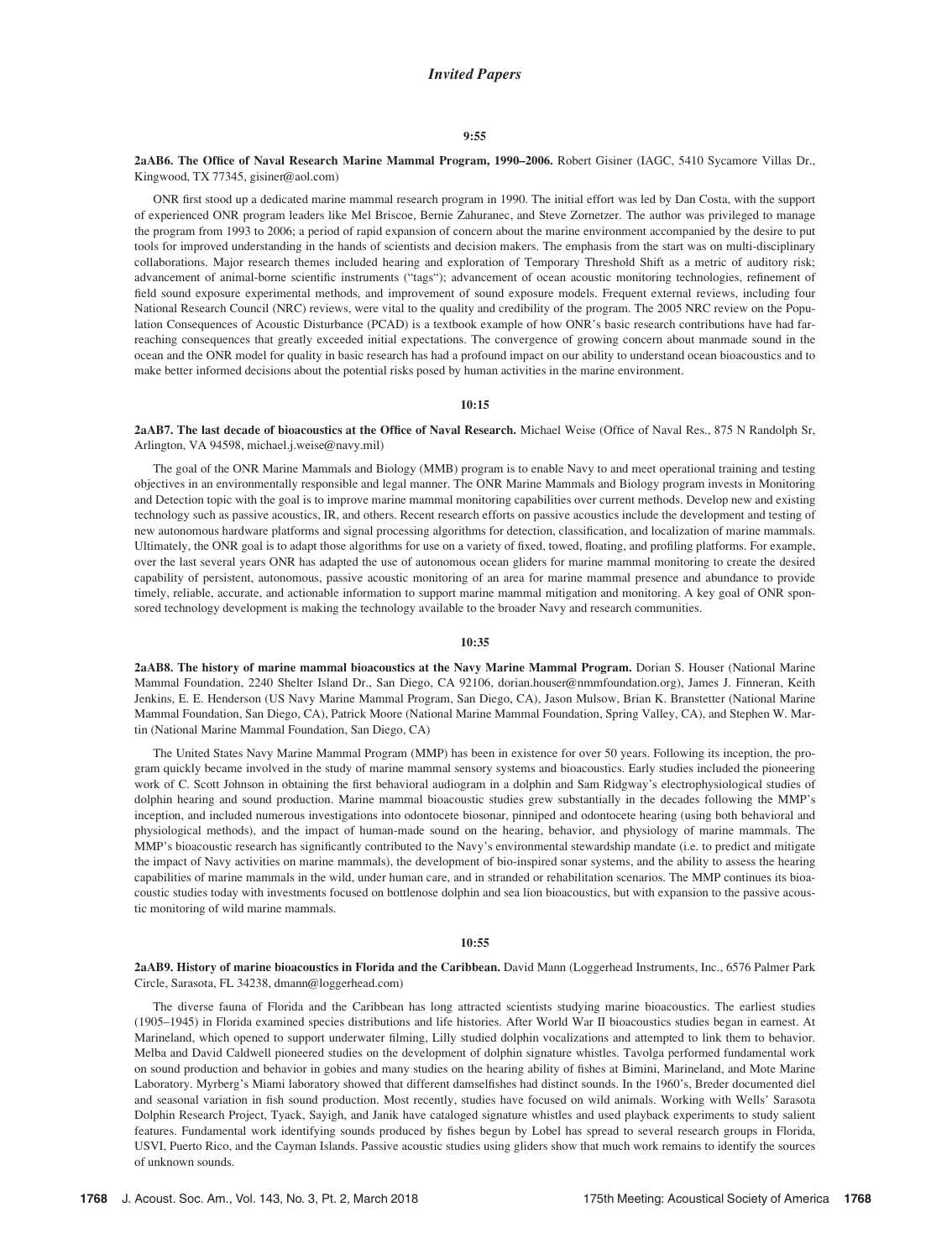2aAB10. History of bioacoustics research on aquatic and marine organisms in Hawaii. Whitlow Au (Univ. of Hawaii, P.O. Box 1346, Kaneohe, HI 96744, Kailua, HI 96734, wau@hawaii.edu)

Modern bioacoustic research with aquatic animals began in Hawaii in the 1968–1969 period when three independent programs started almost simultaneously. Two faculty members began studying various facets of hearing in fish at the University of Hawaii. Another faculty member from a different department established a laboratory in which dolphin hearing and echolocation were among some of the topics studied. The Navy started a dolphin facility to train dolphins to perform Navy related tasks. The Navy program also included research on dolphin echolocation including a study comparing the performance of two dolphins and a Straza-500 CTFM sonar in target detection. The Navy facility closed in 1993 but some of the bioacoustics research was transferred to the University's Hawaii Institute of Marine Biology on Coconut Island about a mile from the former Navy facility in the same bay. The HIMB program expanded into field research with spinner dolphins and humpback whales, and passive acoustic monitoring of marine organisms. The local National Marine Fisheries Service of NOAA became a close partner in the PAM development and studies. This presentation will focus of the bioacoustic research performed with marine mammals highlighting some of the more important findings and contributions to the field.

#### 11:35

2aAB11. The central role of Woods Hole Oceanographic Institution (WHOI) in marine mammal bioacoustics. Douglas Wartzok (Dept. of Biological Sci., Florida Int. Univ., 11200 SW 8th St., Miami, FL 33199, wartzok@fiu.edu) and G. Carleton Ray (Environ. Sci., Univ. of Virginia, Charlottesville, VA)

WHOI researchers pioneered marine mammal bioacoustics. Schevill and Lawrence in 1949 made the first recordings of marine mammals, beluga whales, and in 1956 first demonstrated cetacean echolocation. Schevill later concentrated on the taxonomy and behavior of cetaceans while Watkins developed the first portable high-frequency recorder and passive and active acoustic tracking systems. Ray, Watkins, and Schevill in 1969 presented the first evidence of song in a marine mammal, the bearded seal, linked to the behavior of males in the breeding season. Watkins' papers on vocalizations informed a generation of bioacousticians on how to interpret sonograms. He was one of the first to use the Navy's SOSUS hydrophone array to track cetacean movements. Schevill and Watkins also inspired the research of others, both in recoding marine mammal sounds and in interpreting sound in behavior. Tyack led the development of the D-Tag, which simultaneously records vocalizations and movements of cetaceans. Ketten used CAT scans to develop hearing models for cetaceans. Sayigh advanced knowledge of delphnid signature whistles and Fristrup further developed the concept of soundscapes. Watkins and Schevill's database of more than 20,000 vocalizations from 70 marine mammal species now resides at the New Bedford Whaling Museum, freely available to the public.

# TUESDAY MORNING, 8 MAY 2018 GREENWAY A, 8:00 A.M. TO 10:35 A.M.

# Session 2aAOa

### Acoustical Oceanography and Underwater Acoustics: Acoustic Seabed Characterization I

David P. Knobles, Cochair KSA LLC, PO Box 27200, Austin, TX 78755

Preston S. Wilson, Cochair Mech. Eng., Univ. of Texas at Austin, 1 University Station, C2200, Austin, TX 78712-0292

#### Invited Papers

# 8:00

2aAOa1. Bayesian geoacoustic inversion for sediment profiles consisting of a general gradient over a layered substrate. Stan E. Dosso, Josée Belcourt (School of Earth & Ocean Sci, Univ of Victoria, PO Box 1700, Victoria, BC V8W 3P6, Canada, sdosso@uvic. ca), Jan Dettmer (GeoSci., Univ. of Calgary, Calgary, AB, Canada), and Charles W. Holland (Appl. Res. Lab., The Penn State Univ., State College, PA)

This paper considers Bayesian geoacoustic inversion and uncertainty estimation for seabed profiles consisting of a smooth gradient of general form overlying a potentially-layered substrate. The profile gradient is parameterized as a linear combination of Bernsteinpolynomial basis functions, with the polynomial order determined objectively by applying the deviance information criterion. In this way the form of the gradient is determined by the data, rather than by a subjective prior choice. The substrate below the gradient consists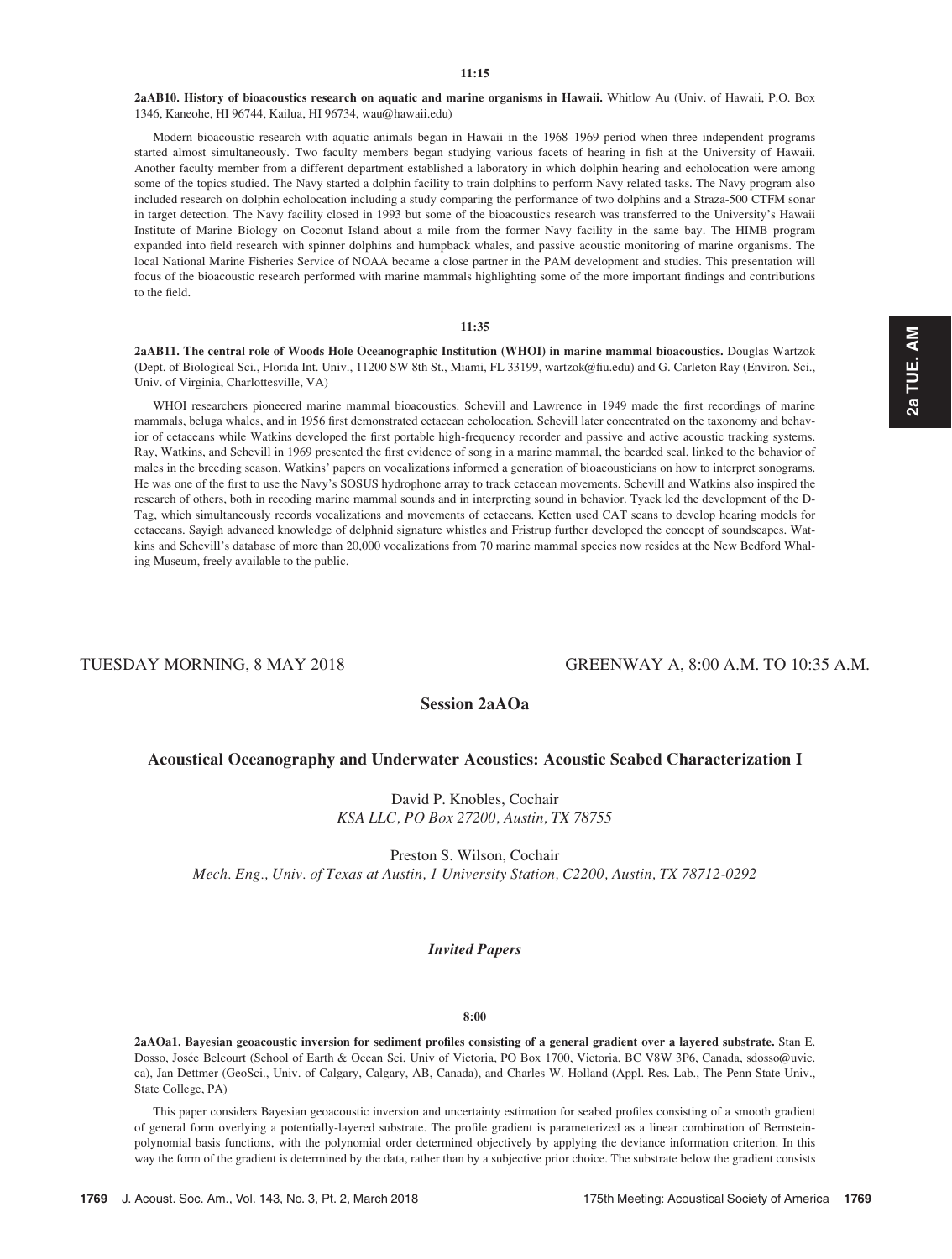of uniform layers defined by an unknown number of (zero or more) interfaces, sampled probabilistically with trans-dimensional inversion. (Zero interfaces corresponds to a half-space with uniform parameter values equivalent to those at the base of the gradient.) The inversion approach is well suited to seabed environments consisting of an upper layer of soft, fine-grained sediments in which geoacoustic properties vary as a smooth function of depth overlying a harder, layered substrate, such as at the ONR Seabed Characterization Experiment at the New England mud patch. [Research funded by the Office of Naval Research, Ocean Acoustics Program.]

#### 8:20

2aAOa2. Geoacoustic inversion of the New England Mud Patch using modal time-frequency dispersion. Julien Bonnel (Appl. Ocean Phys. and Eng. Dept., Woods Hole Oceanographic Inst., 266 Woods Hole Rd., MS# 11, Woods Hole, MA 02543-1050, jbonnel@ whoi.edu), Dimitrios Eleftherakis (LabSTICC, ENSTA Bretagne, Brest, France), Stan E. Dosso, N. Ross Chapman (School of Earth and Ocean Sci., Univ. of Victoria, Victoria, BC, Canada), David R. Dall'Osto, and Peter H. Dahl (Appl. Phys. Lab., Univ. of Washington, Seattle, WA)

This paper presents geoacoustic inversion of several low-frequency broadband signals recorded during the Seabed Characterization Experiment (SBCEX) that took place on the New England Mud Patch in March 2017. The considered sources are chirps emitted by a towed J15 source and underwater impulses created by MK64 explosions. These sources are low-frequency (f<250 Hz) so that the shallow water environment acts as a dispersive waveguide, and propagation is conveniently described by modal theory. The received signal is recorded on a single hydrophone placed 0.8 m off the bottom. In this context, inversion is carried out by matching modal dispersion curves in the time-frequency domain. Experimental dispersion curves are estimated using a non-linear sampling scheme called warping. Up to six modes can be estimated, and non-linear inversion results are consistent with what is known about the area.

#### 8:40

2aAOa3. Inversions for sediment parameters using geophone and tetrahedral array measurements in the New England Mud Patch. Gopu R. Potty, James H Miller (Dept. of Ocean Eng., Univ. of Rhode Island, 115 Middleton Bldg., Narragansett, RI 02882, potty@egr.uri.edu), Ying-Tsong Lin, Julien Bonnel, and Arthur Newhall (Appl. Ocean Phys. and Eng., Woods Hole Oceanographic Inst., Woods Hole, MA)

Measurements of acoustic pressure and particle velocity were made during the Seabed Characterization Experiment (SCEx) in the New England Mud Patch south of Cape Cod in about 70 meters of water. The University of Rhode Island and Wood Hole Oceanographic Institution deployed the "geosled" with a four-element geophone array, a tetrahedral array of four hydrophones, and several hydrophone receive units (SHRUs). In addition, a new low frequency source, interface Wave Sediment Profiler (iWaSP) was deployed to excite interface waves (Scholte waves). The iWaSP system consists of a source to generate the interface wave and a four-element accelerometer receive array. Results of inversions for geoacoustic parameters will be presented. Arrival time dispersion from broadband sources (SUS and CSS) and iWaSP will be used for these inversions. Both p-wave and Scholte wave arrivals will be investigated using the geophone and hydrophone data. Seismic data collected at the location will be used to constrain the model parameters in the inversion. Sediment data from cores, other in-situ measurements and inversions using other types of data will be used to compare and validate our inversions. [Work supported by Office of Naval Research.]

#### 9:00

2aAOa4. Attenuation in fine-grained sediments for New England Mudpatch in 25–5000 Hz band. David P. Knobles (KSA, LLC, PO Box 27200, Austin, TX 78755, dpknobles@yahoo.com), Preston S. Wilson (Mech. Eng. Dept. and Appl. Res. Labs., The Univ. of Texas at Austin, Austin, TX), and William S. Hodgkiss (UC San Diego, La Jolla, CA)

A subject of considerable importance in littoral ocean environments is the frequency dependence of sediment attenuation for various classes of sediments. The well-known frequency exponent value of 1.8 for sandy sediments was the subject of numerous research studies. For mud-like or mixed sediments, for which there is a scarcity of experimental data, values for the frequency exponent are not well established. Previously, the sound speed structure of a surface mud layer in the New England Seabed Characterization experimental area was estimated with inversion and Bayesian methods. The inversions utilized MK-64 SUS explosive sources in a 25-275 Hz band placed on concentric circles of 2, 4, and 6.5 km radii in the latitude-longitude plane. The area was previously surveyed with CHIRP sonar allowing for multiple sediment layer horizons to be constrained for layer thicknesses by measured two-way travel times. In this analysis, a larger bandwidth (25-5000 Hz) of the SUS, the Combustive Sound Source (CSS), and tonals from towed sources at multiple frequencies allow for the development of posterior probability distributions that contain the statistics of the frequency dependence of sediment attenuation up to about 5 kHz. [Work supported by ONR]

9:20–9:35 Break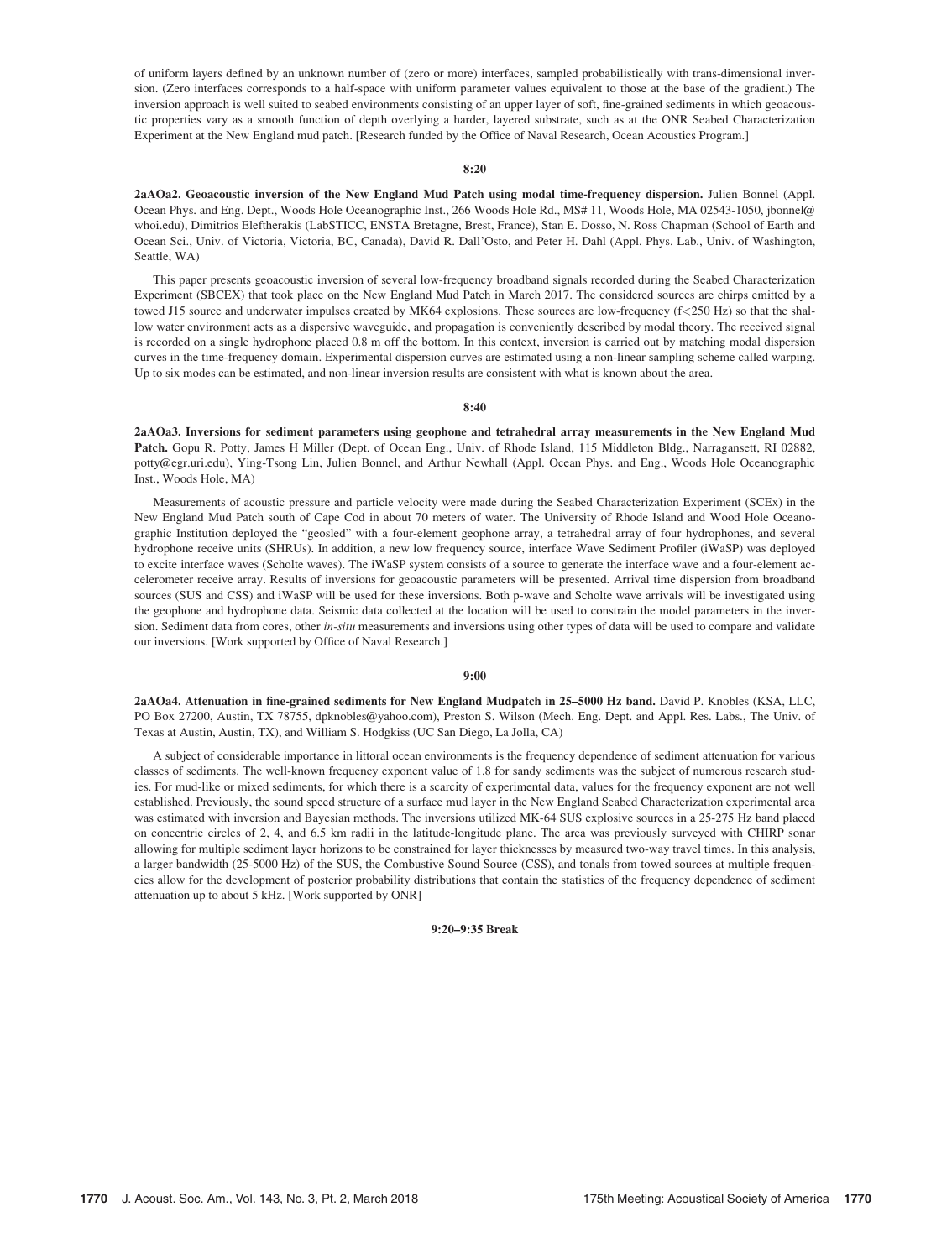2aAOa5. Source characteristics and variability of impulsive sources used in ocean acoustics experiments. Matthew C. Zeh, Preston S. Wilson, Andrew R. McNeese (Mech. Eng. and Appl. Res. Labs., The Univ. of Texas at Austin, 3374 Lake Austin Blvd., Apt. B, Austin, TX 78703, mzeh@ utexas.edu), and David P. Knobles (Knobles Sci. and Anal., LLC, Austin, TX)

Two types of impulsive sources were used extensively in the Seabed Characterization Experiment 2017 (SCE2017): Mk-64 Sound Underwater Source (SUS), and the Combustive Sound Source (CSS). Both of these sources rely on the release of chemical energy and hence the radiated acoustic signal is subject to variability from shot to shot. In addition, SUS activates via a pressure sensor and there is variability in the depth of activation, which translates into additional variability in the radiated acoustic signal. A pair of ship-deployed hydrophones was used during SCE2017 to record source waveforms, and in this presentation, various acoustic characteristics of these sources, such as source level, frequency content, and the nature of the time domain signals will be described in terms of their statistical variability. [Work supported by ONR.]

#### 9:50

2aAOa6. Distinctions among physical types of marine sediments, especially mud, and their possible fundamentals-based and heuristic models. Allan D. Pierce (Cape Cod Inst. for Sci. and Eng., PO Box 339, 399 Quaker Meeting House Rd., East Sandwich, MA 02537, allanpierce@verizon.net), William L. Siegmann, and Elisabeth M. Brown (Mathematical Sci., Rensselaer Polytechnic Inst., Troy, NY)

Marine sediments at different locations and depths are not necessarily similar. Distinctions are (1) sandy/silty sediments, when most particles have settled and almost every particle touches other particles, and (2) mud sediments, where the majority in a layer are suspended so that they do not touch other particles. Most theoretical and analytical modeling over the years has largely been confined to sandy/silty sediments, and some successful models, although arguably heuristic and with adjustable parameters, have emerged. There is also some speculation that such models might apply equally well for mud sediments. The present authors in recent years have concentrated on the development of a fundamentals-based model for mud sediments, although there is as yet insufficient data to adequately test its validity. The present paper speculates on what this model may have in common with models for sandy/silty sediments. There are expectations that the Mallock-Wood model may approximately apply for sound speed predictions at very low frequencies. Arguments are presented to the effect that the physics is sufficiently different for the two sediments types that a substantially different model is needed for mud sediments. One chief distinction is that the solid portion of mud sediments has a portion that is clay particles, and these have substantially different electrolytic and cohesive properties than those of quartz particles.

#### 10:05

2aAOa7. Acoustics of biologically active marine sediments. Kevin M. Lee, Megan S. Ballard (Appl. Res. Labs., The Univ. of Texas at Austin, 10000 Burnet Rd., Austin, TX 78758, klee@arlut.utexas.edu), Gabriel R. Venegas, and Preston S. Wilson (Mech. Eng. Dept. and Appl. Res. Labs., The Univ. of Texas at Austin, Austin, TX)

Biological organisms are prevalent on and near the seabed; however, most predictive theoretical models do not explicitly address the acoustic behavior of biologically active marine sediments. Sediment-acoustics models, such as those based on Biot theory or grain-shearing theory, allow for parameterization of various physical properties including bulk density, porosity, shear strength, or pore fluid viscosity, all of which can be modified by the presence of biological organisms or bioturbation. Other models can include the effects gas bubble distributions, which can also be associated with the presence of benthic biology, on compressional and shear wave propagation. In this paper, we examine sediment-acoustics models in comparison with data from various field experiments focused on infauna- and seagrass-bearing sediments. The model parameters are partially constrained by physical data from core samples collected at the field experiment sites. Empirical relations between the core data parameters and acoustic data will also be examined. [Work supported by ONR and ARL:UT IR&D.]

#### 10:20

2aAOa8. Implications from a clay/silt suspension model of mud for data from the Seabed Characterization Experiment. Elisabeth M. Brown (Mathematical Sci., Rensselaer Polytechnic Inst., Rensselaer Polytechnic Inst., Dept Mathematical Sci., Troy, NY 12180, browne6@rpi.edu), Allan D. Pierce (Cape Cod Inst. for Sci. and Eng., East Sandwich, MA), Ying-Tsong Lin (Appl. Ocean Phys. & Eng., Woods Hole Oceanographic Inst., Woods Hole, MA), Jason D. Chaytor (Coastal and Marine Sci. Ctr., U. S. Geological Survey, Woods Hole, MA), and William L. Siegmann (Mathematical Sci., Rensselaer Polytechnic Inst., Troy, NY)

Mud-like marine sediments may be modeled as a suspension of flocculated clay particles in water, in which silt particles are embedded in the clay flocs. Recent calculations based on this model [Pierce et al., New Orleans ASA] produced new predictions for the frequency-dependent phase speed and attenuation of compressional waves. For phase speed, very good comparisons between model predictions and archival data were found. Comparisons will be presented using geoacoustic data from sediment cores extracted from the New England Mud Patch. For attenuation, predictions using Gaussian distributions of silt particle radius were calculated. An approach will be described for producing a frequency-dependent effective particle radius to account for size-distribution effects using single-particle attenuation expressions. The influence of non-Gaussian size distributions on the effective radius and on the frequency intervals of near-linear attenuation behavior will be shown. An environmental model for a WHOI AUV track deployed in the ONR Seabed Characterization Experiment was constructed, and initial comparisons were made between transmission loss calculations and acoustic data. Benchmarking will be performed with additional forward calculations, along with estimates of geoacoustic properties. Particular interest is in sediment attenuation and its frequency dependence. [Work supported by ONR.]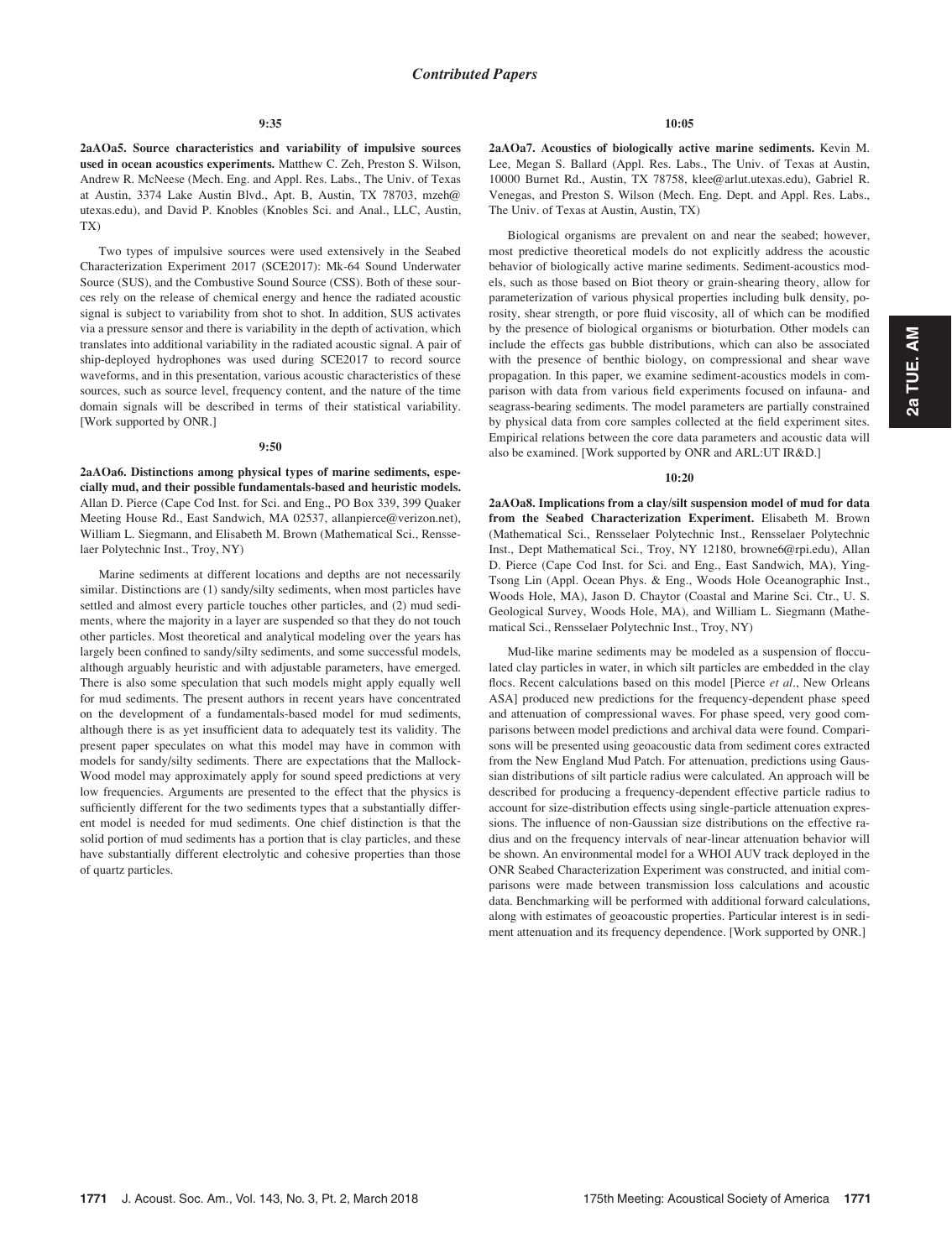# Session 2aAOb

# Acoustical Oceanography: Acoustical Oceanography Prize Lecture

John A. Colosi, Chair

Department of Oceanography, Naval Postgraduate School, 833 Dyer Road, Monterey, CA 93943

Chair's Introduction—11:00

# Invited Paper

### 11:05

2aAOb1. Three-dimensional shallow water sound propagation and applications toward acoustical oceanography. Ying-Tsong Lin (Appl. Ocean Phys. and Eng., Woods Hole Oceanographic Inst., Bigelow 213, MS#11, WHOI, Woods Hole, MA 02543, ytlin@whoi. edu)

Underwater sound propagation in areas of the continental shelf, shelf break, and continental slope can encounter strong horizontal reflection, refraction, diffraction, focusing, and/or defocusing due to a variety of environmental factors, including bathymetric variability, water column fluctuations (internal waves and shelf-break fronts), and boundary roughness. Theoretical, numerical, and experimental approaches have been taken to investigate the underlying physics of these three-dimensional (3-D) sound propagation effects and their temporal and spatial variability induced jointly by marine geological features and dynamic oceanographic processes. Some recent work on theoretical analysis, numerical modeling and field work experiments to study 3-D sound propagation in nonlinear internal wave ducts, over the continental slope and in submarine canyons will be reviewed in this talk. The ultimate goal of investing these 3-D sound propagation effects is to improve long-distance acoustical oceanographic technology in complex ocean environments. An example using a 3- D back-propagation method for acoustic inverse problems will be presented, along with discussion on feature applications. [Work supported by the Office of Naval Research.]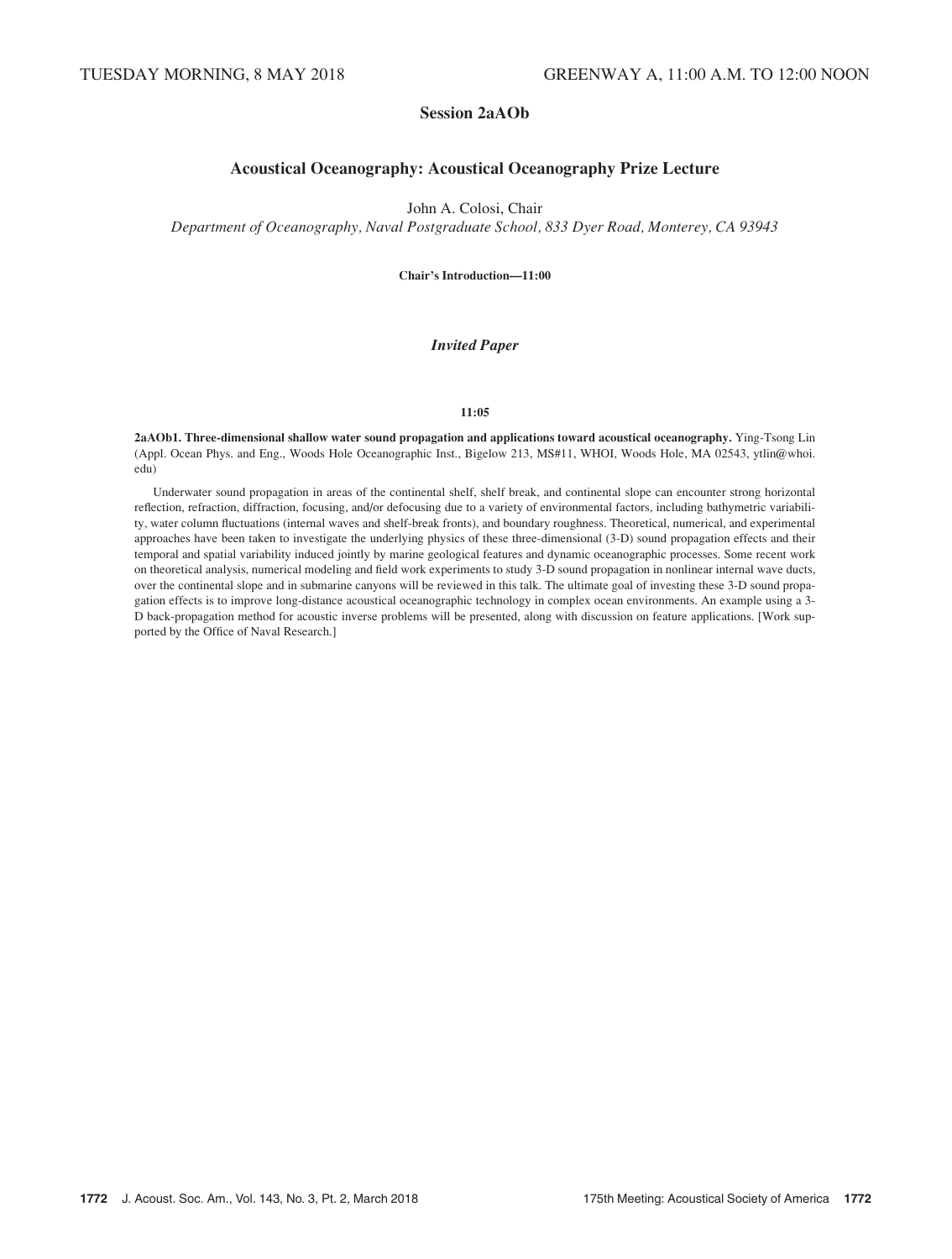Session 2aBA

# Biomedical Acoustics: Using Acoustic Wave Propagation to Estimate Quantitative Material Properties of Tissue I

Matthew W. Urban, Chair

Department of Physiology and Biomedical Engineering, Mayo Clinic College of Medicine, 200 First St. SW, Rochester, MN 55905

Chair's Introduction—8:00

### Invited Papers

### 8:05

2aBA1. Magnetic resonance elastography: Status of clinical applications. Richard L. Ehman (Dept. of Radiology, Mayo Clinic, 200, Rochester, MN 55905, ehman.richard@mayo.edu)

Magnetic resonance elastography (MRE) is an imaging technology that has been available as an FDA-cleared upgrade to MRI systems since 2009. Worldwide, MRE technology has been installed on approximately 1000 MRI systems. In October 2017, the AMA approved the creation of a CPT code for MRE. In MRE, propagating shear waves in the range of 30–300 Hz are generated in tissue, and imaged with a phase contrast MRI technique. The wave images are processed with an inversion algorithm to generate cross-sectional images quantitatively depicting the complex shear modulus of tissue. The main application of MRE is currently in noninvasive diagnosis of chronic liver disease. Published studies have established the MRE is the most accurate and technically successful non-invasive modality for diagnosing liver fibrosis. Many other promising applications of MRE are being explored by investigators around the world, including assessment of diseases of the brain, heart, lung, and muscle and tumors of breast, liver, prostate, liver, and other organs. The new applications that closest adoption in clinical practice are (1) assessment of brain disease and (2) advanced diagnosis of liver disease. These new applications require acquisition sequences and processing algorithms that are more advanced than the current product MRE techniques.

#### 8:25

2aBA2. Magnetic resonance elastography inversions: Technical challenges and recent developments. Armando Manduca (Physiol. and Biomedical Eng., Mayo Clinic, Opus 2-125, Mayo Clinic, 200 1st St. SW, Rochester, MN 55901, manduca@mayo.edu)

Magnetic resonance elastography (MRE) is a phase contrast based MRI imaging technique that can quantitatively and non-invasively measure full 3D vector displacement data from propagating acoustic waves in vivo. The data acquired allow the calculation of local values of complex shear modulus and the generation of images that depict the viscoelastic properties of tissue. Acquisitions at different frequencies can capture the dispersive behavior of these quantities, and advanced approaches attempt to map anisotropic and poroelastic properties of materials. We will discuss current approaches for the inversion of MRE data, focusing on the issues and assumptions involved, and highlight some of the challenges faced in such inversions, particularly in thin or small structures in which wave propagation is dominated by waveguide effects. We will also present results based on neural network inversions, which may have lower repeatability error and be more resistant to noise than some current approaches.

#### 8:45

2aBA3. Spectral-based quantitative ultrasound imaging: A model free approach. Michael L. Oelze, Trong Nguyen, and Minh Do (Dept. of Elec. and Comput. Eng., Univ. of Illinois at Urbana-Champaign, 405 N Mathews, Urbana, IL 61801, oelze@uiuc.edu)

Quantitative ultrasound (QUS) imaging can improve the diagnostic capabilities of ultrasound. Spectral-based QUS approaches utilize backscattered ultrasound signals to extract additional information about tissue state. These technique have traditionally relied on scattering models to differentiate tissue state. However, the use of machine learning approaches may obviate the need for models. A model-based and model-free (principle component analysis (PCA)) approach to spectral-based QUS were compared for their ability to differentiate fatty from non-fatty liver in a rabbit model. PCA was observed to provide better differentiation of fatty from non-fatty liver, i.e., PCA predicted fatty liver 86% of the time versus 36% for model-based. In addition, three calibration approaches for spectral-based QUS were compared: the traditional reference phantom, reference free, and an in situ calibration target. To test the calibration procedures, a phantom was scanned with and without a lossy layer placed on top and integrated backscatter coefficients (IBSCs) were calculated from the scattered data. Utilizing an in situ calibration target provided the ability to account for transmission losses and attenuation. The root mean square error between IBSCs estimated from the phantom with and without the lossy layer were 8.28 for the reference phantom versus 1.24 for the in situ calibration approach.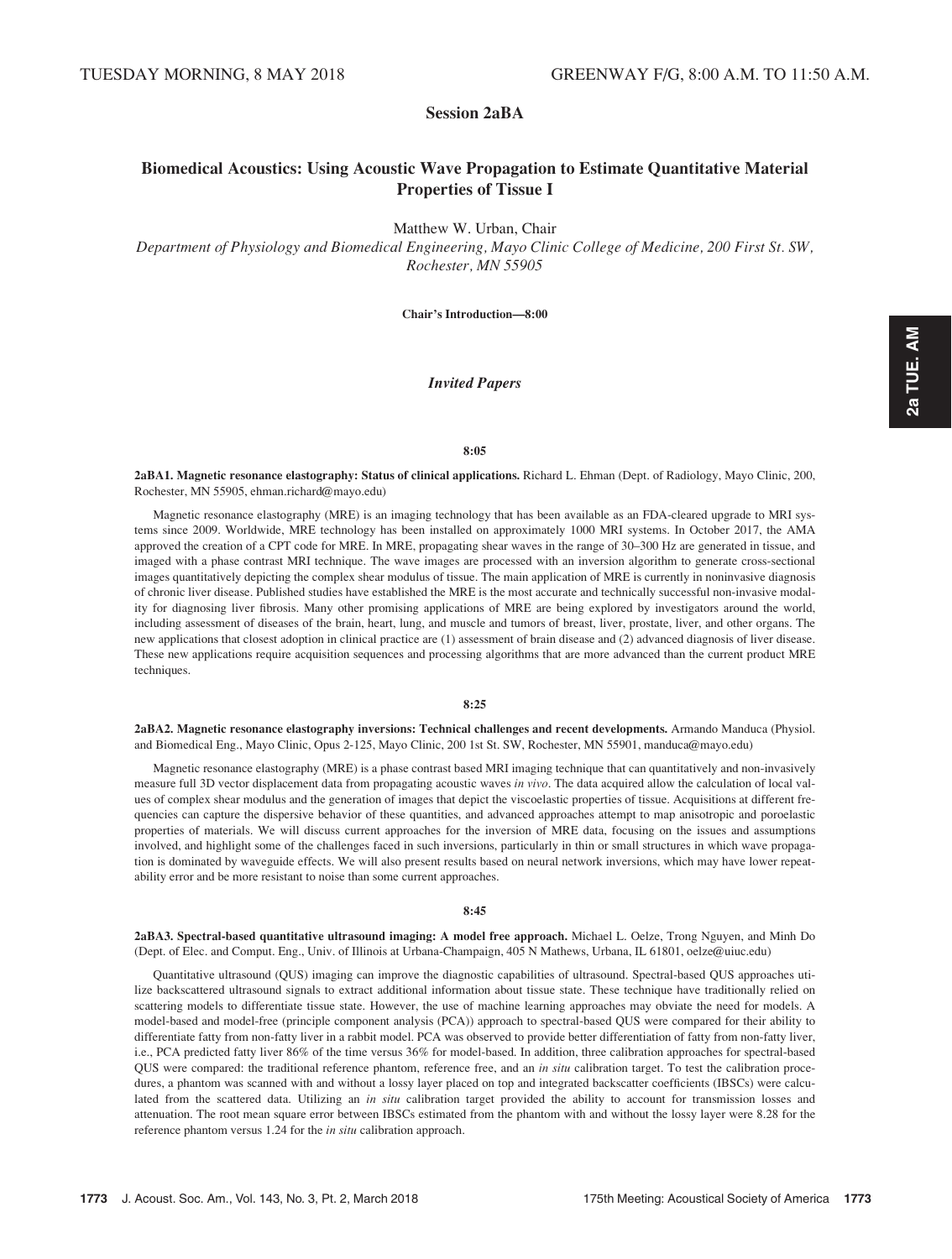2aBA4. Fast simulations of shear waves generated by an acoustic radiation force: Comparisons with measurements in shear wave phantoms. Yiqun Yang (Dept. of Elec. and Comput. Eng., Michigan State Univ., East Lansing, MI), Matthew W. Urban (Dept. of Radiology, Mayo Clinic College of Medicine and Sci., Rochester, MN), and Robert J. McGough (Dept. of Elec. and Comput. Eng., Michigan State Univ., East Lansing, MI, mcgough@msu.edu)

We recently developed a fast approach for simulating shear waves generated by an acoustic radiation force. The input for these simulations is generated in FOCUS, the "Fast object-oriented C + + simulator" (www.egr.msu.edu/~fultras-web), which rapidly models the three-dimensional (3D) pressure, intensity, and acoustic radiation force on a desktop computer. The shear waves generated by the acoustic radiation force are then quickly simulated with Green's functions for viscoelastic media in a two-dimensional (2D) plane on a highperformance graphics processing unit (GPU). For these simulations, an L7-4 linear array is electronically focused at a depth of 25 mm to generate an acoustic radiation force "push" for 200 microseconds. The simulation results are compared to shear wave data measured in three viscoelastic shear wave phantoms with low, medium, and high values of the shear viscosity using a Verasonics Vantage ultrasound system. The measured and simulated shear wave data are compared for several different combinations of the simulation parameters, where these comparisons are enabled by the rapid acoustic radiation force and shear wave simulations. The results show that the shear waves simulated in 2D planes achieve good agreement with the measured shear wave data. [Work supported in part by NIH Grants EB023051 and DK092255.]

#### 9:25

2aBA5. Efficient computational algorithms for modeling guided wave dispersion in arterial walls. Ali Vaziri (MSC Software Corp., Raleigh, North Carolina), Matthew W. Urban (Mayo Clinic, Rochester, MN), Wilkins Aquino (Duke Univ., Durham, NC), James F. Greenleaf (Mayo Clinic, Rochester, MN), and Murthy Guddati (NC State Univ., 2501 Stinson Dr., NCSU-Civil Eng., Raleigh, NC 27695-7908, mnguddat@ncsu.edu)

Arterial stiffness is a well-known biomarker of early cardiovascular disease. Shear wave dispersion ultrasound vibrometry (SDUV) has emerged as a promising technique to estimate local arterial stiffness from the observed dispersion of guided waves. With the ultimate goal of developing real-time inversion for arterial stiffness from SDUV measurements, we develop and validate highly efficient and accurate computational algorithms that compute the wave dispersion in multi-layered immersed tubes. The proposed approach carefully combines Fourier transformation and one-dimensional finite-element discretization to accurately capture fully three-dimensional wave propagation. The method is several orders of magnitude more efficient than three-dimensional finite element simulation, and eliminates other complexities such as the need for absorbing boundary conditions. The method is validated using SDUV experiments on tissuemimicking phantoms. The validation exercise uncovered an important detail that is often overlooked—the dispersion curve captured through SDUV experiments does not correspond to a single dispersion curve, but a combination of multiple dispersion curves. This implies that proper identification of the dispersion curves could be critical to estimating the arterial stiffness. In this talk, we present the details of the proposed method including formulation, computational complexity, verification and validation.

#### 9:45

2aBA6. Speckle-free estimation of tissue elasticity with single track location shear wave elasticity imaging. Peter J. Hollender (Biomedical Eng., Duke Univ., Rm. 1427, FCIEMAS Box 90281, 101 Sci. Dr., Durham, NC 27708, peter.hollender@duke.edu)

Shear Wave Elasticity Imaging (SWEI) is commonly used to characterize tissue elasticity, but conventional, multiple-track-location SWEI (MTL-SWEI) techniques are resolution-limited by speckle. MTL-SWEI techniques use plane wave ultrasound to monitor an induced shear wave as it propagates across a set of tracking beams within a region of interest. The scattering process creates a random, yet stationary, spatial sensitivity pattern for each beamformed location, called speckle bias, which causes errors in MTL-SWEI shear wave speed estimates that cannot be improved through averaging. Single Track Location SWEI (STL-SWEI) overcomes speckle bias by using a single track beam, subsequently exciting and tracking different push locations, and comparing the timing of the recorded shear wave signals from different push locations to estimate shear wave speed. Two and three-dimensional STL-SWEI imaging techniques are presented and compared to MTL-SWEI and Acoustic Radiation Force Impulse (ARFI) imaging in phantoms and in vivo experiments. Tradeoffs and techniques for sequencing, beamforming, shear wave speed estimation, and image formation are discussed. For applications where tissue heating and motion are not limiting factors, STL-SWEI provides superior imaging in terms of lateral resolution and contrast-to-noise ratio compared to MTL-SWEI and ARFI. [This work was supported by NIHR37HL096023 and NIHR01EB01248.]

10:05–10:20 Break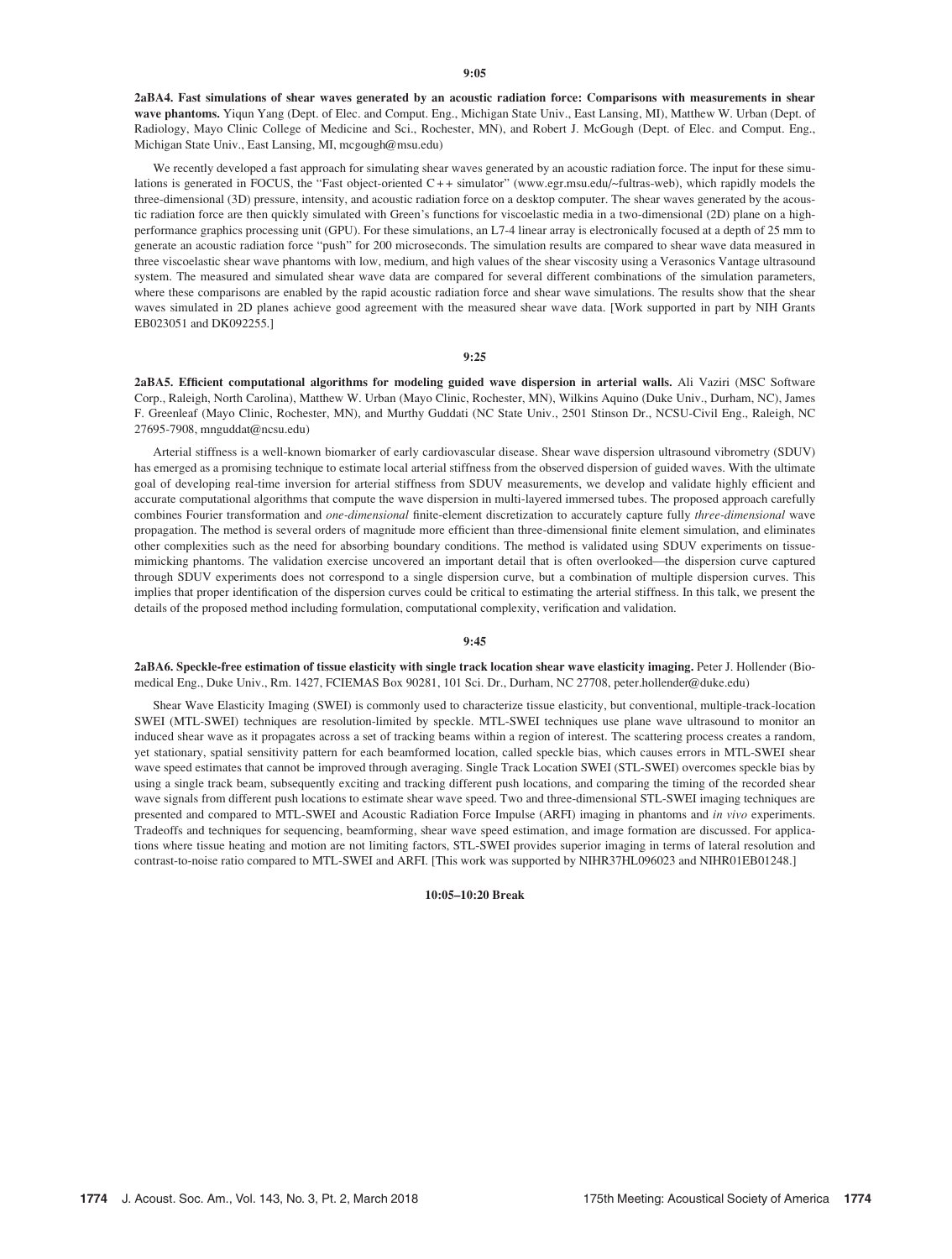#### 10:20

2aBA7. Identifying nonalcoholic fatty liver disease from quantitative ultrasound measures. W. D. O'Brien, Jr., Aiguo Han (BioAcoust. Res. Lab., Dept. of Elec. and Comput. Eng., Univ. of Illinois at Urbana-Champaign, 306 N. Wright St., Urbana, IL 61801, wdo@uiuc.edu), Ethan Z. Sy (Dept. of Radiology, Univ. of California at San Diego, La Jolla, CA), Rohit Loomba (Dept. of Medicine, Univ. of California at San Diego, La Jolla, CA), Claude B. Sirlin (Dept. of Radiology, Univ. of California at San Diego, La Jolla, CA), John W. Erdman (Dept. of Food Sci. and Human Nutrition, Univ. of Illinois at Urbana-Champaign, Urbana, IL), and Michael P. Andre (Dept. of Radiology and the San Diego VA Healthcare System, Univ. of California at San Diego, La Jolla, CA)

Nonalcoholic fatty liver disease (NAFLD) is the most common cause of chronic liver disease in the United States, affects 30% of adult Americans, may progress to nonalcoholic steatohepatitis (NASH) and end-stage liver disease, and is a risk factor for diabetes and cardiovascular disease. The diagnosis, grading, and staging of NAFLD currently is based on liver biopsy with histologic analysis. Noninvasive image-based methods to evaluate the liver in adults with NAFLD are urgently needed. The objective is to identify the relationships between quantitative ultrasound (QUS) outcomes [backscatter coefficient, BSC, and attenuation coefficient, AC] and tissue properties to validate the diagnosis and/or grading of NAFLD. 83 participants with known or suspected NAFLD (thus few uncompromised liver samples expected) received contemporary QUS and MRI (proton density fat fraction) PDFF to estimate liver fat fraction. Of this group, 74 participants also received liver biopsy. Participant recruitment is continuing. Currently, observations show good correlations of both BSC and AC with PDFF, where PDFF ranged from 3% to 42%. Of the 74 biopsy participants, all stages of fibrosis have been pathologically identified [F0,25; F1,22; F2,13; F3,10; F4,4] suggesting both QUS identification opportunities and confounder challenges. [Support: NIH R01DK106419 and NIH R37EB002641.]

#### 10:35

2aBA8. A nonlinear grid-search inversion for cortical bone thickness and ultrasonic velocities. Tho N. Tran (Dept. of Radiology and Diagnostic Imaging, Univ. of AB, Res. Transition Facility, Edmonton, AB T6G 2V2, Canada, tho.tran@ualberta.ca), Mauricio D. Sacchi (Dept. of Phys., Univ. of AB, Edmonton, AB, Canada), Vu-Hieu Nguyen (Laboratoire Modélisation et Simulation Multi Echelle UMR 8208 CNRS, Université Paris-Est, Creteil, France), Dean Ta (Dept. of Electron. Eng., Fudan Univ., Shanghai, China), and Lawrence H. Le (Dept. of Radiology and Diagnostic Imaging, Univ. of AB, Edmonton, AB, Canada)

Cortical thickness and elasticity are important determinants of bone strength. This study proposes a nonlinear grid-search inversion to estimate the thickness and ultrasonic velocities of long cortical bones from axially-transmitted data. The inversion scheme has been developed in the frequency-phase velocity domain to recover bone properties. The method uses ultrasonic guided waves to retrieve cortical thickness, compressional, and shear-wave velocities of the cortex. The inversion strategy requires to systematically examine a set of trial dispersion curves within a pre-defined model space to match the data which minimizes the objective function in a least-squares sense. The theoretical dispersion curves required by the inversion are computed for bilayered bone models using a semi-analytical finite-element method. Its application demonstrates the feasibility of the proposed approach on synthetic data for a 5 mm-thick bone plate, and in-vitro dataset from a bovine femur plate with 2 mmthick soft-tissue mimic on top. Our results indicate that one can recover the cortical thickness and wave speeds with less than 5% error. The accuracy can be improved by refining the grid; however, the computational cost of the method will increase. In the future, we aim at applying the method to clinical data.

2aBA9. Characterization of ultrasound attenuation and angular distribution from trabecular bone phantom material using refracto-vibrometry. Benjamin A. Rorem, Matthew R. Mehrkens, Thomas M. Huber (Phys., Gustavus Adolphus College, 800 W College Ave., Saint Peter, MN 56082, huber@gac.edu), Matthew T. Huber, and Brent Hoffmeister (Phys., Rhodes College, Memphis, TN)

Ultrasound is being researched and used for diagnosing osteoporosis. Researchers use trabecular bone from humans as a test material, but such bone is bio-hazardous, not uniform, and of limited size. Recently it has been demonstrated that the open-cell polyurethane foam, known as "Sawbones" could be utilized as a substitute for trabecular bone in ultrasound studies. In the current study, rectangular slices of Sawbones trabecular bone phantom material were insonified with a 25 mm diameter 500 kHz ultrasound transducer oriented both normal to the surface and at an angle. Refracto-vibrometry (RV), an interferometric method for optically measuring ultrasound, was compared with conventional transducer measurements of ultrasound transmission through the bone phantom samples. The measurement beam from a Polytec PSV-400 scanning laser Doppler vibrometer was directed through a water tank towards a stationary retroreflective surface. Acoustic wave fronts (density variations) which pass through the  $\sim$ 50 $\mu$ m diameter measurement laser cause variations in the integrated optical path length. The measured signals were used to determine parameters such as normalized broadband ultrasonic attenuation (nBUA) at numerous scan points. This enabled measurements of the spatial and angular distribution of the transmitted ultrasonic field through the sample that are not possible using a conventional single-element ultrasonic transducer.

#### 11:05

2aBA10. Characterizing anisotropic, viscoelastic material properties of the tectorial membranes of wild-type and mutant mice using longitudinally propagating waves. Charlsie Lemons (G.W.W. School of Mech. Eng., Georgia Inst. of Technol., 771 Ferst Dr., Atlanta, GA 30332, charlsielem@gmail.com), Jonathan B. Sellon, Roberto D. Ortiz (Res. Lab. of Electronics, Massachusetts Inst. of Technol., Cambridge, MA), Elisa Boatti (G.W.W. School of Mech. Eng., Georgia Inst. of Technol., Atlanta, GA), Dennis M. Freeman (Res. Lab. of Electronics, Massachusetts Inst. of Technol., Cambridge, MA), and Julien Meaud (G.W.W. School of Mech. Eng., Georgia Inst. of Technol., Atlanta, GA)

The tectorial membrane (TM) is an important structural component of the mammalian inner ear. Examination of cochlear physiology in genetically modified mice has demonstrated that mutation of genes affecting TM proteins causes changes in key characteristics of cochlear function. Characterizing the differences in material properties between wild-type and mutant mice could provide insight into the source of reported differences in cochlear physiology. In this study, optical images of isolated TM segments of wild-type and genetically modified mice in response to harmonic radial excitation at acoustic frequencies are used to determine the amplitude and phase of the motion. Wave propagation on the TM segments is modeled using finite element models that take into account the anisotropy, viscoelasticity, and finite dimensions of the TM and the presence of a viscous boundary layer. An automated least-square fitting algorithm is used to find anisotropic, viscoelastic material parameters of wild-type and mutant mice TMs at acoustic frequencies. The resulting material properties are compared to previous estimates of the TM properties.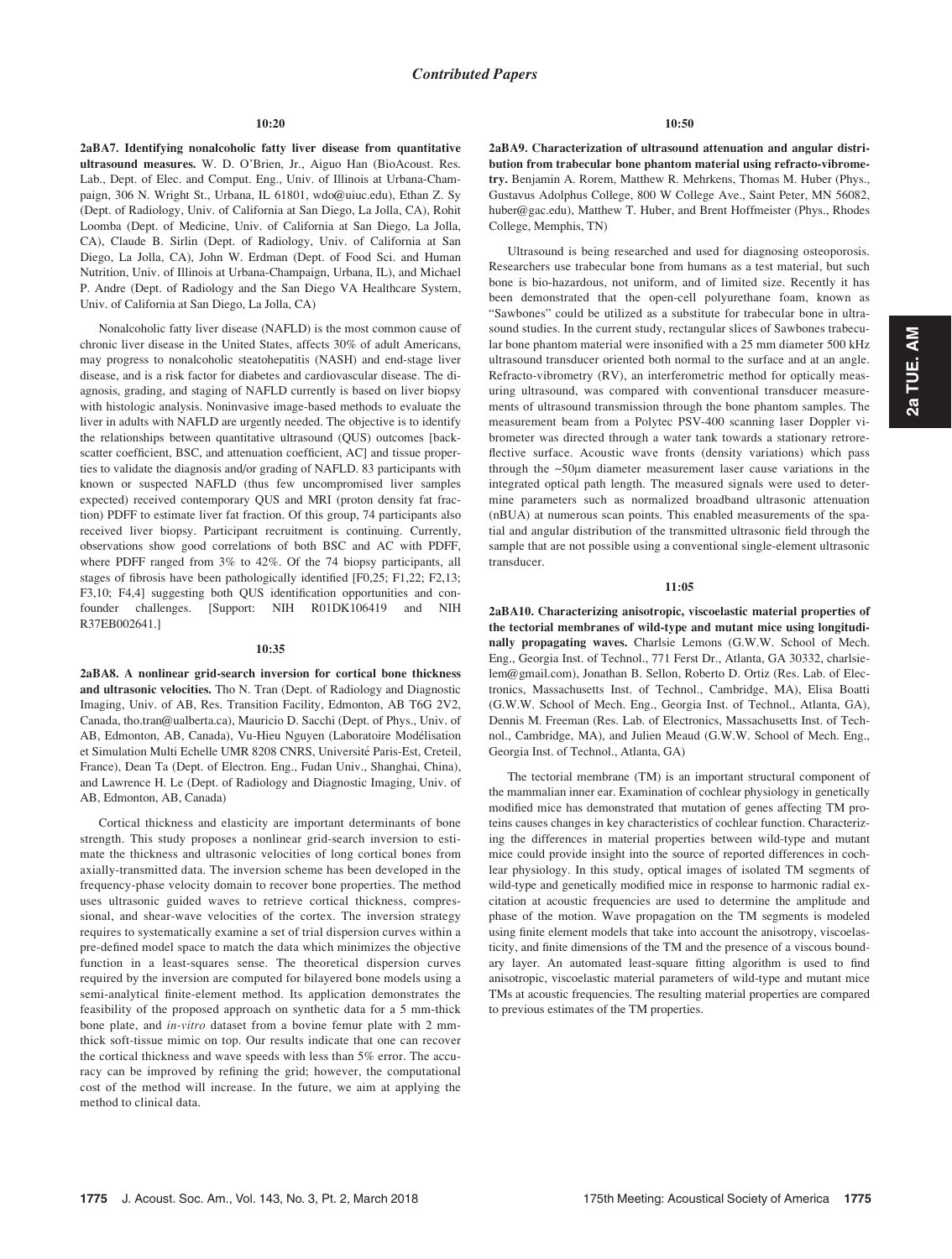2aBA11. Lung ultrasound surface wave elastography for assessing interstitial lung disease. Xiaoming Zhang, Boran Zhou, Ryan Clay, Jinling Zhou, Thomas Osborn, Brian Bartholmai, James F. Greenleaf, and Sanjay Kalra (Mayo Clinic, 200 1st ST SW, Rochester, MN 55905, zhang.xiaoming@mayo.edu)

A lung ultrasound surface wave elastography (LUSWE) technique is developed for assessing interstitial lung disease (ILD). In LUSWE, a 0.1 second harmonic vibration is generated on the chest wall of a subject using a handheld vibrator. An ultrasound probe is aligned with the vibration indenter in the same intercostal region to measure the generated surface wave speed of the lung. A human subject is examined in a sitting position. The lung is tested at the total lung volume. The upper anterior lungs are tested through the second intercostal space in the mid-clavicular line. The lower lateral lungs are tested in the mid-axillary line and the lower posterior lungs are tested in the mid-scapular line. In a prospective clinical study, we measure both lungs through the six intercostal regions for patients and healthy controls. The surface wave speed is measured at 100 Hz, 150 Hz, and 200 Hz. Significant differences of wave speed between patients and controls were found in all lung regions at all frequencies. We also found positive correlation between LUSWE and CT analyses. LUSWE is a safe and noninvasive technique for generating and measuring surface wave propagation on the lung. LUSWE may be useful for assessing ILD.

2aBA12. Fingertip elastography. Altaf Khan (Mech. Eng., Univ. of Illinois at Chicago, Chicago, IL) and Thomas J. Royston (BioEng., Univ. of Illinois at Chicago, 851 South Morgan St., MC 063, Chicago, IL 60607, troyston@ uic.edu)

Dynamic elastography methods attempt to quantitatively map soft tissue viscoelastic properties. Application to the fingertip, relevant to medical diagnostics and to improving tactile interfaces, is a novel and challenging application, given the small target size. In this feasibility study, an annular actuator placed on the surface of the fingertip and driven harmonically at multiple frequencies sequentially creates geometrically focused surface waves. These surface wave propagation patterns are measured using scanning laser Doppler vibrometry. Reconstruction (the inverse problem) is performed in order to estimate fingertip soft tissue viscoelastic properties. The study identifies limitations of an analytical approach versus an optimization approach that utilizes a finite element model. Measurement at multiple frequencies reveals limitations of an assumption of homogeneity of material properties. Identified shear viscoelastic properties increase significantly as frequency increases and the depth of penetration of the surface wave is reduced, indicating that the fingertip is significantly stiffer near its surface. Additional studies using Optical Coherence Tomography (OCT) and Magnetic Resonance Imaging (MRI) provide insights into wave propagation at near sub-surface and deep sub-surface zones.

# TUESDAY MORNING, 8 MAY 2018 GREENWAY D, 9:00 A.M. TO 12:00 NOON

Session 2aEA

### Engineering Acoustics and Physical Acoustics: Miniature Acoustic Transducers I

Vahid Naderyan, Chair

Physics/National Center for Physical Acoustics, University of Mississippi, NCPA, 1 Coliseum Drive, University, MS 38677

Chair's Introduction—9:00

Invited Papers

#### 9:05

2aEA1. A revisit to the lumped element model of capacitive MEMS microphones. Yu Du, Michael Kuntzman, and Yenhao Chen (Knowles Corp., 1151 Maplewood Dr., Itasca, IL 60143, Yu.Du@knowles.com)

Lumped element model (LEM) in the format of equivalent circuits are commonly used to describe dynamic characteristics of electromechanical transducers such as capacitive MEMS microphones. The derivation of such a LEM relies on classical electroacoustic and electromechanical principals and assumes physical elements with simple geometries and boundary conditions. However, practical designs rarely meet these assumptions, which leads to difficulties to extract model parameters with pure theoretical methods and limits the model usage to guide real designs. This study presents an improved LEM for MEMS microphones in which a hybrid theoretical-experimental method is used to extract model parameters. In particular, the mechanical compliance of the moving diaphragm and the transduction coefficient from the mechanical domain to the electrical domain are directly measured using laser Doppler vibrometer, which accounts for the influences of complex boundary conditions and geometrical shapes of actual designs. Furthermore, the diaphragm softening effect due to capacitive loading in the interface circuits is also included. Results predicted by the improved LEM are compared to measurements. It is shown that the newly proposed model can accurately capture the microphone response in the audio region. With care, its use may be extended to the ultrasonic range up to 40–50 kHz.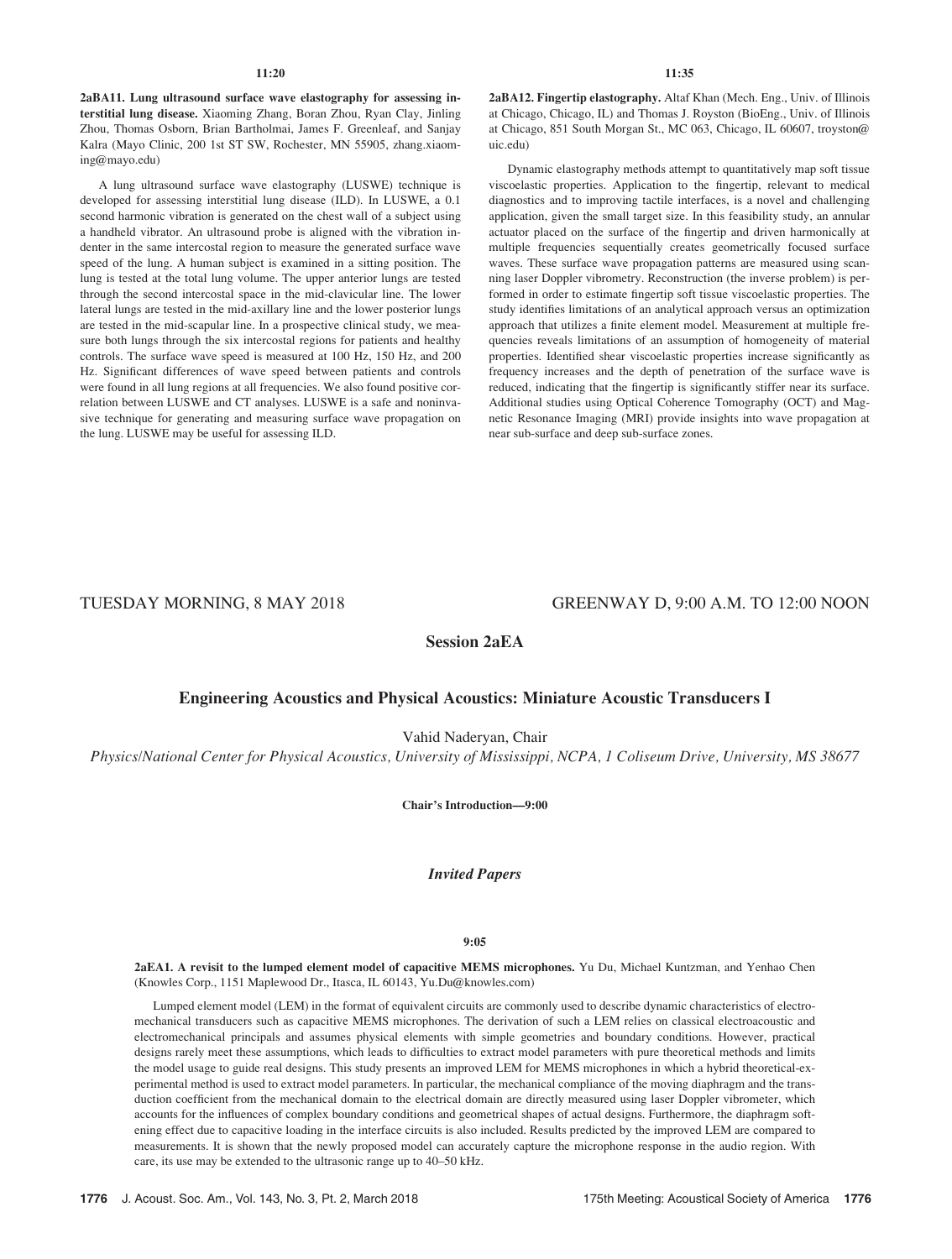2aEA2. Multidomain modeling of acoustic transducers using SimScape. Thomas Blanford (Graduate Program in Acoust., The Penn State Univ., 1623 S. Ashwicken Ct, State College, PA 16801, teb217@psu.edu) and Stephen C. Thompson (Graduate Program in Acoust., The Penn State Univ., University Park, PA)

Finite element modeling of acoustic transducers can capture many complex behaviors that are neglected in simpler analyses. However, the complexity that requires finite element modeling is often confined to a small region of the total device. In that case it is possible to combine the finite element model of the subsection that requires this complexity with dynamic system modeling methods for the balance of the design. Dynamic system modeling includes earlier methods of analog circuit modeling and generalizes those methods appropriately tor acoustic transducer analysis. This paper will describe SimScape modeling of transducer structures in a way that allows combined modeling with FEA where needed. Simple examples will be selected from among moving coil speakers, balanced armature transducers, condenser microphones, and piezoelectric devices.

### 9:45

2aEA3. Biologically inspired acoustic sensors: From insect ears to miniature microphones. James F. Windmill (Dept. of Electron. & Elec. Eng., Univ. of Strathclyde, 204 George St., Glasgow G1 1XW, United Kingdom, james.windmill@strath.ac.uk)

Taking inspiration from insect ears to develop an acoustic device is not new. Research to take inspiration from the highly directional, sub-wavelength, Ormia ochracea fly's ear to produce miniature directional microphones is well-known. Since the 1990s, researchers have tried to implement Ormia based micro-electro-mechanical systems devices, typically using standard silicon or similar microfabrication. Much of this time has been spent trying to circumvent the fact that *Ormia* evolved to hear one specific frequency, that of a calling cricket, and so is not a broadband system as you would require for an audio microphone. Further, building a silicon system inspired by the mechanics of insect ears leads to various compromises. This talk will discuss ongoing work at the University of Strathclyde on silicon microfabrication of acoustic devices inspired by the Ormia system. It will focus on efforts to create MEMS microphones designed with multiple resonance frequencies in the human vocal range. It will also describe ongoing research into the use of active feedback in MEMS acoustic systems, inspired by auditory hearing mechanisms. Finally, it will also look at the latest research by the Strathclyde team into the application of 3D microfabrication for the development of bio-inspired acoustic devices.

#### 10:05

2aEA4. Miniature microphones: Non-standard fabrication approaches and associated modeling issues. Libor Rufer (TIMA Lab., Univ. Grenoble Alpes, France, 46, Av. Felix Viallet, Grenoble 38031, France, Libor.Rufer@univ-grenoble-alpes.fr)

Micro-electro-mechanical systems (MEMS) allowed miniature microphones that during the last few decades have left research laboratories to enter a massive industrial development. Their characteristics meet the most demanding specifications of various portable devices. This talk will show some non-standard approaches to the fabrication technology and associated modeling issues using two cases of specific designs in support. The first case is a piezoresistive microphone devoted to high-intensity and high-frequency acoustic fields. To damp the resonance, an atypical diaphragm structure was employed. Such a solution, allowing relatively large airgap required by large diaphragm displacements, will be presented and analyzed. The second case concerns a design of a microphone fabricated with a standard complementary metal oxide semiconductor (CMOS) technology. This technology, in contrast with dedicated technologies typically used by the microphone industry, is readily available to small companies and academic institutions. One of the drawbacks of the CMOS-MEMS approach is a relatively high degree of design constraints represented by materials and layers dimensions involved in the CMOS process. Moreover, the device layout must take into account specific requirements of the fabrication technique. This talk will present some of these constraints and their impact on the microphone performance that will be supported by simulation results.

#### 10:25–10:40 Break

#### 10:40

2aEA5. Spin-MEMS microphone based on highly sensitive spintronic strain-gauge sensors. Yoshihiko Fuji, Yoshihiro Higashi, Shiori Kaji (Corporate Res. & Development Ctr., Toshiba Corp., 1, Komukai-Toshiba-cho, Saiwai-ku, Kawasaki, Kanagawa 211-8583, Japan, yoshihiko.fuji@toshiba.co.jp), Kei Masunishi (Corporate Manufacturing Eng. Ctr., Toshiba Corp., Yokohama, Kanagawa, Japan), Tomohiko Nagata, Akiko Yuzawa, Kenji Otsu, Kazuaki Okamoto, Shotaro Baba, Tomio Ono, and Michiko Hara (Corporate Res. & Development Ctr. (Retired), Toshiba Corp., Kawasaki, Kanagawa, Japan)

We report a novel spintronic MEMS (Spin-MEMS) microphone, which is a new type of resistive microphone. For this microphone, spintronic strain-gauge sensors (Spin-SGSs) are integrated on a bulk micromachined diaphragm. The Spin-SGSs are based on magnetic tunnel junctions (MTJs) similar to those used as magnetic sensors in hard disk drives. In work to date, we have experimentally confirmed that the Spin-SGS exhibits a high gauge factor in excess of 5000, which is 100-fold that for a conventional poly-Si piezoresistor, by adopting a novel amorphous Fe-B-based sensing layer with high magnetostriction and low coercivity. Thanks to the high strain sensitivity of the Spin-SGSs, the Spin-MEMS microphone exhibits a signal-to-noise ratio (SNR) of 57 dB(A). A Spin-MEMS microphone with a first resonance frequency of over 70 kHz was also fabricated that exhibits an SNR of 49 dB(A), which is promising for acoustic health monitoring. In this study, we compared the operation sounds of defective and normal bearings using the Spin-MEMS microphone. The Spin-MEMS microphone detected differences in the operation sounds between the defective and normal bearings in the high-frequency range of 10 kHz to 50 kHz.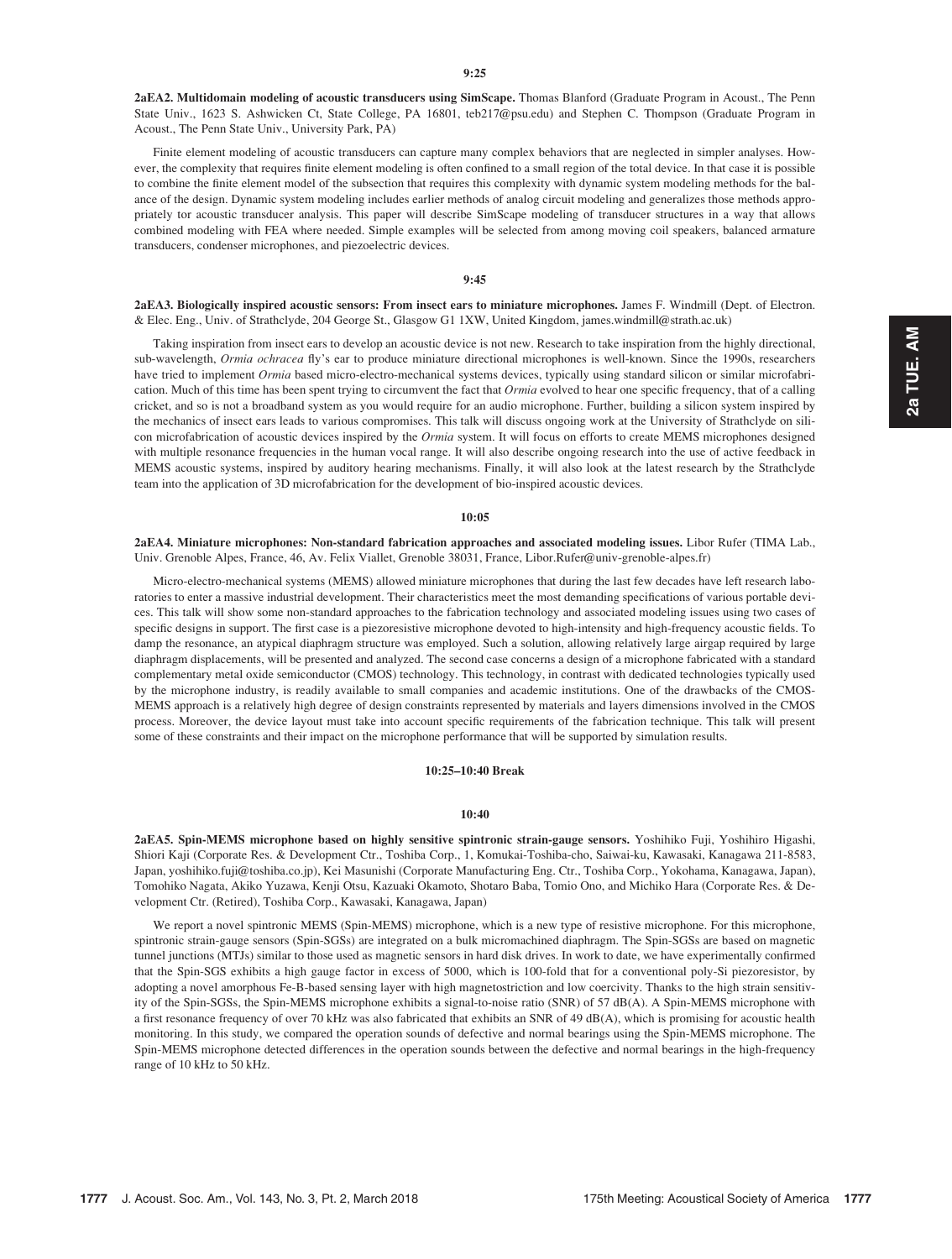#### 11:00

2aEA6. A MEMS condenser microphone based acoustic receiver for totally implantable cochlear implants. Flurin Pfiffner (Dept. of Otorhinolaryngology, Head and Neck Surgery, Univ. of Zurich, Univ. Hospital Zurich, Zurich, Zurich, Switzerland), Lukas Prochazka, Ivo Dobrev, Adrian Dalbert, Jae Hoon Sim (Dept. of Otorhinolaryngology, Head and Neck Surgery, Univ. of Zurich, Univ. Hospital Zurich, UniversitätsSpital Zürich, Frauenklinikstrasse 24, ORL Klinik, Zurich, Switzerland, Lukas.Prochazka@usz.ch), Francesca Harris (Cochlear Technol. Ctr., Mechelen, Belgium), Jeremie Guignard (Cochlear AG, Boston, Massachusetts), Joris Walraevens (Cochlear Technol. Ctr., Mechelen, Belgium), Christof Röösli, and Alex Huber (Dept. of Otorhinolaryngology, Head and Neck Surgery, Univ. of Zurich, Univ. Hospital Zurich, Zurich, Switzerland)

The goal of the present project is to develop intracochlear acoustic receivers (ICAR's) for measurement of the sound pressure in the inner ear of human temporal bones and in acute large animal experiments. In addition, the ICAR is designed to be used as an implantable microphone for totally implantable cochlear implant (TICI) systems. The presented ICAR concept is based on a commercially available MEMS condenser microphone customized with a protective diaphragm providing sealing properties and optimized sensor head geometry for accessing the tiny fluid-filled cavities of the human inner ear. The first ICAR prototypes (PT I) have been used for numerous intracochlear sound pressure measurements in human and sheep temporal bones. The data thus obtained are in good agreement with the literature. The second ICAR prototype (PT II) was further adapted for surgical insertion in the scala tympani in acute large animal experiments. First experiments have been successfully performed and further revealed that the presented ICAR concept is a suitable receiver technology for TICI systems. Currently, the development of a fully biocompatible ICAR (PT III) is ongoing. This sensor must fulfill all important requirements of a TICI device such as high performance, low power consumption and good system integration.

#### 11:20

2aEA7. Survey of simulations techniques used in balanced armature transducers. Charles King (R&D, Knowles Electronics, 1151 Maplewood Dr, Itasca, IL 60302, charles.king@knowles.com)

Balanced armature transducers, also known as receivers, are commonly used in hearing aids, hearables, and in-ear monitors. These are difficult to simulate. They are very small devices, designed to fit inside the ear canal, and measurement of basic quantities is physically difficult. Additionally, multiple magnetic non-linearities are balanced to create a high-efficiency / high-output device. Spice simulations are well suited to understand the linear frequency response of the device. Finite element simulations are well suited to study steady state magnetic and geometric non-linearities. Time domain algebraic differential equation techniques can bridge these two simulation regimes. With this tool the amplitude response, frequency response, and distortion caused by the non-linearity's can be studied. The talk will examine strengths, weaknesses, and when it is appropriate to use each of these individual techniques.

#### 11:40

2aEA8. Vibroacoustic simulation of hearing aid receivers. Brenno Varanda (Knowles Corp., 1410 Alexander Way, Clearwater, Florida 33756, bvarand1@gmail.com)

The overall aim of this research is to develop practical vibroacoustic models of hearing aid receivers, a key electro-acoustic component of hearing aids. The receiver is a high efficiency miniature sound source which utilizes a balanced armature electromagnetic motor. A standard side effect for most balance armature receivers is structural vibration. This receiver-borne structural vibration can travel through the hearing aid package to the microphones, resulting in undesirable oscillations, just like acoustic feedback. The receiver models are used to help hearing aid designers refine vibration isolation mounts and package components to reduce both acoustic and receiver-borne structural feedback. The model consists of a simplified electro acoustic circuit-equivalent that can easily be coupled to multi-physics finite element analyses. The model has been validated against standard hearing industry measurements and proved to be effective on predicting transmissibility forces across various speaker attachments.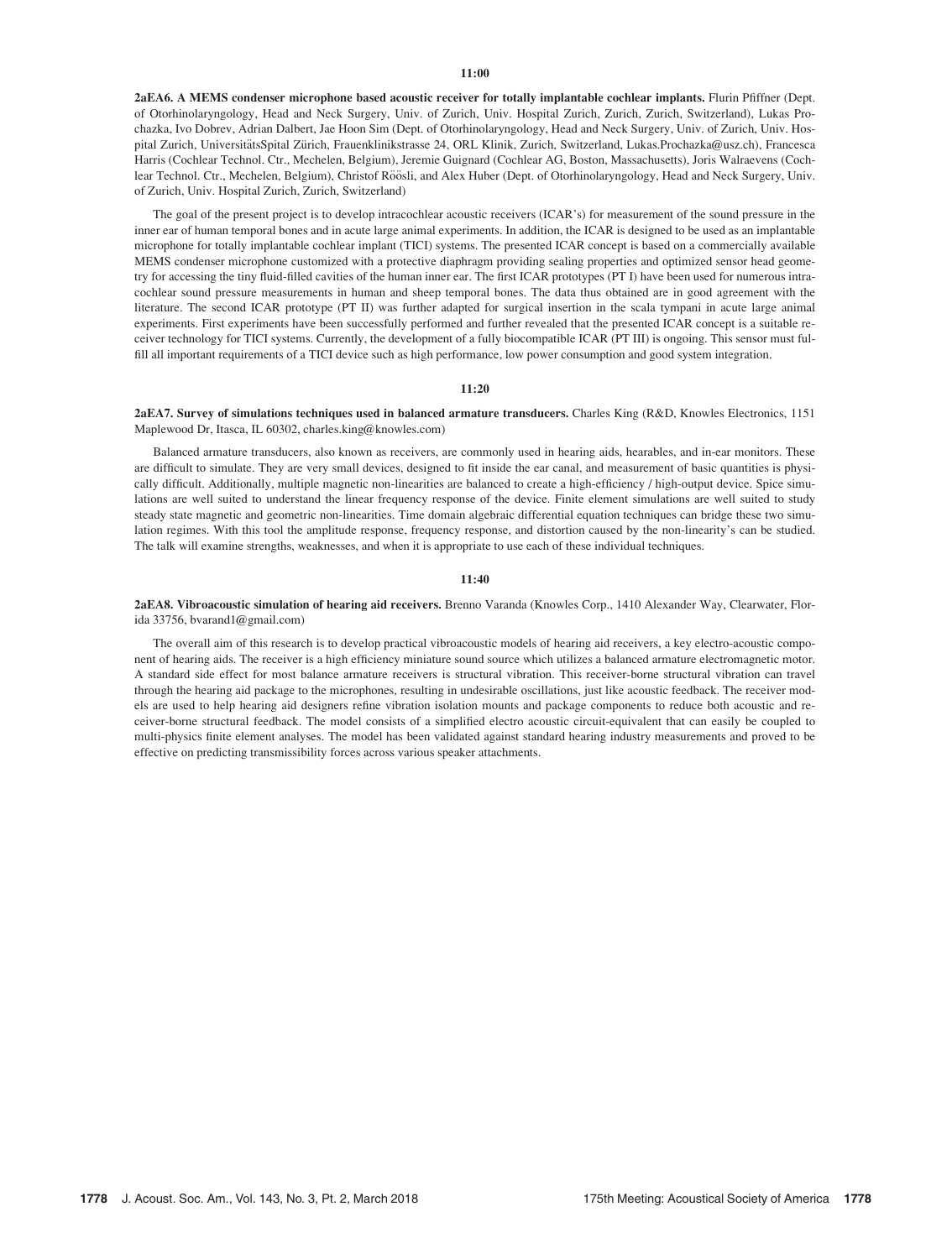Session 2aNS

# Noise, Psychological and Physiological Acoustics, and Speech Communication: Hearing Health Across a Lifespan: Hearing Screening From Cradle to Grave

William J. Murphy, Cochair

Hearing Loss Prevention Team, Centers for Disease Control and Prevention, National Institute for Occupational Safety and Health, 1090 Tusculum Ave., Mailstop C-27, Cincinnati, OH 45226-1998

> Alexander L. Francis, Cochair Purdue University, SLHS, Heavilon Hall, 500 Oval Dr., West Lafayette, IN 47907

> > Chair's Introduction—8:30

Invited Papers

#### 8:35

2aNS1. Hearing health across a lifespan: Hearing screening from cradle to grave. John Eichwald (National Ctr. for Environ. Health, Centers for Disease Control and Prevention (CDC), 1600 Clifton Rd. NE, MS-E18, Atlanta, GA 30333, jeichwald@cdc.gov)

The 2016 National Academies of Sciences, Engineering, and Medicine report "Hearing Health Care for Adults: Priorities for Improving Access and Affordability" included a call to action for government agencies to strengthen efforts to collect, analyze, and disseminate population-based data on hearing loss in adults. In partial response, the Centers for Disease Control and Prevention (CDC) analyzed the most recent available data collected both by questionnaire and audiometric tests of participants aged 20–69 years in the 2011– 2012 National Health and Nutrition Examination Survey to determine the presence of audiometric notches indicative of noise-induced hearing loss. Prevalence of both unilateral and bilateral audiometric notches and their association with self-reported exposure to loud noise were calculated. Nearly one in four adults had audiometric notches, suggesting a high prevalence of noise-induced hearing loss. The prevalence of notches was higher among males. Almost one in four U.S. adults who reported excellent or good hearing had audiometric notches. Among participants who reported exposure to loud noise at work, almost one third had a notch. Noise-induced hearing loss is a significant, often unrecognized public health problem in the United States.

#### 8:55

2aNS2. Hearing health across the lifespan: Prevention begins in early in life. Deanna K. Meinke (Audiol. & Speech-Lang. Sci., Univ. of Northern Colorado, 501 20th St., Gunter Hall 1500, Campus Box 140, Greeley, CO 80639, Deanna.Meinke@unco.edu)

Hazardous noise exposures begin early in life and evidence of noise-induced hearing loss (NIHL) and tinnitus begins to appear in adolescence and early adulthood. In animal studies, these early noise exposures can cause permanent loss of greater than 50% of cochlear-nerve/hair-cell synapses that do not recover on their own and may contribute to greater age-related hearing loss in the future. All of the landmark studies over the past 75 years that identified the risk of NIHL in children and adolescents, ended with a recommendation for education or intervention to address the problem. In 1990, a consensus statement on Noise and Hearing Loss from the National Institutes for Health called for "a comprehensive program of education regarding the causes and prevention of NIHL should be developed and disseminated, with specific attention directed toward educating school-age children." Today, there continues to be a need to nationally coordinate public health efforts to systematically address the prevention of NIHL in youth using evidence-based hearing health promotion based upon health communication science. Dangerous Decibels® is a successful evidence-based intervention program that has been demonstrated to be effective in changing knowledge, attitudes, beliefs and behaviors of both youth and adults for the prevention of NIHL and tinnitus.

#### 9:15

2aNS3. Hearing health for adults. William J. Murphy (Hearing Loss Prevention Team, Centers for Disease Control and Prevention, National Inst. for Occupational Safety and Health, 1090 Tusculum Ave., Mailstop C-27, Cincinnati, OH 45226-1998, wjm4@cdc.gov)

Recent analyses of the National Health and Nutrition Examination Survey estimate that 14% of adults between ages 20 and 69 have hearing loss defined as average hearing thresholds worse than 25 dB HL across four frequencies 0.5, 1, 2, and 4 kHz. Noise exposure is a primary cause of preventable hearing loss in the United States; an estimated 22 million American workers are exposed to hazardous noise every year. Given its associated implications on communication, education, employment opportunities, job performance, injuryrisk, depression, and anxiety—hearing loss places a significant burden on society. Preventive initiatives, workplace hearing conservation programs, and habilitation/rehabilitation efforts need to be tailored to specific populations, stages of life, and hearing risk factors. Innovative hearing health programs must be developed, evaluated, and implemented. This presentation will discuss innovations in hearing loss prevention and promote hearing health for adults in the occupational and non-occupational settings.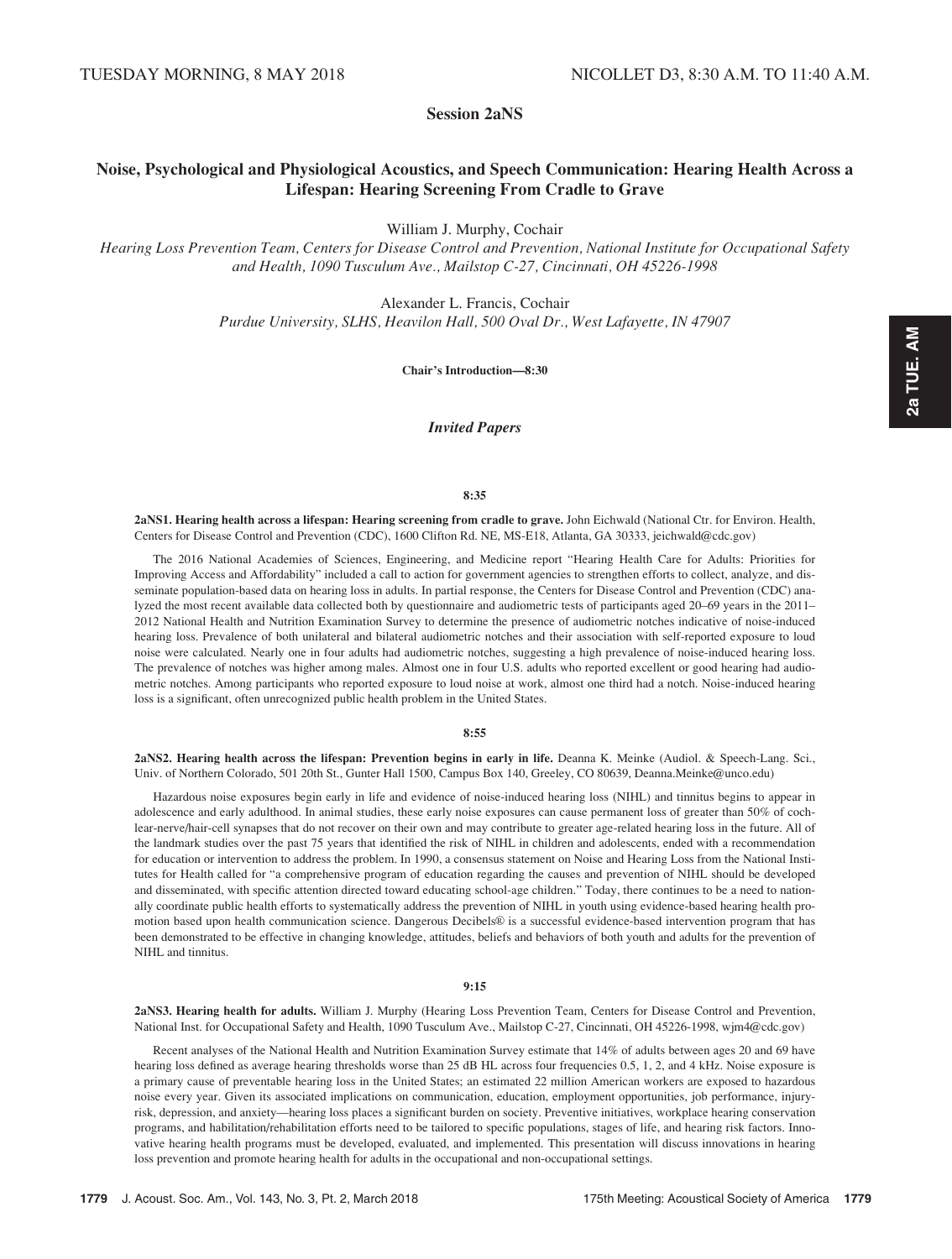2aNS4. Development and implementation of a military auditory fitness-for-duty test battery. Jennifer B. Tufts (Speech, Lang., and Hearing Sci., Univ. of Connecticut, 850 Bolton Rd., Unit 1085, Storrs, CT 06269, jennifer.tufts@uconn.edu), William Audette, Jed Wilbur, and Odile Clavier (Creare LLC, Hanover, NH)

Hearing loss is prevalent throughout the active duty military forces. However, there are no validated standards for assessing a service member's functional hearing ability and how it relates to his or her ability to accomplish the mission. In many cases, hearing-critical tasks take place in non-optimal environments with background noise or competing speech from multiple sources. Presently, hearing abilities are primarily assessed via pure-tone audiometry, without regard for the hearing-critical needs and noise environment of the individual. The development of a test battery to evaluate functional hearing ability is a highly sought-after goal. With support from the Department of Defense, Creare LLC and the University of Connecticut are developing the MILSINT, a new sound-recognition-in-noise test geared specifically for active duty personnel. The MILSINT is one component of an auditory fitness-for-duty test battery that at present also includes the Military HINT, a version of the Hearing In Noise Test (HINT) that uses military-specific phrases. The MILSINT and Military HINT are administered using a tablet interface and wireless sound-attenuating headset developed by Creare, LLC., making these tests highly portable and versatile. This presentation will describe the development of the test battery, its physical implementation, and performance data gathered to date.

### 9:55–10:10 Break

#### $10:10$

2aNS5. Progress in assessing and limiting occupational noise exposures in the United States. Richard Neitzel, Benjamin Roberts, Stephanie Sayler (Dept. of Environ. Health Sci., Univ. of Michigan, 1415 Washington Heights, 6611 SPH I, Ann Arbor, MI 48103, rneitzel@umich.edu), Wenting Cheng, and Bhramar Mukherjee (Dept. of Biostatistics, Univ. of Michigan, Ann Arbor, MI)

Occupational noise exposures in the United States (US) have resulted in a substantial occupational health burden on US workers. Despite the presence of regulations mandating exposure assessment and hearing loss prevention measures for highly-exposed workers, the prevalence of noise-induced hearing loss continues to be high. However, several recent efforts may result in progress in reducing exposures to, and health impacts from, occupational noise. First, the American Conference of Governmental Industrial Hygienists has recently proposed revisions to the organization's Threshold Limit Value (TLV) for Audible Sound, formerly referred to as noise. The proposed revised TLV includes updated documentation as well as notes related to non-auditory health effects of noise (including cardiovascular disease and injuries), which have not previously been considered in an occupational noise exposure limit. Second, a measurement-based national Job Exposure Matrix for Occupational Noise in the US and Canada has been developed at the University of Michigan and is now publicly available (noisejem.sph.umich.edu). This resource represents a useful tool for better understanding exposures to noise by job and industry. These two efforts, along with others, represent important progress in enhancing occupational health by protecting workers from the adverse health effects of noise.

#### 10:30

2aNS6. Have the NIOSH age correction tables gone stale? Gregory Flamme (SASRAC, 2264 Heather Way, Forest Grove, OR 97116, gflamme@sasrac.com), Kristy Deiters (SASRAC, Portage, MI), William J. Murphy, Christa Themann (National Inst. for Occupational Safety and Health, Cincinnati, OH), and Mark R. Stephenson (SASRAC, Loveland, OH)

Occupational Hearing Conservation programs permit subtracting cross-sectional trends in hearing sensitivity from the changes observed with an exposed worker. Regulatory agencies in the U.S. define the expected cross-sectional trend using the NIOSH age correction tables, which summarized mean differences in comparatively small groups of men and women 50 years ago. At all ages, hearing sensitivity is better now than it was 50 years ago, and important demographic characteristics (e.g., race/ethnicity) that predict cross-sectional trends were not included in the NIOSH tables. Quantile regression results from the National Health and Nutrition Examination Survey (NHANES) were used to derive revised age correction tables that can be applied to men or women across a wider range of ages and race/ethnicity categories. These age correction tables and comparisons with the prior NIOSH tables will be presented.

#### $10:50$

2aNS7. Individual differences in suprathreshold hearing and relationship to cochlear synaptopathy. Hari M. Bharadwaj (Speech, Lang., & Hearing Sci., and Biomedical Eng., Purdue Univ., 715 Clinic Dr., Lyles-Porter Hall, West Lafayette, IN 47907, hbharadwaj@ purdue.edu)

Threshold audiometry, although the foundation of current clinical hearing evaluations, provides limited information about suprathreshold hearing. Over the last few years, we have documented that even among listeners with normal thresholds and no hearing complaints, large individual differences exist in the ability to perceive subtle temporal features of clearly audible sounds, and to selectively process target speech in the presence of competing sounds. Furthermore, we find that these suprathreshold perceptual differences correlate with suprathreshold physiological measures from the brainstem and auditory nerve suggesting that perceptually-relevant differences may be present early along the auditory pathway. As a candidate mechanism explaining these observations, animal studies of acoustic overexposure and aging have robustly demonstrated that the afferent synapses and nerve terminals innervating the cochlea are especially vulnerable to damage. Interestingly, even a significant loss of cochlear synapses ("synaptopathy") does not lead to changes in audiometric thresholds. However, synaptopathy, if present in humans may contribute to differences in suprathreshold hearing especially in noisy environments. This presentation will summarize human evidence that is indirectly in support of the notion, and describe our ongoing efforts to test this hypothesis further and translate markers for synaptopathy from small laboratory animals to humans.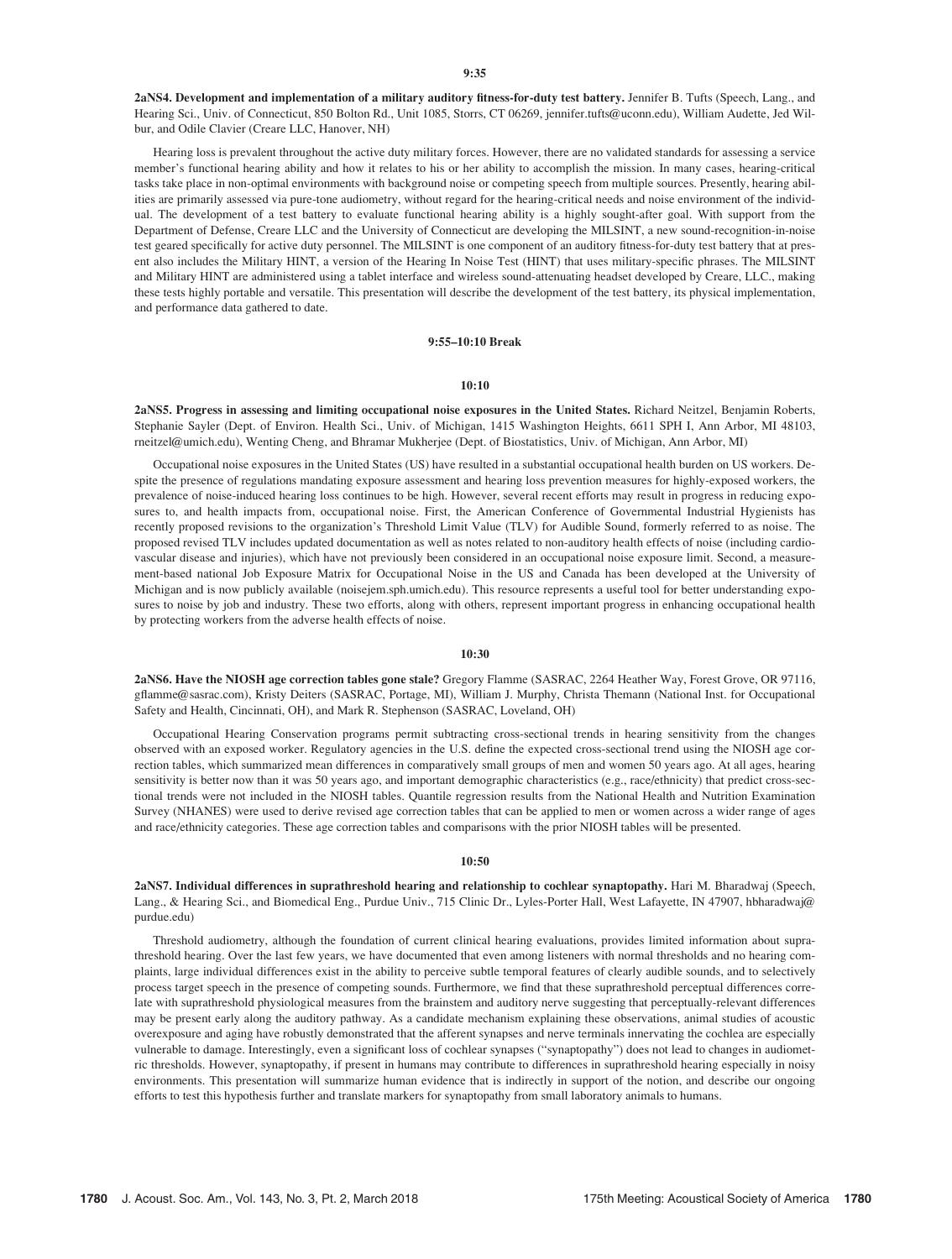### 11:10

2aNS8. The non-auditory health effects of chronic noise exposure: A review. Jennifer Scinto (SoundSense, LLC, PO Box 1360, Wainscott, NY 11975, jennifer@soundsense.com), Bonnie Schnitta (SoundSense, LLC, East Hampton, NY), John Durant, and Neelakshi Hudda (Civil and Environ. Eng., Tufts Univ., Medford, MA)

This paper serves as a review of the most recent literature on the effects of chronic noise exposure on the health of human listeners. The auditory effects of occupational and other exposure to noise have been well researched and the prevention and treatment of noise-induced hearing loss is largely understood. However, as the populations of urban areas and large city centers grow, the interest in the non-auditory health effects of exposure to environmental noise such as transportation noise, aircraft noise, and other community noise has also increased. Within the past few years, several new studies have been conducted strengthening the evidence for a link between exposure to high levels of environmental noise and ill-health, especially with regards to cardio-vascular and endocrine health, immune function, sleep loss, and mental health. The research covered in this review is inclusive of human experimental, epidemiological, and mechanistic studies. Additional research will be needed to completely assess and understand the increasingly present threat to human health that is chronic environmental noise. This review will be used as the foundation for a future study examining the correlation between ill-health and noise pollution from a nearby airport.

2aNS9. Psychophysiological responses during cognitively demanding work in subjectively annoying background noise. Jordan N. Oliver, Weonchan Sung, Patricia Davies, and Alexander L. Francis (Purdue Univ., Speech, Lang. & Hearing Sci., Purdue University, West Lafayette, IN 47907, oliver49@purdue.edu)

People who work in noisy environments are at greater risk for stressrelated diseases, including hypertension and stroke, even when noise levels are too low to damage hearing. Such noise may be harmful, especially to noise-sensitive individuals, because the psychological annoyance that it causes induces physiological stress responses that are damaging to health over the long term. This study was designed to investigate the link between subjective noise annoyance and physiological measures of arousal and displeasure due to the presence of background noise. Cardiovascular, electrodermal, respiratory, and facial muscular activity were recorded from 32 listeners during the completion of a demanding working memory task under different listening conditions. Participants completed four levels of memory task demand in silence and in two different continuous noises similar to that produced by HVAC equipment. Both noises were comparable in terms of loudness and presentation level (54–60 dBA) but differed in perceived annoyance (based on ratings from a panel of listeners in a previous study) and in acoustic properties associated with noise annoyance (roughness, tonality, and sharpness). Behavioral measures of memory task performance, noise sensitivity, personality traits, and subjective effort will be presented and related to physiological measures, and implications for future research will be discussed.

# TUESDAY MORNING, 8 MAY 2018 GREENWAY J, 9:40 A.M. TO 11:25 A.M.

Session 2aPA

# Physical Acoustics: Infrasound for Global Security I

Philip Blom, Chair

Los Alamos National Laboratory, Los Alamos National Laboratory, PO Box 1663, Los Alamos, NM 87545

Chair's Introduction—9:40

# Invited Papers

#### 9:45

2aPA1. Reflections on Los Alamos infrasound research. Rodney W. Whitaker (Earth and Environ. Sci., Los Alamos National Lab., EES 17 MS F665, LANL, Los Alamos, NM 87545, rww@lanl.gov)

Researchers at Los Alamos National Laboratory began work in infrasound research in 1982 under Department of Energy funding. This beginning was to investigate the generation and propagation of surface ground motion generated atmospheric infrasound signals. Infrasound arrays were operated to measure the infrasound signals at near regional distances. The program was successful and continued until the end of US underground nuclear testing in 1992. During this time, data were collected on earthquakes, bolides and on various man-made high explosive tests. As work on the Comprehensive Nuclear Test Ban Treaty was continuing, Los Alamos, working with Sandia National Laboratory, fielded a prototype infrasound array following Comprehensive Nuclear Test Ban Treaty guidelines, which operated from mid 1997 to 2007. More recent work emphasizes seismo-acoustic research in explosion monitoring, improving infrasound propagation models for better source location and analysis and the development of Python based tools. In this talk, I will highlight some aspects of the earlier and current Los Alamos activity.

2a TUE. AM 2a TUE. AM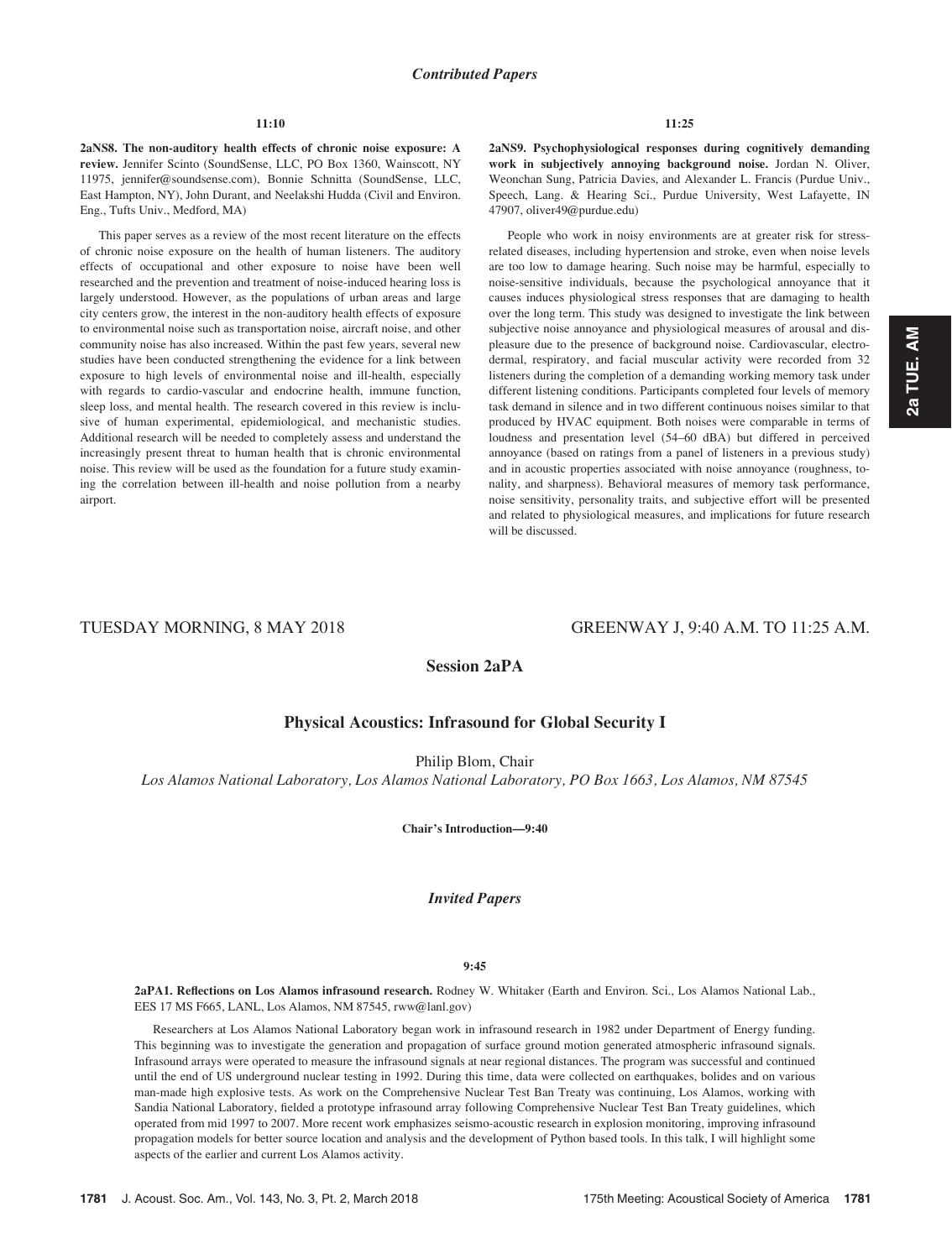#### 10:05

2aPA2. Progresses with the International Data Centre Infrasound System. Pierrick Mialle (CTBTO, Vienna Int. Ctr., P.O. Box 1200, Vienna 1400, Austria, pierrick.mialle@ctbto.org) and Nimar Arora (Bayesian Logic, Inc., Union City, CA)

The International Data Centre (IDC) advances its methods and continuously improves its automatic system for infrasound technology. The IDC focuses on enhancing the automatic system for the identification of valid signals and the optimization of the network detection threshold by identifying ways to refine signal characterization methodology and association criteria. An objective of this study is to reduce the number of associated infrasound arrivals that are rejected from the automatic bulletins when generating the reviewed event bulletins (REB). Progresses related to several ongoing projects at the IDC will be review:—improving the detection accuracy at the station processing stage by introducing the infrasound signal detection and interactive review software DTK-(G)PMCC (Progressive Multi-Channel Correlation) and by evaluating the performances of detection software;—development of the new generation of automatic waveform network processing software NET-VISA to pursue a lower ratio of false alarms over GA (Global Association) and a path for revisiting the historical Infrasound Reference Event Database (IRED). The IDC identified a number of areas for future improvement of its infrasound system that will be addressed here.

#### 10:25

#### 2aPA3. What does infrasound signal duration tell us about signal propagation distance and waveguide structure? David Green and Alexandra Nippress (AWE Blacknest, Brimpton Common, Reading RG7 4RS, United Kingdom, dgreen@blacknest.gov.uk)

A global network of microbarograph arrays is currently being constructed to support verification of the Comprehensive Nuclear-Test-Ban Treaty. The identification of explosively generated infrasound signals that have propagated thousands of kilometers to the arrays, and the subsequent association of signals across the sparse network, remains a challenge. One signal parameter that has not been extensively studied, but may assist in source identification procedures, is the signal duration. The durations of 42 high signal-to-noise ratio signals from 35 near-surface explosions, recorded at distances of between 25 and 6300 km, exhibit a weak relationship with sourceto-receiver range; longer propagation paths result in longer signal durations. The variation in signal duration at a given source-to-receiver range depends upon the atmospheric waveguide structure. At propagation distances greater than 2000 km, long duration signals are generated within weak waveguides characterized by a small excess in stratospheric effective sound speed compared to that at the ground surface. These waveguides permit signal propagation with high celerity (up to 335 m/s). Shorter duration signals at these distances occur in stronger waveguides that exhibit greater along-path variability; these signals do not exhibit celerities greater than 315 m/s. The utility of signal duration within the context of explosion monitoring is explored.

#### 10:45

#### 2aPA4. Exploiting both output channels of seismically decoupled infrasound sensors for enhanced transient detection and direction-of-arrival estimation. William G. Frazier (Hyperion Technol. Group, Inc., 3248 West Jackson St., Tupelo, MS 38801, gfrazier@ hyperiontg.com)

Some infrasound sensors have internal sensing capabilities that remove or permit subsequent removal of much of the effect of ground motion on the measured pressure fluctuations. This presentation explores possible enhancements to transient acoustic signal detection and direction-of-arrival estimation when data corresponding to the ground motion and pressure fluctuation signals are analyzed simultaneously using statistical array signal processing techniques. Data from three 4-element infrasound sensor arrays that were deployed to detect explosive events occurring from 10 km to 20 km distant are used as the basis for the study.

#### 11:05

#### 2aPA5. The application of acoustic particle velocity sensors to airborne infrasonic signals. W. C. Kirkpatrick Alberts (U.S. Army Res. Lab., 2800 Powder Mill Rd., Adelphi, MD 20723, william.c.alberts4.civ@mail.mil)

Infrasound arrays, because of the wavelengths involved and the necessity for minimal spatial aliasing, can be quite large, e.g. an array layout often used for beamforming for frequencies up to 10 Hz is a centered, 17-m radius equilateral triangle. Available real estate is often limited such that optimally sized arrays are not possible. An acoustic particle velocity sensor, in principle, can perform the same job as a large infrasound array, but in a much smaller package (less than the size of a single infrasound sensor) since it provides, in post processing, a direct measurement of the wavefront normal. However, localized meteorological perturbations to the wavefront normal could cause significant bearing estimate errors when using a particle velocity sensor. Recently, as part of the characterization of a mobile infrasound source and during the collection of sounds from space station resupply rockets, acoustic particle velocity sensors were positioned next to infrasound sensors in order to test the concept of using these sensors for accurate pointing at infrasound frequencies. Results from these experiments will be discussed.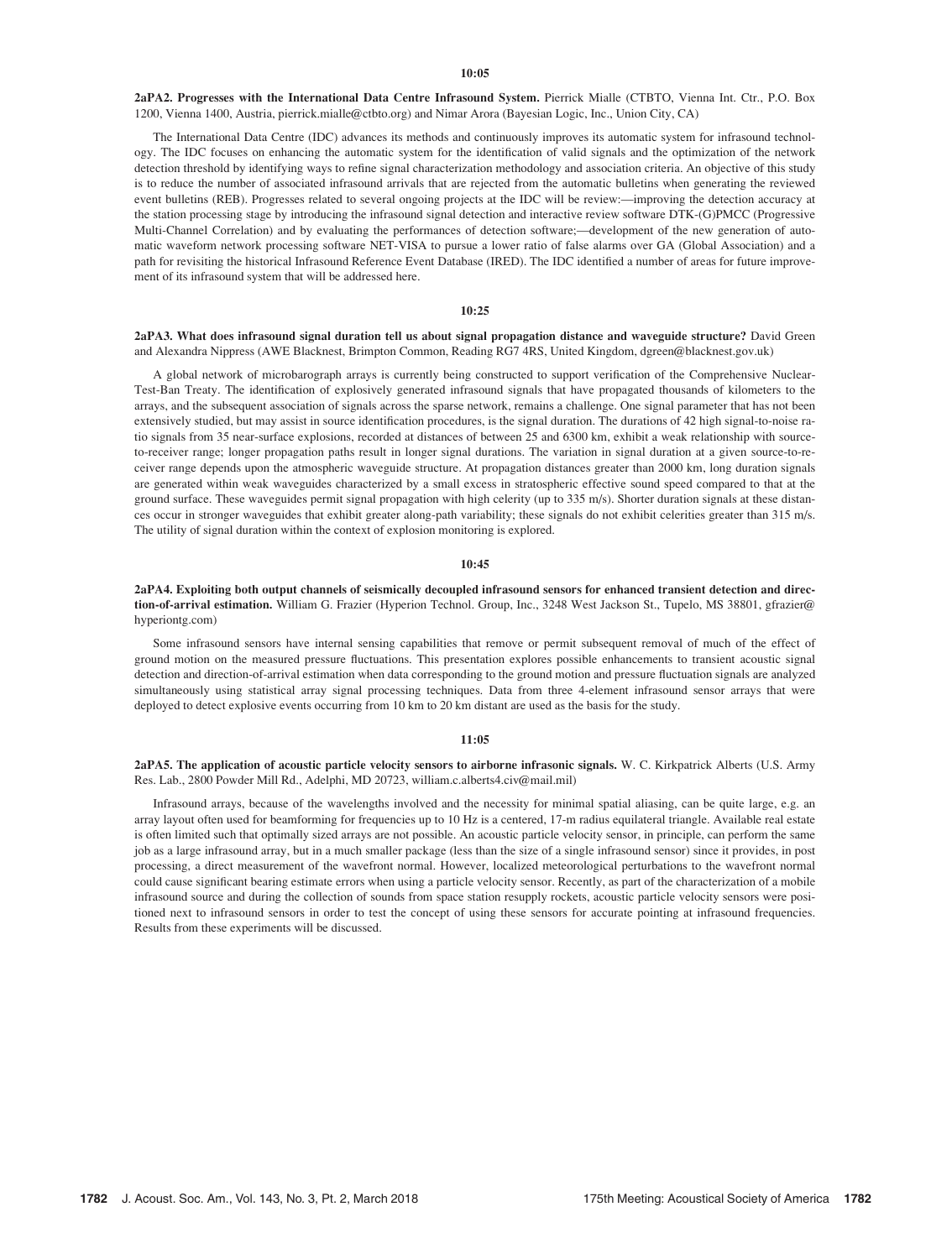Session 2aPP

# Psychological and Physiological Acoustics, Speech Communication, and Signal Processing in Acoustics: Phase Locking and Rate Limits in Electric Hearing

Mathias Dietz, Chair

National Centre for Audiology, Western University, 1201 Western Road, London, ON N6G 1H1, Canada

Chair's Introduction—8:00

### Contributed Paper

8:05

2aPP1. The effects of sound coder carrier rate and modulation bandwidth on voice pitch perception in cochlear implant users. Damir Kovacic (Depertment of Phys., Univ. of Split, Faculty of Sci., R.Boskovica 33, Split 21000, Croatia, Damir.Kovacic@pmfst.hr) and Chris James (Cochlear SAS France, Toulouse, France)

We employed the dual filter-bank "STEP" coder to separately control the spectral and temporal modulation resolution of analysis channels. Previously we compared vowel pitch ranking and gender classification with eight subjects using enhanced modulation at F0—including across-channel synchronised modulation to the ACE coder. There was no significant improvement using modulation enhanced coding versus ACE across subjects. In a follow-up experiment we looked at the effect of stimulation rate on voice pitch perception. Since there are large inter-subject differences in overall temporal pitch acuity we hypothesised that some subjects' performance may be more greatly influenced by carrier rate than others, or that some subjects may find sound quality satisfactory with lower carrier rates than those in their clinical processors. We used a version of STEP with a very short temporal envelope analysis window of 2 ms which allows a very low latency real-time processing implementation and large maximum modulation bandwidth. Subjects were tested using carrier rates of 1000, 500 and 250 pps/ch with modulation bandwidths controlled via low-pass filtering. Pilot data indicated that the new low-latency coder provides very good sound quality compared to ACE using 1000 pps/ch or 500 pps/ch. Also the modulation bandwidth could be tuned at different carrier rates to optimize voice pitch perception based on temporal cues. This opens the potential for lower stimulation rates to be used in CI coding while maintaining optimal temporal resolution.

# Invited Papers

8:20

2aPP2. Phase-locking in acoustic hearing: Upper limits, enhancement, and transformations. Philip X. Joris (NeuroSci., Univ. of Leuven, Lab Auditory Neurophysiol, Herestraat 49 box 1021, Leuven B-3000, Belgium, philip.joris@med.kuleuven.be)

Phase-locking is a remarkable neural property of various mechanoreceptor-based sensory systems, and the neural coding of cochlear vibrations is the primary model system to study this phenomenon. Transduction and synaptic transmission by cochlear inner hair cells enables but also limits temporal coding in the auditory nerve. I will review phase-locking to sound fine-structure in the auditory nerve of various species, including humans, assessed with different types of sound stimuli and using different metrics. The upper-frequency limit of phase-locking in cell populations in the central nervous system is lower than that in the auditory nerve, and at the same time, the nature of the temporal code is transformed in these neurons: phase-locking is enhanced in that it is more consistent and has decreased jitter, and it has profound effects on the average discharge rate of various populations of neurons, both monaurally and binaurally. Similar phenomena (changing upper limits, enhancement, and rate effects) are observed in the temporal coding of envelopes and click trains. While it is increasingly clear that many cell groups in the auditory brainstem have specialized mechanisms towards temporal coding, the relationship of the resulting response properties to perception remains unclear.

#### 8:40

2aPP3. Comparison of temporal processing in the auditory brainstem neurons between acoustic and electrical hearing. Michaela Müller, Barbara Beiderbeck, Benedikt Grothe, and Michael Pecka (Biology II; Neurobiology, Ludwig-Maximilians Univ. Munich, Grosshaderner Strasse 2, Martinsried 82152, Germany, pecka@bio.lmu.de)

Spatial hearing is essential for communication as well as navigation in everyday life. Unfortunately, sound localization in these complex environments is severely limited in patients with bilateral cochlear implants (CIs) and its restoration thus remains one of the central obstacles of CI research. Spatial sensitivity is generated by neurons in the brainstem that detect differences in the arrival time between excitatory and inhibitory inputs from the two ears on the scale of only microseconds. However, the mechanisms underlying this precise temporal integration of individual inputs and potential differences in temporal precision during electrical stimulation are still not understood. Here, we obtained in vivo electrophysiological recordings from single neurons in the brainstem of Mongolian Gerbils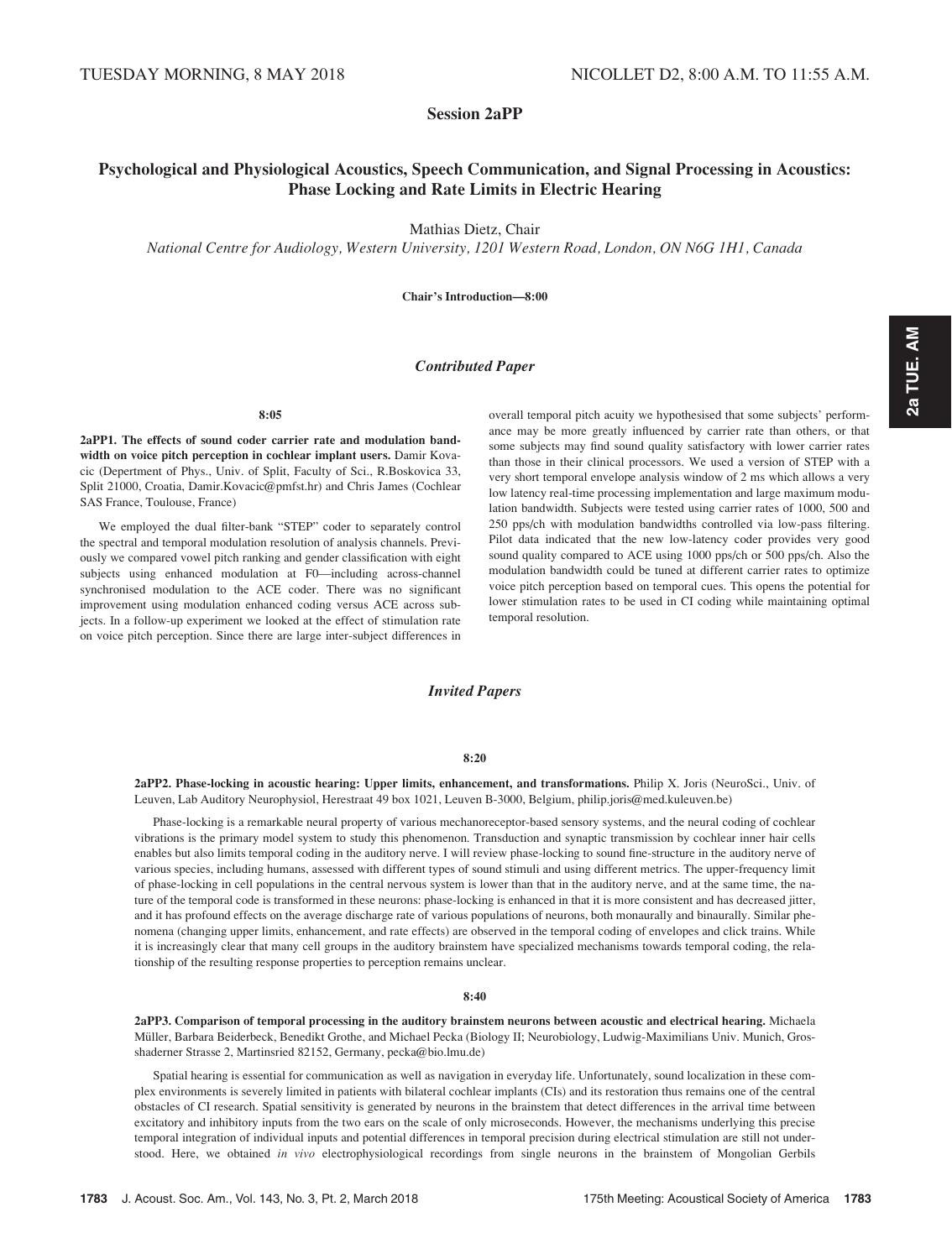(Merionesunguiculatus). We characterized the temporal precision of action potential firing in response to click trains in binaural neurons of the Lateral Superior Olive and their upstream inputs (auditory nerve, cochlear nucleus and medial nucleus of the trapezoid body). To assess potential differences in temporal precision between acoustic and electrical stimulation, complementary data are obtained in normal hearing animals and animals that underwent cochlear implantation. Ultimately, we aim to identify basic principles of binaural integration in the auditory brainstem during acoustic and CI-based spatial hearing.

#### 9:00

2aPP4. Measurements and models of auditory nerve spike rate and timing to electrical stimulation. Ian C. Bruce (Dept. of Elec. & Comput. Eng., McMaster Univ., Rm. ITB-A213, 1280 Main St. W, Hamilton, ON L8S 4K1, Canada, ibruce@ieee.org)

Physiological measurements of the response of auditory nerve (AN) fibers to electrical stimulation from a cochlear implant (CI) have in general exhibited much higher maximal entrainment rates and higher temporal precision than is observed for acoustical stimulation. However, it appears that this superior rate coding in the AN for electrical stimulation does not translate to better coding of rate in the midbrain or for the percept of temporal pitch. Similarly, the enhanced temporal precision for electrical stimulation does not lead to improved coding of interaural timing differences. In this talk, I will review physiological data and computational model simulations that indicate that the superior spike rate and timing representation for CI stimulation may only hold when considering the response of some single AN fibers to repeated identical stimuli. In fact, there is a large heterogeneity in spiking responses that can change dramatically as a function of stimulus current level. A multi-compartmental computational model will be used to demonstrate how the electrode- fiber geometry and the membrane biophysics could be contributing to these phenomena. I will also discuss the implications of the likely population response of the AN to CI stimulation for brainstem processing. [Work supported by NSERC Discovery Grant 261736.]

#### 9:20

2aPP5. Effect of site of spike generation on temporal coding in the electrically stimulated auditory nerve. Suyash N. Joshi (Hearing Systems Group, Tech. Univ. of Denmark, Ørsteds Plads, Bldg. 352, Bygning 352, Kongens Lyngby 2800, Denmark, sjoshi@elektro. dtu.dk)

At least two sites of spike generation are observed in the electrically stimulated auditory nerve, namely, the peripheral axon and the central axon. The peripheral axon responds to the cathodic charge and the central axon to the anodic charge with an approximate spikelatency difference of 200  $\mu$ s. The peripheral axon also shows longer refractory periods than the central axon. In this study, a phenomenological model of the electrically stimulated auditory nerve described in Joshi et al. [JARO 18(2), pp. 323–342] was used to understand the effect of spike generation sites on the temporal coding. Modulation detection thresholds for different carrier pulse rates were predicted from simulated responses of the auditory nerve, and refractoriness of both the axons was varied to test its effect on temporal coding. The results show that an increase in pulse rate increased the number of spikes generated at the central axon, hence decreasing the modulation detection thresholds. Refractoriness also played a crucial role in encoding the stimulus envelope such that extended refractory periods resulted in enhanced envelope coding. Increase in refractoriness at the central axon improved the envelope encoding. Implications of these findings for developing new stimulation strategies will be discussed.

#### 9:40–9:55 Break

#### 9:55

2aPP6. Modeling Cochlear Implant processing and bilateral performance in acoustic environments with multiple sources. H. Steven Colburn (Hearing Res. Ctr.; Biomed. Eng., Boston Univ., 44 Cummington Mall, Boston, MA 02215, colburn@bu.edu)

The work reported here focuses on the use of cochlear implants in situations with multiple sources, especially speech sources, and in other difficult environments. After a review of previous measurements and models of cochlear implant (CI) stimulation, recent modeling studies of speech processing in conditions with multiple inputs in complex acoustic environments will be discussed. As noted above, complex environments considered include conditions with multiple speech sources, and this talk focuses on effects of spatial separation and voice pitch differences in confusions related to source separation. These effects include both energetic and informational masking. Multiple implant factors will be addressed, including interaural variability in the timing of the left and right stimuli, the effects of independent left and right automatic gain control, and the interactions with and basic role of pulse rate in the implants. [Work supported by NIDCD 5 R01 DC000100.]

#### 10:15

2aPP7. Comparisons of electric and acoustic ITD coding in normal hearing gerbils. Maike Vollmer (Otolaryngol., Otto von Guericke Univ. Med. School, Leipziger Strasse 44, Magdeburg 39120, Germany, maike.vollmer@med.ovgu.de)

Small differences in the arrival time of sound between the two ears [interaural time differences (ITDs)] provide important cues for directional hearing and speech understanding in noise. Deaf subjects with bilateral cochlear implants (CIs) show relatively poor sensitivity to ITDs. It is unclear whether these limitations are due to differences in binaural brain circuits activated by electric compared to acoustic stimulation, mismatches in electric activation site across ears, or deafness-induced degradations in neural ITD processing. To identify potential limitations of electric ITD coding, we compared electric and acoustic ITD coding (i.e., ITD tuning and discrimination thresholds) in the same population of auditory brainstem and midbrain neurons in normal hearing gerbils. When compared in the same neurons, ITD coding to acoustic stimulation did not predict coding to electric stimulation. However, on a population level, neurons demonstrated surprising similarities in acoustic and electric ITD processing. Importantly, even short periods of deafness (2 weeks) severely degraded electric ITD processing. The findings suggest that discrepancies in ITD discrimination between bilateral CI users and normal hearing listeners are primarily due to deafness-induced changes in neural ITD processing rather than differences in the binaural brain circuits activated by either electric or acoustic stimulation.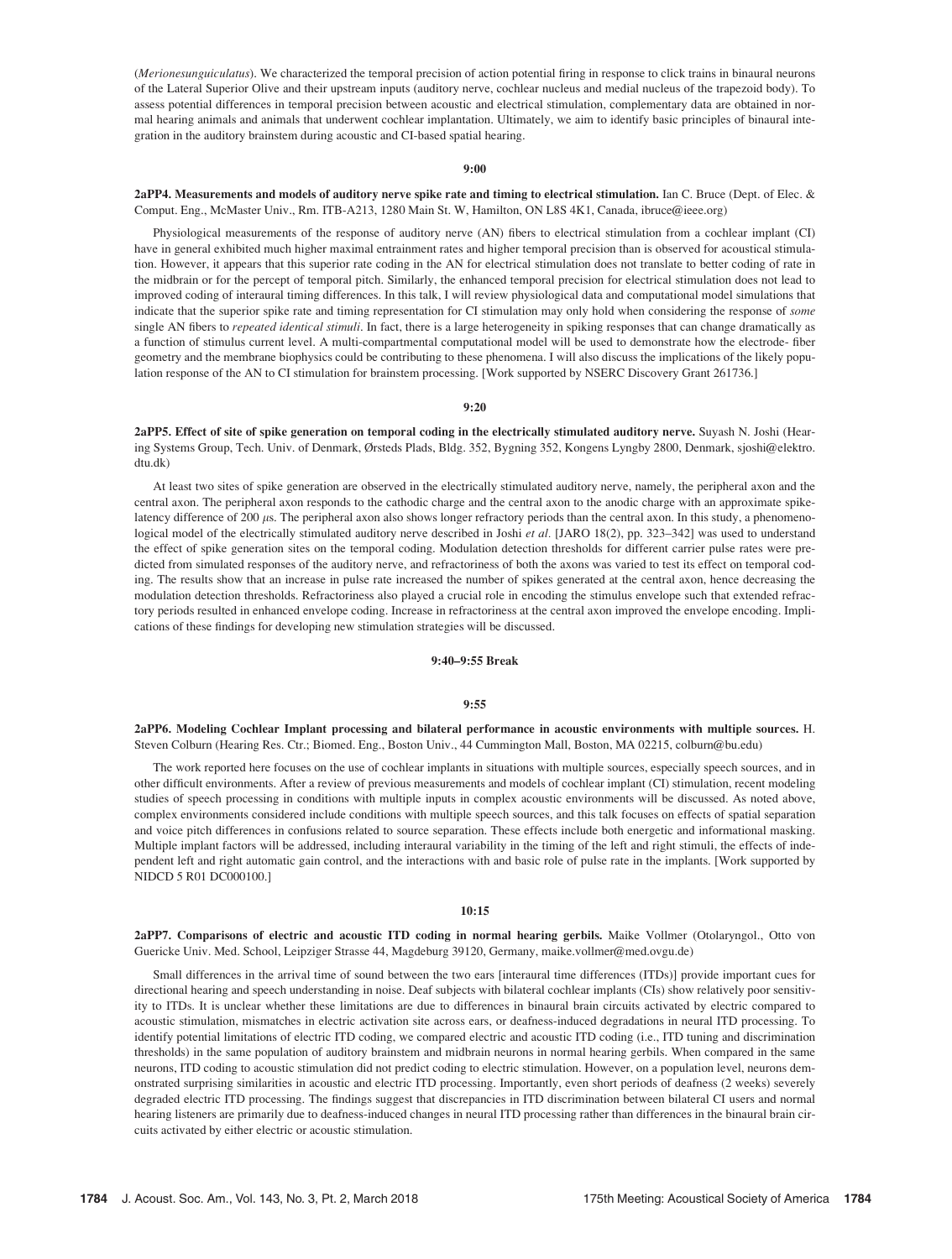2aPP8. Towards increasing timing sensitivity in electric hearing. Bernhard Laback (Acoust. Res. Institute, Austrian Acad. of Sci., Wohllebengasse 12-14, Vienna 1040, Austria, bernhard.laback@oeaw.ac.at), Sridhar Srinivasan (Acoust. Res. Institute, Austrian Acad. of Sci., Wien, Wien, Austria), Martin Lindenbeck, Maike Ferber (Acoust. Res. Institute, Austrian Acad. of Sci., Vienna, Austria), and Piotr Majdak (Acoust. Res. Instiute, Austrian Acad. of Sci., Wien, Austria)

Sensitivity of bilateral cochlear-implant (CI) listeners to interaural time differences (ITDs) in electric pulse trains is degraded compared to normal-hearing (NH) listeners presented with ITDs in pure tones. This degradation manifests both as an elevated ITD threshold and upper perceptual limit of stimulation rates. Similar limitations were observed for temporal pitch, despite the difficulty to disentangle temporal and place pitch cues in NH listeners. We tested the hypothesis that ITD and monaural rate-pitch sensitivity of CI listeners at high rates of electric stimulation can be improved by introducing extra pulses with short inter-pulse intervals (SIPIs) at low rates in amplitude modulated high-rate pulse trains. Results show that SIPIs significantly improved ITD and monaural rate-pitch sensitivity at low modulation depths. These similar improvements suggest a possible overlapping benefit of SIPIs for CI listeners in everyday environments requiring high rates for encoding speech. Considering the documented effects of neural deprivation, its potential reversal by training, and the potential for NH-like timing sensitivity as observed in exceptional CI listeners, we began to investigate the effects of vision-induced ITD training in CI listeners. Preliminary results will be discussed in the light of the timing sensitivity limitations in electric hearing.

#### 10:55

2aPP9. Restoring binaural and spatial hearing in cochlear implant users. Ruth Litovsky, Alan Kan, Tanvi Thakkar, Sean R. Anderson (Waisman Ctr., Univ. of Wisconsin - Madison, 1500 Highland Ave., Waisman Ctr. Rm. 521, Madison, WI 53705, litovsky@waisman.wisc.edu), Z. Ellen Peng (Waisman Ctr., Univ. of Wisconsin - Madison, Wisconsin, U.S. Minor Outlying Islands), and Thibaud Leclère (Waisman Ctr., Univ. of Wisconsin - Madison, Madison, WI)

Adults and children who receive bilateral cochlear implants (BiCIs) have the potential to benefit from the integration of inputs arriving at the brain from both ears. Several factors play a key role in determining if patients will demonstrate binaural sensitivity. We are exploring these factors using two experimental approaches. In the first approach, BiCI users receive pulsatile stimulation to specific pairs of electrodes using research processors that synchronize stimulation with fidelity. We vary stimulus parameters such as temporal fine structure and envelope cues, places of stimulation along the cochleae, and number of electrodes to find parameters that maximize sensitivity to interaural differences for each patient. We also investigate the role of the electrode-neuron interface which is affected by numerous factors including neural health. In a second stimulation approach, we use clinical speech processor to deliver binaural stimulation designed specifically for that patient based on their clinical MAP. In these studies, we are using both standard psychophysics and eye gaze paradigms to understand the underlying processing involved in binaural and spatial hearing. This combined approach is enabling us to design multi-channel multi-rate stimulation strategies aimed at restoring binaural sensitivity and preserving speech understanding.

#### 11:15

2aPP10. Temporal constraints on neural and psychophysical sensitivity to interaural level difference cues to sound source location. Andrew D. Brown and Daniel J. Tollin (Dept. of Physiol. & Biophys., Univ. of Colorado School of Medicine, University of Colorado Anschutz Medical Campus, 12631 E 17th Ave., Aurora, CO 80045, Daniel.Tollin@ucdenver.edu)

Interaural differences in the timing (ITD) and level (ILD) of impinging sounds carry critical information about source location. However, in everyday listening environments, sounds are often decorrelated between the ears by reverberation and background noise, degrading the fidelity of both ITD and ILD cues. Similar distortions to ITD and ILD are also experienced by hearing-impaired humans who use hearing aids or cochlear implants, as these devices also degrade temporal and intensive features of the signal at each ear. Here, we demonstrate that behavioral ILD sensitivity (in humans) and neural ILD sensitivity (in single neurons of the chinchilla auditory midbrain) remain robust under stimulus conditions that render ITD cues undetectable. Neural and behavioral data were compared to the outputs of a model of ILD processing with a single free parameter, the duration of excitatory-inhibitory interaction. Behavioral, neural, and modeling data collectively suggest that ILD sensitivity depends on binaural integration of excitation and inhibition within  $a \geq 3$ -ms temporal window, significantly longer than observed in lower brainstem neurons. This relatively slow integration potentiates a unique role for the ILD system in spatial hearing that may be of particular importance when informative ITD cues are unavailable. [Work supported by F32-DC013927 [ADB] and R01-DC011555 [DJT].]

#### 11:35–11:55 Panel Discussion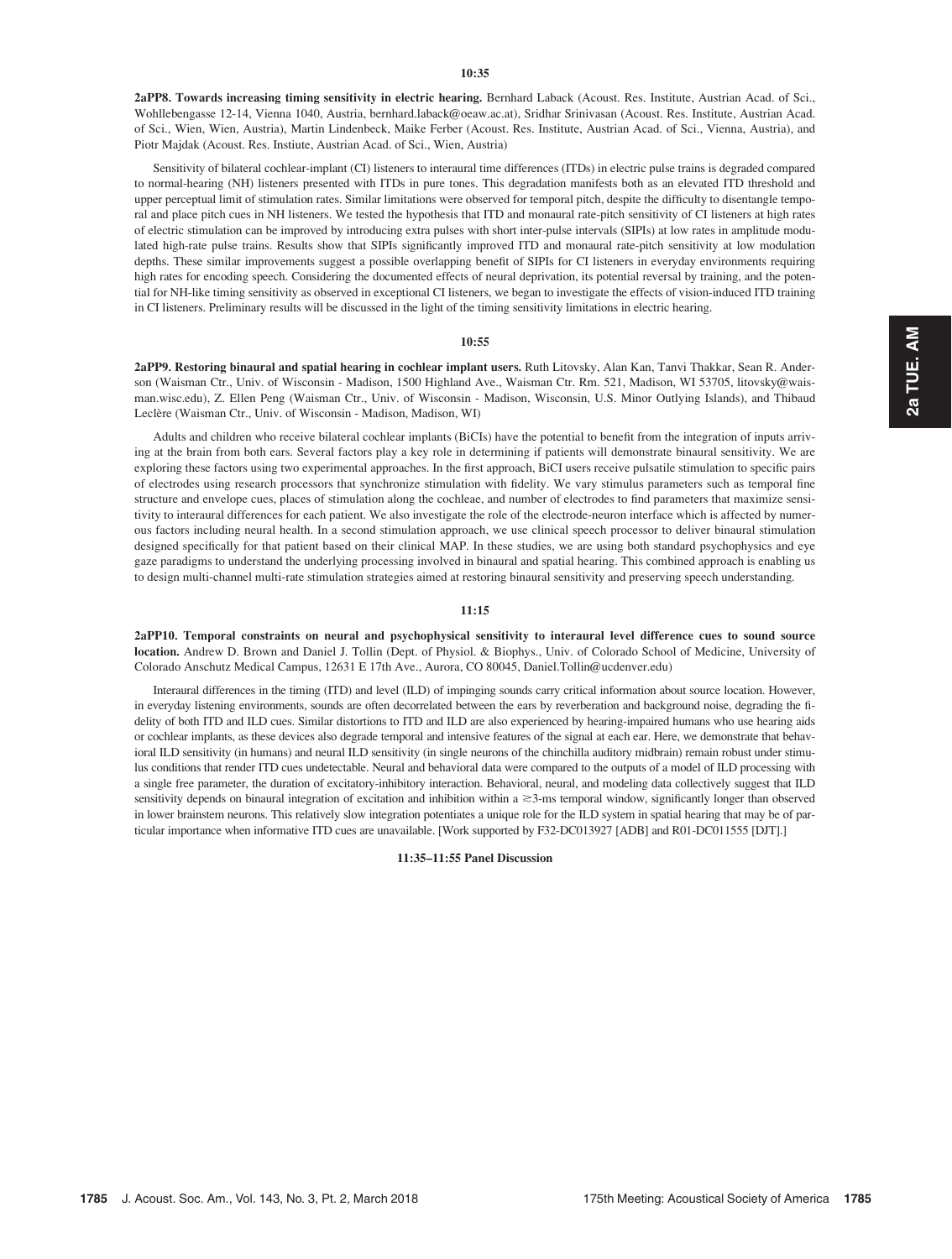# Session 2aSC

# Speech Communication, Animal Bioacoustics, and Psychological and Physiological Acoustics: Adapting Methods and Models for Vocal Production Across Human and Non-Human Primate Species

Benjamin Munson, Cochair University of Minnesota, 115 Shevlin Hall, Minneapolis, MN

Michael B. Wilson, Cochair Acoustics, Penn State, 1649 Highlandon Ct, State College, PA 16801

Mary E. Beckman, Cochair Department of Linguistics, Ohio State University, 1712 Neil Ave., Columbus, OH 43210

Chair's Introduction—8:40

# Invited Papers

#### 8:45

2aSC1. Tracking chimpanzee pant-hoot changes across time and space. Michael Wilson (Anthropology, Univ. of Minnesota, 395 Humphrey Ctr., 301 19th Ave. S, Minneapolis, MN 55455, wilso198@umn.edu), Lisa R. O'Bryan (Dept. of Ecology, Evolution and Behavior, Univ. of Minneapolis, Sugar Land, Texas), Andrew R. Plummer (Comput. Sci. and Eng., Ohio State Univ., Columbus, OH), Mary E. Beckman (Linguist, Ohio State Univ., Columbus, OH), and Benjamin Munson (Speech-Language-Hearing Sci., Univ. of Minneapolis, Minneapolis, MN)

Humans differ strikingly from other primates in the capacity for vocal learning. How and why such vocal flexibility evolved remains puzzling. Evidence of geographic variation in the pant-hoot calls of chimpanzees (Pan troglodytes) suggests that chimpanzees have some capacity for vocal learning, which is intriguing given the close phylogenetic relationship between humans and chimpanzees. Many questions remain, however, about the various factors that might contribute to variation in acoustic structure of pant-hoot calls, including body size, health, genetic relatedness, and within-individual variation. We are currently examining these factors in a study of longitudinal recordings from individuals in two neighboring chimpanzee communities in Gombe National Park, Tanzania. As in studies of sound change in human social groups, we need to understand the articulatory mechanisms that produce the vocalizations, to interpret acoustic variation against the backdrop of factors including body size, sex, and age. The same considerations in studies aimed at understanding the ontogeny of human vocalizations have prompted the development of age-specific articulatory synthesis models. We are adapting such models to design analysis-by-synthesis methods for our cross-population longitudinal study, and have organized this session to explore analogous methods for studying other vocalization types in chimpanzees and other non-human primate species.

### 9:05

2aSC2. Supervised and unsupervised machine learning approaches to classifying chimpanzee vocalizations. Nisarg P. Desai (Anthropology, Univ. of Minnesota, 395 Humphrey Ctr., 301 19th Ave. S, Minneapolis, MN 55455, desai054@umn.edu), Clarence Lehman (Ecology, Evolution, and Behavior, Univ. of Minnesota, Saint Paul, MN), Benjamin Munson (Speech-Language-Hearing Sci., Univ. of Minnesota, Minneapolis, MN), and Michael Wilson (Anthropology, Univ. of Minnesota, Minneapolis, MN)

Quantitative tools for classifying vocal repertoires have been constantly evolving with developments in machine learning and speech recognition research as well as increasing computing power. There are two main methodological considerations in classifying vocalizations: (i) choosing the classification technique and (ii) choosing the features for classification. Current state-of-the-art classification techniques are artificial neural networks (ANNs), support vector machines (SVMs), and ensemble methods like random forests (RFs). Current state-of-the-art features from speech recognition research include mel frequency cepstral coefficients (MFCCs). Bioacoustics researchers have applied these tools to problems including individual-, species-, and call-type identification, and vocal repertoire classification. However, researchers studying non-human primate vocalizations have only recently started adopting these approaches and none have applied them to study chimpanzee vocalizations. Here, we analyze vocalizations recorded in Gombe National Park, Tanzania. First, we use supervised classification techniques (ANNs, SVMs, and RFs) that involve training the models based on predefined call-types to evaluate the classification accuracy. Second, we use unsupervised techniques (that do not require prior knowledge of call-types), namely, K-means clustering, and self-organizing neural networks to identify discrete call types. We discuss the results from both supervised and unsupervised techniques and their strengths over traditional methods.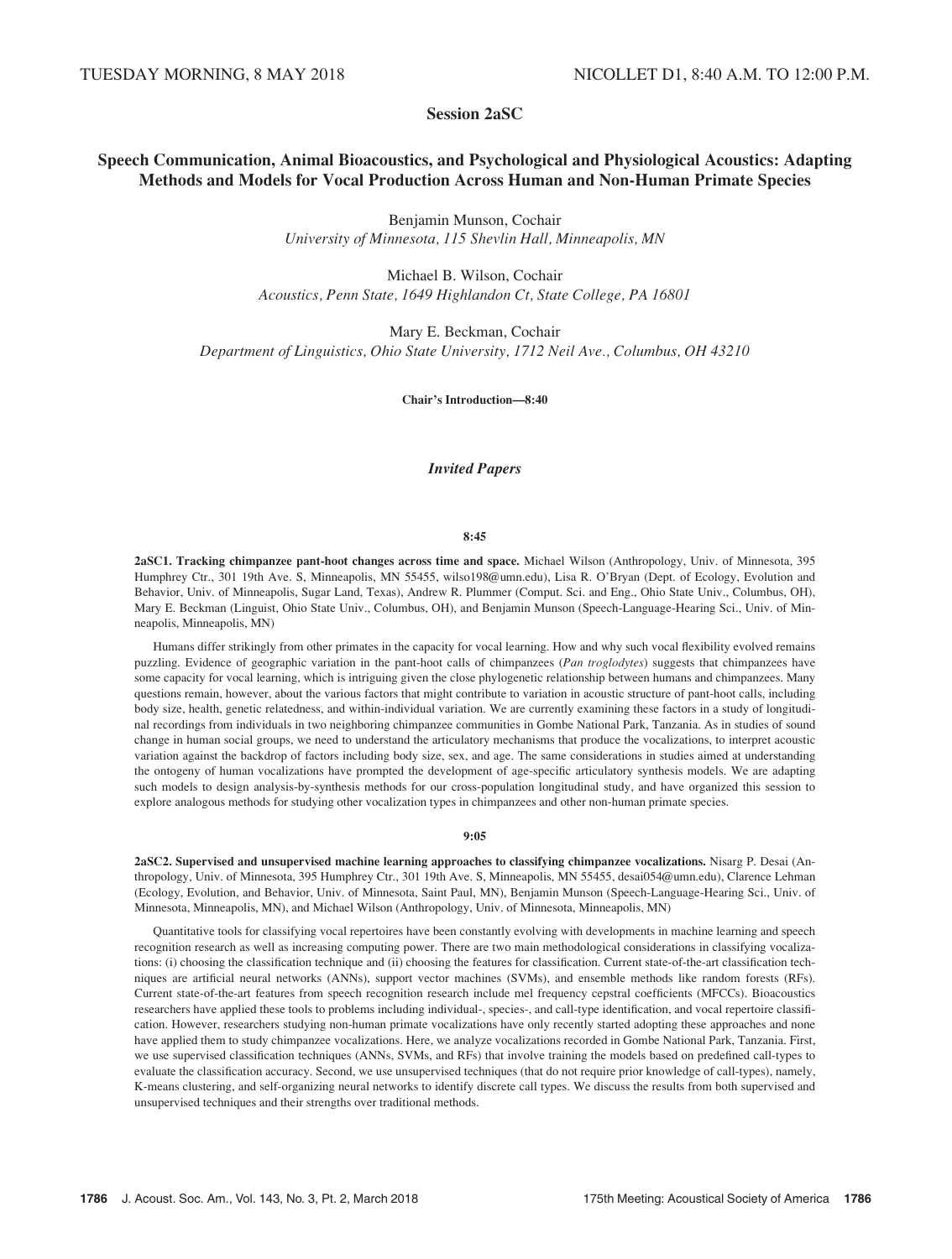2aSC3. Acoustic communication by vocal tract modulation. Brad H. Story (Speech, Lang., and Hearing Sci., Univ. of Arizona, 1131 E. 2nd St., P.O. Box 210071, Tucson, AZ 85721, bstory@email.arizona.edu)

In both human and nonhuman animals, the airway system may serve as an instrument for acoustic communication. Flow-induced tissue vibrations and noise sources generate the acoustic excitation, whereas the configuration of the vocal tract provides a variable resonant filter system that transforms the excitation into a "message." This presentation will describe the development of a vocal tract model in which the effects of articulatory movements that produce speech are generated by specifying independent acoustic events along a time axis. These events consist of directional changes in the first three resonance frequencies of an acoustically-neutral airway configuration and are transformed, via acoustic sensitivity functions, into time-varying modulations of the vocal tract shape. The duration of each event may be considerably overlapped in time with other events to produce efficient transmission of information through the effects of coarticulation. The model will be used to demonstrate construction of syllables, words, and phrases based on a range of underlying idiosyncratic "neutral'' vocal tract configurations representative of typical and unusual airway systems. [Research supported by NIH R01- DC011275, NSF BCS-1145011, and NIH R01-DC006282.]

#### 9:45

2aSC4. Articulatory modeling of human and non-human vocal production. Kiyoshi Honda and Ju Zhang (School of Comput. Sci. and Technol., Tianjin Univ., 135, Yaguan Rd., Jinnan Dist., Tianjin 300350, China, khonda@sannet.ne.jp)

This paper reviews two of the many questions that might be addressed by adapting articulatory models of vocal production across primate species. The first concerns vocal-fold shaping at phonation. The human folds have been modeled to have uniform cross-sectional shapes with round edges along the longitudinal axis, whereas MRI slices reveal an obvious vertical prominence of the mucosa near each vocal process. This shape, due to depressed vocal processes in adduction, somewhat resembles the pointed edges of the vocal membranes in nonhuman primates, which are incorporated in some models of chaotic phonation in those species. This suggests a model of vocal-fold vibration propagating back to the posterior glottis, or coupled oscillation for irregularities in human voices. The second concerns tongue-lip coordination. In human vowel inventories, tongue retraction typically accompanies rounding. In a case report, a trained Chimpanzee was able to produce back vowels /a, o, u/ in whispering, but could not coordinate these articulatory positions with voiced phonation. This suggests an innate neural circuit for patterned tongue-lip coordination as seen in sucking, and such a basic neural unit may be active in humans to simplify the articulatory control of back rounded vowels. [Work supported by NSFC No. 61573254.]

#### $10:05 - 10:20$

#### 10:20

2aSC5. The challenges of developing articulatory synthesis models of early vocal production in humans. Andrew R. Plummer (Ohio State Univ., 2015 Neil Ave., Columbus, OH 43210, plummer.321@osu.edu)

At birth, human infants can cry, but they cannot articulate anything like the sound patterns of their mothers' speech that they have been hearing in the last month or so in the womb. Learning to speak involves a re-tuning of the muscle systems for breathing, crying, and suckling in order to be able to articulate a rapid sequence of exquisitely coordinated movements of the speech articulators—gestures of the larynx, velum, tongue, and lips—in synchrony with a lengthened expiratory phase of the breathing cycle, to acoustically shape the air flowing from the lungs to produce the sound patterns that are the words of a specific language. Models of speech production developed using data on articulator movement and coordination in adults cannot be applied directly, because this learning takes place in the context of substantial changes to the size and shape of the vocal tract over the course of physical maturation. This talk describes the changes in vocal tract morphology in human development, and then reviews how articulatory synthesis systems developed for adults have been adapted to model the expanding repertoire of vocalizations that have been observed in infants with normal hearing over the first year of life.

#### 10:40

2aSC6. Physical growth drives vocal sequence development in marmoset infants. Yisi Zhang and Asif Ghazanfar (Princeton Univ., Princeton Neurosci. Inst., Princeton, NJ 08544, yz9@princeton.edu)

The vocal sequences of marmosets exhibit many drastic changes during infancy. One of the most pronounced of these is the gradual convergence from a variety of call types in the undirected context to long distance contact calls (aka phee calls). We conjecture that such change is attributed to the interplay between the neural fluctuation and the biomechanics of the developing vocal periphery. To explore such possibility, we first quantitatively characterize vocal sequences and correlate them with animal momentary arousal levels. Based on this, we show that the diversity of respiratory and laryngeal patterns, as well as the commonly produced sequence transitions, can be generated via simple coupled oscillators with a low-dimensional input. In addition, the model predicts that as the respiratory apparatus grows, not only does the oscillatory period increase, but also the proportions of call types become biased towards phee calls. We further empirically test this hypothesis by placing the marmoset infants in a helium-oxygen (heliox) environment where the much lighter air reduces vocal effort, simulating smaller lungs. Consistent with the model prediction, the heliox manipulation reduces phee call duration and increases the proportion of other call types.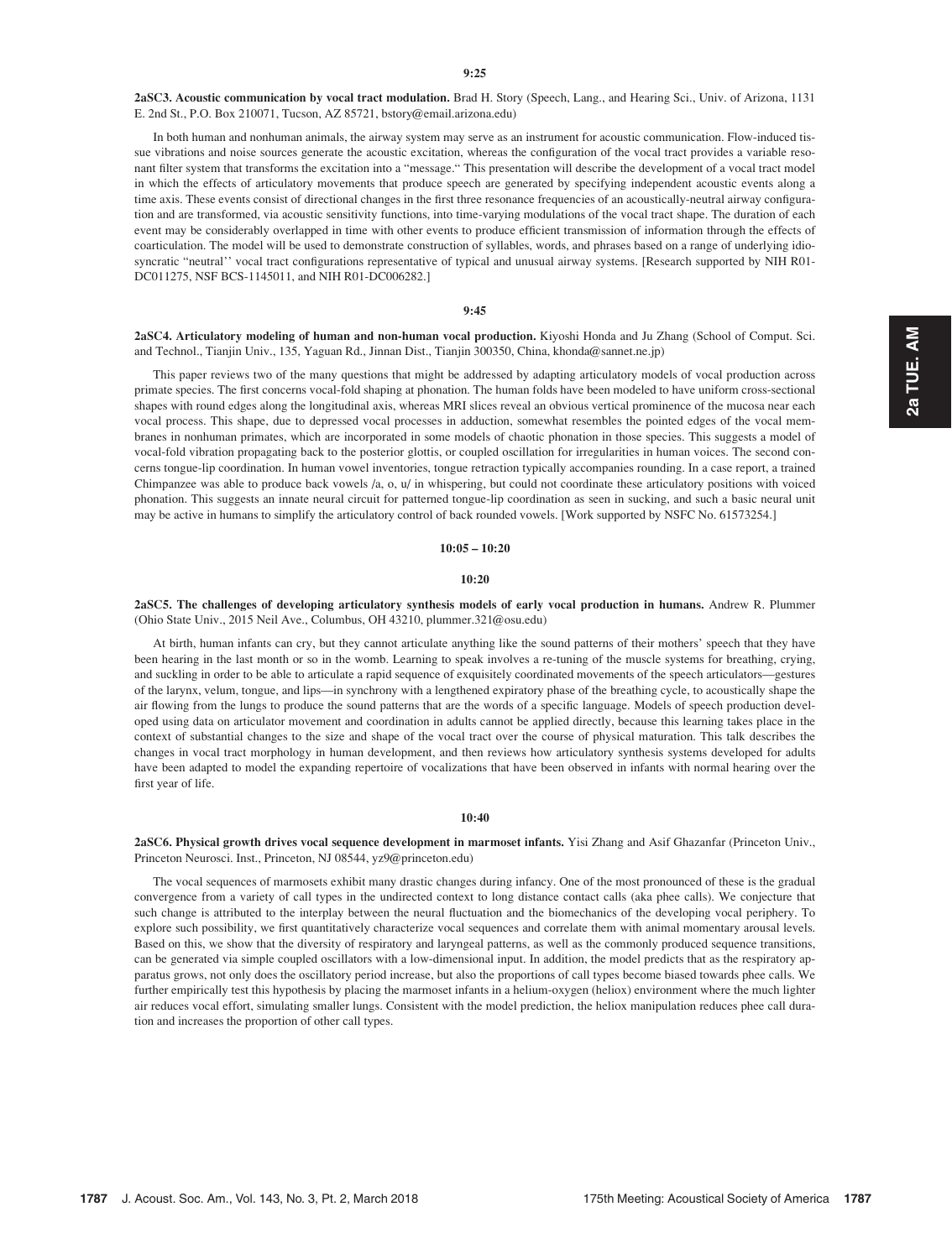2aSC7. Chimpanzee food-associated calls display low referential potential in a wild population. Lisa R. O'Bryan (Ecology, Evolution and Behavior, Univ. of Minnesota, 13915 Lynnwood Ln, Sugar Land, TX 77498, obry0017@gmail.com), Benjamin Munson (Speech-Language-Hearing Sci., Univ. of Minnesota, Minneapolis, MN), and Michael Wilson (Ecology, Evolution and Behavior, Univ. of Minnesota, Minneapolis, MN)

Studies of non-human primate vocal communication commonly focus on "functionally referential signals," which are thought to function like human words, informing receivers about stimuli in the external environment. Captive studies of the food-associated "rough-grunt" of chimpanzees (Pan troglodytes) report that their acoustic structure varies according to food quality and even type, suggesting the existence of functionally referential communication in humans' evolutionary cousins. Nevertheless, studies of wild chimpanzees have produced mixed evidence that rough-grunts function referentially in natural contexts. The current study builds upon these findings by conducting an acoustic analysis of rough-grunts produced by wild chimpanzees at Gombe National Park, Tanzania, examining acoustic variation in call duration and peak frequency both within and between feeding bouts. We found that peak frequency, but not duration, displayed a bimodal distribution, supporting the view that rough-grunts include at least two acoustic sub-types. Nevertheless, calling bouts produced within each feeding bout reliably encompassed this full range of acoustic variation and calls did not display consistent temporal patterns of variation throughout feeding bouts. Our findings are thus inconsistent with the idea that rough-grunts label food properties. Rather, we argue that rough-grunts broadcast information about the signaler's foraging or social intentions.

#### 11:20

2aSC8. Michael Owren's contributions to methods and models of vocal production for human and non-human primates. Drew Rendall (Univ. of NB, Sir Howard Douglas Hall 320, Fredericton, NB E3B 5A3, Canada, d.rendall@unb.ca)

This part of the special session comprises a review of some of the highlights of Michael Owren's many contributions to adapting methods and models of vocal production across primate species, punctuated by comments and discussion by the invited speakers, in preparation for the larger panel discussion at the end of the session.

11:40–12:00 Panel Discussion

# TUESDAY MORNING, 8 MAY 2018 GREENWAY H/I, 8:20 A.M. TO 10:05 A.M.

Session 2aSP

# Signal Processing in Acoustics, Underwater Acoustics, Physical Acoustics, and Noise: Time Reversal Acoustics

Brian E. Anderson, Chair N145 Esc, Brigham Young Univ., MS D446, Provo, UT 84602

# Invited Papers

#### 8:20

2aSP1. Localization of sources of noise in moving atmospheres using time reversal and geometric acoustics. Joel B. Lonzaga (Structural Acoust. Branch, NASA Langley Res. Ctr., 2 N. Dryden St., B1208 MS 463, Hampton, VA 23681, joel.b.lonzaga@nasa.gov)

Due to acoustic refraction and convection in moving, inhomogeneous atmospheres, the backazimuths of recorded signals can be significantly different from the source backazimuth, posing a significant difficulty in source localization. Although an inverse problem, localization of sources of infrasound in such atmospheres has mostly been made using the forward ray-theoretic model of sound propagation. This approach uses search grids for the unknown model parameters that are subsequently estimated by optimizing an objective function. This approach can give rise to a large computational time as well as to the issue of uniqueness, stability, and accuracy of the solutions. The current paper presents a technique which avoids these issues, and which combines time reversal and geometric acoustics for source localization in such atmospheres. This technique, which can also be useful for source localization of other forms of acoustic signals in refractive media, effectively transforms the inverse problem into a forward one by utilizing a flow reversal theorem in the ray tracing equations. Beside the atmospheric conditions, the only parameters needed in this technique are the trace velocities of the signals recorded by at least two arrays. Comparison of numerical simulations with observational data will be presented.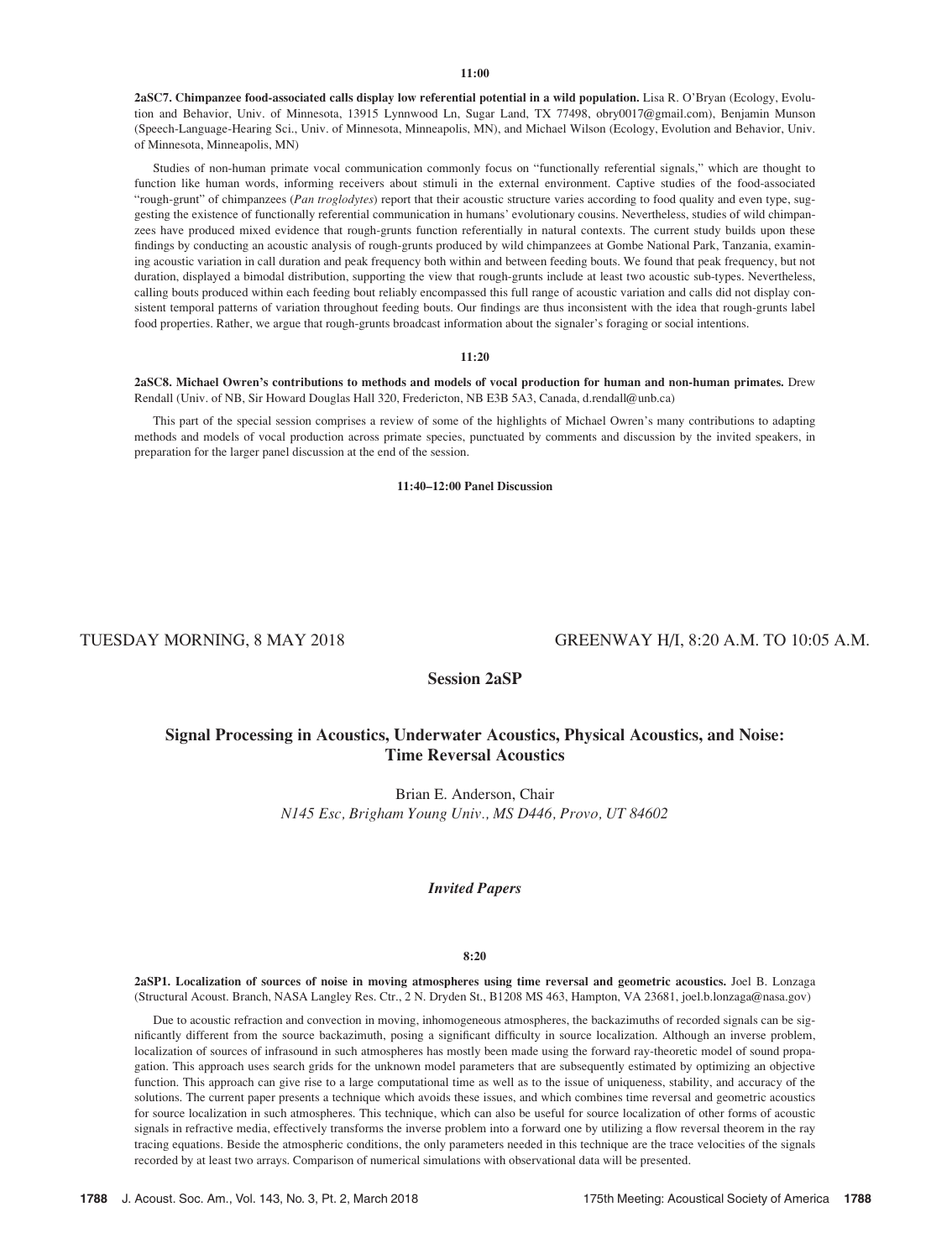2aSP2. Synthetic time reversal and remote acoustic sensing of changes in a vibrating structure. David R. Dowling and Tyler J. Flynn (Mech. Eng., Univ. of Michigan, 1231 Beal Ave., Ann Arbor, MI 48109-2133, drd@umich.edu)

Synthetic time reversal (STR) is a method for blind deconvolution that is based on the time-reversal symmetry of acoustic fields. It can be used to estimate an unknown acoustic source's broadcast waveform in an unknown multipath environment from remote transducer array recordings. This presentation will review the formulation of STR, and its use in ocean acoustics and non-destructive evaluation. In particular, experimental results are presented for the remote acoustic detection of mechanical changes to a vibrating 0.3-msquare by 3-mm-thick aluminum plate in a reverberant environment. The plate has nominally clamped edges and is subject to swept-frequency base excitation from 100 to 2,000 Hz. Sound radiated from the plate with and without a mechanical change is recorded remotely with a 15-microphone linear array and processed using STR to reconstruct a single radiated-sound signal that is deconvolved from the environment's unknown reverberation response at signal-to-reverberation ratio levels of -7 to -13 dB. The corrected signals are processed to detect boundary clamping defects and various length cuts in the plate via standard statistical baseline comparison techniques. Detection results using STR are superior and more robust to geometrical uncertainties than equivalent results from conventional approaches. [Sponsored by ONR and NAVSEA through the NEEC]

#### 9:00

2aSP3. Multiple time-reversal focusing with a virtual source array. Gihoon Byun (Korea Maritime and Ocean Univ., Korea Maritime Univ., Dongsam 2-dong, Yeongdo-gu, Busan 606-791, South Korea, gihoonbyun77@gmail.com), H. C. Song (Scripps Inst. of Oceanogr., San Diego, CA), and J. S. Kim (Korea Maritime and Ocean Univ., Busan, South Korea)

Time reversal (TR) is the process of generating a spatio-temporal focus at a probe source (PS) location by backpropagating a timereversed version of a received signal. While TR focusing requires the PS for a coherent acoustic focus at its origin, the requirement of the PS has been partially relaxed by the concept of a virtual source array (VSA) [J. Acoust. Soc. Am. 125, 3828–3834 (2009)]. A VSA can serve as a remote platform or lens and redirect a focused field to a selected location beyond the VSA for which the field is assumed as a homogeneous medium with constant sound speed. The objective of this study is to extend VSA-based single TR focusing to simultaneous multiple focusing. This is achieved using the optimization theory by employing the multiple constraints method derived from a constraint matrix, which consists of appropriately synchronized transfer functions. It is found that simultaneous multiple focusing can be achieved with distortionless response at selected multiple locations, and its performance degrades in the presence of sound speed mismatch. Possible applications for the VSA-based TR focusing are discussed, and numerical simulation results are presented

### Contributed Papers

#### 9:20

2aSP4. Time reversed elastic nonlinearity diagnostic applied to stress corrosion cracking in stainless steel. Sarah M. Young, Brian E. Anderson, and Stephen M. Hogg (Phys. and Astronomy, Brigham Young Univ., ESC N203, Provo, UT 84601, sarahmyoung24@gmail.com)

The Time Reversed Elastic Nonlinearity Diagnostic (TREND) is an inspection technique that enables one to locate damage in a structure using time reversal processing. TREND has been used to detect various types of damage in metals and rocks, but little has been done specific to stress corrosion cracking (SCC) other than the work of Anderson et al. J. Acoust. Soc. Am. 141, EL76–EL81 (2017). SCC in stainless steel, especially around welds, is produced as a result of elevated temperature and saline conditions, and so has different properties from fatigue cracking or delaminations, both of which have been studied with TREND. In current research, welded steel samples exposed to a magnesium chloride bath were created. A number of samples were exposed for successively longer durations in order to study the corrosion damage level versus exposure time. Using TREND, samples were scanned then evaluated for indicators of local cracking at each scan point. Specific changes in spectral characteristics that are indicators of cracking were found to correlate to a longer exposure time and therefore the extent of SCC damage at that location.

#### 9:35

2aSP5. Understanding the effect of room parameters on acoustic time reversal. Michael Denison and Brian E. Anderson (Phys., Brigham Young Univ., 485 S State St, Apt. 306, Provo, UT 84606, michael.denison23@ gmail.com)

Time Reversal (TR) is a technique used to focus an acoustic signal at a particular point in space. Of the many variables that contribute to the quality of TR focusing, the most important are the number of sound sources, signal bandwidth. and properties of the medium. Although much research has been done to quantify the effects that the number of sound sources and signal bandwidth have on the TR process, little has been done in regard to the effect that room parameters have on TR. This is largely due to the difficulty involved with changing room acoustic parameters to measure their effects. We use the image source method (using the algorithm proposed by Allen and Berkley) to simulate the TR process in a variety of rooms with different acoustic and geometric room parameters. We define and calculate the maximum focal amplitude, the temporal focus quality and the spatial focus quality for each simulation. We compare the results and determine the effects of absorption and room volume on TR. We find that less absorption improves max response and spatial quality while it decreases temporal quality and that larger volumes have decreased max response and spatial quality while having increased temporal quality.

#### 9:50

2aSP6. Using time reversal focusing for active control of magnetic resonance imaging noise. Trent Furlong and Brian E. Anderson (Dept. of Phys. & Astron., Brigham Young Univ., N283 ESC, Provo, UT 84602, trentfurlong@gmail.com)

The noise produced by a Magnetic Resonance Imaging (MRI) scan can cause discomfort to patients. Active Noise Control (ANC) systems have been developed to help reduce the amount of noise a patient experiences. However, due to the small enclosure of the MRI machine, ANC equipment can be cumbersome to use, and is limited to non-ferrous material. Time Reversal Acoustics (TRA) is a technique that can focus sound to a selected position in space that may be far from actual sound sources. We are exploring using TRA to deliver an ANC signal by broadcasting "anti-noise" signals that are focused to the patient's ears through TRA to cancel the MRI noise. This presentation will explore the applicability of using TRA to deliver different types of ANC signals to determine limitations in this process and show some proof of concept results.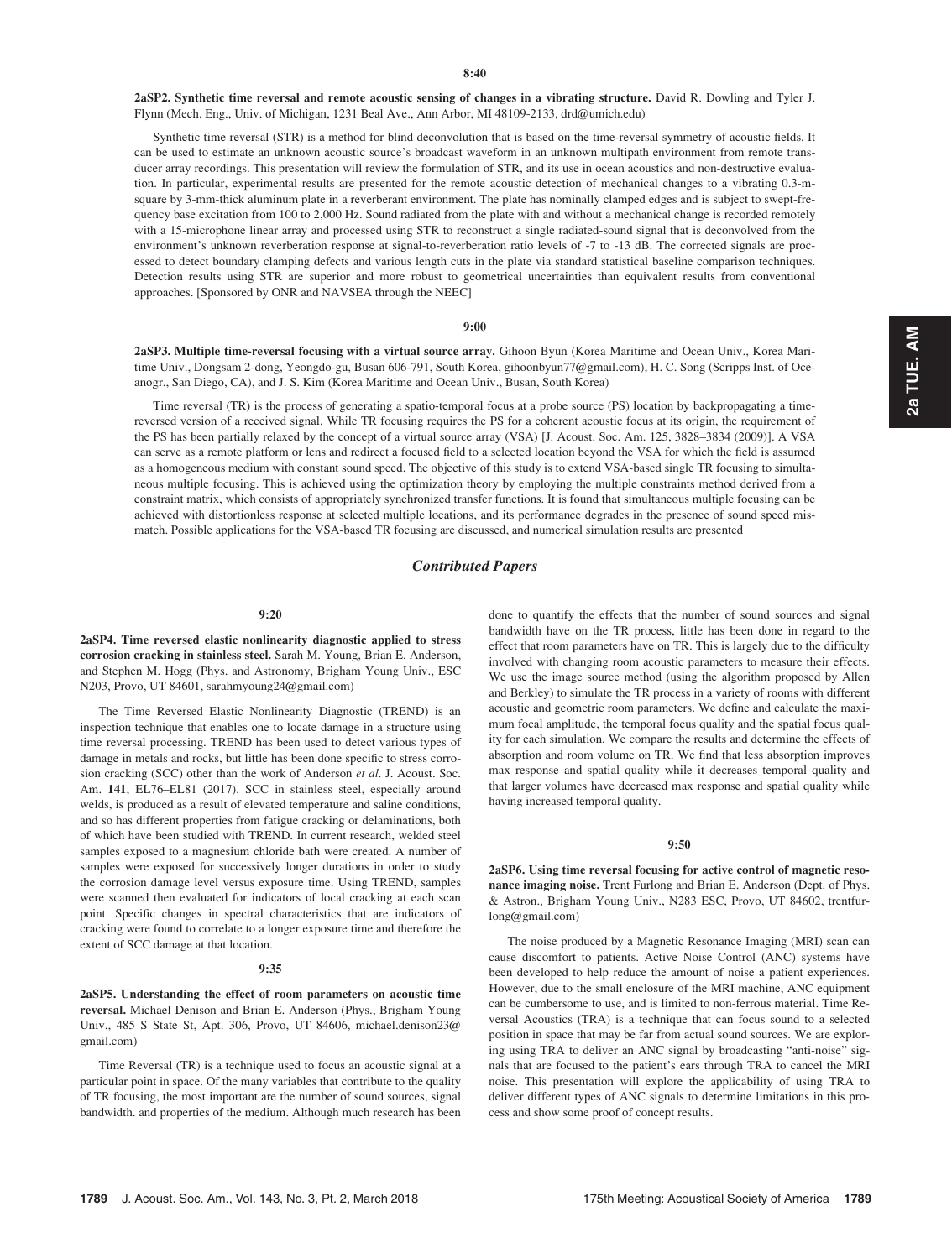# Meeting of the Standards Committee Plenary Group to be held jointly with the meetings of the

# ANSI-Accredited U.S. Technical Advisory Groups (TAGs) for:

ISO/TC 43, Acoustics, ISO/TC 43/SC 1, Noise, ISO/TC 43/SC 3, Underwater acoustics, ISO/TC 108, Mechanical vibration, shock, and condition monitoring, ISO/TC 108/SC 2, Measurement and evaluation of mechanical vibration and shock as applied to machines, vehicles, and structures, ISO/TC 108/SC 4, Human exposure to mechanical vibration and shock, ISO/TC 108/SC 5, Condition monitoring and diagnostics of machine systems, and IEC/TC 29, Electroacoustics

R. D. Hellweg, Chair, P. D. Schomer, Vice Chair, U.S. Technical Advisory Group for ISO/TC 43 Acoustics and ISO/TC 43/SC 1 Noise Hellweg Acoustics, 13 Pine Tree Road, Wellesley MA 02482 Schomer and Associates, 2117 Robert Drive, Champaign, IL 61821

R. W. Fischer, Chair, U.S. Technical Advisory Group for ISO/TC 43/SC 3 Underwater acoustics Noise Control Engineering, Inc., 799 Middlesex Turnpike, Billerica, MA 01821

W. Madigosky, Chair of the U.S. Technical Advisory Group for ISO/TC 108 Mechanical vibration, shock, and condition monitoring MTECH, 10754 Kinloch Road, Silver Spring, MD 20903

M. L'vov, Chair of the U.S. Technical Advisory Group for ISO/TC 108/SC 2 Measurement and evaluation of mechanical vibration and shock as applied to machines, vehicles, and structures Siemens Energy, Inc., 5101 Westinghouse Blvd., Charlotte, NC 28273

D. D. Reynolds, Chair, U.S. Technical Advisory Group for ISO/TC 108/SC 4 Human exposure to mechanical vibration and shock 3939 Briar Crest Court, Las Vegas, NV 89120

D. J. Vendittis, Chair of the U.S. Technical Advisory Group for ISO/TC 108/SC 5 Condition monitoring and diagnostics of machine systems 701 Northeast Harbour Terrace, Boca Raton, FL 33431

> C. Walber, U.S. Technical Advisor for IEC/TC 29, Electroacoustics diagnostics of machine systems PCB Piezotronics, Inc., 3425 Walden Avenue, Depew, NY 14043 2495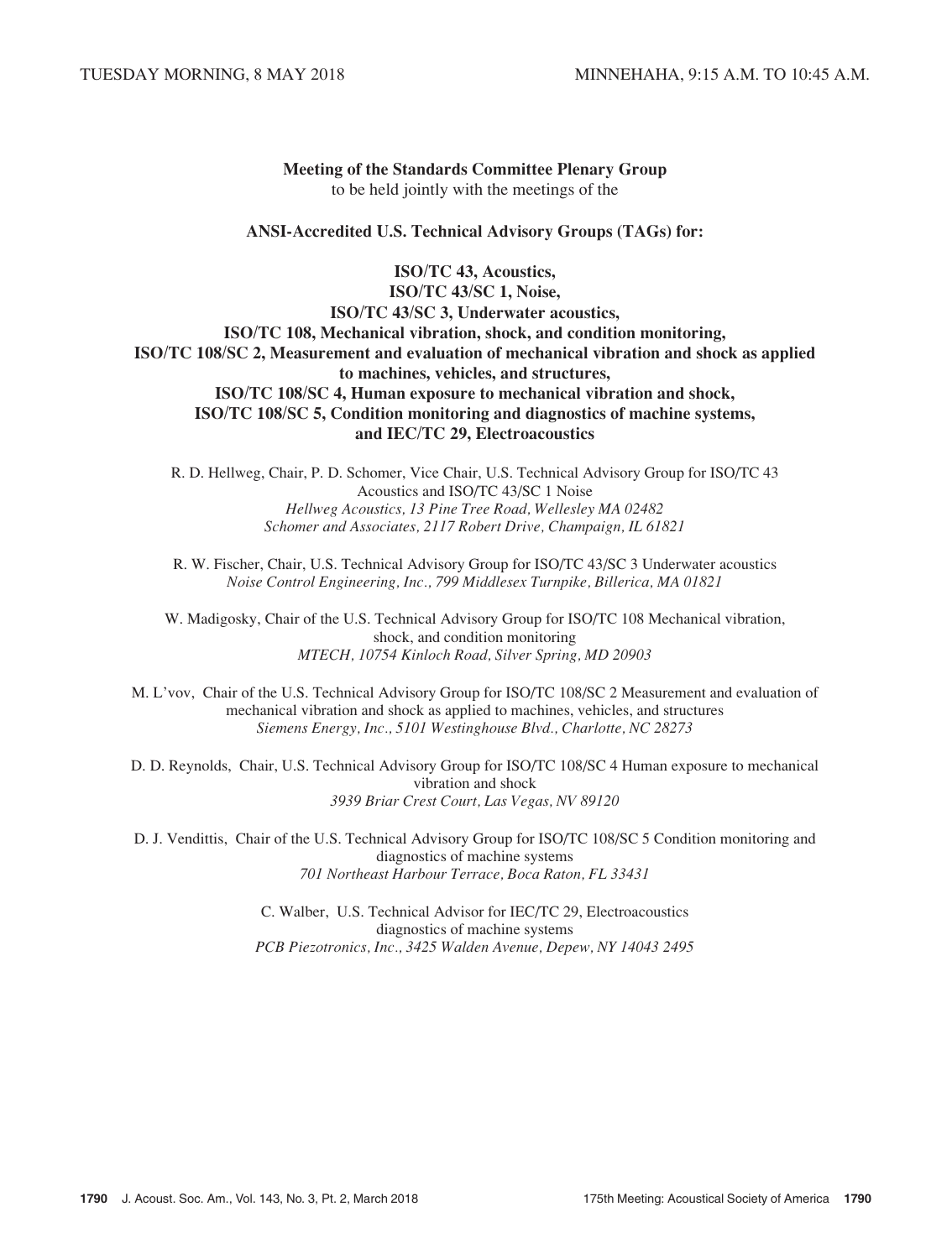# The reports of the Chairs of these TAGs will not be presented at any other S Committee meeting

The meeting of the Standards Committee Plenary Group will follow the meeting of Accredited Standards Committee S2, which will be held on Monday, 7 May 2018, from 5:00 p.m. to 6:00 p.m.

The Standards Committee Plenary Group meeting will precede the meetings of the Accredited Standards Committees S1, S3, S3/SC 1, and S12, which are scheduled to take place in the following sequence:

| Tuesday, 8 May 2018 | $11:00$ a.m. $-12:15$ p.m. | S <sub>12</sub> . Noise          |
|---------------------|----------------------------|----------------------------------|
| Tuesday, 8 May 2018 | $2:00$ p.m. $-3:00$ p.m.   | ASC S3/SC 1, Animal Bioacoustics |
| Tuesday, 8 May 2018 | $3:15$ p.m. $-4:30$ p.m.   | ASC S3, Bioacoustics             |
| Tuesday, 8 May 2018 | 4:45 p.m. $-5:45$ p.m.     | ASC S1. Acoustics                |

Discussion at the Standards Committee Plenary Group meeting will consist of national items relevant to all S Committees and U.S. TAGs.

The U.S. Technical Advisory Group (TAG) Chairs for the various international Technical Committees and Subcommittees under ISO and IEC, which are parallel to S1, S2, S3, and S12 are as follows:

| <b>U.S. TAG Chair/Vice Chair</b>                          | TC or SC                                                                                                                           | <b>U.S. Parallel Committee</b>  |
|-----------------------------------------------------------|------------------------------------------------------------------------------------------------------------------------------------|---------------------------------|
| <b>ISO</b>                                                |                                                                                                                                    |                                 |
| R. D. Hellweg, Jr., Chair<br>P. D. Schomer, Vice Chair    | <b>ISO/TC 43 Acoustics</b>                                                                                                         | ASC S1 and ASC S3               |
| R. D. Hellweg, Jr., Chair<br>P. D. Schomer, Vice Chair    | <b>ISO/TC 43/SCI Noise</b>                                                                                                         | ASC S <sub>12</sub>             |
| R. W. Fischer, Chair<br>S <sub>12</sub>                   | <b>ISO/TC 43/SC 3.</b> Underwater acoustics                                                                                        | ASC S1, ASC S3/SC 1, and ASCS12 |
| W. Madigosky, Chair                                       | ISO/TC 108 Mechanical vibration, shock, and<br>condition monitoring                                                                | ASC <sub>S2</sub>               |
| M. L'vov, Chair                                           | ISO/TC 108/SC2 Measurement and evaluation of mechanical<br>vibration and shock as applied to machines, vehicles,<br>and structures | ASC <sub>S2</sub>               |
| D. D. Reynolds, Chair                                     | <b>ISO/TC 108/SC4</b><br>Human exposure to mechanical vibration and shock<br>vibration and shock as applied to machines, vehicles, |                                 |
|                                                           | and structures                                                                                                                     | ASC <sub>S2</sub>               |
| D. J. Vendittis, Chair                                    | ISO/TC 108/SC5 Condition monitoring and diagnostics<br>of machine systems                                                          | ASC <sub>S2</sub>               |
| IEC                                                       |                                                                                                                                    |                                 |
| C. Walber.<br>U.S. Technical Advisor                      | <b>IEC/TC 29 Electroacoustics</b>                                                                                                  | ASC S1 and ASC S3               |
| M. A. Bahtiarian, Chair<br>ASC S <sub>12</sub>            | ISO/TC 43/SC 3, Underwater acoustics                                                                                               | ASC S1, ASC S3/SC 1 and         |
| W. Madigosky, Chair                                       | ISO/TC 108 Mechanical vibration, shock,<br>and condition monitoring                                                                | ASC <sub>S2</sub>               |
| M. L'vov, Chair                                           | ISO/TC 108/SC2 Measurement and evaluation<br>of mechanical vibration and shock as applied<br>to machines, vehicles, and structures | ASC <sub>S2</sub>               |
| D. J. Evans, Chair                                        | ISO/TC 108/SC3 Use and calibration of<br>vibration and shock measuring instruments                                                 | ASC <sub>S2</sub>               |
| D. D. Reynolds, Chair                                     | ISO/TC 108/SC4 Human exposure to<br>mechanical vibration and shock                                                                 | ASC S2 and ASC S3               |
| D. J. Vendittis, Chair                                    | ISO/TC 108/SC5 Condition monitoring<br>and diagnostics of machine systems                                                          | ASC <sub>S2</sub>               |
| IEC                                                       |                                                                                                                                    |                                 |
| D. A. Preves and C. Walber,<br>U.S. Technical Co-advisors | IEC/TC 29 Electroacoustics                                                                                                         | ASC S1 and ASC S3               |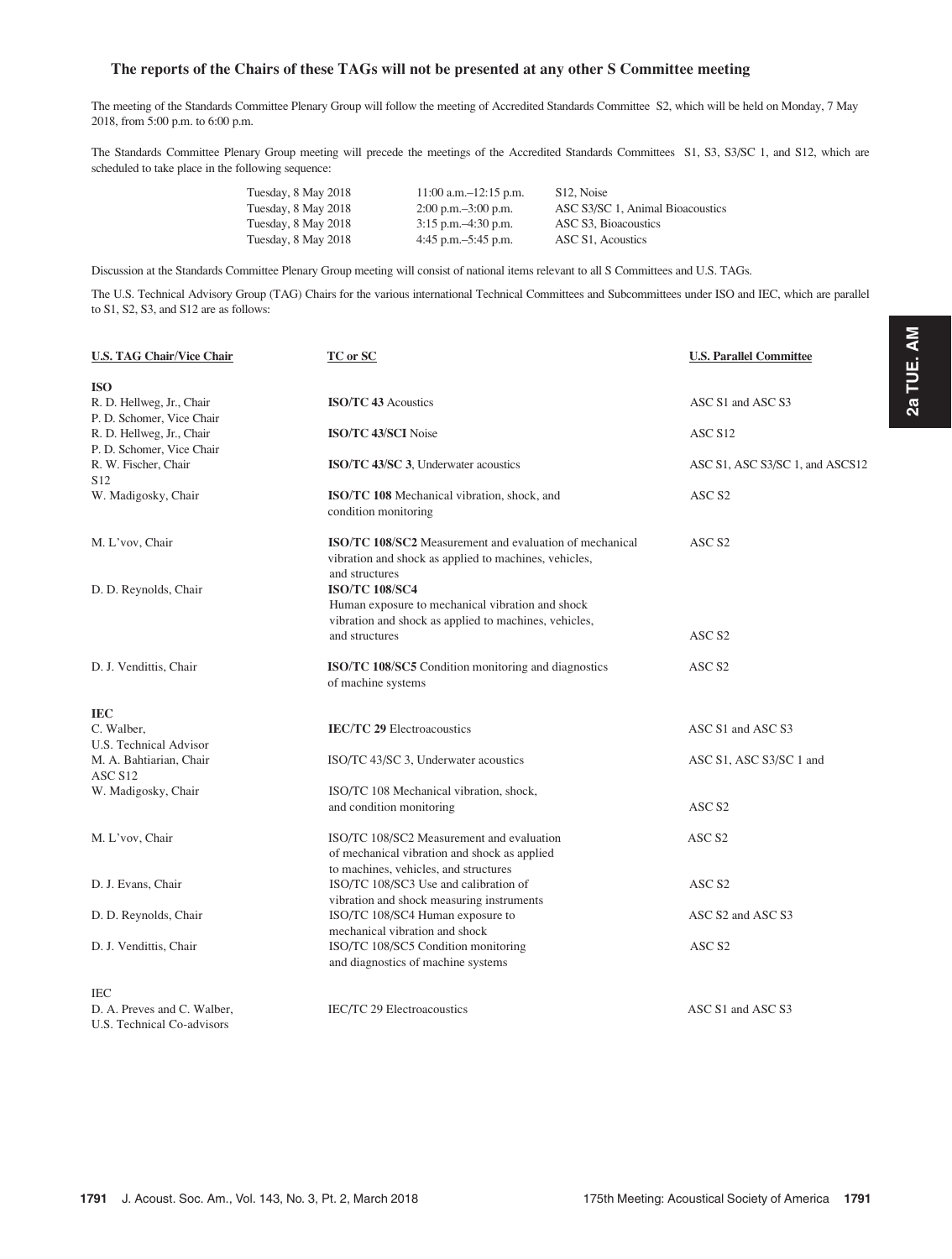# Meeting of Accredited Standards Committee (ASC) S12 Noise

S. J. Lind, Vice Chair ASC S12 The Trane Co., 3600 Pammel Creek Road, Bldg. 12-1, La Crosse, WI 54601 7599

D. F. Winker, Vice Chair ASC S12

ETS-Lindgren Acoustic Systems, 1301 Arrow Point Drive, Cedar Park, TX 78613

Accredited Standards Committee S12 on Noise. Working group chairs will report on the status of noise standards currently under development. Consideration will be given to new standards that might be needed over the next few years. Open discussion of committee reports is encouraged.

People interested in attending the meeting of the TAG for ISO/TC 43/SC 1, Noise, and ISO/TC 43/SC 3, Underwater acoustics, take note that meeting will be held in conjunction with the Standards Plenary meeting at 9:15 a.m. on Tuesday, 8 May 2018.

Scope of S12: Standards, specifications, and terminology in the field of acoustical noise pertaining to methods of measurement, evaluation, and control, including biological safety, tolerance and comfort, and physical acoustics as related to environmental and occupational noise.

TUESDAY AFTERNOON, 8 MAY 2018 NICOLLET C, 1:00 P.M. TO 4:40 P.M.

Session 2pAA

### Architectural Acoustics: Interactions Between Acoustics and Architectural Design

Ana M. Jaramillo, Cochair

Ahnert Feistel Media Group, 8717 Humboldt Ave. N, Brooklyn Park, MN 55444

Adel Hinawi, Cochair

Acoustic Distinctions, One Grand Central Place, 60 East 42nd Street, Suite 2036, New York, NY 10165

Chair's Introduction—1:00

# Invited Papers

1:05

2pAA1. The architect as Ally: A multi-sensory approach to design. Gregory A. Miller and Robin S. Glosemeyer Petrone (Threshold Acoust., LLC, 141 W. Jackson Boulevard, Ste. 2080, Chicago, IL 60604, gmiller@thresholdacoustics.com)

The end product of an architectural acoustic design is not the quality of the documentation or the successful achievement of a set of parameters, but rather the experience of the end users. With rare exception, the perception of acoustic characteristics cannot be separated from the users' visual and tactile experiences. To unify these sensory experiences, we have adopted an approach to acoustic design that fully embraces the architect's spatial and material vision for a building. At the same time, we seek to educate the architect so that they can embrace and internalize the acoustic goals of the building in their work. This presentation will describe our overall design approach, means of communication and demonstration used to build conviviality with our clients, and examples where acoustic and architectural goals have coincided.

#### 1:25

2pAA2. Successfully persuading architects' form to follow acoustical function. David A. Conant (5655 Lindero Cyn Rd., #325, McKay Conant Hoover Inc., 5655 Lindero Canyon Rd., Ste. 325, Westlake Village, CA 91362, dconant@MCHinc.com)

Architect Louis Sullivan's mantra, Form follows function, is no better embedded in any subdiscipline of architecture than that of building acoustics, and this is especially true in the realm of performing arts. This paper describes several examples of performing arts spaces in which MCH involved architects, often rather directly, into acoustical design. These studies were characterized, not by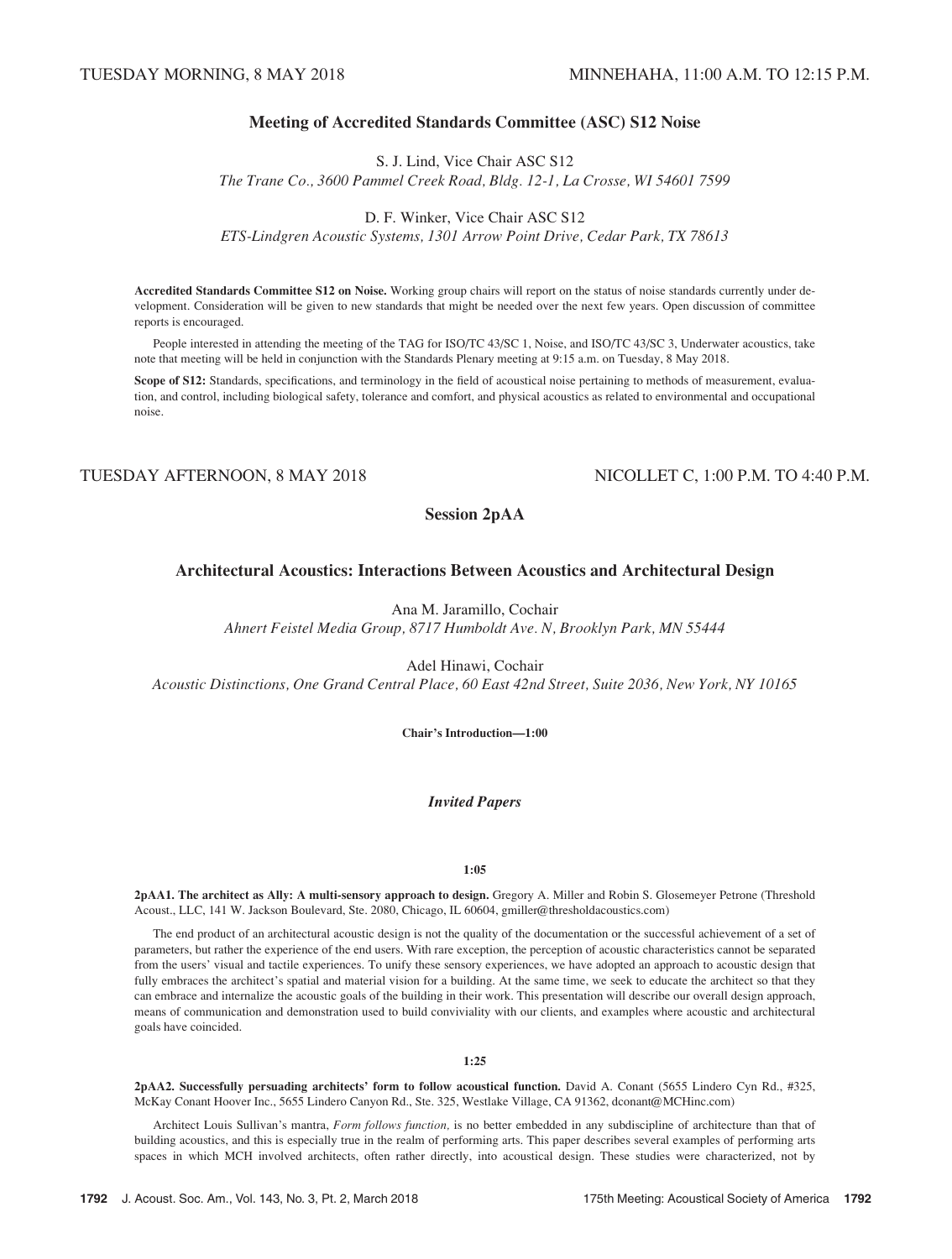computer-centric tools, but rather were often most effectively and intuitively realized through simple light models that informed optimal room shaping real-time, hand-on exercises with our clients. Some solutions, especially appreciated by architects, successfully invoked indigenous or traditional forms that lent themselves beautifully to excellent speech intelligibility, musical clarity, and envelopment. This paper will discuss projects with acoustically-effective forms drawn from Native American kivas and Taoism, to Moorish tessellated patterns, to geographic forms such as southwest canyons and quarries, and more—including even "hanging chads."

#### 1:45

2pAA3. Acoustical conflicts and synergies with energy efficient building design. Ralph T. Muehleisen (Energy Systems, Argonne National Lab., 9700 S. Cass Ave., Bldg 221, Lemont, IL 60439, rmuehleisen@anl.gov)

In the US, commercial and residential buildings consume more than 40% of the total energy and more than 75% of all electricity, contributing greatly to carbon emissions. In order to reduce both carbon emissions and reduce utility costs, buildings are being designed and constructed with much higher efficiency than even just a decade ago. Indeed, a "net-zero-ready" building is both possible and even affordable. Some design strategies can also improve building acoustics but others are detrimental. In this talk, synergies and conflicts of acoustics and energy efficient design are discussed. In particular, well-sealed building envelopes and use of high performance windows can provide both acoustic and energy benefits. However, the use of natural ventilation is at odds with acoustics. In this talk, the conflicts and synergies of these high efficiency building treatments are presented.

#### 2:05

2pAA4. Acoustical balance between the stage and the pit in the Teatro Colón of Buenos Aires. Gustavo J. Basso (Facultad de Bellas Artes, Universidad Nacional de La Plata, Argentina, Calle 5 N° 84, La Plata, Buenos Aires 1900, Argentina, gustavobasso2004@yahoo. com.ar)

The acoustical balance between the singers and the orchestra in the well-known Teatro Colón of Buenos Aires, as an opera theater, is evaluated from several perspectives. The almost ideal balance seems to be a result of a particular combination of architectural features: among others, the shape of the horseshoe, the height and depth of the boxes at the upper levels, and the design of the proscenium and pit. In this sense, the reflections on the stage floor become significant for the higher levels. Some of the architectural causes of this acoustical behaviour have been found out from the results of opinion polls on the perceived sound by the audience, physical measurements, and the outcomes of a digital model. This paper analyses the balance between the singers, placed in various locations on the stage, and the orchestra in the pit. As it will be seen, the architectural characteristics of the theater allows the musicians to maintain the balance in almost ideal values and to preserve the spectral equilibrium and bass response through the entire hall.

#### 2:25

2pAA5. Creative collaborations in the design of buildings. Gary W. Siebein, Hyun Paek, Marylin Roa, Keely Siebein, Jennifer R. Miller, Matthew Vetterick, and Gary Siebein (Siebein Assoc., Inc., 625 NW 60th St., Ste. C, Gainesville, FL 32607, gsiebein@siebeinacoustic.com)

Integrating acoustical design features in rooms that fulfill acoustical, architectural, mechanical, and other functions simultaneously requires close collaboration among design team members. The efforts involved each team member understanding the other disciplines to the extent that they could creatively interpret the work. Three case studies will highlight the advantages of this type of collaboration. Full size mock-ups, computer modeling, auralizations, and other advanced design tools assist in this process. The first is a wall panel in a large museum that is used as a spatial divider, a sound attenuating return air plenum, and a surface for exhibiting artwork. A multifunction atrium was used as the central organizing feature in another museum. Design efforts explored how sounds propagated from one level to the next could be reduced. Multi-functional, layered wall assemblies that contained variable acoustic features, sound diffusing/ reflecting panels, supply and return air distribution and layers to reduce sounds entering the building from the exterior were used in the renovation of a college theater. Multiple iterations of acoustical, architectural, mechanical and interior design efforts followed by intense analysis and discussion proved very rewarding for the design team with beautiful looking and sounding spaces.

#### 2:45

2pAA6. Balancing uniform visual appearance with the need for adjustable acoustics in a concert venue: A case study. David Kahn (Acoust. Distinctions, Stamford, CT), Joshua R. Dunham (Acoust. Distinctions, 60 East 42nd St., New York, NY 10165, jdunham@ad-ny.com), Alexander Aquila, Tyler Cottrell, Jacob Ott, Nicholas Roselli, and Robert Celmer (Acoust. Prog. and Lab., Mech. Eng. Dept., Univ. of Hartford, West Hartford, CT)

An acoustician's recommendations for adjustable acoustics curtains in a concert venue sometimes comes into conflict with the architect's aesthetic vision for the space. The architectural intent is usually for patrons to have a uniform visual experience of the room, regardless of the setting of the adjustable acoustics elements. This leads to the need for architecturally interesting, acoustically transparent elements, such as perforated metal or wooden grills, that can fully or partially hide the adjustable curtains from the eyes of the audience. This paper presents a summary of the collaboration between Acoustic Distinctions and the architectural firm HGA in designing sound-transparent, patterned wood grills that enable a visually attractive and consistent architectural aesthetic, regardless of the settings of the adjustable acoustics curtains behind, in the Kracum Performance Hall at Carleton College. The wood grills—designed collaboratively by the acoustician and architect—were mocked-up and acoustical tests were carried out at the University of Hartford to document their acoustical transparency. Results from those tests will be presented. These results may provide helpful guidelines to future collaborations with architects and acousticians on the design of acoustically transparent surfaces.

3:05–3:20 Break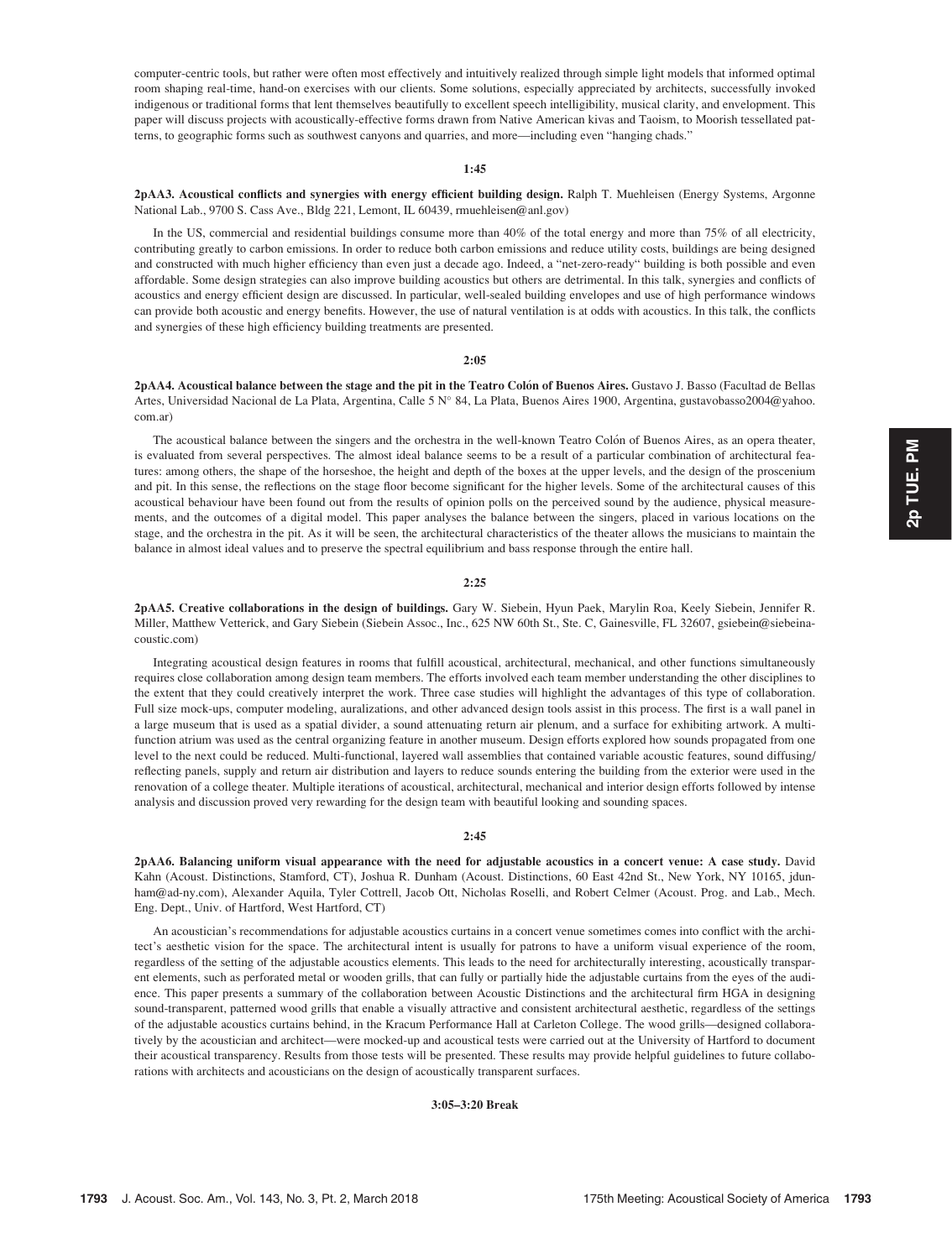2pAA7. New sound system design in concert halls. Wolfgang Ahnert (ADA Acoust. & Media Consultants GmbH, Arkonastr. 45-49, Berlin D-13189, Germany, wahnert@ada-amc.eu)

In 2017, two concert halls have opened in Germany, in January Hamburg's Elb-Philharmonic Hall and in Dresden the concert hall inside the existing Kulturpalast. The presentation will report briefly about the history and development of both projects. The sound systems in both halls must serve as an announcement system but also in case of emergency as a Speech alarm system according to the German standard DIN VDE 0833-4. For both halls, the target values of Speech Intelligibility have been developed and the design approach for the needed sound systems is explained in the presentation, not only for the halls but for the partially complicated lobbies too. The excellent architectural design of the two halls led to many problems to ensure the required performance of the speaker systems, but to hide their physical visibility. An influential issue was here the interaction with the existing room-acoustic parameters in both facilities. With high reverberation values and expected high noise floors in case of emergencies the limits of needed speech intelligibility had been reached very fast. This interaction will be discussed and simulation and some measurement results are given.

#### Contributed Papers

#### 3:40

2pAA8. Development and implementation of a construction noise and vibration management plan for occupied healthcare facilities. Gina Jarta and Elliott Dick (HDR, 701 Xenia Ave. South, Ste. 600, Minneapolis, MN 55416, Gina.Jarta@hdrinc.com)

Acoustics and noise management play an integral role in providing an optimum care environment for patients and staff of healthcare facilities. Indoor noise and vibration affect patient comfort and healing, clear communication, operation of sensitive imaging equipment, and overall occupant satisfaction. Construction and demolition activities often occur in occupied hospitals requiring ongoing noise and vibration sensitive operations to remain active. This case study presents the development and implementation of a construction noise and vibration management plan for a neonatal intensive care unit (NICU) expansion project. The expansion included the addition of 23 NICU beds an existing roof level, directly adjacent to an existing NICU unit, Post-Anesthesia Care Unit, operating rooms, and In Vitro Fertilization clinic which remained in operation during demolition and construction. The acoustical design process from establishment of baseline conditions, prediction of project-related noise and vibration, design of mitigation strategies, and development of the management plan will be presented. Monitoring data collected over the 15 month demolition and construction period will be reviewed along with project implementations strategies and lessons learned.

3:55

2pAA9. Comparative analysis of resilient and dense materials in lightweight construction for impact sound attenuation. Sean Harkin, Jacob Watrous (Eng., SoundSense, LLC, PO Box 1360, Wainscott, NY 11975, sean@soundsense.com), Bonnie Schnitta (Eng., SoundSense, LLC, East Hampton, NY), and Jennifer Scinto (Eng., SoundSense, LLC, Wainscott, NY)

Resilient underlayments are commonly utilized as a primary method of reducing footfall noise in architectural acoustics. Although resiliency is a large component of a partition's footfall performance, as well its ability to achieve higher AIIC ratings through ASTM E1007 AIIC testing, adding resiliency alone does not always address all of the frequencies which cause disturbances due to footfall. Particularly in lightweight construction, the density of the configuration is also a critical component of a successful solution. Due to the lack of sufficient mass in lightweight construction materials, successful treatment for impact noise disturbances in lightweight conditions becomes more difficult to achieve. This paper compares data with different flooring configurations in mock-up ASTM AIIC testing conditions in order to evaluate advantages and disadvantages of ANISPL (Absorption Normalized Impact Sound Pressure Level) performance in different frequencies. Resiliency and density are added in varying combinations in a wood frame construction in order to better understand their relationship to AIIC ratings and a partition's success in impact noise insulation.

4:10–4:40 Panel Discussion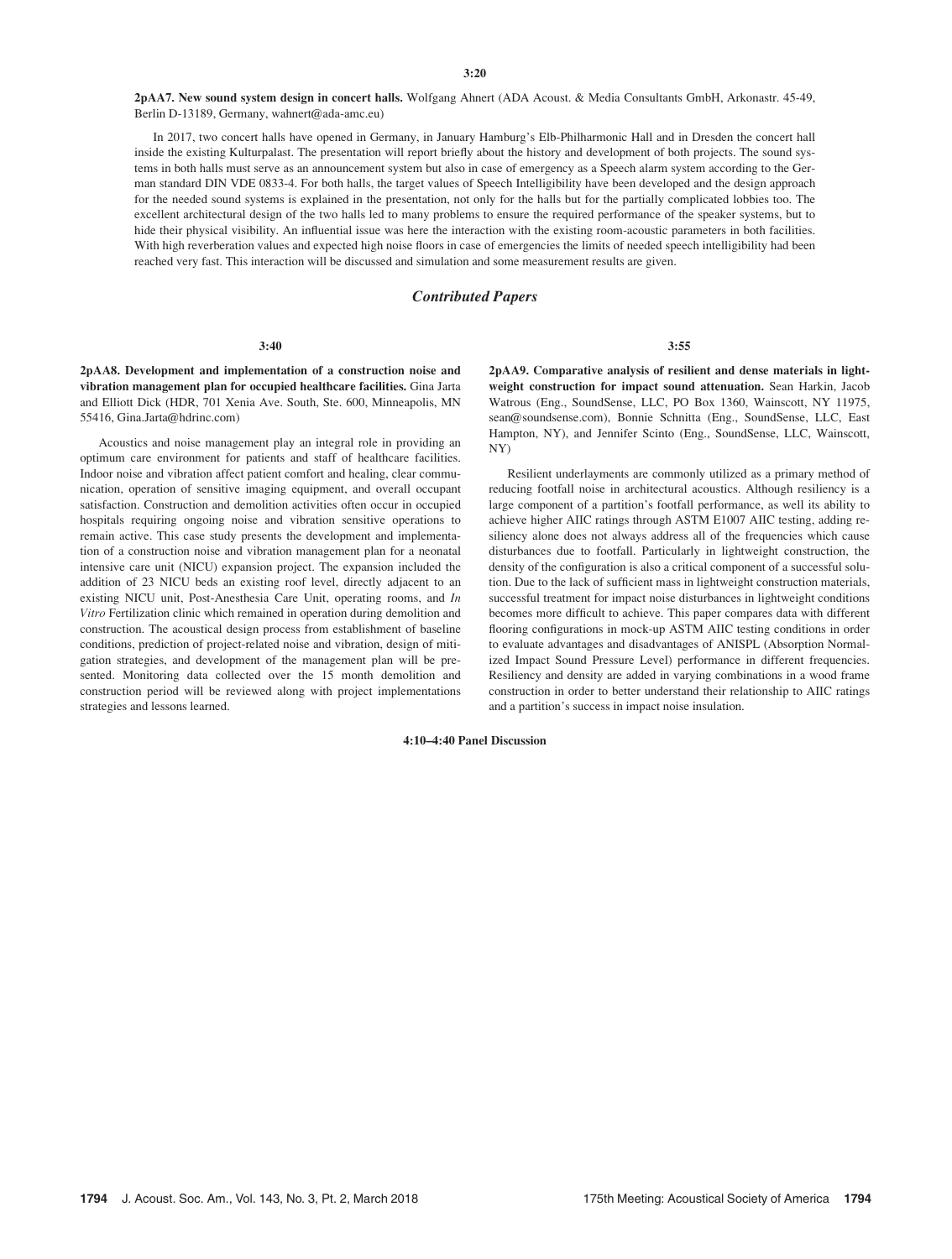# Session 2pAB

# Animal Bioacoustics: Plant Bioacoustics

Aaron Thode, Cochair

SIO, UCSD, 9500 Gilman Dr., MC 0238, La Jolla, CA 92093-0238

Simon E. Freeman, Cochair Scripps Institution of Oceanography, 7038 Old Brentford Road, Alexandria, VA 22310

#### Invited Papers

#### 1:20

2pAB1. Insect sound production and transmission in plant materials of different compositions and structures. Richard Mankin (Ctr. for Medical Agricultural and Veterinary Entomology, USDA ARS, USDA ARS CMAVE, 1700 SW 23rd Dr., Gainesville, FL 32608, Richard.Mankin@ars.usda.gov)

Insects use plants for food and shelter, and many species also have taken advantage of plant acoustical and structural characteristics to communicate for mating and social interaction over extended distances without expending significant energy. Humans have taken advantage of plant acoustical and structural characteristics to detect hidden insect infestations passively by monitoring their feeding and movement activities. This presentation reviews the characteristics of sound transmission as well as the characteristics of insect movement and feeding sounds in plant structures and products. Although insect sounds can be masked by loud background noise, different species produce sounds with particular spectral and temporal patterns that help distinguish them from background signals and from each other. Several practical applications of insect bioacoustics are discussed, including disruption of insect mating, targeting of tree pests, and monitoring of the time course of different pest management treatments.

#### 1:40

2pAB2. Sound of wood-boring larvae and its automated detection. Alexander Sutin, Alexander Yakubovskiy, Hady Salloum, Timothy Flynn, Nikolay Sedunov (Stevens Inst. o Technol., 711 Hudson St., Hoboken, NJ 07030, asutin@stevens.edu), Hannah Nadel, and Sindhu Krishnankutty (PPQ S&T, USDA APHIS, Buzzards Bay, MA)

Stevens Institute of Technology has been investigating solutions for instrumental detection of invasive species at ports of entry. Stevens has built several acoustic systems for detection of acoustic/ vibrational signals produced by insects. This paper presents acoustic signals recorded in tests conducted in APHIS Otis Lab using tree bolts infested by Asian Longhorn Beetle, ALB and Emerald Ash Borer, EAB larvae. The analysis of the recorded sounds extracted the signal features that allowed larval classification. These features include frequencies of the generated pulses, their durations and frequencies of pulse envelops. These features showed a clear separation of ALB and EAB. For example, the main frequency of the ALB sound was in the range of 3.8–4.8 kHz, while for EAB it was between 1.2 and 1.8 kHz. A preliminary algorithm for automated insect signal detection was developed. The algorithm automatically detects pulses with parameters typical for the larva-induced sounds and rejects non-insect sound pulses. Detection is announced when the number of detected pulses for some time (5 min) exceeds the definite threshold. In the conducted test, this algorithm provided detection of a larva in all tested samples without false alarms. [This project was funded under contract with the U.S Department of Homeland Security (DHS) Science and Technology Directorate (S&T), contract HSHQDC-10-A-BOA35.]

#### 2:00

2pAB3. Acoustic interactions between plants and animals. Michael G. Schöner and Caroline R. Schöner (Appl. Zoology and Nature Conservation, Univ. of Greifswald, Loitzer Strasse 26, Greifswald 17121, Germany, schoenerm@uni-greifswald.de)

Acoustic communication and reactions to acoustic cues are widespread and intensively studied in animals but have largely been neglected in other organisms such as plants. However, there is growing evidence for acoustic communication in plant-animal interactions. While knowledge about active acoustic signaling in plants (i.e. active sound production) is still in its infancy, research on passive acoustic signaling (i.e. reflection of animal sounds) revealed that bat-dependent plants have adapted to the bats' echolocation systems by providing acoustic reflectors, which attract mutualistic animal partners. Studies also show that plants are able to perceive sound and thus, potentially can react to animals (e.g., physiologically). Moreover, in the course of evolution plants should become acoustically more attractive to mutualistic animals that find their plant partners based on sound and less conspicuous to parasites. The current challenge is to discover further examples of plants and animals that acoustically interact with each other. Understanding the underlying proximate mechanisms and ultimate causes of acoustic communication will shed light on an underestimated dimension of information transfer between plants and animals.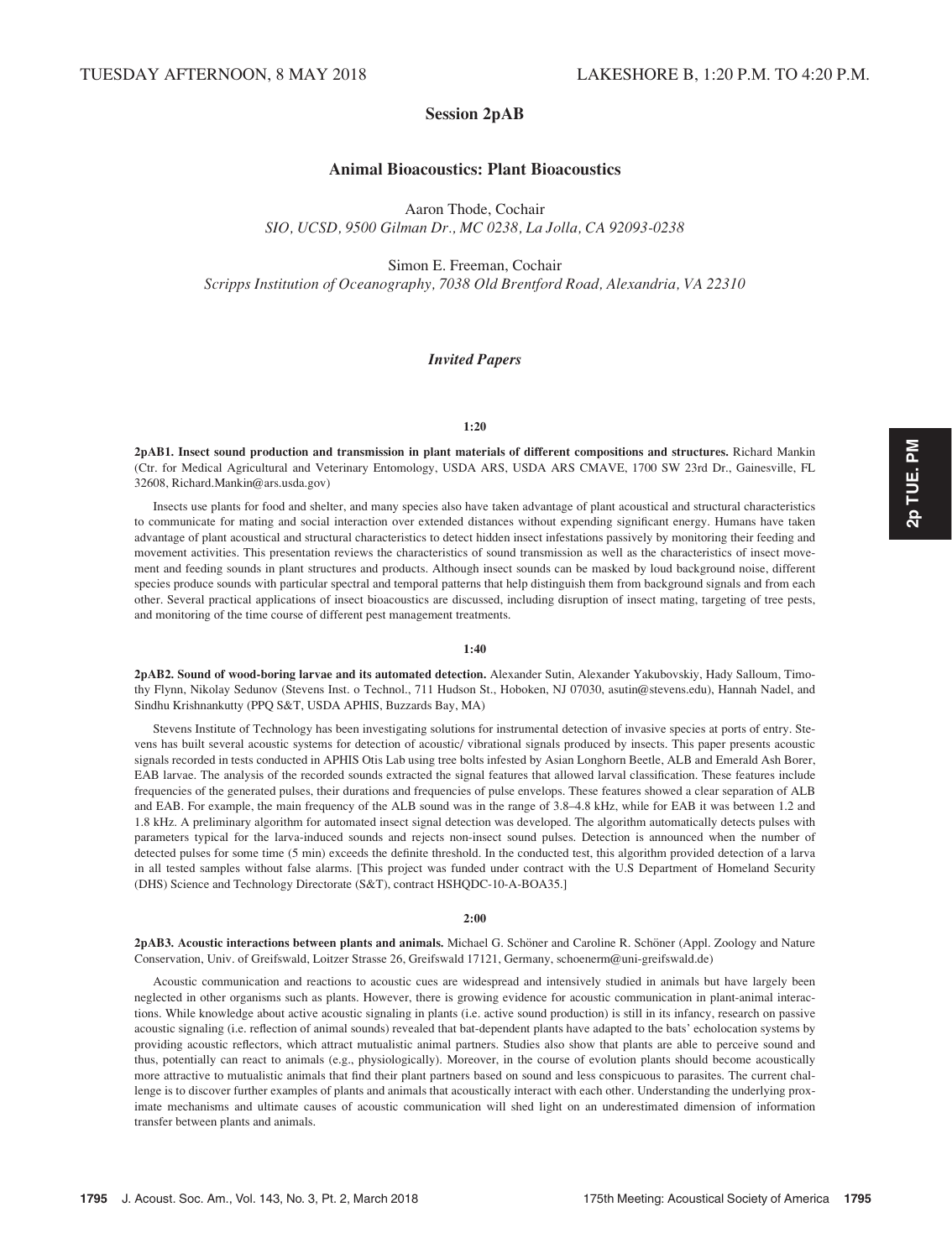2pAB4. Ultrasonic Transmission Behavior in Posidonia oceanica Rhizomes. Jay R. Johnson (Mech. Eng. Dept. and App. Res. Labs., The Univ. of Texas at Austin, 1 University Station, C2200, Austin, TX 78712, johnson.jayrichard@utexas.edu), Jean-Pierre Hermand (LISA - Environ. HydroAcoust. Lab, Université libre de Bruxelles, Brussels, Brussels Capital, Belgium), and Preston S. Wilson (Mech. Eng. Dept. and App. Res. Labs., The Univ. of Texas at Austin, Austin, TX)

The roots and rhizomes of seagrass can form a complicated multi-phase layer within sediments. Gas channels in the rhizomes, known as aerenchyma, give rise to a complicated acoustic response. A model for acoustic propagation through such rhizomes would be beneficial for acoustic remote sensing communities. Ex situ measurements of the ultrasonic sound speed through the dense woody structure of the rhizomes of the seagrass *Posidonia oceanica* are presented. Ultrasonic (1–5 MHz) time-of-flight measurements were made with the rhizomes segments aligned both lengthwise and crosswise to the propagation direction of the acoustic pulse. The acoustic behaviors of plants collected from different locations in the Mediterranean are compared to each other and to the behaviors of the associated leaf blade tissues. Two measurements were also made of rhizomes before and after degassing the aerenchyma, to quantify the effects of entrained gasses on acoustic behavior. [Work supported by ONR and ONR Global.]

#### $2:40$

2pAB5. Acoustics of seagrass photosynthesis. Jean-Pierre Hermand (LISA - Environ. HydroAcoust. Lab, Université libre de Bruxelles, av. F.D. Roosevelt 50, CP165/57, Brussels, Brussels Capital 1050, Belgium, jhermand@ulb.ac.be), Jay R. Johnson (LISA - Environ. HydroAcoust. Lab, Université libre de Bruxelles, Austin, TX), Olivier Debeir (LISA - Environ. HydroAcoust. Lab, Université libre de Bruxelles, Brussels, Belgium), and Preston S. Wilson (Mech. Eng., Univ. of Texas at Austin, Austin, TX)

The paper reviews experiments in the Mediterranean that have investigated the use of low frequency sound transmission measurements (0.2–20 kHz) to study metabolism of seagrasses in situ in a noninvasive way and to better evaluate primary production at the scale of a meadow, for Posidonia oceanica and Cymodocea nodosa species. As sound interacts with the canopy and rhizosphere, the cumulative effect of multiple scattering from the aerenchymatic tissues of leaf blade, rhizome, and root changes the character of the environment impulse response. Diel variations of received energy and statistical features are due to oxygen movement which modifies the plant scattering function. During periods of high net photosynthesis, pressurization of the lacunal gas modifies the tissue mechanical properties. High internal oxygen partial pressures cause the release of oxygen into the diffusive boundary layer which can result in bubble formation on the tissue surface when local oxygen concentration exceeds solubility. In situ experimental results will be discussed in the light of laboratory acoustic and microscopic investigations of the tissues. [Work supported by ONR, ONR Global.]

#### 3:00

2pAB6. Acoustic emissions by marine algae during photosynthesis. Simon E. Freeman (Naval Undersea Warfare Ctr., 6819 Duke Dr., Alexandria, VA 22307, simon.freeman@gmail.com), Lauren Freeman (Naval Undersea Warfare Ctr., Washington, District of Columbia), Giacomo Giorli (National Inst. of Water and Atmospheric Res., Honolulu, Hawaii), and Andreas F. Haas (NIOZ Royal Netherlands Inst. for Sea Res. and Utrecht Univ., Amsterdam, Netherlands)

Coastal underwater soundscapes typically contain signals from soniferous, biological processes. Identifying the sources that contribute to oftentimes acoustically complex soundscapes would facilitate a noninvasive, remote, and volumetrically integrative method to survey underwater ecological state, as has been demonstrated on land. To date the lack of knowledge on these sources has posed a challenge for extracting meaningful ecological information from underwater biological soundscape recordings. We have observed that photosynthesis by macroalgae is an acoustically active process, driven by oxygen bubbles separating from the algal surface and ringing at the Minnaert frequency. The resultant soundscapes correlate with benthic macroalgal cover across ecological gradients on shallow Hawaiian reefs during periods of daylight. Bubble size, production rate, and sound exposure level follow the concentration of dissolved oxygen, which in turn rises and falls with the availability of photosynthetically active radiation. Increased macroalgal cover results from climate related stress, overfishing and/or pollution through nutrient runoff and serves as an indicator of degradation in many underwater ecosystems. Our observation lays the foundation for signal processing methods that quickly and passively evaluate relative algal abundance in littoral waters. These findings can also be applied towards more accurate monitoring of primary production in industrial processes.

#### 3:20–3:35 Break

#### Contributed Papers

#### 3:35

2pAB7. Mating vibrational signal transmission through and between plants of an agricultural pest, the Glassy-Winged Sharpshooter. Shira D. Gordon (U.S. Dept. of Agriculture, 9611 Riverbend Ave., Parlier, CA 93648, shira.gordon@ars.usda.gov), Benjamin Tiller, James F. Windmill (Ctr. for Ultrasonic Eng., EEE, Univ. of Strathclyde, Glasgow, United Kingdom), Peter M. Narins (Dept. of Integrative Biology & Physiol., UCLA, Los Angeles, CA), and Rodrigo Krugner (U.S. Dept. of Agriculture, Parlier, CA)

The agricultural pest, glassy-winged sharpshooter (GWSS), Homalodisca vitripennis, relies primarily on successful vibrational communication across its home plant. Males and females engage in a vibrational duet to identify correct species, attractiveness of mate, and location on the plant. The signal produced by these animals has a dominant frequency component between 80 and 120 Hz, with harmonics spaced approximately 100 Hz apart. However, our analysis revealed that not all harmonics are present in every recorded signal. Therefore, we sought to understand how the GWSS vibrational communication signal changes over distance on the plant. We have confirmed that first, with increasing distance fewer high frequency harmonics are present. Second, at distances of only 50 cm, there is a difference in the latency of signal arrival based on the frequency, with higher frequencies arriving sooner. Finally, the animal appears to generate no airborne signal component, yet, the low frequencies are clearly detectable in neighboring plants by the signal "jumping" from leaf-to-air-to-leaf. Together, these results highlight the complexity of vibration transmission in plants and the possibility of alteration and disruption of the GWSS signal.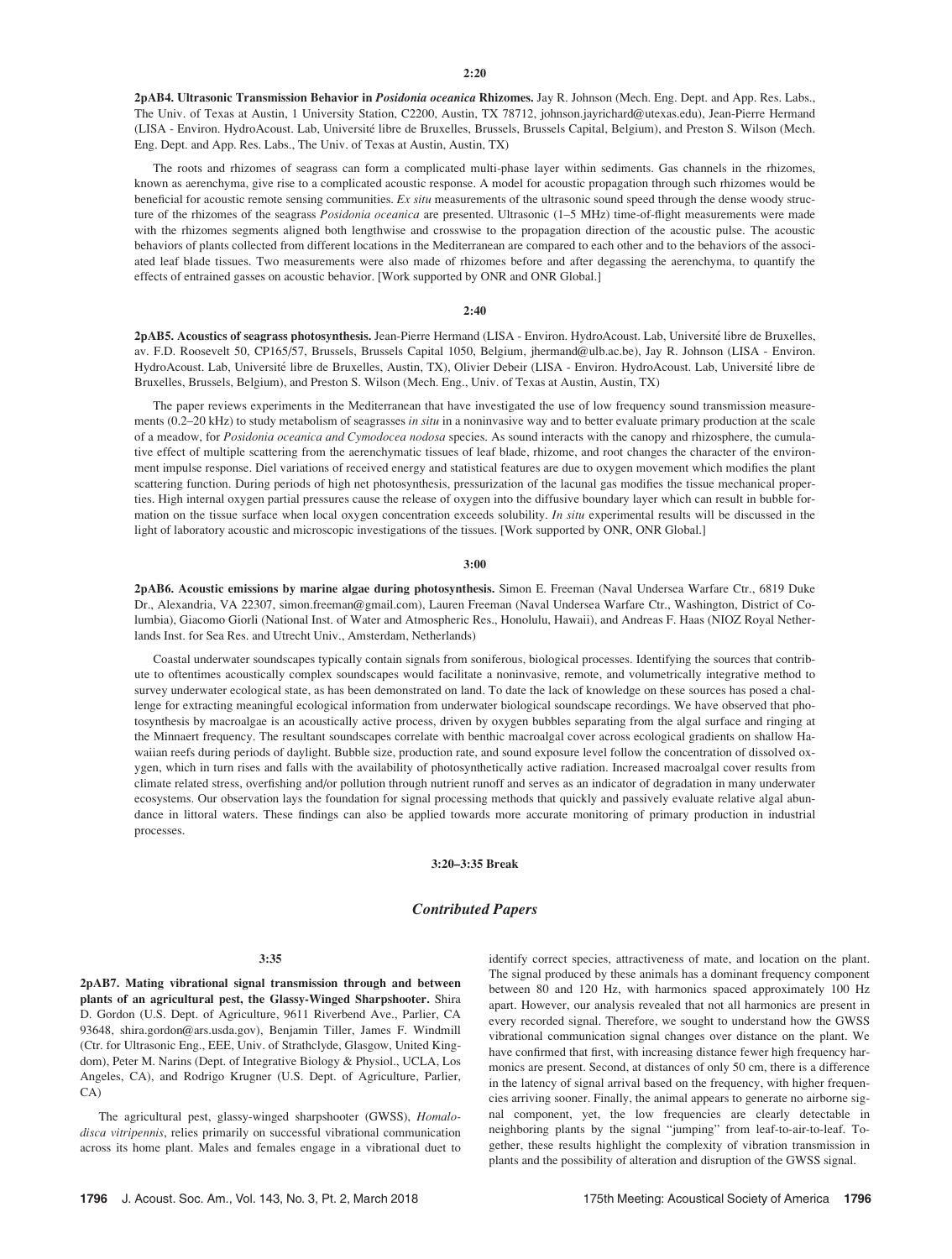2pAB8. Acoustic sensing of macroalgae (kelp) for large-scale marine biomass production. Erin M. Fischell (Appl. Ocean Phys. and Eng., Woods Hole Oceanographic Inst., 77 Massachusetts Ave., 5-204, Cambridge, MA 02139, emf43@mit.edu), Andone C. Lavery, Amy Kukulya, and Timothy K. Stanton (Appl. Ocean Phys. and Eng., Woods Hole Oceanographic Inst., Woods Hole, MA)

An important component of the future use of large-scale offshore farms to grow macroalgae (kelp) will be remote monitoring of infrastructure, the environment, and plant health over areas so large that manual inspection is not practical. A new program, the Advanced Research Projects Agency-Energy's Macroalgae Research Inspiring Novel Energy Resources (ARPA-E MARINER), has the long-term goal of domestic energy production using biofuel derived from macroalgae. As part of that program, an integrated sensing system is being developed for unmanned underwater vehicle (UUV) monitoring of infrastructure, macroalgae growth, water properties, and associated organisms in experimental offshore macroalgae farms occupying areas square kilometers in size. A critical component of this monitoring system is acoustic sensing using a split-beam sonar system. Time-of-flight and volume backscattering data from the echosounder will be used to determine the thickness of growth and percentage volume inhabited of macroalgae. The objective is to provide a map correlated to biomass distribution variability across the farm area. Data will also be collected on aggregations of fish and zooplankton both within and outside the farm. Early results from local tests on sugar kelp will be presented, including initial research into the correlation between these acoustic data and biomass.

2pAB9. Effect of carbon content on sound speed and attenuation of sediments in seagrass meadows. Gabriel R. Venegas (Mech. Eng. and Appl. Res. Labs., The Univ. of Texas at Austin, 204 E Dean Keeton St., Austin, TX 78712-1591, gvenegas@utexas.edu), Aslan Aslan, Ivy M. Hinson, Abdullah F. Rahman (School of Earth, Environ., and Marine Sci., The Univ. of Texas Rio Grand Valley, Brownsville, TX), Kevin M. Lee, Megan S. Ballard, Jason D. Sagers, Andrew R. McNeese (Appl. Res. Labs., The Univ. of Texas at Austin, Austin, TX), Justin T. Dubin, and Preston S. Wilson (Mech. Eng. and Appl. Res. Labs., The Univ. of Texas at Austin, Austin, TX)

Globally, seagrass-bearing sediments contain 19.9 billion metric tons of carbon (C), and account for 10% of all organic C buried in the ocean each year. Protection of these C stores is vital in mitigating climate change [Fourqurean, J. W., et al., Nature Geoscience 5, 505–509 (2012)]. Some sediment acoustic properties are sensitive to the presence of gas bubbles entrained in such C stores due to inherent anaerobic decomposition. Measurement of these properties could therefore provide a means to indirectly monitor C stores and overall seagrass meadow productivity. As a preliminary effort to investigate the relationship between C content and acoustic properties of seagrass-bearing sediments, cores were collected in the seagrass meadows of Lower Laguna Madre, Texas. Sound speed and attenuation from 100 kHz to 300 kHz were measured radially in 2-cm-depth increments. The cores were subsequently frozen, sliced along the same depth increments, and their C content estimated using an elemental analyzer. Acoustic properties were compared with C content along the depth of each core. The potential for sound speed and attenuation of seagrass-bearing sediments to be used as a metric for monitoring seagrass meadow productivity will be discussed. [Work supported by ONR and ARL:UT IR&D.]

# 2p TUE. PM 2p TUE. PM

# TUESDAY AFTERNOON, 8 MAY 2018 GREENWAY A, 1:00 P.M. TO 4:40 P.M.

Session 2pAO

# Acoustical Oceanography and Underwater Acoustics: Acoustic Seabed Characterization II

David P. Knobles, Cochair none, KSA LLC, PO Box 27200, Austin, TX 78755

Preston S. Wilson, Cochair Mech. Eng., Univ. of Texas at Austin, 1 University Station, C2200, Austin, TX 78712-0292

### Invited Papers

#### 1:00

2pAO1. Quantifying the effect of random roughness on synthetic aperture sonar image statistics. Anthony P. Lyons (Ctr. for Coastal and Ocean Mapping, Univ. of New Hampshire, University of New Hampshire, Durham, NH 03824, anthony.lyons@ccom.unh. edu), Derek R. Olson (Dept. of Oceanogr., Naval Postgrad. School, Monterey, CA), and Roy E. Hansen (Norwegian Defence Res. Establishment (FFI), Kjeller, Norway)

A perturbation-theory-based model has been developed to predict the effect of random seafloor roughness on synthetic aperture sonar (SAS) image statistics. The continuous variation in scattering strength produced by a random slope field is treated as an intensity scaling on image speckle produced by the SAS imaging process. Changes in image statistics caused by roughness are quantified in terms of the scintillation index (SI). Factors influencing the SI include slope variance, geo-acoustic properties of the seafloor, the probability density function describing the speckle and the signal-to-noise ratio. Example model-data comparisons will be shown for SAS images taken off the coast of Tellaro, Italy, by the NATO Undersea Research Centre, La Spezia, Italy (now the NATO Centre for Maritime Research and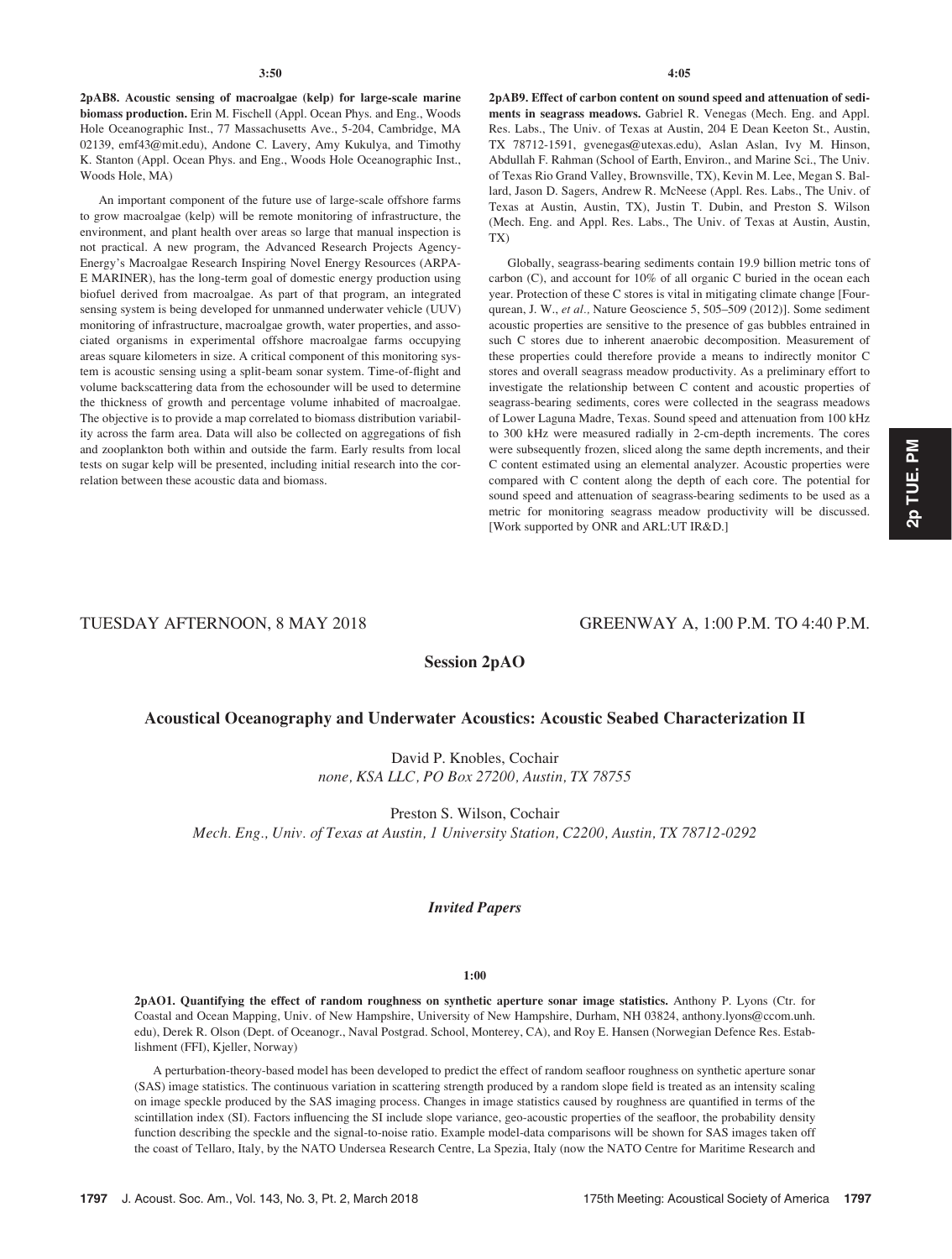Experimentation) using the 300 kHz MUSCLE SAS system, and for data collected with the Norwegian Defence Research Establishment's 100 kHz HISAS system off the coast of northwest coast of Elba Island, Italy, in 2013. Parameter estimates obtained from high-resolution SAS data collected in these experiments will be used to illustrate the efficacy of the model and its possible use for estimating roughness parameters, such as root-mean-square slope. [Work performed under ONR Grant Nos. N00014-10-1-0051, N00014-10-1- 0047, and N00014-10-1-0151, and NOAA Grant No. NA15NOS4000200.]

#### 1:20

2pAO2. Geacoustic inversion using autonomous underwater vehicles. Ying-Tsong Lin (Appl. Ocean Phys. and Eng., Woods Hole Oceanographic Inst., Bigelow 213, MS#11, WHOI, Woods Hole, MA 02543, ytlin@whoi.edu), Venugopalan Pallayil (National Univ. of Singapore, Singapore, Singapore), and Erin Fischell (Appl. Ocean Phys. and Eng., Woods Hole Oceanographic Inst., Woods Hole, MA)

Autonomous underwater vehicles (AUV's) are valuable for bottom geoacoustic studies because they can remain in close proximity to the seafloor, maneuver accurately along underwater tracks, and perform multi-platform operations. A REMUS 100 AUV was deployed in the recent Seabed Characterization Experiment, sponsored by the Office of Naval Research (ONR) and conducted in the New England Mud Patch Area from March to April 2017. This AUV was equipped with a sound source transmitting acoustic chirp signals from 800 to 1300 Hz and a 20 m-long digital thin line towed array (DTLA) receiving both the AUV source signals and acoustic signals transmitted from different sources. The AUV track was along a path between a moored source and a fixed receiver sled. With this experimental configuration, three different geoacoustic approaches were investigated: (1) bottom reflection inversion using the AUV source and the towed DTLA, (2) range dependent broadband acoustic inversion using the moving AUV source and the fixed receiver, and (3) range average broadband inversion using the moored source and the fixed receiver. To keep a precise time base, Chip-Scale Atomic Clocks (CSAC's) were utilized in the AUV source, the moored source and the fixed receiver, and the DTLA is synchronized to the AUV source via high-resolution acoustic interrogations. The inversion results will be presented, along with discussions for future work. [Work supported by ONR and ONRG.]

#### 1:40

2pAO3. Estimation of sound speed and attenuation in muddy sediments using spatial coherence measurements of sound propagation. Lin Wan and Mohsen Badiey (Univ. of Delaware, 104 Robinson Hall, Newark, DE 19716, wan@udel.edu)

In the spring of 2017, a multi-national and multi-institute shallow water propagation experiment was conducted in the New England Mud Patch in order to study the acoustic properties in muddy sediments. Different types of acoustic signals (i.e., 31-g explosive charges, combustive sound source, multi-tone, and linear frequency modulation signals) deployed at various ranges, depths and azimuths were measured by one L-shaped array, one horizontal line array, and several vertical line arrays within the  $30 \text{ km} \times 10 \text{ km}$  experimental area. In this paper, these measured signals are first utilized to obtain the correlation coefficients for vertical coherence (VC) and longitudinal horizontal coherence (LHC), which are sensitive to the seabed geo-acoustic parameters. These spatial coherence measurements are then applied in the VC and LHC based geo-acoustic inversion algorithms [Wan et. al. JASA, 2016] to infer sound speed and attenuation in muddy sediments. Finally, the results from VC and LHC based geo-acoustic inversion approaches are compared with those obtained by using normal mode characteristics (e.g., modal dispersive curve with Airy phase structure, modal attenuation coefficient, and mode shapes). [Work supported by ONR.]

#### 2:00

2pAO4. Effects of azimuthal dependent sediment layer structure on broadband acoustic propagation during Seabed Characterization Experiment in 2017. Mohsen Badiey, Lin Wan (Univ. of Delaware, University of Delaware, Newark, DE 19716, badiey@udel. edu), and John A. Goff (Inst. for Geophys., Univ. of Texas, Austin, TX)

Seabed physical properties profoundly affect acoustic energy upon interaction. The inherent structural composition of the sediment column interacting with acoustic waves has been a topic of research for decades. Besides the intrinsic physical properties that cause signal attenuation, one of the features that various sediment structures share when interacting with acoustic signals, is causing azimuthal dependence on the broadband acoustic wave propagation. This phenomenon studied in late 1990's [Badiey et al., JASA, 1997a, b] was revisited during the Seabed Characterization Experiment in 2017 (SBCE 2017). The sediment layer structure was obtained from the Chirp Sonar survey collected in the summer of 2015 during pilot study. These data plus CTD and bathymetric measurements are used to construct environmental input along radial tracks for acoustic field computations and range-varying wave number spectral calculations to support SBCE 2017 data analysis. The simulation results show azimuthal variability of acoustic normal modes similar to the experimental data documented in earlier studies [Badiey et al. JASA, 1997 and 2017]. Current results indicate that azimuthal variability of sediment physical properties is one of the causes of acoustic variability in this region. [Work supported by ONR 321OA.]

#### 2:20

2pAO5. Ship azimuth prediction using supervised machine learning. Emma Reeves and Peter Gerstoft (Scripps Inst. of Oceanogr., Univ. of California San Diego, 9500 Gilman Dr., La Jolla, CA 92093, ecreeves@ucsd.edu)

Machine learning methods are applied to noise from the R/V Endeavor across several days during the SCEx17 experiment to predict the ship's azimuth. Sample Covariance Matrices (SCMs) are formed from received pressures on two vertical line arrays (VLA1, VLA2) and one horizontal line array (SWAMI). Previously, support vector machine (SVM), feed-forward neural network (FNN), and random forests (RF) machine learning methods have accurately estimated the range of a source towed in a linear geometry in shallow water (Niu et al., JASA 142, 1176–1188 (2017); Niu et al., JASA 142, EL455–460 (2017)) where the training and test tracks were close together in time. In this study, we investigate the robustness of SVM and FNN for circular track prediction when the training and test tracks are taken from different days with different sound speed profiles.

#### 2:40–2:55 Break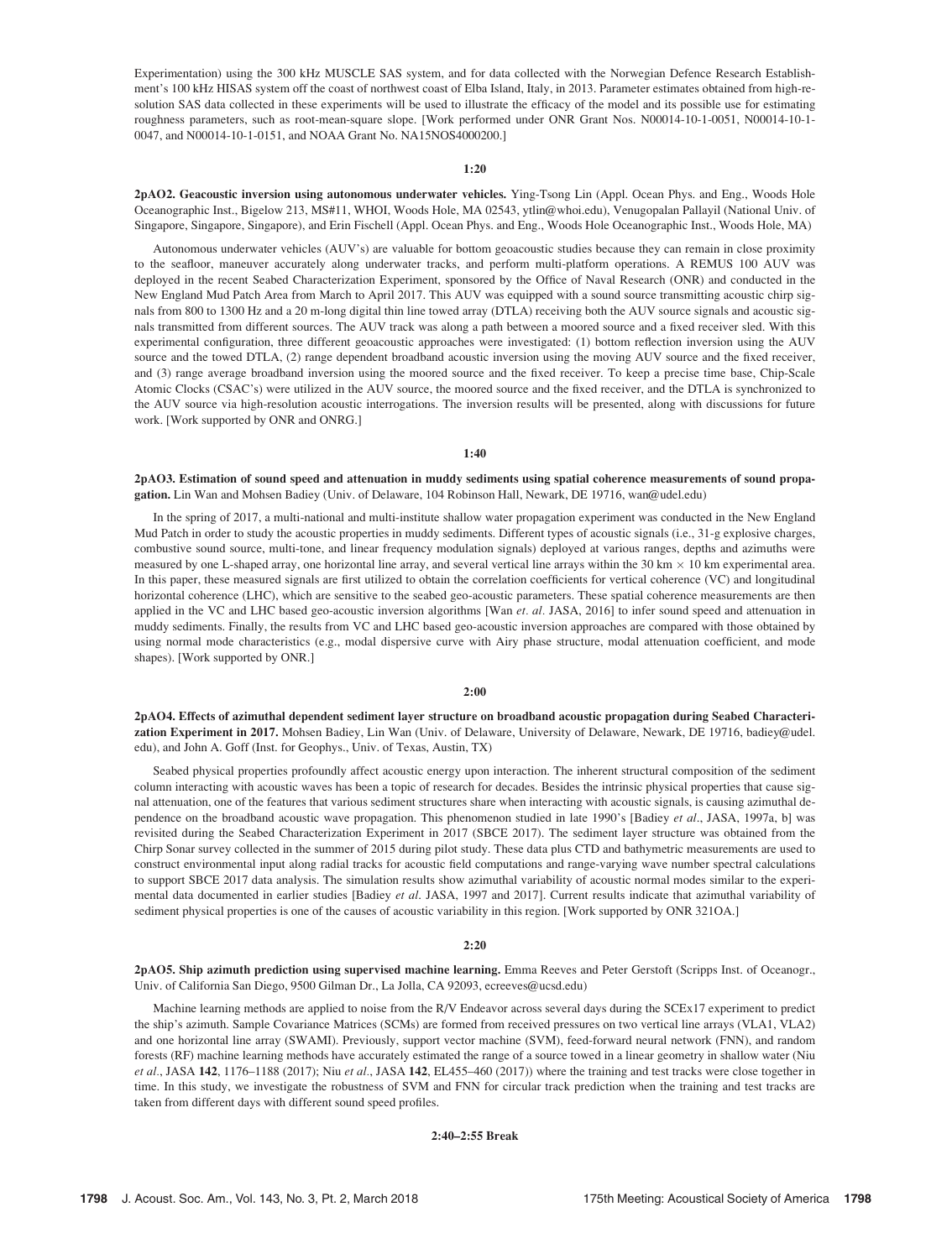2pAO6. Gradient-based Bayesian geoacoustic inversion for sediment properties at the New England mud patch. Josée Belcourt, Stan E. Dosso (Earth and Ocean Sci., Univ. of Victoria, 3800 Finnerty Rd., Bob Wright Ctr. A405, Victoria, BC V8P 5C2, Canada, joseebelcourt@uvic.ca), Charles W. Holland (Appl. Res. Lab., The Penn State Univ., State College, PA), and Jan Dettmer (Dept. of Geoscinece, Univ. of Calgary, Calgary, AB, Canada)

This paper presents nonlinear Bayesian inversion of wide-angle seabed reflection-coefficient data for fine-grained/cohesive sediments recorded in the ONR Seabed Characterization Experiment at the New England mud patch. The inversion is applied to high-resolution broadband reflectivity data from a site characterized by smooth bathymetry and a thick mud layer. Since smooth, continuous gradients in seabed properties are common for low-speed mud layers, this work develops a Bayesian inversion based on a Bernstein-polynomial representation of sediment geoacoustic profiles. The gradient-based Bernstein-polynomial inversion is compared to a trans-dimensional inversion which samples over profiles defined by an unknown number of discrete seabed layers. [The research was funded by the Office of Naval Research, Ocean Acoustics Program, and the Canadian Department of National Defence.]

#### 3:10

2pAO7. End-fire synthetic aperture sonar for seafloor volume scattering studies. Shannon-Morgan M. Steele and Anthony P. Lyons (Ctr. for Coastal and Ocean Mapping, Univ. of New Hampshire, 24 Colovos Rd., Durham, NH 03824, ssteele@ccom.unh.edu)

Acoustic returns from seafloor sediment are comprised of scattering from both the interface and sediment volume. Although volume scattering is often the dominant mechanism, direct measurements of this component have rarely been made, if at all, due to interface roughness biasing. This bias is especially prevalent at lower frequencies where beam widths are typically 30–40 degrees. Current synthetic aperture sonar (SAS) systems are side looking and achieve narrow beam widths by coherently combining multiple acoustic pings as the sonar moves. End-fire (forward-looking) SAS would formulate a synthetic array in the same direction of travel by vertically orienting a transducer and lowering it towards the seafloor while pinging. This would create a narrow beam, significantly reducing the interface roughness bias. End-fire SAS array gains are not as substantial as conventional side-looking SAS. However, beam pattern simulations suggest the gains are still significant: a synthetic array length of 100 wavelengths can reduce a sub-bottom profiler's 40 degree beam width to 7 degrees. This talk will discuss proof of concept, motion controlled experiments performed in an acoustic testing tank and in the field.

#### 3:25

2pAO8. Pressure and particle velocity measurements from a broad band source at ranges 1–10 km. Peter H. Dahl and David R. Dall'Osto (Appl. Phys. Lab. and Mech. Eng., Univ. of Washington, 1013 NE 40th St, Seattle, WA 98105, dahl@apl.washington.edu)

The IVAR system (Intensity Vector Autonomous Recorder) is a bottom deployed system developed for first-use in the Sediment Characterization Experiment (SCE17), conducted on the New England Mud Patch [40°28' N, 70°35' W] in spring 2017. IVAR continuously and coherently records four channels of acoustic data, three from a tri-axial accelerometer embedded in a neutrally buoyant sphere (diameter 10 cm) and one from an omnidirectional hydrophone positioned 10 cm above the centroid of the sphere positioned 1.2 m above the seafloor. The connection of these measurements to understanding seabed properties as part of SCE17 has been discussed previously. Here, emphasis is placed on documenting pressure and particle velocity signals as these quantities evolve with range from a broad band explosive source (Mk64 SUS charge). We explore the phase relation between pressure and components of particle velocity through study of active (in phase) and reactive (out of phase) intensity, as well as corresponding non-dimensional indices of the acoustic vector field, and discuss how these are influenced by propagation conditions. The work has relevance to both the ongoing geoacoustic studies from SCE17 as well as to studies on the sensitivity of fish to acoustic particle velocity generated by explosions.

#### 3:40

2pAO9. Estimation of parameters of gassy layer in sediment in shallow water using measurement of angular dependence and spectrum of reflection coefficient of wide-band signals. Boris Katsnelson (Marine Geo-Sci., Univ. of Haifa, 199 Abba Khouchy Ave., Mt. Carmel, Uni of Haifa, Haifa 3498838, Israel, bkatsnels@univ.haifa.ac.il), Andrey Lunkov (General Phys. Inst., Moscow, Russian Federation), Ernest Uzhansky (Marine GeoSci., Univ. of Haifa, Haifa, Israel), and Ilia Ostrovsky (IOLR, Kinneret Lab, Migdal, Israel)

Method of estimation of gassy layer parameters in sediment (sound speed and thickness) on the base of measurement of angular and frequency dependencies reflection coefficient of wideband signals is presented. Experiments were carried out in Lake Kinneret (Israel), which is characterized by remarkable organic content in sediment producing methane bubbles. Direct chemical, biological analysis and usage of frozen cores show comparatively narrow layer (a few tens of cm) changing in dependence on season. Principal point for acoustical method is low sound speed in bubble layer (up to 300–400 m/s) and big reflection coefficient from the corresponding halfspace (0.6–0.7 for vertical incident). Due to narrow gassy layer, there should be half wavelength resonances at the corresponding frequencies. In experiments, wideband signals were used (500–2500 Hz) and receiving system: single hydrophone (1 m from source) and vertical line array. Estimation of layer's parameters was carried out using measured reflection coefficient as a function of frequency and angle of reflection. Resonance frequencies were 800 Hz and 1600 Hz. The corresponding analysis of data give values of thickness 25–30 cm, with the sound speed in layer 400–450 m/c. Results are compared with experimental data obtained by direct measurements. [Work was supported by ONRG and ISF.]

#### 3:55

2pAO10. Estimating low-frequency sediment sound speed dispersion from the horizontal coherence of the head wave excited by a light helicopter. Dieter A. Bevans and Michael J. Buckingham (Marine Physical Lab., Scripps Inst. of Oceanogr., 9500 Gilman Dr, La Jolla, CA 92093- 0238, dbevans@ucsd.edu)

A series of shallow-water acoustic experiments has been conducted off the coast of southern California using a Robinson R44 helicopter as a lowfrequency ( $\approx 13$ –3500 Hz) sound source. The aim of the experiments was to recover the sound speed of a fine to very-fine sand sediment from the horizontal coherence of the head wave excited in the water column by the helicopter. Two hydrophones, separated horizontally by approximately 15 m and situated 0.5 m above the seabed, received the head-wave signals, allowing the coherence function to be formed over the bandwidth of the airborne source. The sediment sound speed was recovered by matching the zero crossings of the measured coherence function to those predicted from a recently developed theory of head-wave generation in shallow water. Using this technique, the dispersion in the sediment sound speed can be estimated over a frequency range extending between 27 Hz, the lowest zero crossing of the coherence function, and 3.5 kHz, the bandwidth of the source. In the middle of the frequency band, the sound speed of the sediment was estimated to be  $1682 \pm 16$  m/s, consistent with the known sediment type. [Research supported by ONR, SMART(DOD), NAVAIR, and SIO.]

#### $4:10$

2pAO11. Sound speed profiles in the global ocean calculated from WOCE data. Mukunda Acharya (Phys. and Astronomy, Univ. of MS, 112-, 114 Chucky Mullins Dr, Oxford, MS 38655, Oxford, MS 38655, mkachary@go.olemiss.edu) and Likun Zhang (Phys. and Astronomy, Univ. of MS, University, MS)

Sound speed in the stratified ocean varies continuously with the depth. The sound speed profile reaches a minimum at a depth, that is typically 1 km in mid-latitude to form a sound channel. In this study, the CTD data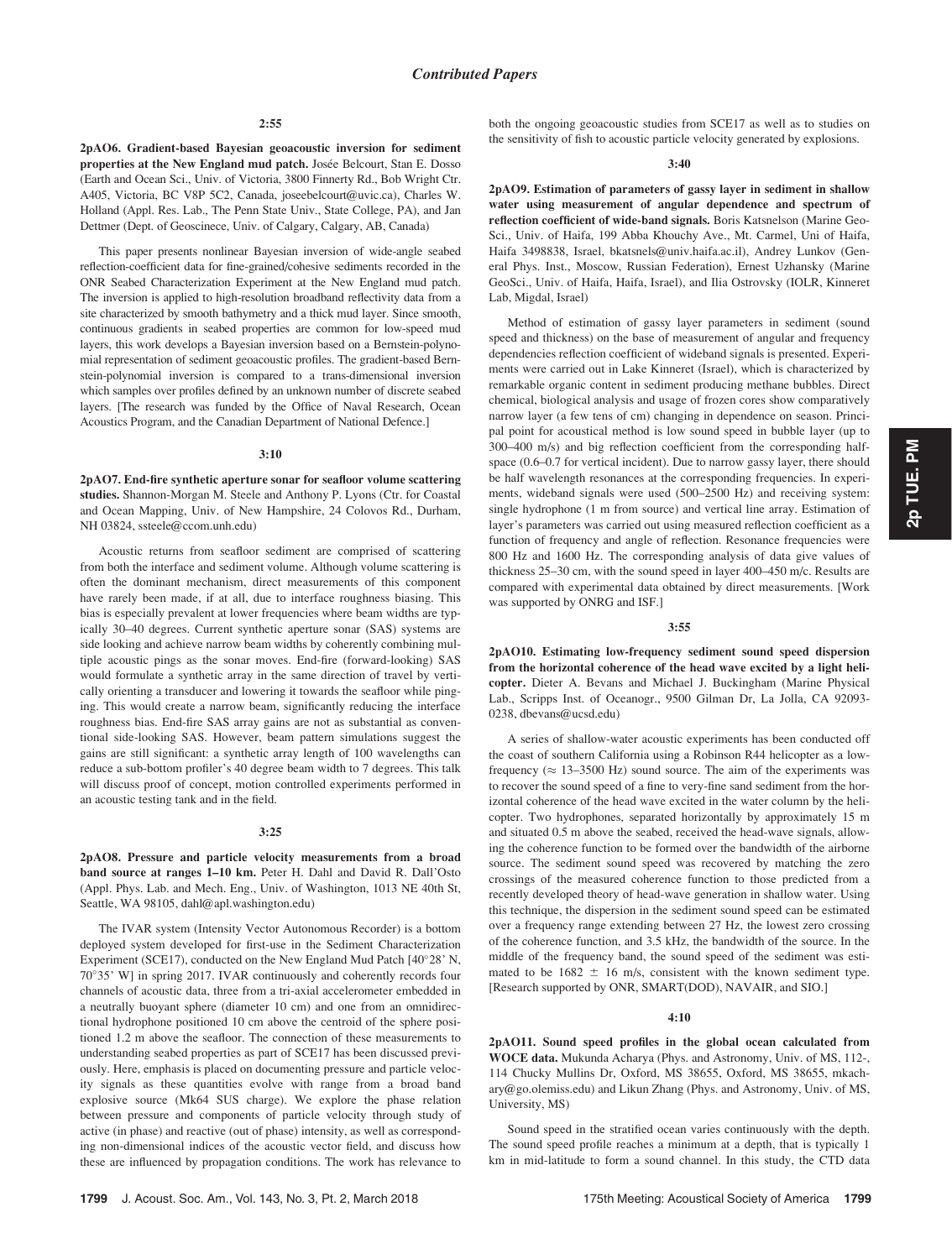collected in the World Ocean Circulation Experiment (WOCE) are used to calculate around 6,000 sound speed profiles over the global ocean. The data of conductivity, temperature and pressure at different depths are from measurements at intervals typically in 55 km by different cruises. Sound speed is examined from the data in each cruises. By analyzing sound speed profiles, sound speed minimum and the depth for this minimum are characterized as a function of latitude ranging from 70-degree south to 70-degree north. The results show a well determined pattern. Sound speed distributions over the global ocean at various depths in shallow water are also examined.

#### 4:25

2pAO12. Characterization of soft marine sediments using vector sensors. Oleg A. Godin (Dept. of Phys., Naval Postgrad. School, 833 Dyer Rd., Bldg 232, Monterey, CA 93943-5216, oagodin@nps.edu), Thomas J. Deal (Naval Undersea Warfare Ctr. Div. Newport, Newport, RI), and Hefeng Dong (Dept. of Electron. Systems, Norwegian Univ. of Sci. and Technol., Trondheim, Norway)

Horizontally and vertically polarized interface waves with phase speeds of 45–375 m/s were observed in the North Sea using a horizontal linear array of three-component seismometers [H. Dong et al., J. Acoust. Soc. Am. 134, 176–184 (2013)]. The waves were generated by a low-frequency shear wave source on the seafloor, which operated in the 2–60 Hz band. Dispersion curves of the interface waves exhibit linear dependences between the logarithm of phase speed and logarithm of frequency, with distinct slopes at large and small phase speeds. This suggests a geoacoustic model consisting of two sediment layers with power-law dependences of the shear wave speed on depth below seafloor [O. A. Godin and D. M. F. Chapman, J. Acoust. Soc. Am. 110, 1890–1907 (2001)]. In this paper, dispersion curves of interface waves are inverted for the shear wave speed profile in the sediments. Observations of lateral wave arrivals are used to corroborate the geoacoustic model suggested by the surface wave dispersion and constrain compressional wave speeds. Combining data for waves of different polarizations helps to identify various arrivals, check consistency of inversions, and evaluate sediment density.

# TUESDAY AFTERNOON, 8 MAY 2018 GREENWAY F/G, 1:15 P.M. TO 5:00 P.M.

Session 2pBA

# Biomedical Acoustics: Using Acoustic Wave Propagation to Estimate Quantitative Material Properties of Tissue II

Matthew W. Urban, Chair

Department of Physiology and Biomedical Engineering, Mayo Clinic College of Medicine, 200 First St. SW, Rochester, MN 55905

## Contributed Papers

#### 1:15

2pBA1. Reconstructing one-dimensional positions of spherical scatterers from overlapping echoes. Aiguo Han (BioAcoust. Res. Lab., Dept. of Elec. and Comput. Eng., Univ. of Illinois at Urbana-Champaign, 306 N. Wright St., Urbana, IL 61801, han51@uiuc.edu)

A new method for identifying the one-dimensional positions of spherical scatterers from overlapping echoes is described. This problem is of interest because various tissues (e.g., solid tumors) can be modeled as an ensemble of discrete scatterers (e.g., tumor cells). Existing quantitative ultrasound methods are successful in estimating the scatterer size by fitting an acoustic scattering model to the backscatter coefficient estimated from the radio-frequency data. However, the scatterer positions cannot be recovered from severely overlapped echoes using such quantitative ultrasound methods alone. In the method proposed herein, the forward scattering problem is formulated based on a sparse discrete scatterer assumption. The forward problem takes into account the effects of attenuation, scattering function, transducer diffraction and system response function, all of which can be estimated or corrected using quantitative ultrasound techniques. The scatterer positions are then recovered by solving the inverse problem using compressive sensing techniques. The detection limit (distances between scatterers and number of scatterers) is investigated through numerical simulations as a function of various real-world factors such as the signal-to-noise ratio. Super resolution capability is demonstrated. Physical phantom experiments performed using single-element transducers will be presented to evaluate the method. [Support: NIH R01DK106419 and NIH R37EB002641.]

1:30

2pBA2. Estimating liver fat fraction from ultrasonic attenuation and backscatter coefficient measures in adults with nonalcoholic fatty liver disease. Lucia Albelda, Aiguo Han (BioAcoust. Res. Lab., Dept. of Elec. and Comput. Eng., Univ. of Illinois at Urbana-Champaign, Urbana, IL), Ethan Z. Sy (Liver Imaging Group, Dept. of Radiology, Univ. of Califiornia at San Diego, La Jolla, CA), Michael P. Andre (Dept. of Radiology and the San Diego VA Healthcare System, Univ. of California at San Diego, La Jolla, CA), Rohit Loomba (NAFLD Res. Ctr., Div. of Gastroenterology, Dept. of Medicine, Univ. of California at San Diego, La Jolla, CA), Claude B. Sirlin (Liver Imaging Group, Dept. of Radiology, Univ. of Califiornia at San Diego, La Jolla, CA), John W. Erdman (Dept. of Food Sci. and Human Nutrition, Univ. of Illinois at Urbana-Champaign, Urbana, IL), and W. D. O'Brien, Jr. (BioAcoust. Res. Lab., Dept. of Elec. and Comput. Eng., Univ. of Illinois at Urbana-Champaign, 306 N. Wright St., Urbana, IL 61801, wdo@uiuc.edu)

Between 80 and 100 million people in the United States suffer from nonalcoholic fatty liver disease (NAFLD). It is currently being diagnosed via MRI and biopsies; however, these tend to be expensive and painful. In this study, a Siemens 3000 ultrasound scanner was used to obtain the quantitative ultrasound (QUS) parameters [backscatter coefficient, BSC, and attenuation coefficient, AC] of 84 participants with known or suspected NAFLD (thus few uncompromised liver samples expected). Participant recruitment is continuing. Also obtained was the liver proton density fat fraction (PDFF) via MRI. AC and BSC individually were linearly correlated (~0.6) to PDFF. The data were then divided into two equally sized sets, training and test, in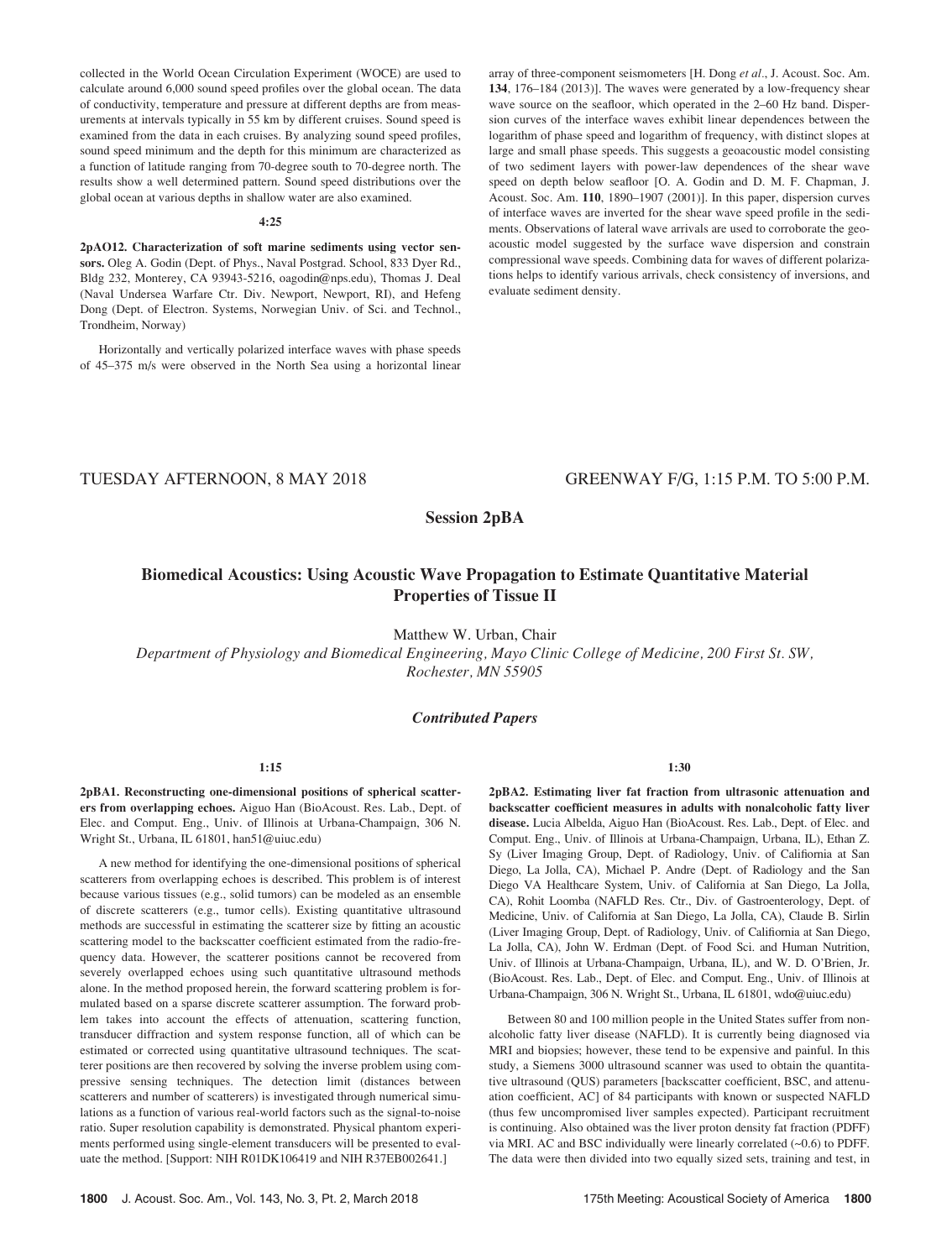order to calculate PDFF from a function of AC and BSC. Using the training set a polynomial equation was created where AC and BSC were used to estimate PDFF. It was found that a polynomial 1,2 [AC,BSC] yielded an improved correlation (0.76) when evaluated using the test set. Significant improvement is obtained to estimate PDFF using both AC and BSC as opposed to using either of these QUS parameters separately. [Support: NIH R01DK106419 and NIH R37EB002641.]

#### 1:45

2pBA3. Direct measurement of nuclear diameter with high-frequency ultrasound (10–100 MHz) for breast cancer detection. Timothy E. Doyle (Phys., Utah Valley Univ., MS 179, 800 W. University Parkway, Orem, UT 84058-5999, Timothy.Doyle@uvu.edu), Jessica E. Carlson (Biology, Utah Valley Univ., Orem, UT), Nicole Cowan (BioTechnol., Utah Valley Univ., Orem, UT), and Garrett Wagner (Comput. Eng., Utah Valley Univ., Orem, UT)

Two high-frequency (10–100 MHz) ultrasound studies were conducted at the Huntsman Cancer Institute (Salt Lake City, Utah) on breast cancer margin and lymph node specimens from 90 patients, and produced sensitivities and specificities as high as 87.5% and 82.9%. The method used through-transmission measurements and a new parameter that correlated not only to malignant versus benign tissue, but also to various breast cancer types and other pathologies. This parameter, peak density, measures the number of peaks in the ultrasonic spectrum. The data indicated that peak density increased successively for atypical pathologies, ductal carcinomas, and lobular carcinomas as compared to normal tissue. Additional correlations were found between the distribution of peaks in the spectra and the above pathologies. This study's objective was to test the hypothesis that peak density measures the nuclear diameter of the cells in the tested tissue. A computer model of Mie scattering from a single, nucleated cell was used to calculate ultrasonic spectral peaks in the 10-100 MHz band as a function of nuclear diameter. Experiments were also conducted with agarose tissue phantoms containing polyethylene microspheres having diameters of 10-102  $\mu$ m. The model and phantom results confirmed the hypothesis that peak density directly correlates to nuclear diameter.

#### 2:00

2pBA4. Inter-sonographer reproducibility of ultrasonic attenuation backscatter coefficient measures in adults with nonalcoholic fatty liver disease. Aiguo Han (BioAcoust. Res. Lab., Dept. of Elec. and Comput. Eng., Univ. of Illinois at Urbana-Champaign, 502 W Main St. Apt 129, Urbana, IL 61801, han51@uiuc.edu), Ethan Z. Sy (Liver Imaging Group, Dept. of Radiology, Univ. of California at San Diego, La Jolla, CA), Michael P. Andre (Dept. of Radiology and the San Diego VA Healthcare System, Univ. of California at San Diego, La Jolla, CA), Rohit Loomba (NAFLD Res. Ctr., Div. of Gastroenterology, Dept. of Medicine, Univ. of California at San Diego, La Jolla, CA), Claude B. Sirlin (Liver Imaging Group, Dept. of Radiology, Univ. of California at San Diego, La Jolla, CA), John W. Erdman (Dept. of Food Sci. and Human Nutrition, Univ. of Illinois at Urbana-Champaign, Urbana, IL), and W. D. O'Brien, Jr. (BioAcoust. Res. Lab., Dept. of Elec. and Comput. Eng., Univ. of Illinois at Urbana-Champaign, Urbana, IL)

The attenuation coefficient (AC) and backscatter coefficient (BSC) measures in the liver were found repeatable and inter-transducer reproducible in previous studies. This study assesses the inter-sonographer reproducibility of the two parameters. 56 participants (sex: 20M, 36F; age: 51.5 $\pm$ 13.5, 24–74 yo; BMI: 32.2 $\pm$ 5.2, 23.9–47.4 kg/m<sup>2</sup>; 43 had MRI-PDFF:  $15.6 \pm 10.4\%$ ,  $0.7 - 41.1\%$ ) with known or suspected NAFLD each underwent two same-day ultrasound liver examinations performed by two sonographers (out of six in total) using the Siemens S3000® ultrasound system. Each examination included five RF acquisitions in separate breathholds from the right liver lobe and one from a calibrated phantom using the same settings. The AC and BSC were estimated using the reference phantom technique from each liver RF acquisition. AC and log-transformed BSC (10logBSC) are frequency-averaged within 2.6-3.0 MHz. Intraclass correlation coefficient (ICC) was used to evaluate the inter-sonographer reproducibility. Without averaging multiple intra-examination acquisitions, ICC (95% confidence interval) was 0.79 (0.65, 0.88) for AC, and 0.85 (0.74, 0.91) for 10logBSC. Averaging five intra-examination acquisitions increased ICC to 0.86 (0.77, 0.92) for AC, and 0.89 (0.81, 0.94) for 10logBSC. Theseresults show excellent inter-sonographer reproducibility of AC and BSC in patients with known/suspected NAFLD. [Support: R01DK106419 and Siemens Medical Systems.]

#### 2:15

2pBA5. Vibro-acoustic method for detection of osteopenia and osteoporosis. Siavash Ghavami (Radiology, Mayo Clinic, College of Medicine, 200 First St. SW, Rochester, MN 55905, roudsari.seyed@mayo.edu), Mahdi Bayat, Adriana Gregory (Physiol. and Biomedical Eng., Mayo Clinic, College of Medicine, Rochester, MN), Jeremy Webb (Radiology, Mayo Clinic, College of Medicine, Rochester, MN), Max Denis (Physiol. and Biomedical Eng., Mayo Clinic, College of Medicine, Lowell, MA), Mostafa Fatemi (Physiol. and Biomedical Eng., Mayo Clinic, College of Medicine, Rochester, MN), and Azra Alizad (Radiology, Mayo Clinic, College of Medicine, Rochester, MN)

Early detection of osteopenia and osteoporosis is critical in identifying at-risk groups and manage necessary therapy. In this paper, a new noninvasive and quantitative vibro-acoustic method is proposed for detection of osteoporosis and osteopenia. In this method, we excite the bone by an ultrasound radiation force (URF) pulse. The URF pulse induces a vibration in the bone, resulting an acoustic wave that is received by a hydrophone placed on the skin. This prospective study included  $n = 23$  volunteers. The number of volunteers with osteopenia and osteoporosis were 7, 6, respectively, and the number of volunteers with normal bone was 10. URF excitations were applied at four equi-distance points on the bone. The resulting acoustic signals were used for wave velocity estimation based on cross-correlation technique. In general, the hydrophone signal may be modeled as a superposition of different modes of bone vibration. Based on this model, we used variational mode decomposition (VMD) as an efficient technique to decompose the received signal into an ensemble of band-limited intrinsic mode functions. Statistical analysis demonstrates that osteopenia and osteoporosis bones can be differentiated from normal bone with  $p < 0.001$  using Wilcoxon rank-sum test on estimated velocity of the modes with maximum power.

#### 2:30

2pBA6. Comparison of conventional transducer and refracto-vibrometry measurements of ultrasonic transmission parameters from heel bones. Thomas M. Huber, Matthew R. Mehrkens, Benjamin A. Rorem (Phys., Gustavus Adolphus College, 800 W College Ave., Saint Peter, MN 56082, huber@gac.edu), Matthew T. Huber, and Brent Hoffmeister (Phys., Rhodes College, Memphis, TN)

Ultrasonic measurements of the heel bone (calcaneus) are used commonly for osteoporosis screening. Ultrasound pulses that pass through the calcaneus are detected with a receiving transducer. Parameters, such as normalized broadband ultrasound attenuation (nBUA) and speed of sound (SOS) calculated from the wave forms detected by the receiving transducer, are utilized to assess bone health. In the current study, refracto-vibrometry (RV), an interferometric method for optically measuring ultrasound, was compared with conventional transducer measurements of ultrasound transmission in-vitro through a human calcaneus sample. The measurement beam from a Polytec PSV-400 scanning laser Doppler vibrometer was directed through a water tank towards a stationary retroreflective surface. Acoustic wave fronts (density variations) which pass through the  $\sim 50 \mu m$  diameter measurement laser cause variations in the integrated optical path length. The signals detected by the vibrometer at numerous scan points were used to determine the time evolution of ultrasonic wave fronts. Because there is not a physical receiving transducer, the RV measurements do not experience the same frequency response and reflection artifacts of conventional transducers. Parameters such as nBUA and SOS were calculated at multiple RV scan points, and the results were compared to parameters measured using a conventional ultrasound transducer.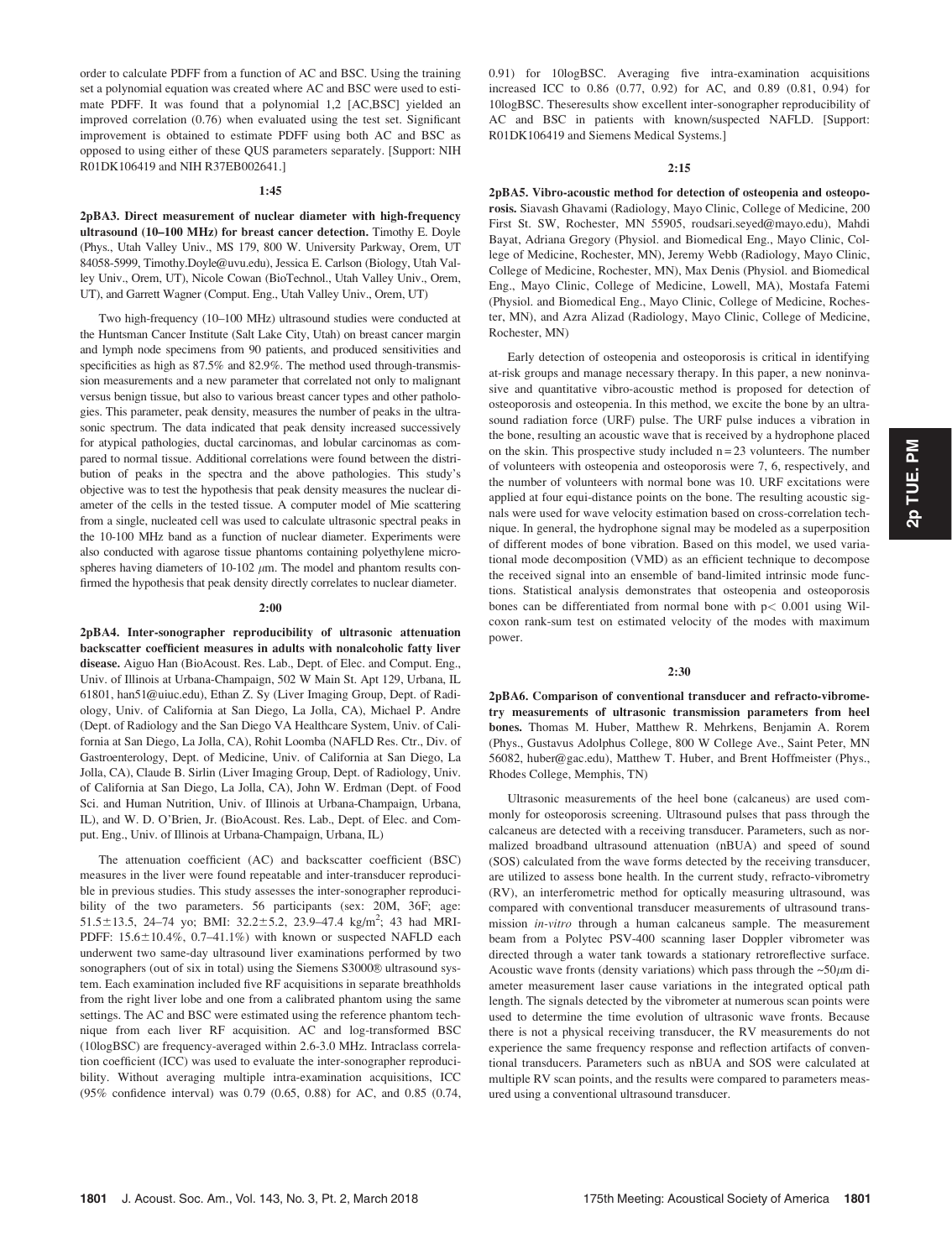2pBA7. A continuous power law wave equation for biomedical ultrasound. James F. Kelly, Mark M. Meerschaert (Dept. of Statistics and Probability, Michigan State Univ., 1. East Lansing, MI 48824, kellyja8@stt.msu. edu), and Robert McGough (Elec. and Comput. Eng., Michigan State Univ., East Lansing, MI)

The attenuation coefficient in most biological media is a power law with respect to frequency. Measurements indicate that the power law exponent y is near or exactly one for many classes of tissue. In J. Acous. Soc. Am. [124 2861–2872 (2008)], a power law wave equation (PLWE) was proposed to model this power law dependence using Riemann-Liouville fractional derivatives. The PLWE, like most other fractional calculus models for attenuation in the time-domain, is invalid for  $y = 1$  due to a discontinuity in the phase velocity. To address this problem, a continuous power law wave equation (CPLWE) is proposed that is valid for all power law exponents between zero and two. The CPLWE utilizes the recently developed Zolotarev fractional derivative of order y, which is a nonlocal operator even for  $y = 1$ . The 3D Green's function for the CPLWE that is valid for homogeneous media is derived using stable probability density functions in the Zolotarev M-parameterization. Solutions to the CPLWE that are valid for inhomogeneous media are then expressed as solutions to the wave equation subordinated to an inverse stable density. These subordinated Green's function solutions transition smoothly between  $y<1$  and  $y>1$  power laws, which facilitates estimation of attenuation parameters in biological media with y close to one.

#### 3:00–3:15 Break

#### 3:15

2pBA8. Power law attenuation of shear waves in fractal media. Sverre Holm (Dept. of Informatics, Univ. of Oslo, Gaustadalleen 23B, Oslo N 0316 Oslo, Norway, sverre@ifi.uio.no) and Ralph Sinkus (Div. of Imaging Sci. and Biomedical Eng., Kings College London, London, United Kingdom)

There are two mechanisms for attenuation of mechanical waves: absorption and multiple scattering. We explore the second mechanism for shear waves in the context of MR elastography. The theory for attenuation was first given in the seismic field (O'Doherty & Anstey, Geophys. Prosp. 1971). Later phase was included, and the mean field concept was applied (Banik et al., Geophys. 1985). Then, a more rigorous theory which also deals with random fractals was developed (Sølna, SIAM J ApplMath, 2003; Garnier & Sølna, Multiscale Model Simul, 2009). We have developed this theory further by allowing fractality over a limited length scale and also shown that it gives results that are indistinguishable from those of power law absorption models like the fractional Kelvin-Voigt model (Holm & Sinkus, JASA, 2010). This makes it a challenge to understand whether attenuation in a real medium is due to one or the other mechanism or both. Measurement of dispersion has been done for polystyrene microspheres embedded in agarose which is nearly lossless up to 1000 Hz. The phase velocity has a power law variation with exponent up to  $d = 0.24$  (Lambert et al., PRL 2015). According to the theory this is consistent with a fractional dimension which is d less than the Euclidean dimension.

#### 3:30

2pBA9. Subharmonic generation by shear waves in a 1D resonator formed with a relaxing material. John M. Cormack and Mark F. Hamilton (Appl. Res. Labs., Univ. of Texas at Austin, 10000 Burnet Rd., Austin, TX 78758, jcormack@utexas.edu)

The low shear moduli of soft elastic media such as rubber and tissue facilitate the excitation of shear waves that exhibit significant finite-amplitude effects. Measurements performed by Andreev et al. [Acoust. Phys. 57, 779 (2011)] of the amplitude-dependent response of a 1D shear-wave resonator formed with a rubber-like material revealed reasonable agreement with numerical simulations based on a monorelaxing material model. At the previous ASA meeting the present authors developed an augmented Duffing equation as a model for plane shear waves in a resonator formed with a monorelaxing material that is shaken at one end and free at the other [J. Acoust. Soc. Am. 142, 2723 (2017)]. The focus of the previous work was on the response at drive frequencies near the lowest resonance. Here the augmented Duffing model is used to investigate subharmonic generation associated with a drive frequency of approximately three times that of the lowest mode. Conditions on the amplitude and frequency of excitation for which subharmonic generation can occur are obtained from the augmented Duffing equation. Results obtained from the augmented Duffing equation are compared with direct numerical solutions of a nonlinear wave equation. [Work supported by the ARL:UT McKinney Fellowship in Acoustics.]

#### 3:45

2pBA10. Parametric phantom study of shear wave velocity image reconstruction. Matthew W. Urban (Dept. of Radiology, Mayo Clinic, 200 First St. SW, Rochester, MN 55905, urban.matthew@mayo.edu) and Jorge Racedo (Dept. of Biomedical Eng. and Dept. of Phys., Universidad de los Andes, Bogota, Colombia)

Shear wave elastography is being increasingly used for multiple applications including investigation of diffuse disease in the liver or kidney and malignancies or neoplasms in the breast and thyroid. It is important to provide robust and accurate reconstructions of shear wave velocity (SWV) for imaging purposes to provide reliable data for diagnosis. One such approach was a two-dimensional method for estimating SWV (Song, et al., Ultrasound Med. Biol. 40, pp. 1343–1355, 2014). This method uses a weighted average using a large window and smaller patches to perform time-domain cross-correlations for the calculation of the SWV. We also implemented a spatial sigmoid weighting to combine reconstruction results from independent reconstructions after directional filtering. We used a Verasonics system equipped with a linear array transducer to conduct a parametric study in phantoms to investigate the effects of the window and patch on image reconstruction metrics. Measurements were made in homogeneous phantoms and in a phantom with cylindrical inclusions of different diameters. Larger windows and patches typically yielded low variability but did not always produce the highest contrast. This investigation is the basis for an adaptive method for reconstructing SWV in soft tissues and choosing optimal parameters for the SWV reconstruction.

#### 4:00

2pBA11. Quantifying nonlinear elasticity modulus of tissue-like solids using acoustic radiation force. Danial Panahandeh-Shahraki, Bojan B. Guzina (Dept. of Civil, Environ. and Geo- Eng., Univ. of Minnesota, 500 Pillsbury Dr. SE, Minneapolis, MN 55414, panah004@umn.edu), Viksit Kumar (Dept. of Physiol. and Biomedical Eng., Mayo Clinic College of Medicine & Sci., Rochester, MN), Matthew W. Urban (Dept. of Radiology, Mayo Clinic College of Medicine & Sci., Rochester, MN), Randall R. Kinnick (Dept. of Physiol. and Biomedical Eng., Mayo Clinic College of Medicine & Sci., Rochester, MN), Siavash Ghavami, Azra Alizad (Dept. of Radiology, Mayo Clinic College of Medicine & Sci., Rochester, MN), and Mostafa Fatemi (Dept. of Physiol. and Biomedical Eng., Mayo Clinic College of Medicine & Sci., Rochester, MN)

As shown in a recent study, estimation of the magnitude of the acoustic radiation force (ARF) in isotropic tissue-like solids is the key to measuring a third-order nonlinear modulus of elasticity (C)—responsible for coupling the shear and volumetric constitutive responses of a material. Due to experimental limitations, a direct measurement of the ARF in tissue is however difficult. To overcome this problem, we deploy 3D elastodynamic finite element (EFE) simulations of the ARF experiment in tissue-mimicking phantoms to estimate (i) the "background" shear modulus from the phase of the induced shear waves; (ii) the ARF magnitude from the shear wave amplitude, and (iii) the modulus C from the knowledge of the ARF. In this way, by interpreting the ARF-generated shear waves through the prism of 3D-EFE simulations, we facilitate local estimation of the nonlinear C modulus with spatial resolution equaling the size of the focal region. We call this method the C-Elastography (CE). In this study, the CE technique is applied to gelatin phantoms containing an agar-based inclusion. The profiles of the C-modulus in phantoms tested demonstrate good correlation with the phantom geometry, showing marked (and sharp) C-contrast at push points acting on the inclusion. [Acknowledgment: NIH-Grant EB23113.]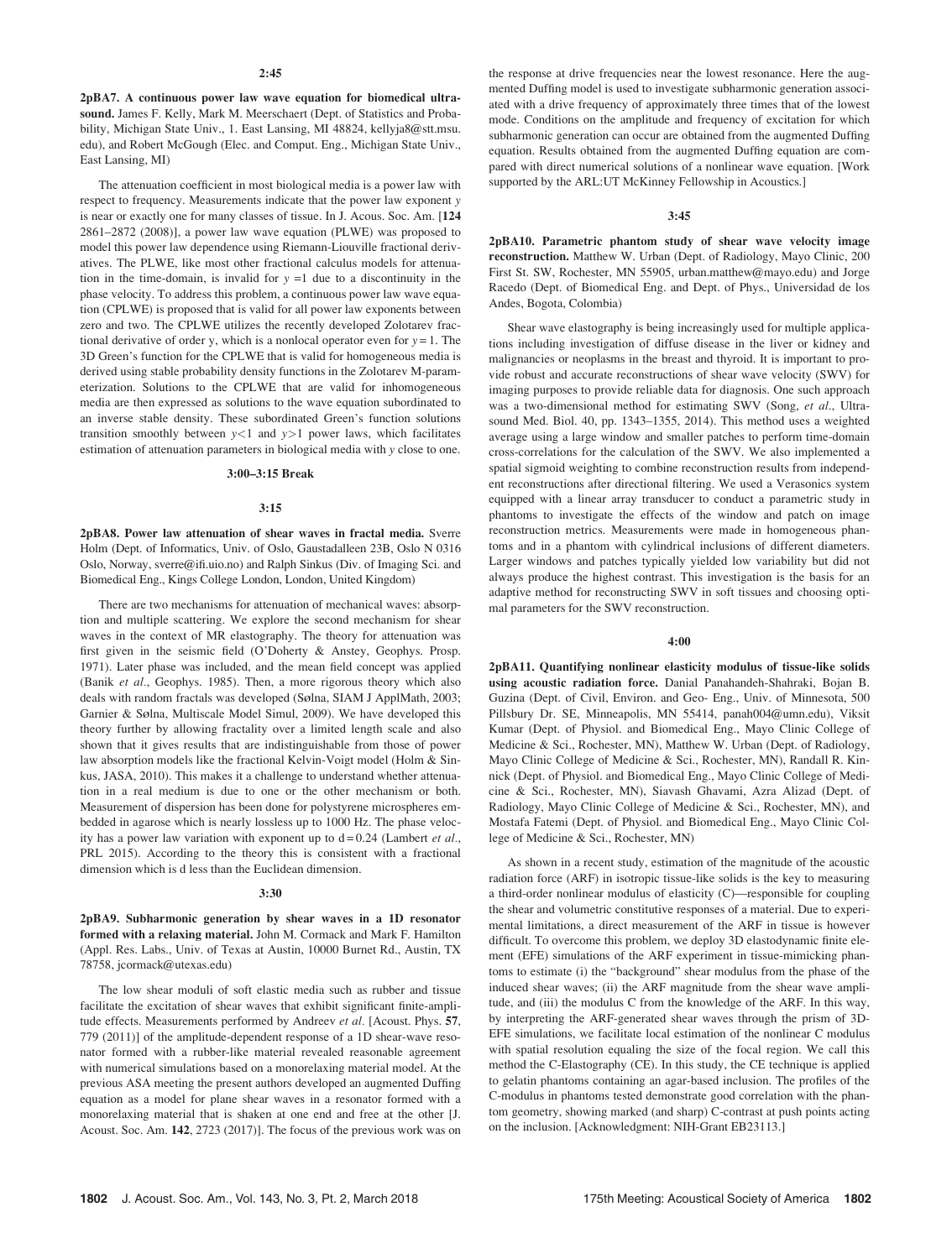2pBA12. Finite element analysis of lung ultrasound surface wave elastography. Boran Zhou and Xiaoming Zhang (Radiology, Mayo Clinic, 321 3rd Ave. sw, Rochester, MN 55902, Zhou.Boran@mayo.edu)

Interstitial lung disease manifested as fibrotic and stiffened lung tissue, resulting in symptoms such as dyspnea and may lead to respiratory failure. We recently developed a lung ultrasound surface wave elastography for evaluating the elastic properties of superficial lung tissue. In this abstract, we present a finite element analysis to investigate the effects of pleural effusion on the shear wave propagation of superficial lung tissue. The muscle, pleural effusion, and lung tissue were simulated by a 2D planar model of an infinite elastic medium with densities for different materials. A nearly incompressible, linear elastic model was used to model muscle, pleural effusion and lung. The model was excited using a line source on the muscle surface. Harmonic excitations were performed at 100, 150 and 200 Hz with duration of 0.1 s. The boundaries of lung and muscle were attached to an infinite. The mesh of muscle, pleural effusion, and lung were constructed using linear quadrilateral elements. The infinite region was meshed by infinite elements (type CINPE4). The dynamic responses of the tissue model to the excitations were solved by the ABAQUS explicit dynamic solver with automatic step size control. Insignificant difference in shear wave speeds of lung tissue at different excitation frequencies was found in both simulations with and without taking into account the pleural effusion, indicating that pleural effusion does not affect the measurements of shear wave speeds in ultrasound elastography.

#### 4:30

2pBA13. Pleural fluid may pose no measurable effect on lung stiffness in lung ultrasound surface wave elastography. Jinling Zhou and Xiaoming Zhang (Dept. of Radiology, Mayo Clinic, 1-24 Medical Sci. Bldg., 321 3rd Ave. SW, Rochester, MN 55902, zhou.jinling@mayo.edu)

Lung ultrasound surface wave elastography (LUSWE) was developed as a non-invasive tool for assessing pulmonary fibrosis. In this research, the effect of the fleural fluid on surface wave speed measurement of the lung is studied. Low-cost sponges [J. Ultrasound Med. 2017; 36, 2133], as good lung phantoms, were used in this study. The ultrasound transmission gel was used to simulate the pleural fluid. A harmonic vibration was generated at sponge surfaces using a shaker at 100, 150, and 200 Hz. The sponge surface wave speeds were measured with a 6 MHz ultrasound probe for both with and without a thin layer gel. The ultrasound features of A and B-lines were clearly observed in every sponge model in our experiment. The surface wave speeds for the sponges with the gel were indistinguishable from those without the gel for each frequency. The surface wave speeds were faster at higher excitation frequencies which is consistent with our patient study results. It was conclude that the pleural fluid may not affect the lung surface wave speed measurement based upon our lung phantom sponge models.

#### 4:45

2pBA14. A deep neural network method for analyzing lung density using lung ultrasound surface wave elastography. Boran Zhou and Xiaoming Zhang (Radiology, Mayo Clinic, 321 3rd Ave. sw, Rochester, MN 55902, Zhou.Boran@mayo.edu)

Lung density is directly associated with lung pathology. Computed Tomography (CT) evaluates lung pathology using the Hounsfield unit (HU) but not directly the lung density. We recently developed a lung ultrasound surface wave elastography (LUSWE) technique for measuring the surface wave speed of superficial lung tissue. The objective of this study is to analyze lung density of superficial lung tissue using deep neural network (DNN) and wave speed measurements obtained from LUSWE. The synthetic training dataset (7,88,000 in total) in terms of wave speeds of superficial lung tissue at different excitation frequencies from LUSWE, viscoelasticity and density of lung tissue was used to train the DNN. DNN is composed of 3 hidden layers of 1024 neurons and trained for 10 epochs with a batch size of 4096 and a learning rate of 0.001 with Adam optimizer. Test dataset in terms of wave speeds at different excitation frequencies (100, 150, and 200 Hz) as well as elasticity was used to predict the lung density and evaluate its accuracy. The obtained results showed that predictions matched well with test dataset (validation accuracy is 0.997). This method may be useful to analyze lung density based on the LUSWE measurements.

# TUESDAY AFTERNOON, 8 MAY 2018 GREENWAY D, 1:00 P.M. TO 2:15 P.M.

Session 2pEA

# Engineering Acoustics and Physical Acoustics: Miniature Acoustic Transducers II

Vahid Naderyan, Chair

Physics/National Center for Physical Acoustics, University of Mississippi, NCPA, 1 Coliseum Drive, University, MS 38677

#### Contributed Papers

#### 1:00

2pEA1. Artificial design of open-back headphone based on ventilation structure optimization method. Yu-Ting Tsai (Feng Chia Univ., No. 100 Wenhwa Rd., Seatwen, Taichung City 40724, Taiwan, yuttsai@fcu.edu.tw) and Jin H. Huang (Feng Chia Univ., Taichung City, Taiwan)

The computer-aided analysis of open-back headphone based on finite/ bound element method, lumped parameter model, and transduction equations have been investigated for decades. In a serious attempt to reach the optimal design of headphone, various aspects of conceptualization, design, modeling, and simulation are investigated for improvement of headphone in this work. The standardized construction process of the three-dimensional image of the human ear to establish the open-back architecture for the headphone is given. For improving the sound pressure level response of the headphone, the parameter design method is proposed through the optimized dimension modification of special open-cavity structure. All results of studies of the simulated responses are compared with experimental data and have verified the veracity of the simulations. The present work has concluded the feasibility of adjusting the model and parameters for customizing the resulting response for headphone's varied applications.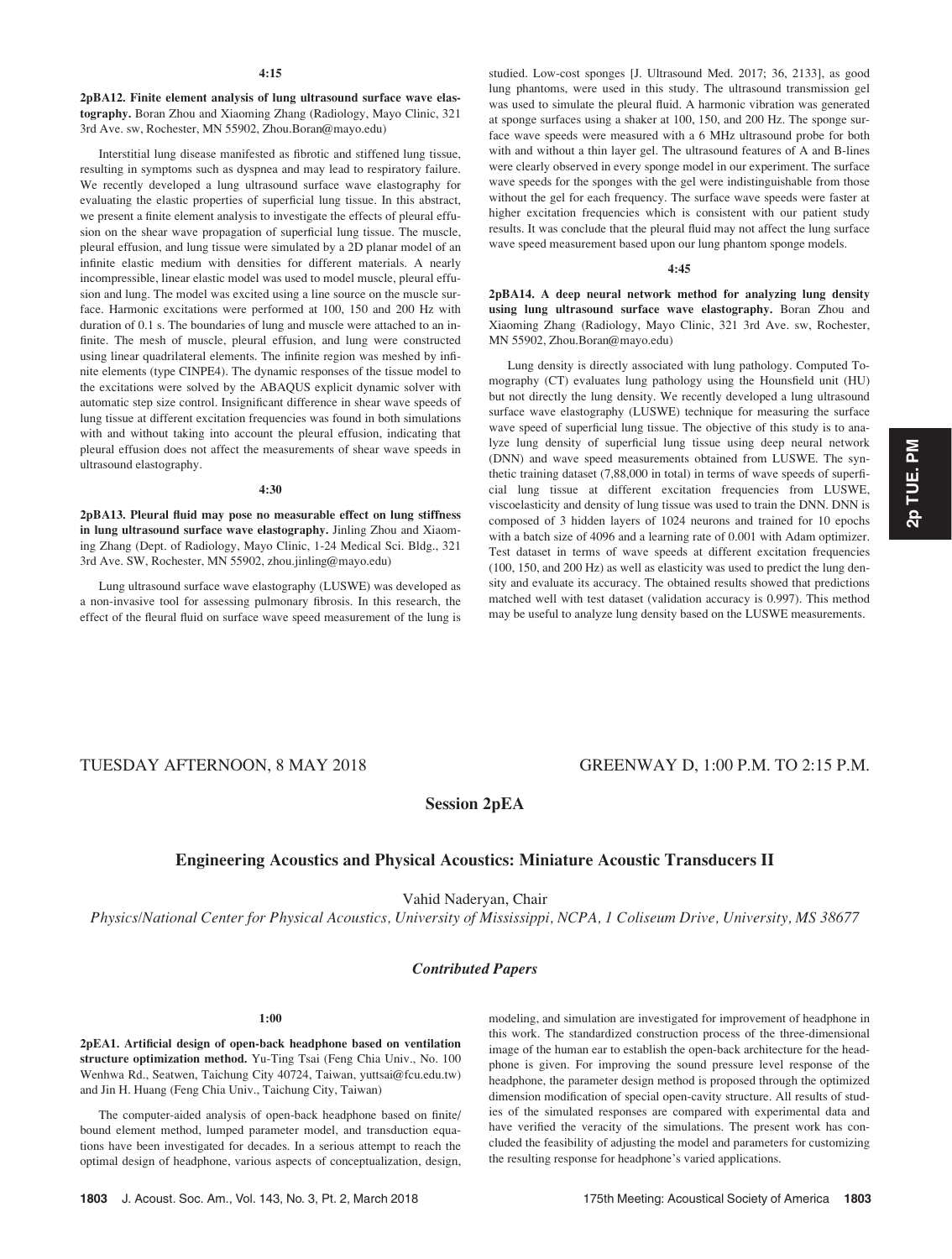2pEA2. Frequency response simulation of the hybrid dual driver earphone using equivalent circuit model. Yu-Ting Tsai (Feng Chia Univ., No. 100 Wenhwa Rd., Seatwen, Taichung City 40724, Taiwan, yuttsai@ fcu.edu.tw)

By combining the multiple drivers into an insert earphone, the special filtering of hybrid dual drivers by earphone structure design can be applied to increase efficiency and the overall output level. In general, the back of the earphone structure lays a balanced armature driver for the mid to high frequency reproduction and a dynamic driver in front cavity creates deeper bass. For this distinctive structure of the earphone, this study proposed a frequency response simulation model using the equivalent circuit model. For the sound transmission between the two ports' structure, the correction factors for obtaining the transmitted impedance of special filter are proposed. The simulated responses shows that a good comparison between the measured result and the equivalent circuit simulation. As a result, the study has significant capacity to estimate the desired frequency response of a hybrid dual driver earphone.

### 1:30

2pEA3. Miniature implantable low noise piezoelectric diaphragm sound sensor. Chuming Zhao, Alison Hake (Mech. Eng., Univ. of Michigan, 2350 Hayward, Ann Arbor, MI 48109, chumingz@umich.edu), Wang-Kyung Sung (Vesper Technologies Inc., Boston, MA), and Karl Grosh (Mech. Eng., Univ. of Michigan, Ann Arbor, MI)

Piezoelectric diaphragm sound sensors must be miniaturized and environmentally toughened for use in biomedical applications. We study two disparate applications of the sensor, first as the front end of a completely implantable cochlear implant and the second as an intracardiac pressure sensor. The sensor, which is fabricated using micro-electrical-mechanical-system (MEMS) techniques, consists of a circular diaphragm with at least one aluminum nitride (AlN) based piezoelectric layer backed by an air-filled cavity. The sensors are designed to have a lower input referred noise (IRN) compared to other miniaturized piezoelectric diaphragm hydrophones with similar diaphragm size via structural design and electrode area optimization. Sensors are fabricated with varying diaphragm diameters from 300 to 450  $\mu$ m to test the effect of residual stresses due to the manufacturing process on the frequency bandwidth and IRN. The sensor works in air and underwater with the same sensitivity, but the frequency bandwidth is reduced underwater compared to that is in air because of the water mass loading. A finite element analysis model using COMSOL is built to study the in air and underwater sensing process and the IRN.

#### 1:45

2pEA4. Experimental assessment of miniature accelerometers designed for sensing middle ear motion. Alison Hake, Chuming Zhao (Mech. Eng., Univ. of Michigan, 2350 Hayward St., Ann Arbor, MI 48109, aehake@ umich.edu), Wang-Kyung Sung (Vesper Technologies, Medford, MA), and Karl Grosh (Mech. Eng., Univ. of Michigan, Ann Arbor, MI)

Sensing human middle ear motion requires miniature, low-noise sensors to detect low-amplitude vibration of the ossicle bones to replace the external

microphone in a cochlear implant system. Specifically, a  $35 \mu g/\sqrt{Hz}$  sensor resolution is needed measure motion at 500 Hz (Young et al., 2012). Motivated by sensing middle ear motion without irreversible alteration to the ossicular chain, a small, piezoelectric accelerometer is considered. Our detailed lowfrequency analytical model is used to identify promising micromachined, piezoelectric bimorph cantilever accelerometer designs. We fabricated a first generation of accelerometers using a conservative microfabrication approach, taken to enhance the yield of devices rather than to minimize the input referred noise (IRN). The mathematical model was validated by voltage actuation testing of these accelerometers. The device sensitivity to acceleration is tested, and the resulting IRN is desired to assess the viability of the sensor for the middle ear motion application. The first generation experimental results are compared to the mathematical model to determine the accuracy of the model and the efficacy of the fabrication methodology. This knowledge will influence future sensor designs optimized for minimal IRN.

#### $2:00$

2pEA5. A new approach for an FE-model optimization of a MEMS piezoelectric accelerometer for implantable hearing devices. Zargos Neves Masson, Andre L. Gesing, Matheus de Lorenzo (Mech. Eng., Federal Univ. of Santa Catarina, Av. Madre Benvenuta,40, ap 302, Florianopolis, Santa Catarina 88036500, Brazil, zargosm@gmail.com), Stephan Paul (Mech. Eng., Federal Univ. of Santa Catarina, Joinville, Brazil), and Julio A. Cordioli (Mech. Eng., Federal Univ. of Santa Catarina, Florianópolis, SC, Brazil)

Totally implantable hearing devices have been proposed as a solution to mitigate the constraints related to the presence of external elements in traditional hearing devices. This work reports on a novel approach for the development of a MEMS piezoelectric accelerometer as an implantable sensor for hearing devices. Traditionally these sensors are designed for maximum sensitivity; however, the primary bottleneck for this type of transducer is the internal noise level. Two differential evolution optimization routines were developed. The first used sensitivity maximization whereas the second seeks minimization of the equivalent input noise (EIN). Both methods were applied to different designs of Lead Zirconate Titanate (PZT) MEMS piezoelectric accelerometer in the frequency range of 250 Hz to 8 kHz with layer thickness varying from 0.1  $\mu$ m to 1  $\mu$ m. In the latter approach, the sensor's acceleration noise was estimated analytically, considering capacitance and charge response acquired through finite element modeling (FEM) previously validated. Acceleration noise was converted to EIN, in sound pressure level (SPL), through an FE-model of the middle ear considering the sensor coupled at the umbo. Preliminary results indicate that using EIN as optimization goal, opposed to sensitivity, leads to a higher performance over a broader bandwidth.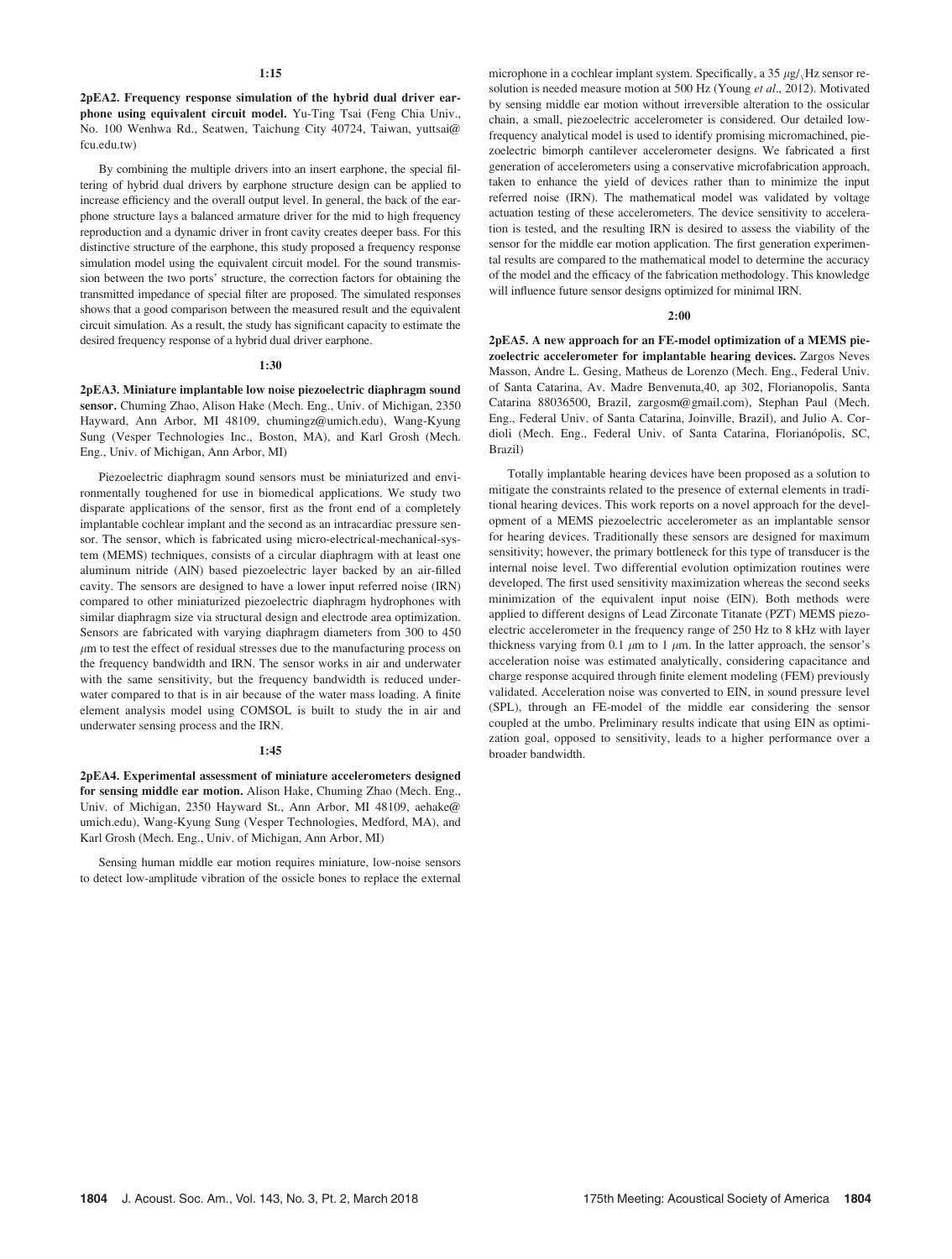# Session 2pNS

# Noise and ASA Committee on Standards: Effects of Natural Soundscapes on Recreation Areas

David Braslau, Cochair

David Braslau Associates, Inc., 6603 Queen Ave. S, Suite N, Richfield, MN, MN 55423

Kurt M. Fristrup, Cochair Natural Sounds and Night Skies Division, National Park Service, 1201 Oakridge Drive, Suite 100, Fort Collins, CO 80525

Chair's Introduction—1:00

# Invited Papers

#### 1:05

2pNS1. Conflicting sounds in natural recreation areas—An historical Minnesota perspective. David Braslau (David Braslau Assoc., Inc., 6603 Queen Ave. S, Ste. N, Richfield, MN 55423, david@braslau.com)

Minnesota has long seen battles between conflicting activities in natural recreation areas. Snowmobiles were first introduced in the 1960 by two Minnesota firms. By the 1970s physical and noise impacts had increased and a state committee to address trail uses and conflicts was established. In the same time period, a large scale environmental impact study on effects of copper-nickel mining on the BWCAW and national forest was initiated. A noise model was developed by Moorhead State staff that compared mining noise with natural noise levels. This issue rested until 2007 when exploration drilling started 24/7 in the Superior Nation Forest and near the BWCAW. Extensive monitoring and modeling efforts were undertaken by the companies and the Forest Service and limits established on acceptable noise levels. The snowmobile noise problem has not gone away with periodic controversy and assessment. To the south, the Saint Croix National Scenic Riverway (NPS) and the Minnesota Valley National Wildlife Refuge (USFWS) have both addressed potential noise intrusion from adjacent sand and gravel mining activities. Of course, the BWCAW was the center of long term disputes over noise, with motors now limited to only a few lakes and low altitude aircraft flights prohibited.

#### 1:25

2pNS2. Management considerations for noise impacts on the superior National Forest and Boundary Waters Canoe Area Wilderness. Peter Taylor and Ann Schwaller (Superior National Forest, Forest Headquarters, 8901 Grand Ave. Pl., Duluth, MN 55808, prtaylor@fs.fed.us)

The USDA Forest Service-Superior National Forest manages the Boundary Waters Canoe Area Wilderness (BWCAW) and multiple use lands located outside the Wilderness. For the BWCAW, the Forest Service is responsible for preserving wilderness character per Section 4b of the 1964 Wilderness Act. Accordingly, Forest Service managers need to understand the effects of human-generated sound on the soundscapes of the Wilderness when making decisions on if, where, and how to permit management activities to occur. Humangenerated sound that may affect the Wilderness has been a consideration in management decisions for timber harvest, snowmobiling, ATVing, minerals exploration, and mining. Further, human-generated sound may also be an issue for recreation users or residents located on multiple use lands outside the Wilderness. We discuss the ongoing need for scientific information to inform decision making on this issue. We also discuss our monitoring efforts and data and analysis needs.

#### 1:45

2pNS3. Modeling and mapping aircraft noise in National Parks. Amanda Rapoza (Volpe National Transportation Systems Ctr., U.S. Dept. of Transportation, 55 Broadway, RVT-41, Cambridge, MA 02142, amanda.rapoza@dot.gov), Brent Lignell, Kurt M. Fristrup (Natural Sounds and Night Skies Div., National Park Service, Fort Collins, CO), and Aaron L. Hastings (Volpe National Transportation Systems Ctr., U.S. Dept. of Transportation, Cambridge, MA)

Commercial air tours are a common source of noise within many national parks, affecting natural and cultural resources as well as visitor experience. To facilitate interactive modeling and mapping of air tour noise exposure, the Volpe National Transportation Systems Center and National Park Service (NPS), in cooperation with the Federal Aviation Administration (FAA), have created an Aviation Noise Analysis and Mapping Tool. This tool contains a library of park noise maps generated by modeling single aircraft operations on routes flown by that aircraft. The creation of this library is computationally intensive and requires considerable expertise to properly configure and run the models. With this tool and library, a broad range of users can interactively explore composite noise exposure generated by air tour traffic scenarios. Composite noise exposure is calculated by summing, across all aircraft and route combinations, the product of the number of flights on each route and the noise generated by each aircraft on that route. The use of FAA noise models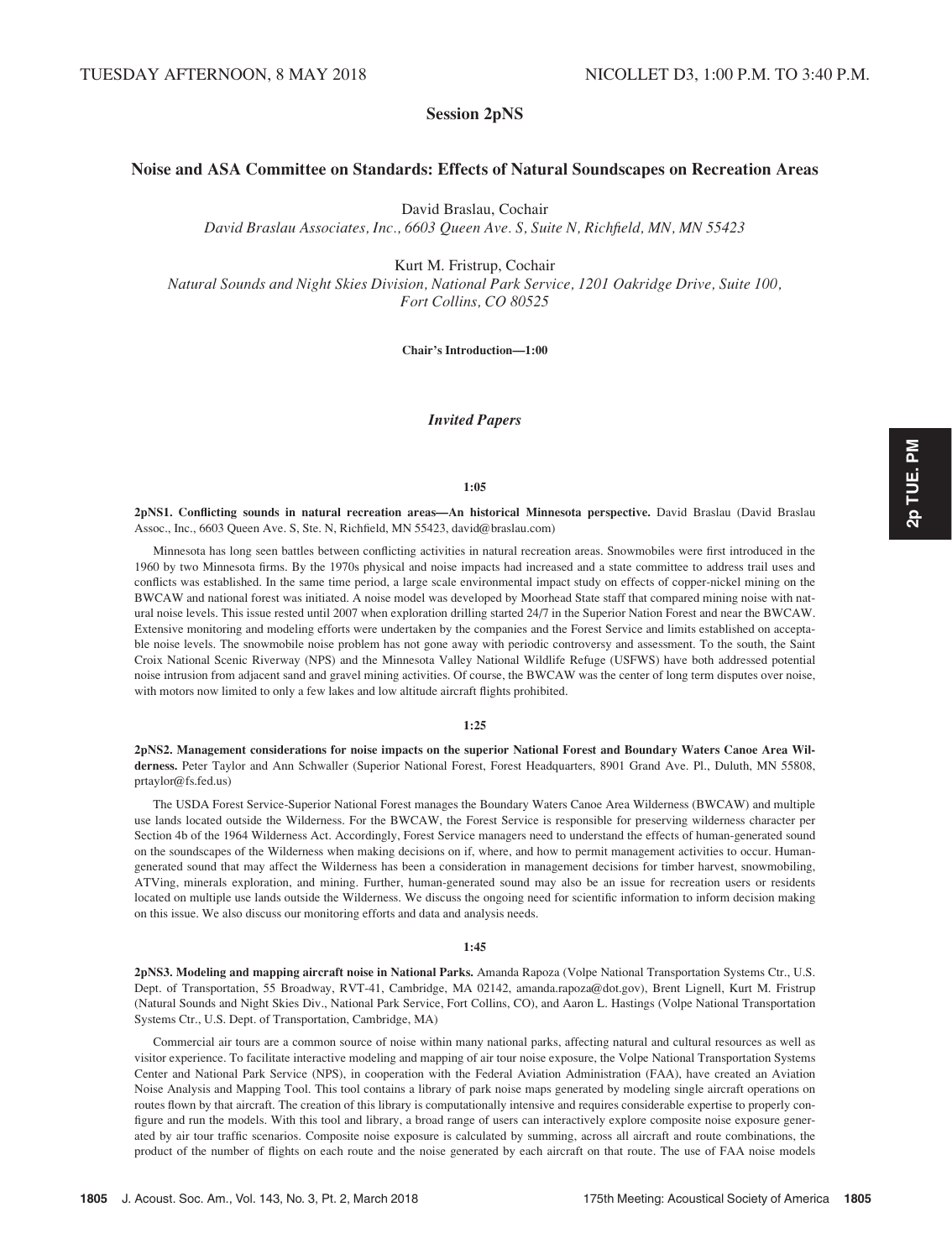ensures consistency with other U.S. environmental analyses, use of state-of-the-art algorithms, and access to updated aircraft noise databases. The traffic aggregation component can be modified to incorporate specialized interpretations of noise exposure for NPS applications.

#### 2:05

2pNS4. Forecasting increases in recreational value that would result from restoration of natural soundscapes in National Parks. Kurt M. Fristrup (Natural Sounds and Night Skies Div., National Park Service, 1201 Oakridge Dr., Ste. 100, Fort Collins, CA 80525, kurt\_fristrup@nps.gov), Megan F. McKenna, and Daniel J. Mennitt (Natural Sounds and Night Skies Div., National Park Service, Fort Collins, CO)

U. S. National Parks are justly celebrated for the superlative quality of their scenic and cultural resources. The Grand Canyon Enlargement Act of 1975 identified natural quiet as an important resource and value. These considerations are two motivations for extensive monitoring of acoustic environments in national park units, and development of models that predict sound levels throughout the system. These models also estimate the spatial distribution of noise of noise exposure. Related social science research has documented the effects of noise on the quality of visitor experience in parks, including the accessibility of wildlife for public viewing. Surveys of park visitors and the American public also document broad support of park efforts to reduce noise. Collectively, this research provides a quantitative framework for estimating the increases in the quality of visitor experience that could be realized through reductions in noise.

#### 2:25–2:40 Break

# Contributed Papers

#### 2:40

2pNS5. "Listening" Crowdsourced Sound. Yalcin Yildirim (Urban Planning and Public Policy, Univ. of Texas at Arlington, 601 W Nedderman Dr #203, Apt. 933, Arlington, TX 76019, yalcin.yildirim@mavs.uta.edu)

Bearing in mind the influence of internet based instruments for crowdsourcing, landscape architecture, urban planning, and urban design fields are progressively applying these tools to obtain better notions and alternatives from the community. Such instruments generally provide considerable data about what community desires. In spite of this fact, to the best of our knowledge, crowdsourced intelligence in landscape architecture and urban planning has been studied limited. This research concentrates on University of Texas at Arlington campus soundscape in the heart of 6 million populated Dallas-Fort Worth metroplex to examine the opportunities and applications of performing crowdsourced data. To do this, research team applied mixed methods, the study evaluates the opinions of campus users and determines in which aspects those ideas can be connected to soundscape patterns. After investigating the interviews of campus users, the study integrated the information of perceptions about opinions at the end of the research. The findings emphasizes the challenges, limitations, and opportunities in regard to the landscape architecture, urban planning, and urban design disciplines. It is noteworthy that several circumstances have implications on applicability of crowdsourced knowledge on soundscape.

#### 2:55

2pNS6. A basic research on expression of loudness and orientation of sound source in soundscape by onomatopoeia on pictures. Takeshi Akita (Dept. of Architecture, School of Sci. and Technol. for Future Life, Tokyo Denki Univ., 5 Senju-Asahi-cho Adachi-ku, Tokyo 1208551, Japan, akita@ cck.dendai.ac.jp), Takaaki Koga (Utsunomiya Univ., Utsunomiya, Japan), Naoko Sano, and Ayako Matsuo (Tokyo Denki Univ., Adachi-ku, Tokyo, Japan)

When soundscape is described with words under common acoustic environment, it is usual that the name of the sound source that indicates their category or species is noted. Generally, such kind of description cannot express loudness and orientation of sound source. However, the information of loudness and orientation of the sound source is important, so it is necessary to note them easily at a time. In the present research, it is investigated whether description of soundscape using onomatopoeia on pictures to express loudness and orientation of sound sources is effective or not. Two psychological experiments are carried out to reveal the availability of this description method. Results show that onomatopoeia can present the type of source, and that it can simultaneously express variety of loudness of sound source and noise. It is suggested that the size and number of onomatopoeia described on pictures of the place where noise exists represents loudness of sound and noise, and that the variety of size of onomatopoeia can show the difference of sound pressure level of 20 dB.

#### 3:10

2pNS7. Social investigation on passersby perception of urban fountain sounds. Laura Velardi (LISA - Environ. HydroAcoust. Lab, ULB- Université libre de Bruxelles, av. F.D. Roosevelt 50, Brussels 1050, Belgium, lvelardi@ulb.ac.be) and Jean-Pierre Hermand (LISA - Environ. HydroAcoust. Lab, ULB- Université libre de Bruxelles, Brussels, Brussels Capital, Belgium)

Running water sounds are among the most pleasant sounds to human ears. Beside natural environments, people experience these sounds in urban environments thanks to fountains. The influence of fountain sounds on passersby has little been explored, especially in situ. This paper presents results from social surveys conducted in Rome and Brussels' squares for monumental and contemplative fountains as well as modern and participative fountains. Over 70 % of survey respondents qualified the fountain sounds as the most interesting feature of the place, even though the questionnaire did not make any explicit reference to acoustics. For each case study, a comprehensive set of timbre descriptors was applied to audio recordings in the fountain surroundings to characterize sound pleasantness in relation to people's impressions. Beyond their marked interest for the fountain soundmark, the survey identified people's preferences in terms of arrangement of fountain surroundings. Such information can be useful to forthcoming urban acoustic design, currently lacking any in depth observation about pedestrian land use related to urban sounds.

#### 3:25

2pNS8. Noise dependent coherence-super Gaussian based dual microphone speech enhancement for hearing aid application using smartphone. Nikhil Shankar, Gautam Shreedhar Bhat, Chandan Karadagur Ananda Reddy, and Issa M. Panahi (Elec. and Comput. Eng., Univ. of Texas at Dallas, 800 W Campbell Rd., Richardson, TX 75080, nxs162330@utdallas.edu)

In this work, the coherence between speech and noise signals is used to obtain a Speech Enhancement (SE) gain function, in combination with a Super-Gaussian Joint Maximum a Posteriori (SGJMAP) single microphone SE gain function. The proposed SE method is implemented on a smartphone that works as an assistive device to hearing aids in real-time. Although coherence SE gain function suppresses the background noise well, it distorts the speech. In contrary, SE using SGJMAP improves speech quality with the introduction of musical noise, which we contain by using a post filter.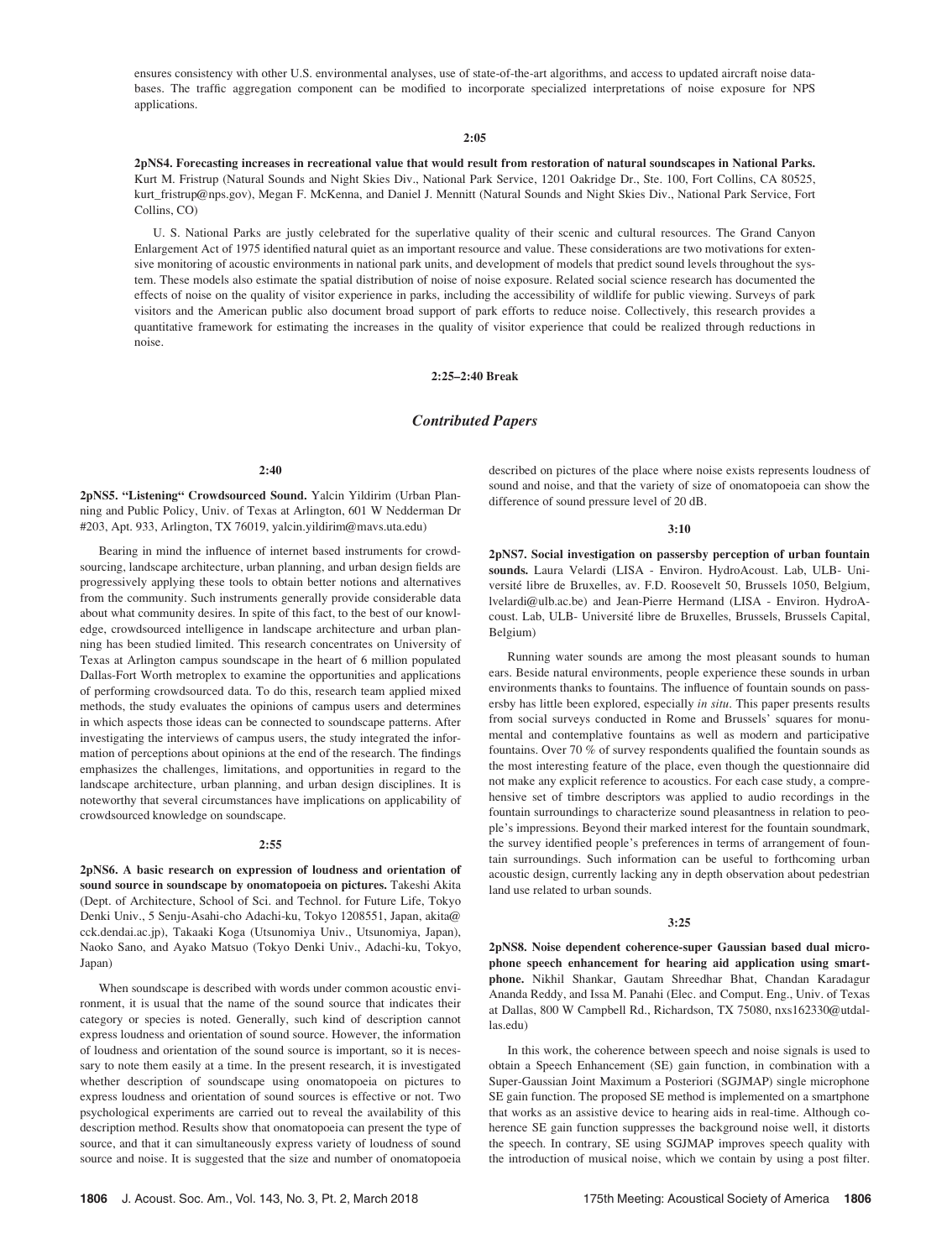The weighted union of these two gain functions strikes a balance between noise suppression and speech distortion. A "weighting" parameter is introduced in the derived gain function that can be controlled by the smartphone user based on different background noises and their comfort level of hearing, which proves the practical usability of the developed SE method implemented on the smartphone. Objective and subjective measures of the proposed method show significant improvements in both quality and intelligibility compared to the state of the art SE techniques considered in this work for several noisy conditions at the signal to noise ratio levels of -5 dB, 0 dB, and 5 dB.

# TUESDAY AFTERNOON, 8 MAY 2018 GREENWAY J, 1:00 P.M. TO 4:10 P.M.

Session 2pPA

# Physical Acoustics: Infrasound for Global Security II

Philip Blom, Chair

Los Alamos National Laboratory, Los Alamos National Laboratory, PO Box 1663, Los Alamos, NM 87545

### Contributed Papers

#### 1:00

2pPA1. Acoustic waveform inversion and uncertainty analysis for explosion yield estimation. Keehoon Kim and Arthur Rodgers (Geophysical Monitoring Program, Lawrence Livermore National Lab., 7000 East Ave., L-103, Livermore, CA 94550, kim84@llnl.gov)

Waveform inversion techniques are widely used to extract source information from acoustic signals. The methods exploit full-waveform information and provide further constraints on source inversion than other parameter-based inversions. Infrasound waveform inversion was recently applied to chemical explosions and showed promising results for the determination of explosion yield. The method can improve the accuracy of the estimated yield by using full 3-D numerical Green's functions and incorporating the propagation path effects into the inversion. However, the inversion results are often given without any uncertainty estimation, which is critical for a post-detonation forensic analysis. In this study, we evaluate the yield estimation errors associated with the uncertainty in the atmospheric representation. An ensemble of atmospheric realizations is obtained by adding random turbulence to an atmospheric model and the uncertainty of inversion solution depending on atmospheric variation is quantified. In addition, different atmospheric models derived from local weather data or numerical weather prediction models are validated for yield estimation by using a series of chemical explosion data.

#### 1:15

2pPA2. Estimation of explosive yield using regional distance infrasound. Philip Blom, Fransiska K. Dannemann, and Omar Marcillo (Los Alamos National Lab., Los Alamos National Lab., PO Box 1663, Los Alamos, NM 87545, pblom@lanl.gov)

Infrasound signals from large above-ground explosions are known to propagate to significant distances while remaining at observable levels due to a combination of the large source energy for such events and decreased absorption for acoustic energy at lower frequencies. Previously, propagation-based, stochastic path geometry and travel time models have been used to improve estimates of location and time for infrasonic sources with promising results. A similar approach has been applied to develop stochastic transmission loss models for infrasonic signals. The resulting models have been utilized in a Bayesian framework to compute a near-source estimate of the acoustic signal, which can then be used to compute a probability distribution for possible explosive yields of the source. Details of the propagation models and yield estimation framework will be presented along with results for application to a number of explosive events.

2pPA3. Improvements to infrasonic detection capabilities through application of a generalized least squares beamformer. Fransiska K. Dannemann, Philip Blom, and Omar Marcillo (Earth and Environ. Sci., Los Alamos National Lab., P.O. Box 1663, MS D446, Los Alamos, NM 87545, fransiska@lanl.gov)

A common challenge in seismoacoustic research and analysis is detection of low signal-to-noise ratio (SNR) signals in a variable and often coherent background. Previously, the application of an adaptive F-detector to infrasonic data has successfully reduced false detection rates attributed to coherent noise across array elements; however, the detector is applied postprocessing after analysis using a standard (Bartlett) beamformer, which raises the detection threshold and can lead to missed detections. Application of a generalized least squares (GLS) beamformer can enhance processing of transient infrasonic signals, particularly in the presence of correlated noise, by adaptively accounting for the background noise characteristics. The GLS beamformer enhancement leads to improved capabilities for accurately detecting low amplitude infrasonic events of interest that would not normally produce a sufficiently high F-statistic to be declared a detection. A statistical analysis of GLS beamformer performance in a variety of noise environment will be presented, along with the statistical significance of enhanced detection capabilities compared to traditional beamforming approaches.

#### 1:45

2pPA4. Realistic terrain boundary conditions for the three-dimensional finite-difference parabolic equation method applied to infrasonic propagation. Codor Khodr, Mahdi Azarpeyvand (Mech. Eng., Univ. of Bristol, 66B Queen's Rd., Bristol, Avon BS8 1QU, United Kingdom, ck15491@ bristol.ac.uk), and David Green (AWE Blacknest, Reading, United Kingdom)

Infrasound propagation in the atmosphere can be significantly influenced by environmental parameters such as meteorology and topography. An accurate modelling of these parameters and their effects can improve signal processing of infrasound arrivals and development of more accurate prediction tools. Over the last few decades, much attention has been given to the integration of complex atmospheric features, namely, absorption, turbulence, density, and refraction, into the numerical methods, while topographic effects have usually been neglected. In this respect, the Parabolic Equation (PE) method has been continuously improved to deal with complex configurations encountered in various applications, such as atmospheric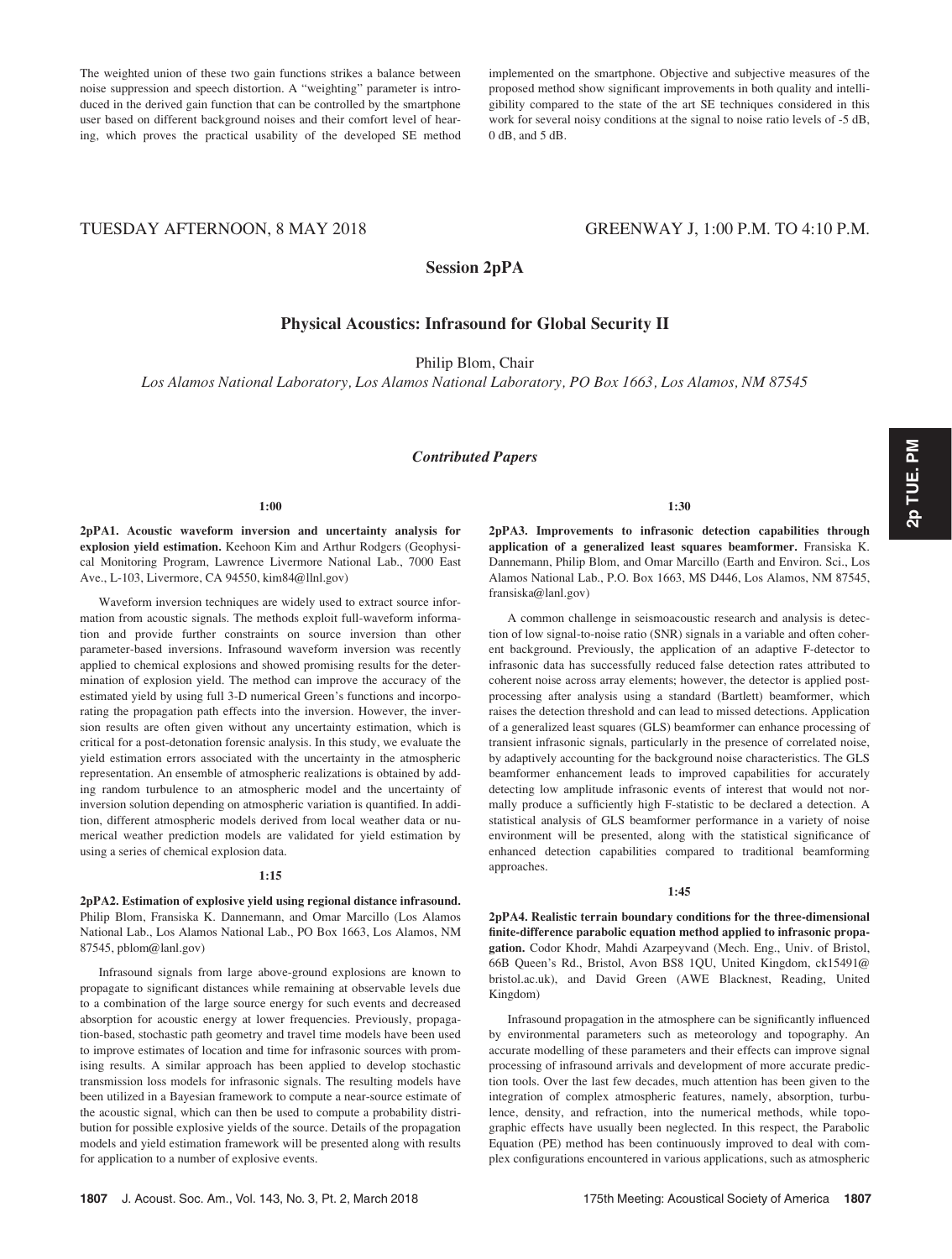waveguides, ocean acoustics and electromagnetics. We have further extended the Beilis-Tappert (BTPE) generalized coordinate transform to three-dimensional propagation in order to account for out-of-plane scattering by irregular three-dimensional topography, in the presence of air density variation with altitude. The resulting PE method is then implemented into a numerical solver and used to model wave propagation over a set of generic and realistic terrain and atmospheric conditions. A comparison against twodimensional PE simulations allows us to isolate three-dimensional effects enabled by the out-of-plane propagation and to better understand the underlying physics of atmospheric wave propagation with complex terrain and atmospheric conditions.

#### 2:00

2pPA5. An acoustic source model for the signal produced by ground motion over an underground event in mountainous terrain. Roger M. Waxler and Claus Hetzer (NCPA, Univ. of MS, 1 Coliseum Dr., University, MS 38677, rwax@olemiss.edu)

A confined, large explosion underground launches an infrasonic signal into the atmosphere generated by the heaving of the ground over the explosion. For example, the last three North Korean nuclear weapon tests produced infrasonic signals detected at great distances form the test site. Under flat terrain, modeling the acoustic source from a confined explosion is a classical problem, similar to that of a baffled loudspeaker. In mountainous regions, the problem is more difficult. A boundary element method has been developed to this end. Given the vertical motion of the ground surface, the model predicts an the acoustic pressure on a spherical section centered over the source. From this, a source function for far field propagation can be extracted. The methods used to produce such a model will be presented.

#### 2:15

2pPA6. Scaling of a gas-combustion infrasound source. Chad M. Smith and Thomas B. Gabrielson (Graduate Program in Acoust., Penn State Univ., PO Box 30, State College, PA 16804, tbg3@psu.edu)

For equal storage pressure, the available energy density from propaneair combustion is substantially higher than the available energy density from expansion of a compressed gas. Ordinary liquid propane is stored at a pressure of about 1 MPa (150 psi). The potential-energy density in air that has been compressed to 1 MPa is about 170 kJ/kg; the combustion-energy density in propane is about 50 000 kJ/kg. In addition, there is a substantial volumetric advantage to propane in that it condenses to a liquid under normal storage pressures. Given the successful demonstration of compressed-gas infrasound sources (Barlett et al., J. Acoust. Soc. Am. 141, 3567, 2017), useful levels of infrasound might also be produced by cycling a burner on and off. Previous work (Smith and Gabrielson, J. Acoust. Soc. Am. 137, 2407, 2015) with a 90 kW propane burner demonstrated the potential for generating infrasound by periodic thermal expansion of the surrounding air and the levels measured were supported by a simple thermodynamic model for the periodic-heating process. In this paper, we describe attempts to scale these results to higher levels by using a liquid-propane burner from a hot-air balloon.

#### 2:30–2:45 Break

#### 2:45

2pPA7. Characterizing ocean ambient noise using infrasound network. Alexis Le Pichon, Marine De Carlo (CEA, DAM, DIF, -, Arpajon F-91297, France, alexis.le-pichon@cea.fr), Fabrice Ardhuin (IFREMER, LPO/CNRS, Brest, France), Thibault Arnal (CEA, DAM, DIF, Arpajon, France), and Lars Cerana (BGR, B4.3, Hannover, Germany)

The ability of the International Monitoring System (IMS) global infrasound network to detect atmospheric explosions and events of interest strongly depends on station specific ambient noise signatures which include both incoherent wind noise and real coherent infrasonic waves. To characterize the coherent ambient noise, broadband array processing was performed on historical continuous IMS recordings. Ocean wave interactions contribute to the atmospheric coherent ambient noise field, and we apply wave action models to model these microbarom sources. We use twodimensional energy spectrum ocean wave products to build a global reference database of oceanic noise sources. Then, we compare observed and modeled directional microbarom amplitudes at several stations. The expected benefits of such studies concern the use complementary data to finely characterize the coupling mechanisms at the ocean-atmosphere interface. In return, better knowledge of ambient ocean noise sources opens new perspectives not only by enhancing the characterization of explosive atmospheric events, but also by providing additional integrated constraints on middle atmosphere dynamics and disturbances where data coverage is otherwise sparse.

#### 3:00

2pPA8. Monitoring infrasound from a Tornado in Oklahoma. Brian R. Elbing, Christopher Petrin (Mech. & Aerosp. Eng., Oklahoma State Univ., OSU-MAE, Eng. North 218, Stillwater, OK 74078, elbing@okstate.edu), and Matthew S. Van Den Broeke (Earth & Atmospheric Sci., Univ. of Nebraska, Lincoln, Lincoln, NE)

Tornado-producing storm systems emit infrasound (sound at frequencies below human hearing) up to 2 hours before tornadogenesis. Weak atmospheric attenuation at these frequencies allows them to be detected hundreds of miles away. Hence, passive infrasonic monitoring may be used for longrange study of tornadogenesis as well as characterization of tornado properties if the infrasound can be correlated with flow-field properties. This requires characterization of infrasound during the life of a tornado as well as other background sources. This is being accomplished as part of the Collaboration Leading Operational UAS Development for Meteorology and Atmospheric Physics (CLOUD-MAP) project, a multi-university collaboration focused on the development and implementation of unmanned aerial systems (UAS) and their integration with sensors for atmospheric measurement. The current work focuses on analysis of a small tornado that occurred on May 11, 2017, about 19 km from an infrasonic monitoring station at Oklahoma State University. Results from this tornado will be reported as well as the available radar data.

#### 3:15

2pPA9. Wind noise reduction at infrasound frequencies using large domes. Carrick L. Talmadge (NCPA, Univ. of MS, 1 Coliseum Dr., University, MS 38655, clt@olemiss.edu)

One ongoing challenge to the use of infrasound for long-range monitoring applications (e.g., remote explosions or natural sources of infrasound such as tornados, volcanos or hurricanes) continues to be the high noise floors experienced at many permanent infrasound stations. International Monitoring System (IMS) infrasound stations typically address this problem using large pipe arrays as wind noise filters. However, these arrays generate significant distortion of higher frequency signals, making them non-ideal signals with significant frequency content above a few Hz. Further, they do not produce sufficient noise reduction during windy (typically daytime) measurements, making their utility generally limited to very quiet windnoise periods (typically nighttime). Here we report on the development history of a 20-foot dome intended for permanent infrasound installations, and on measurements collected from arrays at the University of Mississippi Biological Field Station and at the Sandia National Laboratory Facility for Acceptance, Calibration, and Testing (FACT) site. The 20-foot dome at the FACT site is collocated with an IMS 18-m rosette filter and a University of Alaska Fairbanks experimental array, and more than a year of data has been collected, allowing for detailed comparisons of the efficacy of these different wind-noise reduction schemes.

#### 3:30

2pPA10. Determining essential scales and associated uncertainties for regional atmospheric infrasound propagation by incorporating threedimensional weather model forecasts. Ross E. Alter (Cold Regions Res. and Eng. Lab., US Army Engineer Res. and Development Ctr., 72 Lyme Rd., Hanover, NH 03755, ross.e.alter@usace.army.mil), Michelle E. Swearingen (Construction Eng. Res. Lab., US Army Engineer Res. and Development Ctr., Champaign, IL), and D. K. Wilson (Cold Regions Res. and Eng. Lab., US Army Engineer Res. and Development Ctr., Hanover, NH)

Understanding infrasound propagation is important for geophysical and military applications. Infrasound signatures can be detected from larger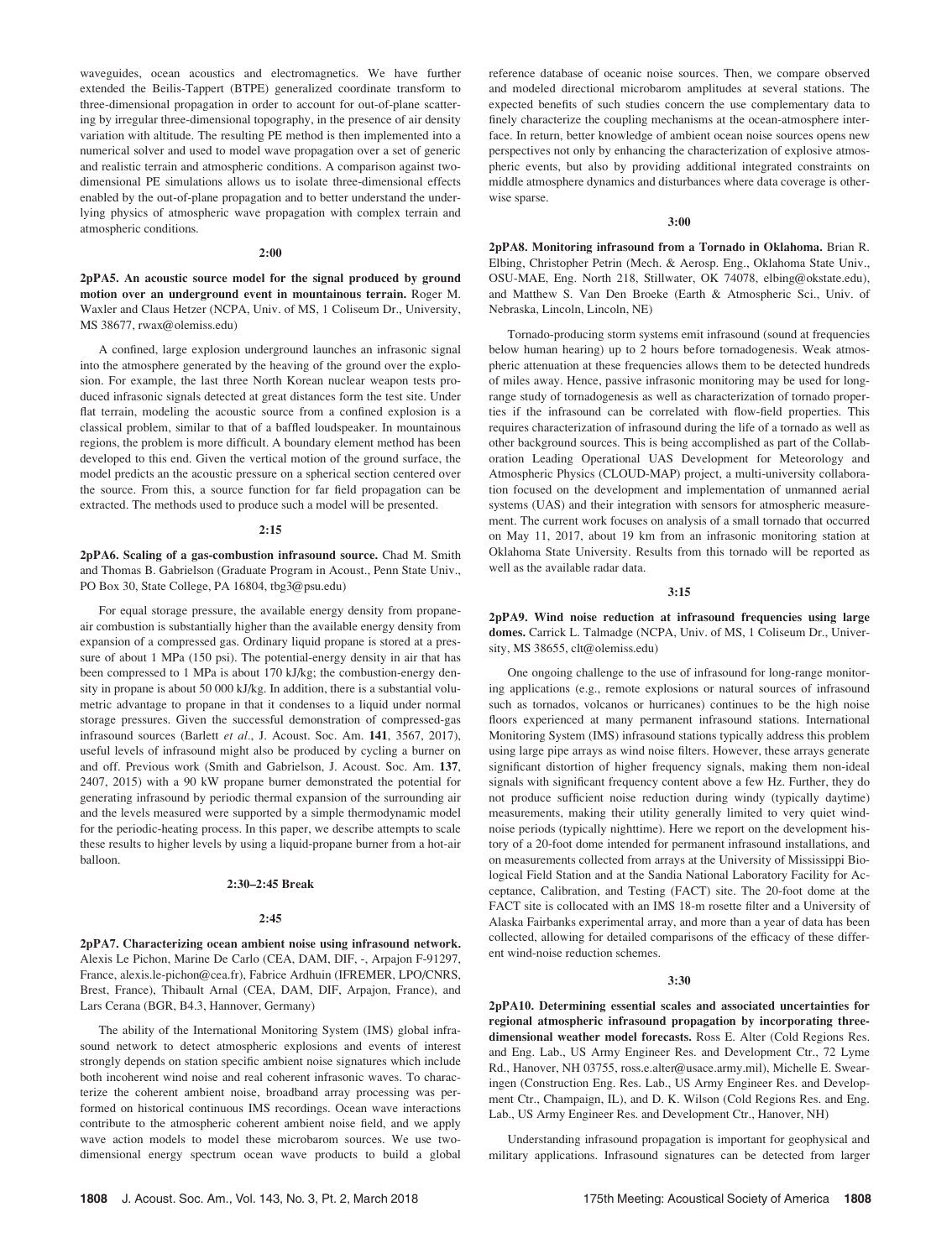sources such as nuclear detonations and from smaller sources such as bridges, dams, and buildings. Infrastructure sources produce signals of lower amplitude, leading to more regional (up to 150 km) propagation. However, current methods for calculating regional infrasound propagation involve assumptions about the atmosphere, such as horizontal homogeneity, that deviate from more realistic environmental conditions and decrease the accuracy of the infrasound predictions. To remedy this issue, we have interfaced three-dimensional forecasts from the Weather Research and Forecasting (WRF) meteorological model with range-dependent parabolic equation propagation models. To test the improvement of infrasound propagation

predictions with more realistic weather data, we conducted sensitivity studies with different propagation ranges and horizontal resolutions and compared them to predictions using simplified meteorological parameters. This allowed identification of the scales most ideal for resolving regional infrasound propagation given the limitations of WRF's spatiotemporal resolutions. Additionally, we present results on quantifying uncertainty in these infrasound simulations by using multiple realizations of WRF forecasts to generate a spread of possible outcomes. Finally, we compare the simulated results to experimental data. (Approved for public release; distribution is unlimited.)

3:45–4:10 Panel Discussion

# TUESDAY AFTERNOON, 8 MAY 2018 NICOLLET D2, 1:00 P.M. TO 4:55 P.M.

Session 2pPPa

# Psychological and Physiological Acoustics and Animal Bioacoustics: Honoring the Contributions of David Kemp to the Discovery of Otoacoustic Emissons and their Utility for Assessing Hearing Function

Glenis R. Long, Cochair

Speech-Language-Hearing Science, Graduate Center CUNY, Graduate Center CUNY, 365 Fifth Ave., New York, NY 10016

Bastian Epp, Cochair

Electrical Engineering, Centre for Hearing and Speech Sciences, Technical University of Denmark, Ørsteds Plads, Building 352, Room 118, Lyngby 2800, Denmark

Chair's Introduction—1:00

# Invited Papers

#### 1:05

2pPPa1. Active cochlear mechanics and outer hair cells. Jonathan F. Ashmore (UCL Ear Inst., UCL, UCL Ear Inst., 332 Gray's Inn Rd., London WC1X8EE, United Kingdom, j.ashmore@ucl.ac.uk)

David Kemp's discovery of otoacoustic emissions signalled a new era in cochlear modelling and neurobiology. After Bekesy, the emphasis on cochlear processing had centered on the physics of frequency selectivity with any underlying physiological or cellular contributions taking a back seat. Since then, many lines of evidence have revealed that the (at the time) enigmatic population of outer hair cells (OHCs) within the cochlea plays a central role in modifying the basilar membrane mechanics: OHCs act as fast actuators up to at least 80 kHz in order to cancel fluid damping of the partition. The active mechanical feedback due to OHCs appears to be delicately poised so that small variations from section to section provides a substrate for the inhomogeneities required for OAEs. Metabolically labile, the intrinsic non-linearities of the system can be traced to the hair cell mechano-electrical transduction step itself. Mammalian OHC "motor" function has an identified molecular basis, and only recently have structural studies partially clarified how it this molecule ("prestin"/SLC26A5) works. A further contemporary concern is whether the mammalian cochlea employs the same, but scaled, mechanism of sound amplification for high as well as for low frequencies and this issue will be discussed.

#### 1:25

2pPPa2. Otoacoustic emissions: Laboratory studies and clinical applications. Stephen T. Neely, Daniel M. Rasetshwane, and Michael P. Gorga (Hearing Res., Boys Town National Res. Hospital, 555 North 30th St., Omaha, NE 68131, Stephen.Neely@boystown. org)

Historically, the clinical potential of otoacoustic emissions (OAEs) to diagnosis hearing status was recognized prior to any consensus regarding their cochlear origin. In retrospect, we now understand refection-generated emissions as being closely aligned with Kemp's (1980) concept of "cochlear echoes," while distortion-generated emissions are necessarily tied to nonlinearities in cochlear mechanics. Research at the Boys Town National Research Hospital provided evidence supporting the cochlear origin of OAEs by demonstrating an approximate two-times relationship between an estimate of forward-latency derived from auditory brainstem responses and the roundtrip latency of OAEs for tone-burst stimuli. Our application of clinical decision theory to distortion-product OAE levels, based on a large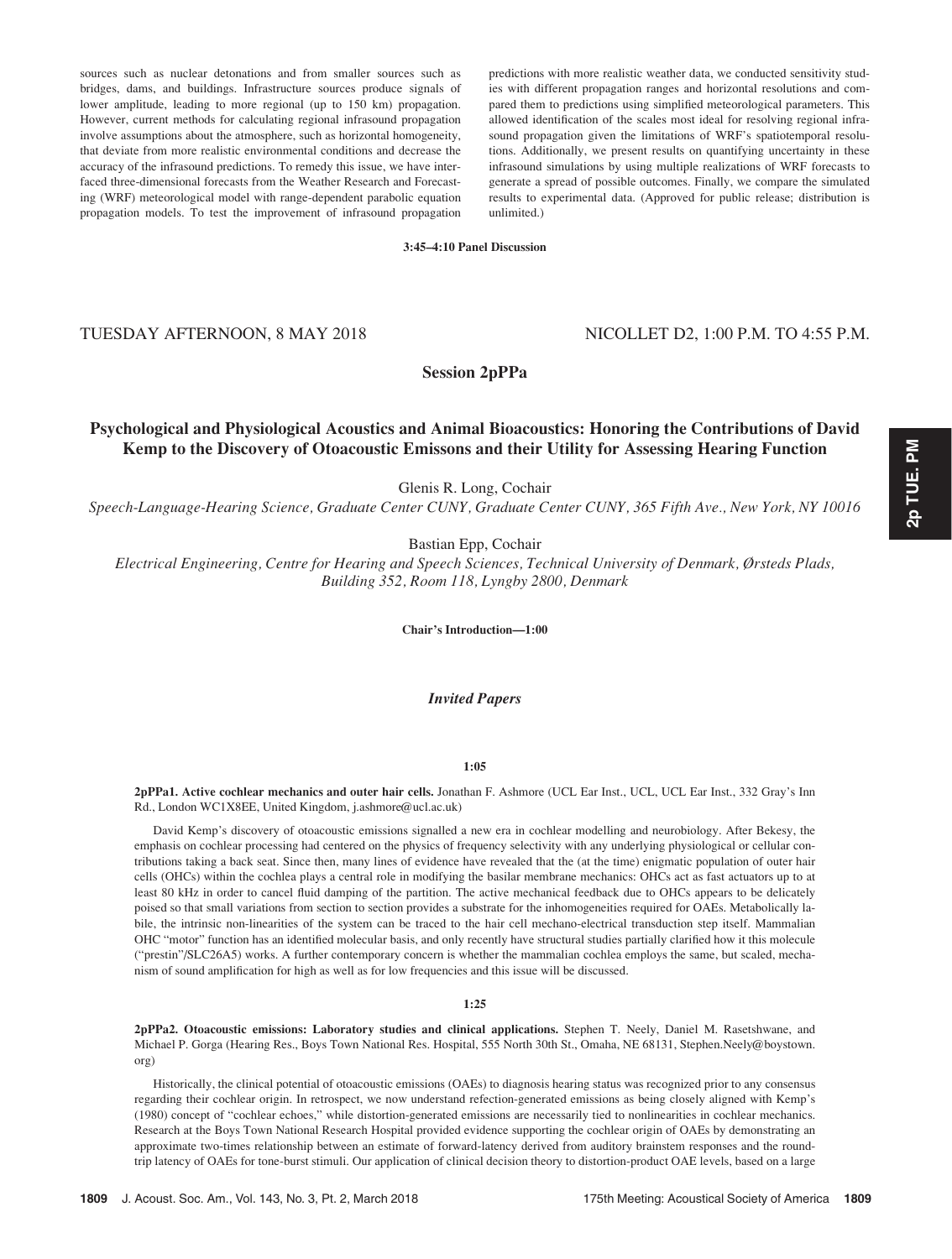number of both normal-hearing and hearing-impaired ears, helped to establish (1) the validity of using DPOAEs to identify the presence of hearing loss and (2) guidelines for the interpretation of DPOAE levels in the clinic. Our exploration of reflection-generated emissions that we call cochlear reflectance is a continuation of our efforts to further extend the clinical potential of OAEs.

#### 1:45

#### 2pPPa3. The echo that rolled into thunder: Otoacoustic emissions and newborn hearing screening. Beth Prieve (Syracuse Univ., 805 S. Crouse Ave, Syracuse, NY 13244, baprieve@syr.edu)

Kemp's 1978 publication that described "stimulated acoustic emissions" changed the basic understanding of the cochlea and provided a window to assess cochlear mechanics non-invasively in humans. The emissions, referred to early on as "Kemp's echoes," were adopted as the measure of choice by the Rhode Island Hearing Assessment Screening Program, a clinical research study that boldly investigated the ability to screen every baby for hearing loss. This presentation will review how a new, slightly suspicious, physiological measure was used as an integral part of improving hearing healthcare in newborns. The use of distortion-product and transiently evoked otoacoustic emissions as screening tools to identify hearing loss in newborns and their use in the differential diagnosis of hearing loss will be discussed. Clinical findings from infants with and without hearing loss will be presented that support current otoacoustic emission models, and new measures tied to cochlear physiology will be suggested that could lead to improved clinical use. This presentation emphasizes that the science of basic measures from the auditory system has fueled the national and international movement of improving hearing healthcare and habilitation in newborns.

#### 2:05

2pPPa4. David Kemp's contributions to using otoacoustic emissions for protection of noise-exposed ears. Lynne Marshall (U.Conn. & Naval Submarine Med. Res. Lab, 118 Pearl St., Noank, CT 06340-5733, NoankLynneW@gmail.com)

In 1978, David Kemp published a paper that demonstrated a new auditory phenomenon, OAEs. Since then, OAE research expanded broadly, with continued contributions by Kemp. Significantly, Kemp and his colleagues early-on developed commercially-available equipment. Used in the default settings, the equipment was good for hearing screening. But those who wanted to dig deeper could set up solid clinical-research protocols. This allowed translational and clinical research to progress alongside basic research. While OAEs are most often used clinically as pass/fail hearing-screening or site-of-lesion tests, Kemp at the outset inspired other uses, including detection of cochlear changes. He laid out critically important principles that have served as cornerstones for applied OAE research in the area of noise exposure.

2:25

2pPPa5. David Kemp's impact on cochlear modeling and otoacoustic emission measurement and modeling. Carrick L. Talmadge (NCPA, Univ. of MS, 1 Coliseum Dr., University, MS 38655, clt@olemiss.edu) and Glenis R. Long (Speech-Language-Hearing Sci., Graduate Ctr. CUNY, New York, NY)

Between 1990 and 1998, Drs. Carrick Talmadge, Glenis Long and Arnold Tubis worked together in the field of Hearing Science at Purdue University on a diverse number of topics, including the measurement and modeling of spontaneous otoacoustic emissions, measurement and modeling of stimulus frequency and distortion product otoacoustic emissions (SFOAEs and DPOAEs respectively), and on cochlear modeling. We will explore here linkages between Dr. Kemp's work and our research. This includes his sweep method for measurement of SFOAEs, which lead to the least-squares-fit based method for recording and analyzing SFOAEs and DPOAEs developed by our group. His emphasis on the clinical relevance of otoacoustic emissions implied a linkage between otoacoustic emission data and the underlying function of the cochlea, and this became a main focus of our cochlear modeling efforts. His evidence for two-sources for DPOAEs and his study of the so-called DPOAE "filter shape" were highly influential in the direction of our research at Purdue University.

#### 2:45–3:00 Break

#### 3:00

2pPPa6. Interrelationships among microstructures of otoacoustic emissions and hearing thresholds. James Dewey (Dept. of Otolaryngol. - Head & Neck Surgery, Univ. of Southern California, 1501 San Pablo St., ZNI Rm. 407, Los Angeles, CA 90033, james. dewey@med.usc.edu) and Sumitrajit Dhar (Roxelyn & Richard Pepper Dept. of Commun. Sci. & Disord., Northwestern Univ., Evanston, IL)

Otoacoustic emission (OAE) amplitudes, phases, and delays often exhibit ripples with small changes in stimulus frequency. Similar microstructure patterns are observed in behavioral hearing thresholds and loudness judgements for pure tones. Here, we summarize work demonstrating that there is a common microstructure in hearing thresholds and OAEs elicited by single tones—referred to as stimulus-frequency OAEs (SFOAEs)—when presented at near-threshold levels. The periodicity and strength of this microstructure are related to SFOAE delay and magnitude, respectively. Such relationships are consistent with this microstructure arising from multiple intracochlear reflections of SFOAE energy between its region of generation and the middle ear boundary—an idea proposed by David Kemp in his first reports describing the discovery of emissions from the ear. The details of OAE generation and propagation explain why similar but not identical microstructures are also observed in the ear canal pressure in response to tones (which is the vector sum of the stimulus and SFOAE pressures) and in two-tone evoked distortion-product OAE spectra, as well as why microstructures shift in frequency as the result of cochlear or middle ear manipulations.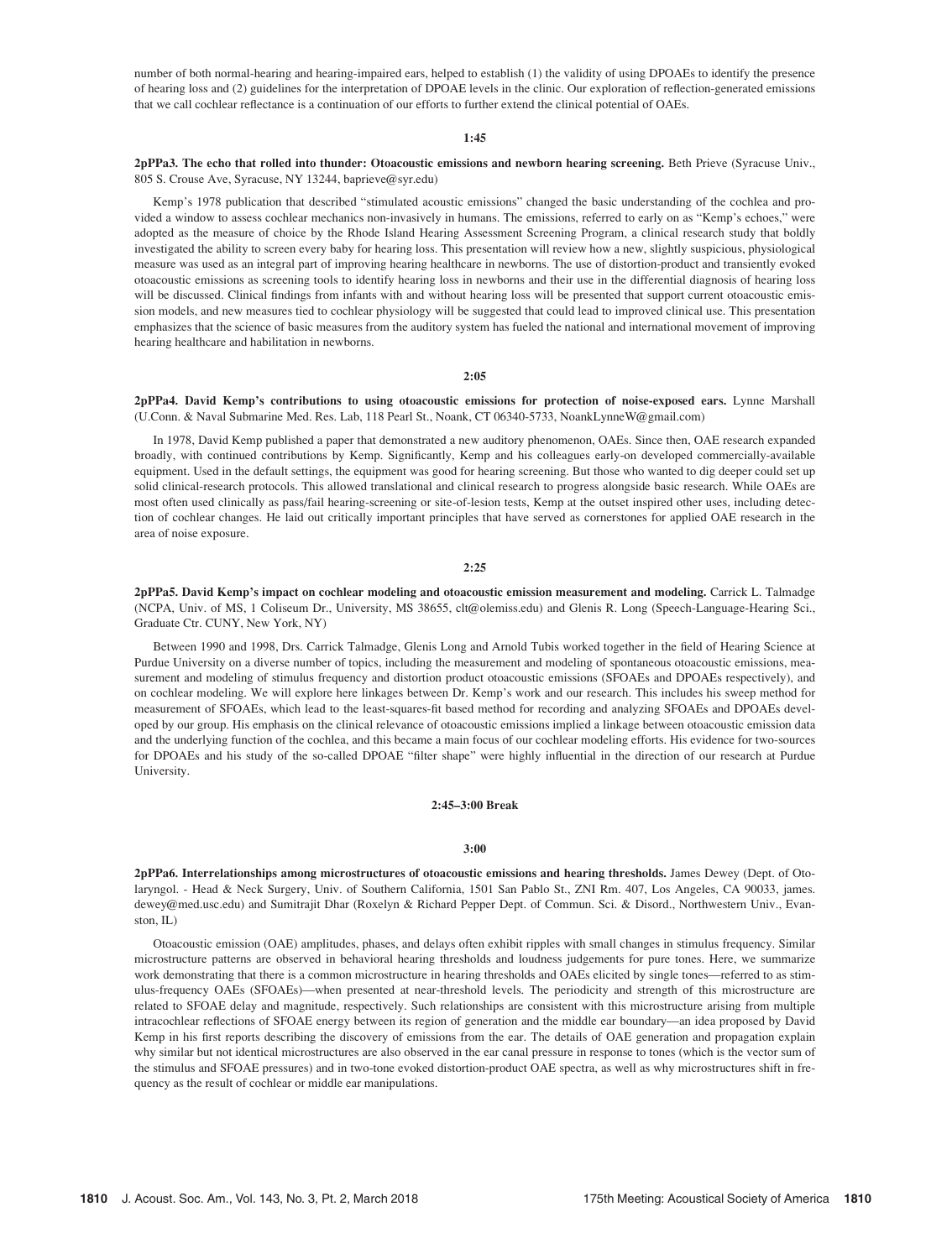2pPPa7. Temporal dynamics of the generator of stimulated otoacoustic emissions. Sarah Verhulst (Dept. Information Technol., Ghent Univ., Technologiepark 15, Zwijnaarde 9052, Belgium, s.verhulst@ugent.be), Alessandro Altoe` (Dept. of Signal Processing and Acoust., Aalto Univ., Aalto, Finland), Stefan Raufer (Speech and Hearing BioSci. and Technol. Program, Harvard Univ., Boston, MA), Karolina Charaziak, and Christopher Shera (Caruso Dept. of Otolaryngol., Univ. of Southern California, Los Angeles, CA)

The early emission work of David Kemp investigated temporal properties of click-evoked otoacoustic emissions (CEOAEs). Suppressor clicks were positioned up to 10 ms before or after the evoking (test) click and reduced the emission amplitude. Intriguingly, suppressors that preceded the test click by 1-2 ms were more effective than simultaneously presented suppressors. This observation seems not to support the hypothesis that emission generation operates on the basis of an instantaneous gain/suppression mechanism, for which simultaneously presented suppressors should be most effective. Kemps' observations thus left the field with an important OAE generation question that inspired several OAE studies. Kemps' results can be explained on the basis of (i) a non-instantaneous gain mechanism at the OAE generation site, or (ii), complex temporal interactions of basilar-membrane impulse responses (BM IRs) that operate with an instantaneous nonlinearity, but yield the observed non-instantaneous suppression properties. We investigated these dynamics using a nonlinear transmission-line model of the human cochlea and found that maximal CEOAE suppression can occur for preceding clicks even when the cochlear nonlinearity is kept time-invariant, supporting hypothesis (ii). Additionally, we used the frequency-dependence of CEOAE suppression to quantify human BM IR duration and cochlear filter tuning, yielding  $Q_{ERB}$  estimates of 13.8 F[in kHz]<sup>0.22</sup>.

#### 3:40

#### 2pPPa8. Intracochlear evidence on generation and propagation of distortion product otoacoustic emissions in gerbil cochlea. Wei Dong (ENT, Loma Linda Univ. Health, 11201 Benton St., Loma Linda, CA 92374, wdong@llu.edu)

Otoacoustic emissions (OAEs, Kemp, 1978) are complex signals appearing as a sum of multiple components relating to different cochlear source regions and different active mechanisms thus making it difficult to ascribe them to specific hearing frequencies. Improving the utility of OAEs requires understanding the origin of these multiple components and extracting the information they carry to the ear canal. The current presentation aims to provide direct intracochlear observations on OAE generation and their transmission. Two- or three-tone evoked pressure responses were simultaneously measured in the gerbil ear canal and scala tympani. Distortion product otoacoustic emissions (DPOAEs) and their intracochlear sources as DPs were analyzed. Results demonstrated: 1) DPOAEs come mainly from the f<sub>2</sub> peak region, and extend further basal with increases in primary-tone intensities. These findings are consistent with several notions including: the theoretical prediction of "wave-fixed" or nonlinear generation, and the location of cochlear amplifier; and 2) DPs post-generation may travel both forward to their own best frequency places and in reverse to the stapes. The reverse propagation of DPs was mainly through reverse traveling waves, even though compression waves may also contribute to DPOAE generation, especially, to those produced close to the stapes in the basal cochlear region.

#### 4:00

2pPPa9. Comparative otoacoustic insights. Christopher Bergevin (Phys. & Astronomy, York Univ., 4700 Keele St., Petrie 240, Toronto, ON M3J 1P3, Canada, cberge@yorku.ca)

"Cochlea wave propagation…" These words started off David Kemp's seminal 1978 contribution to auditory biophysics, where he first described "a new auditory phenomenon" [JASA 64(5):1386-1391]. The impact of this report has transcended numerous disciplines, finding an impressive range of scientific and clinical applications (e.g., monitoring cochlear status to ototoxicity, biophysical models of the cochlea, pediatric hearing screening). One area where this is most readily apparent is the "comparative" one: It appears that animals all across the phylogenetic tree exhibit robust OAE activity. Given broad morphological differences (e.g., cochlear length, presence/absence of a flexible basilar membrane and/or stereovillar hair cells), a comparative otoacoustic approach offers remarkable potential for identifying universal biophysical principles at play. This talk will compare/contrast OAE properties (and the associated implications) across a broad range of groups such as: humans, birds, frogs, lizards, ferrets, non-human primates, tigers, and even insects. Furthermore, by examining OAEs in species where the traditional basilar membrane traveling wave is absent (e.g., reptiles), we stand to gain biophysical insight into the precise role of "wave propagation." Taken together, the enormous impact the otoacoustic approach has had towards understanding the biomechanics of the inner ear speaks to the truly profound nature of the "Kempian" discovery.

#### Contributed Paper

#### 4:20

2pPPa10. The role of the tectorial membrane in cochlear mechanics. Karl Grosh, Amir Nankali, and Aritra Sasmal (Univ. of Michigan, 2350 Hayward St., Dept. of Mech. Eng., Ann Arbor, MI 48109-2125, grosh@ umich.edu)

The tectorial membrane (TM) is strategically located in the mammalian cochlea, anchoring the apical pole of the outer hair cell stereocilia and hovering just above the sensory inner hair cell stereocilia. Genetic mutations of TM-specific proteins cause nonsyndromic deafness in humans while experiments in mutant mice clearly demonstrate the impact that manipulations of TM structural proteins have on hearing thresholds and cochlear sensitivity. This direct evidence shows the importance of this cochlear structure. Mathematical models (with Zwsilocki as an early proponent) have long incorporated the TM but have not included a complete electrical and fluidic coupling. We show that an electromechanical model of the active processes in the cochlea combined with a fluid-structure model that strongly couples the basilar membrane and the TM to the cochlear fluids is crucial in understanding the low and high frequency response in a base-to-apex model of the cochlea. Specifically, we show that the onset of nonlinearity at high frequencies is due to a radial resonance of the uncoupled TM and investigate the influence of fluid-loading on the TM and TM viscoelasticity on the lowpass behavior seen in the apex. A connection of this new wave bearing mechanism to otoacoustic emissions will be discussed.

4:35–4:55 Panel Discussion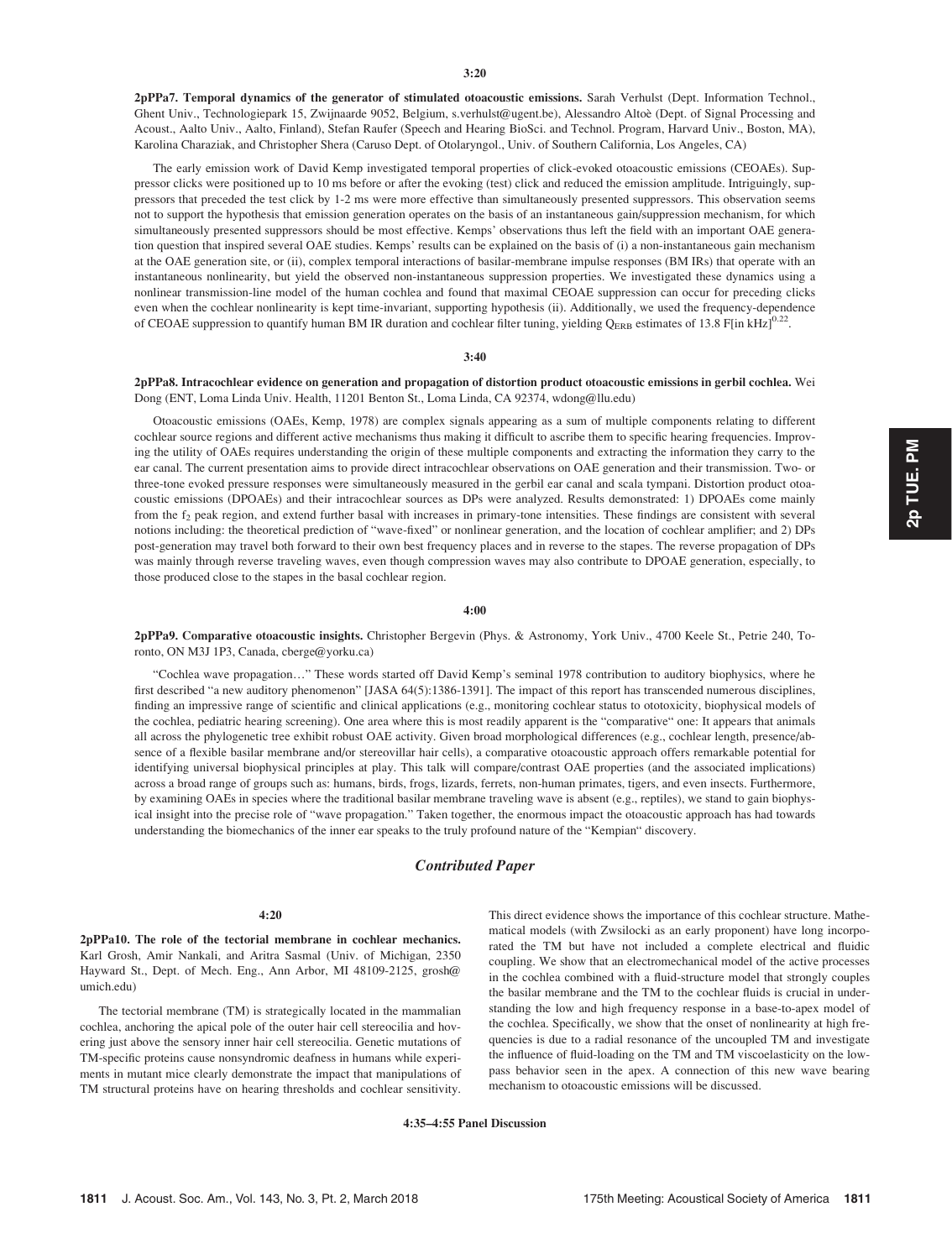Session 2pPPb

# Psychological and Physiological Acoustics: Binaural Hearing and Psychoacoustic Methodology (Poster Session)

Yonghee Oh, Chair

Otolaryngology-Head and Neck Surgery, Oregon Health & Science University, Mailcode NRC04, 3181 SW Sam Jackson Park Road, Portland, OR 97239

All posters will be on display from 1:00 p.m. to 5:00 p.m. To give contributors in this session an opportunity to see other posters, contributors of odd-numbered papers will be at their posters from 1:00 p.m. to 3:00 p.m. and authors of even-numbered papers will be at their posters from 3:00 p.m. to 5:00 p.m.

#### Contributed Papers

2pPPb1. The acoustic images in the fields of knowledge. Peter Francis C. Gossweiler (Instituto de Artes, UFRGS, Trav. Nsa. Sra. de Lourdes, 230 apt. 503 D, Porto Alegre, Rio Grande do Sul 91920-040, Brazil, petergossweiler@gmail.com)

Can we provide different acoustic images, ontologically speaking, from the fields of knowledge? As an engineer that experiences acoustic by processing mathematical calculations (with an evaluative approach), an architect by projecting physical spaces (focusing on audible comfort), an artist by proposing sound enigmas and mind gaps (perhaps proposing an audible discomfort), a musician by dealing with the reflections of his sound making (awaking the pleasure of listening), a religious man by preaching spiritual rituals (addressing a meditative state for his assembled group of people), just to name a few. Thus, our research evokes philosophers such as Martin Heidegger (by the concept of dasein), Michel Certeau (which suggests exercising rebellion in everyday life) and Marie-José Mondzain (with the birth of the homo-spectator, by his desire for images) to point out, with those key operative concepts, outstanding approaches to how we can investigate the internal site specifics of the human being, in his dynamic and unfinished possibilities, the variables of the listening regime on acoustic images in the fields of knowledge.

2pPPb2. Observations on the shape of hearing sensations in pure-tone lateralization. Florian Völk (WindAcoust., Muehlbachstrasse 1, WinDC 86949, Germany, voelk@windacoustics.com), Jörg Encke, Diana Reimann, and Werner Hemmert (Bio-Inspired Information Processing, Tech. Univ. of Munich, Garching, Germany)

In certain conditions, especially with diotic headphone presentation, hearing sensations are located inside the head. Dichotic headphone presentation can result in lateralization: delaying one of the headphone input signals or reducing its amplitude typically pushes the hearing sensation inside the head towards the contralateral ear. Systematic connections between physical stimulus parameters and hearing-sensation properties provide insight into auditorylocalization mechanisms and are helpful in designing and evaluating models thereof. While various studies on the lateral displacement of hearing sensations exist, fewer data is available on the respective shape or spatial extent. Based on observations from a pure-tone lateralization experiment, this study aims at taking a first step towards quantifying the typical shape of the corresponding hearing sensations: in two separate experiments, twelve normalhearing subjects reported a) the overall spatial extent of the hearing sensation or, if applicable, of all simultaneously occurring sensations and b) the number of simultaneously occurring, spatially separated hearing sensations. The data suggests, in line with earlier studies, considerable differences between the results for pure interaural phase and amplitude differences, respectively. Based on the results, an initial empirical description of the stimulusdependent hearing sensations in pure-tone lateralization summarizes the observations, especially regarding location and spatial shape.

2pPPb3. A real-time method for computing confidence intervals for trial-based psychoacoustic tests. Jakob Hartl (NASA Interns, Fellows & Scholars, Hampton, VA) and Andrew Christian (Structural Acoust. Branch, NASA Langley Res. Ctr., 2 N. Dryden St., M/S 463, Hampton, VA 23681, andrew.christian@nasa.gov)

The vast majority of psychoacoustic testing involves presenting a subject with a series of short, simple questions (trials). A common desire is to track the level of statistical confidence in the results after each trial so that one can stop the test once a threshold of certainty has been surpassed. Typically, this certainty statistic will take the form of a confidence interval (CI). Past methods to compute CIs involve assumptions that may impact the performance of the resultant test-stopping criterion. This talk proposes a method to compute CIs that is free of assumptions regarding: the testing procedure used (e.g., updown staircase, PEST, non-adaptive), the testing modality used (e.g., n-alternative forced-choice, yes/no), and the model psychometric function used (e.g., logit, Gompertz). The method involves a fixed-quadrature integration of the likelihood function of the model parameters given the data retrieved after each trial. The execution time is demonstrated to be low enough so that the method may run during the inter-trial pause. The method is demonstrated for a 3-alternative forced-choice detection task involving two interleaved transformed up-down staircases (between which the data is pooled) using a scaled normal CDF as the model for the psychometric function.

2pPPb4. Localization of adventitious respiratory sounds. Brian Henry and Thomas J. Royston (BioEng., Univ. of Illinois at Chicago, 851 South Morgan St., MC 063, Chicago, IL 60607, troyston@uic.edu)

In a recent publication [Henry and Royston, J. Acoust. Soc. Am., 142, 1774–1783 (2017)], an algorithm was introduced to calculate the acoustic response to externally introduced and endogenous respiratory sounds within a realistic, patient-specific subglottal airway tree. This work is extended using an efficient numerical boundary element (BE) approach to calculate the resulting radiated sound field from the airway tree into the lung parenchyma taking into account the surrounding chest wall. Within the BE model of the left lung parenchyma, comprised of more than 6,000 triangular surface elements, more than 30,000 monopoles are used to approximate complex airway-originated acoustic sources. The chest wall is modeled as a boundary condition on the parenchymal surface. Several cases were simulated, including a bronchoconstricted lung that had an internal acoustic source introduced in a bronchiole, approximating a wheeze. An acoustic source localization algorithm coupled to the BE model estimated the wheeze source location to within a few millimeters based solely on the acoustic field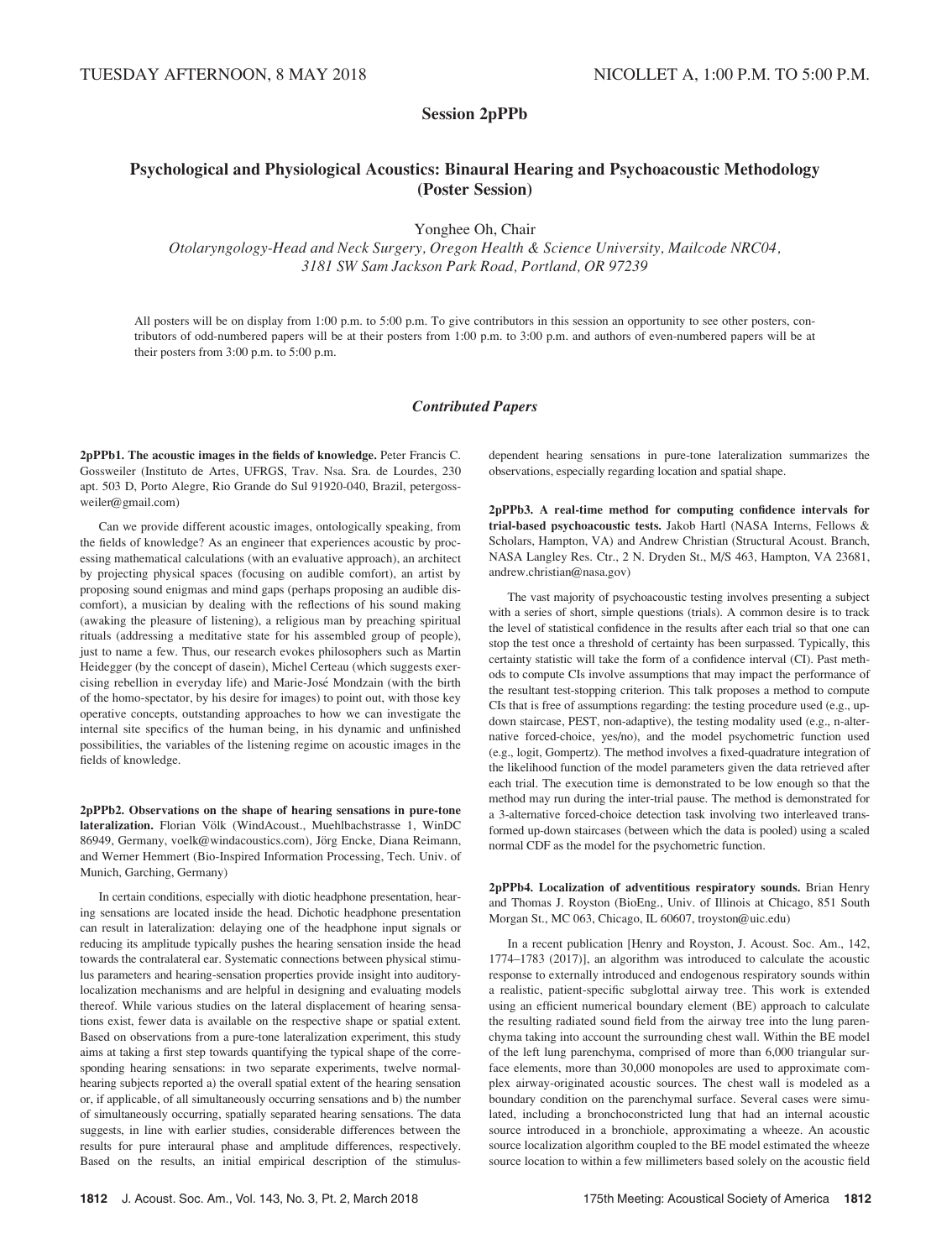at the surface. Improved noninvasive means of locating adventitious respiratory sounds may enhance our understanding of acoustic changes correlated to pathology, and potentially provide improved noninvasive tools for the diagnosis of pulmonary diseases that uniquely alter acoustics.

2pPPb5. Binaural perception of stereo noise bursts as a function of burst duration and degree of interchannel coherence. Steven E. Crawford and Mark F. Bocko (Elec. Eng., Univ. of Rochester, 500 Joseph C. Wilson Blvd., Rochester, NY 14627, steven.crawford@rochester.edu)

Amplitude panning for virtual sound source rendering in stereo and multi-channel audio reproduction is well established. Binaural fusion can be represented by vector addition of the acoustic wave propagation vectors from individual speakers; however, this applies only to stereo signals with perfect interchannel coherence and does not provide a description of the perceived sound image when the interchannel coherence is less than complete. Listening tests show that the stereo image formed by continuous incoherent noise fills the space between the loudspeakers; however, for a single short noise burst (a few milliseconds long) the virtual source collapses to a single point in space with its location determined by the position of the maximum of the interchannel correlation function. Concatenation of an ensemble of short noise bursts with a distribution of interchannel correlation function maxima creates a long noise burst displaying a broad peak in its interchannel correlation function; the location and width of which correspond to the apparent location and spread of the virtual sound image. We present a simple model that combines the effective averaging time of the human central binaural fusion mechanism and the interchannel coherence of the stereo signal to predict the spatial properties of virtual sound sources.

2pPPb6. Vision-induced reweighting of binaural localization cues. Maike Ferber, Bernhard Laback (Acoust. Res. Inst., Austrian Acad. of Sci., Wohllebengasse 12-14, Vienna 1040, Austria, mferber@kfs.oeaw.ac.at), and Norbert Kopco (Pavol Jozef Safarik Univ., Kosice, Slovakia)

Normal-hearing listeners apply frequency-dependent weights when combining the two binaural cues (interaural time and level difference, ITD and ILD) to determine the perceived sound source azimuth. Cochlearimplant (CI) listeners, however, rely almost entirely on ILDs. Since current CI systems do not reliably convey ITD information, CI listeners might learn to ignore ITDs and focus on ILDs instead. We investigated whether this reweighting of binaural cues is generally possible. 20 normal-hearing participants, assigned to two groups, completed an experiment in a virtual audiovisual environment. The experiment consisted of a pre-test to establish the initial ITD/ILD weights, a seven-day training, in which visual feedback reinforced one of the cues, and a post-test to measure the effect of training on the weights. Participants' task was to lateralize octave-wide bands of noise (centered at 2.8 kHz) containing various combinations of spatially inconsistent ITD and ILD. In both groups, the lateralization bias related to the reinforced cue declined significantly from pre- to post-test, suggesting that participants reweighted the binaural cues in accordance with the visual feedback. These results are promising in terms of making ITD information usable by CI listeners once it is conveyed by the implants. [Support: SpaCI Danube Partnership project, H2020-MSCA-RISE-2015 #691229.]

2pPPb7. The effect of visual representation of a room on perceived reverberation. Michael Schutte (Div. of Neurobiology, Dept. Biology II, Ludwig-Maximilians-Universität München, Großhaderner Straße 2, Planegg-Martinsried 82152, Germany, michael.schutte@lmu.de), Stephan D. Ewert (Medizinische Physik und Exzellenzcluster Hearing4all, Universität Oldenburg, Oldenburg, Germany), and Lutz Wiegrebe (Div. of Neurobiology, Dept. Biology II, Ludwig-Maximilians-Universität München, Munich, Germany)

In everyday environments, sound reflections from walls and other objects arrive at the listener's ear in addition to the direct sound radiated from a source. Humans have evolved mechanisms to perceptually suppress distracting early reflections, summarized as the precedence effect. Visual information of the surroundings influences the effectiveness of this mechanism. It has also been shown that similar compensation effects can occur for later reflections and reverberation, and that humans can estimate acoustic properties of a room from the visual impression. Taking these findings together, we hypothesize that the visual impression of a room affects the perception of its reverberation. The hypothesis was tested in a highly immersive audio-visual virtual reality environment consisting of a horizontal loudspeaker array in an acoustically treated chamber and a head-mounted display. In a magnitude estimation paradigm, subjects judged the perceived degree of reverberation in conditions where the simultaneously presented acoustic and visual stimuli were either matched regarding the room, sound source azimuth, and sound source distance, or diverged in one of those aspects. Audio-only control conditions served as a baseline. Preliminary results from six subjects suggest a predominant reliance on auditory input when quantifying perceived reverberation even in audio-visually conflicting conditions.

2pPPb8. Toward a visual assistive listening device: Real-time synthesis of a virtual talking face from acoustic speech using deep neural networks. Lele Chen (Dept. of Comput. Sci., Univ. of Rochester, Rochester, NY), Emre Eskimez (Dept. of Elec. and Comput. Eng., Univ. of Rochester, Rochester, NY), Zhiheng Li (Dept. of Comput. Sci., Univ. of Rochester, Rochester, NY), Zhiyao Duan (Dept. of Elec. and Comput. Eng., Univ. of Rochester, Rochester, NY), Chenliang Xu (Dept. of Comput. Sci., Univ. of Rochester, Rochester, NY), and Ross K. Maddox (Departments of Biomedical Eng. and Neurosci., Univ. of Rochester, 601 Elmwood Ave., Box 603, Rm. 5.7425, Rochester, NY 14642, ross.maddox@rochester.edu)

Speech perception is a crucial function of the human auditory system, but speech is not only an acoustic signal—visual cues from a talker's face and articulators (lips, teeth, and tongue) carry considerable linguistic information. These cues offer substantial and important improvements to speech comprehension when the acoustic signal suffers degradations like background noise or impaired hearing. However, useful visual cues are not always available, such as when talking on the phone or listening to a podcast. We are developing a system for generating a realistic speaking face from speech audio input. The system uses novel deep neural networks trained on a large audio-visual speech corpus. It is designed to run in real time so that it can be used as an assistive listening device. Previous systems have shown improvements in speech perception only for the most degraded speech. Our design differs notably from earlier ones in that it does not use a language model—instead, it makes a direct transformation from speech audio to face video. This allows the temporal coherence between the acoustic and visual modalities to be preserved, which has been shown to be crucial to cross-modal perceptual binding.

2pPPb9. Effects of vision, listener head movement, and target location on spatial selective auditory attention. Ewan A. Macpherson and Serena Ransom (National Ctr. for Audiol., Western Univ., 1201 Western Rd., Elborn College 2262, London, ON N6G 1H1, Canada, ewan.macpherson@ nca.uwo.ca)

Listeners can use spatial selective auditory attention (SSAA) to focus on one talker in a complex acoustic scene. We have reported [Macpherson & Ellis, ASA Salt Lake, 2016] that listeners' ability to attend to a frontal target in the presence of spatially separated distractors is decreased in a headmovement condition, suggesting that listeners cannot rapidly update the focus of their SSAA to compensate fully for head motion. Participants reported anecdotally that being able to see the target loudspeaker seemed beneficial in directing SSAA. Here, we assessed the benefit of access to a visual reference frame in a similar task. Under lighted and dark conditions, on each trial, listeners either fixated toward 0 azimuth or oscillated their heads at  $\sim$ 0.5 Hz with an amplitude of  $\sim$  ±40 degrees while five different simultaneous equal-intensity sequences of four spoken digits were presented as target (at azimuths from 0 to 90 degrees) and four distractors (at azimuths  $\pm$ 22.5 and  $\pm$ 45 degrees relative to the central target). Listeners verbally reported the target sequence heard. Performance declined under head motion and with increasing target eccentricity, but not additionally in dark conditions, suggesting that a visual reference frame was not beneficial in directing SSAA in our task.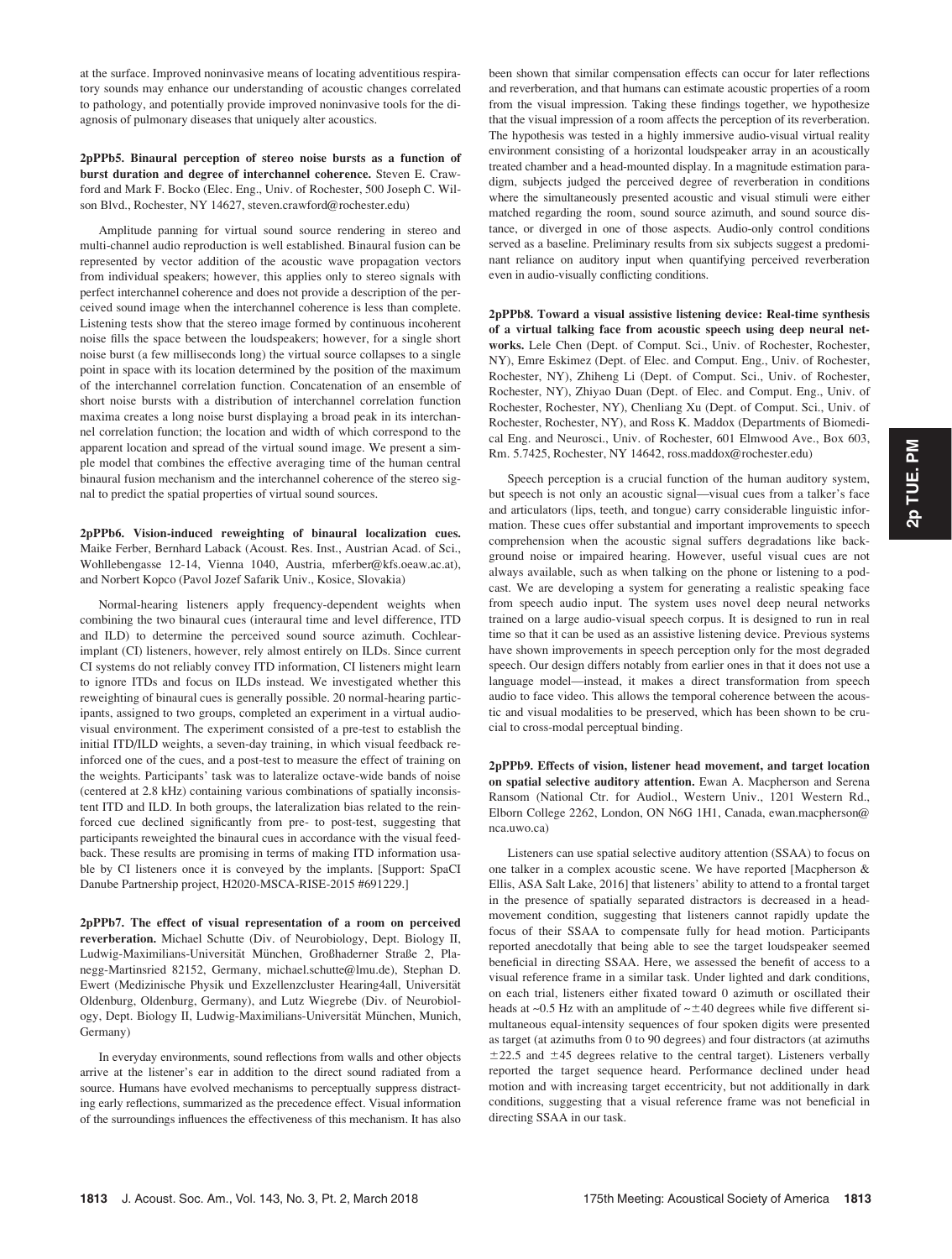2pPPb10. Audiovisual speech detection benefits: A comparison across psychophysical approaches. Kaylah Lalonde (Boys Town National Res. Hospital, 555 N. 30th St., Omaha, NE 68131, kaylah.lalonde@boystown. org) and Lynne A. Werner (Speech and Hearing Sci., Univ. of Washington, Seattle, WA)

Visual speech reduces uncertainty as to when auditory speech will occur, thereby enhancing detection of speech in noise. These detection benefits reflect a low-level perceptual mechanism of AV speech enhancement that is independent of the linguistic nature of speech. Audiovisual speech detection benefits have primarily been assessed using two-interval forcedchoice paradigms. Results from AV speech detection experiments using three different psychophysical approaches will be presented. These include a single-interval yes/no task, a go/no-go task, and a two-interval forced choice task. In all experiments, adults with normal hearing complete an auditory-only condition with a still image of the talker and an audiovisual condition with a synchronous and congruent visual speech signal. The audiovisual condition includes foil trials/intervals that force participants to use the auditory information to make the decision. Adults demonstrate significant audiovisual benefit to speech detection across all three task, but benefit on the yes/no task depended on the analysis method. Differences in benefit across tasks and signal-to-noise ratios will be discussed. Results of ongoing and planned experiments that aim to isolate the contribution of particular visual temporal cues (onsets, amplitude envelope) will also be presented. [Work supported by NIDCD R01 DC000396, F32 DC015387, and T32 DC005361.]

#### 2pPPb11. Role of expectancy in front-back confusions during sound source localization. William Yost (ASU, PO Box 870102, Tempe, AZ 85287, william.yost@asu.edu)

Front-back confusions (FBCs) often occur in laboratory experiments. Stimulus complexity, especially for high-frequency sounds, and head motion significantly reduce FBCs, so that in the everyday world FBCs probably do not often influence sound source localization. There is a small literature suggesting that listeners "expectancies" (based on experience or other sensory inputs) for where sound sources might be also affect FBCs. A lowpass noise that produces a large number of FBCs and a high-pass noise that does not were used. Listeners indicated the location of sound sources on the azimuth plane. The study aimed to investigate FBCs and not sound source localization accuracy. For one condition, listeners were told that the noises would all be coming from in front, that in another condition from in back, and in a third condition from the full 360 azimuth circle. In the first (front) and second (back) conditions, most of the sounds came from the front or back respectfully, but 20% did not. The expectancy that sounds would be in front or in back had a large influence on FBCs as compared to when sounds were presented from the entire azimuth circle. (Work supported by grants from NIDCD and Oculus VR, LLC.)

2pPPb12. Modeling binaural detection of a Gaussian noise target in the presence of a lead/lag masker. Jonas Braasch (School of Architecture, Rensselaer Polytechnic Inst., 110 8th St., Troy, NY 12180, braasj@rpi.edu), M. Torben Pastore (Speech and Hearing Sci., Arizona State Univ., Troy, New York), and Yi Zhou (Speech and Hearing Sci., Arizona State Univ., Tempe, AZ)

Recently, we presented the results of a binaural masked detection experiment in which a noise target was temporally embedded within a lead/ lag noise masker pair [J. Acoust. Soc. Am. 141, 3639]. The results show that the inter-stimulus interval (ISI) between the masker and its reflection changed the detection threshold significantly. For low ISIs of 2-ms, the average masked detection was -11 dB, but for a greater ISI of 20 ms, the threshold was much higher (-2 dB). In the experiment, masked detection thresholds did not depend on whether the masker lead was on the same side as the target (with the lag on the contralateral side) or the other way round. Different model approaches are presented to simulate the psychophysical results, including a precedence effect (PE) model that was extended using a cepstrum-based method to determine the localization cues for the direct sound of the masker. The PE model is used in conjunction with an EC model and a binaural/monaural detector using optimal frequency-weighting functions that were calculated during the above-threshold conditions during the adaptive experiment. The modeling results show that the PE model is not needed to explain the psychoacoustical results. [Work supported by NSF BCS-1539276 and NSF BCS-1539376.]

2pPPb13. A correlation-based binaural localization model with reflection identification using neural networks. Nikhil Deshpande and Jonas Braasch (Architecture, Rensselaer Polytechnic Inst., 220 3rd St., Troy, NY 12180, deshpn@rpi.edu)

This model identifies a lateralized direct sound and single reflection. Anechoic speech is lateralized using a head-related transfer function. The speech is then time-delayed and lateralized to a different angle. The model then utilizes a binaurally-integrated cross-correlation/auto-correlation mechanism (BICAM) to analyze the lead/lag stimulus and generate a band-limited binaural activity pattern. This output is analyzed to calculate the time delay of the reflection, and the model then uses a neural network to estimate the lateralization of both the direct and reflected sound. From here, the model can remove the reflected copy of the sound, and extract the original raw, anechoic speech. [This work was supported by the HASS Fellowship at Rensselaer Polytechnic Institute, and the National Science Foundation Grant No. NSF BCS-1539276.]

2pPPb14. A comparison of free-field and headphone based sound localization tasks. Devon Brichetto, Brock Carlson, Mary Landis Gaston, Thomas Olson (Neurosci., St. Olaf College, 1520 St. Olaf Ave., Northfield, MN 55057, briche1@stolaf.edu), and Jeremy Loebach (Psych., St. Olaf College, Northfield, MN)

Accurate sound localization is critical for identifying the origin of a sound source and for segregating sources in complex auditory scenes. Sound localization tasks often use free-field presentation of stimuli from a speaker array, or synthetic signals presented over headphones. This study compares localization of ITD and ILD cues presented in the free-field using the SoLo-Arc (Westerberg et al., 2015), a custom designed speaker array that can systematically present auditory and visual stimuli in a 180-degree free-field environment in both the horizontal and vertical planes, with synthetic ITD and ILD cues presented via headphones. Further, we compared two ways for participants to indicate their response: a manual system where participants pointed a laser at the source, which was identified by a spotter, and an automated potentiometer coupled servo system where the voltage derived from the potentiometer is converted into angular location, allowing the participant to indicate source localization without movement of the head or body. Results indicated that localization in the free-field tasks was significantly more accurate than the headphone tasks for both ITD and ILD cues, and that the automated pointing system was superior to the manual system. Pilot data from the elevation task will also be discussed.

2pPPb15. Portable Automated Rapid Testing (PART) measures for auditory research. Frederick J. Gallun (VA RR&D National Ctr. for Rehabilitative Auditory Res., VA Portland Health Care System, 3710 SW US Veterans Hospital Rd., Portland, OR 97239, Frederick.Gallun@va.gov), Aaron Seitz (Psych., Univ. of California, Riverside, Riverside, CA), David A. Eddins (Commun. Sci. and Disord., Univ. of South Florida, Tampa, FL), Michelle R. Molis (VA RR&D National Ctr. for Rehabilitative Auditory Res., VA Portland Health Care System, Portland, OR), Trevor Stavropoulos (Psych., Univ. of California, Riverside, Riverside, CA), Kasey Jakien, Sean Kampel (VA RR&D National Ctr. for Rehabilitative Auditory Res., VA Portland Health Care System, Portland, OR), Anna C. Diedesch (Commun. Sci. and Disord., Western Washington Univ., Bellingham, WA), Eric Hoover, Karen Bell (Commun. Sci. and Disord., Univ. of South Florida, Tampa, FL), Pamela Souza, Melissa Sherman (Commun. Sci. and Disord., Northwestern Univ., Evanston, IL), Lauren Calandruccio, Gretchen Xue (Psychol. Sci., Case Western Univ., Cleveland, OH), Rene Sebena (Psych., Pavol Jozef Safarik Univ., Kosice, Slovakia), and Nirmal Kumar Srinivasan (Audiol., Speech-Lang. Pathol., and Deaf Studies, Towson Univ., Towson, MD)

This presentation will focus on data collected across the globe on tablet computers using applications available for free download, built-in sound hardware, and calibrated consumer-grade headphones. Tests involve spatial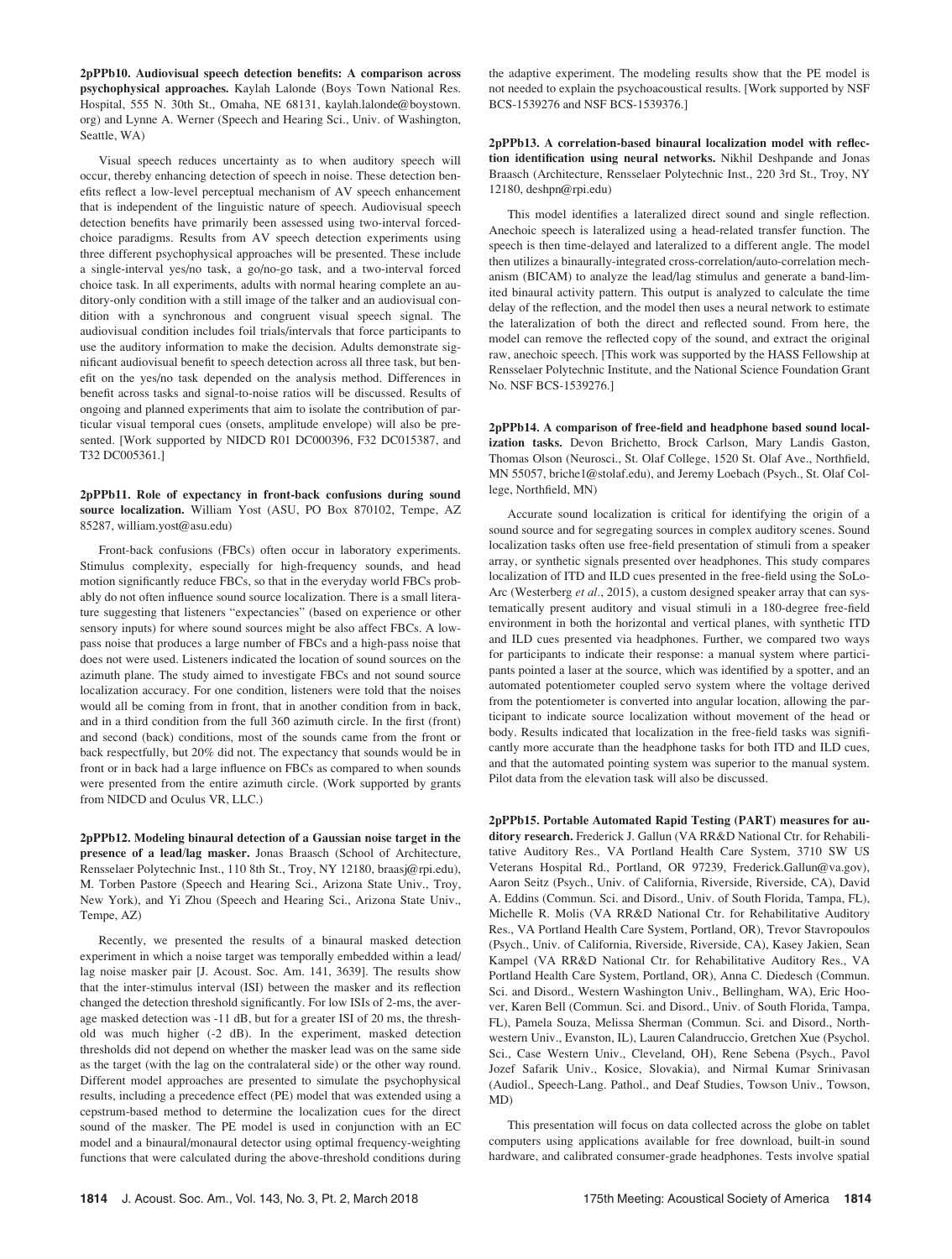release from speech-on-speech masking, binaural sensitivity, gap discrimination, temporal modulation, spectral modulation, and spectrotemporal modulation. The data will be compared across sites and with data from the published literature. The similarity of the obtained data to the expected values and the consistency across sites will help evaluate the potential of this relatively inexpensive and easily disseminated approach to psychoacoustical data collection. The extent to which valid performance can be obtained is a metric of the possibility that in the future such test methods could be used by researchers without access to a full laboratory, clinicians interested in evaluating auditory function beyond the audiogram, and students as part of their training, as well as many other uses not yet imagined.

2pPPb16. A hearing test simulator GUI for clinical testing. Serkan Tokgoz, Yiya Hao, and Issa M. Panahi (Dept. of Elec. Eng., The Univ. of Texas at Dallas, EC33 University of Texas at Dallas 800 West Campbell Rd., Richardson, TX 75080, sxt167830@utdallas.edu)

This paper presents an overview of a useful MATLAB based GUI for hearing testing to evaluate the subjects' hearing ability in noisy environments with different SNR values. With this software package, the examiner will be able to identify which words are correctly perceived and then collect test data in various conditions to measure the performance of the subjects in hearing tests. From the subjects' responses, word recognition rates are saved by the examiner with different noise types such as babble, traffic, machinery, and white noise. Additionally, the subjective tests are completed through repeated testing circles. All hearing testing data and word recognition rate are saved into the database for later use purpose and analysis. This computer aided simulation makes a reliable and cost effective to create real environmental conditions for clinical testing. Our MATLAB based GUI addresses the needs of both clinical evaluation and engineering.

2pPPb17. The effects of interaural level differences on binaural fusion in normal-hearing listeners. Bess Glickman, Yonghee Oh, and Lina Reiss (Otolaryngology-Head and Neck Surgery, Oregon Health and Sci. Univ., 3181 SW Sam Jackson Park Rd., Mail Code: NRC04, Portland, OR 97239, glickman@ohsu.edu)

Sound localization is an important aspect of auditory scene analysis, allowing listeners to group acoustic components from the same location into a single stream (Bregman 1990). Binaural pitch fusion, the fusion of different frequency tones across ears, can be thought of as one type of auditory streaming. Little is known about how sound localization cues affect binaural fusion. The goal of this study was to investigate the effects of interaural level differences (ILDs), one cue for sound localization, on binaural fusion of dichotic tones. Binaural pitch fusion was measured in adult normal-hearing (NH) listeners, using five ILD conditions:  $ILD = 0$ , 1.25, 2.5, 5, and 10 dB. Fusion ranges were measured by simultaneous presentation of reference and comparison stimuli in opposite ears, and varying the comparison stimulus to find the frequency range that fused with the reference stimulus. Preliminary results (5 NH; data collection is ongoing) show that small ILDs increase fusion ranges, while larger ILDs decrease fusion ranges. These findings suggest that ILDs can affect fusion range in NH listeners, and imply that simulated sound source location may provide a top-down grouping cue for binaural fusion. [This research was funded by a NIH-NIDCD grant R01 DC013307.]

2pPPb18. Is there an auditory identification "pop-out" for moving speech targets? M. Torben Pastore (Speech and Hearing Sci., Arizona State Univ., 4 Irving Pl., Troy, New York 12180, m.torben.pastore@gmail.com) and William Yost (Speech and Hearing Sci., Arizona State Univ., Tempe, AZ)

Stationary visual targets are often far more salient when the target moves against an otherwise static background—the so-called "pop out" effect. In the first of two experiments, we tested for a similar effect in the auditory domain. Listeners were asked to identify a single word, spoken by a female, in the midst of two or four masking words spoken by males. Listener performance was estimated in terms of percentage of correct responses and compared between conditions where target and maskers were co-located or located at different locations. For some conditions, the target word was amplitude-panned across the loudspeaker array and in others the target remained stationary. Results showed a spatial release from masking for all conditions where the target and maskers were at different locations. The presentation of a stationary versus moving target stimulus yielded no statistically significant difference in identification performance, suggesting that the visual "pop-out" effect may not have a direct corollary in the auditory domain.

2pPPb19. Is there an auditory detection "pop-out" for moving tones in the presence of static noise maskers? M. Torben Pastore (Speech and Hearing Sci., Arizona State Univ., 4 Irving Pl., Troy, New York 12180, m. torben.pastore@gmail.com) and William Yost (Speech and Hearing Sci., Arizona State Univ., Tempe, AZ)

Stationary visual targets often become far more salient when they move against an otherwise static background—the so-called "pop out" effect. In the second of two experiments, we tested for a similar pop-out effect in the auditory domain. Tone-in-noise detection thresholds were measured using a 2-down 1-up adaptive procedure under conditions where the target was stationary or moved via amplitude-panning. Target frequencies of 500 Hz and 4 kHz were tested. Maskers (2–4, depending on the condition) were independent Gaussian noises filtered to have equal energy per octave. All target and masker stimuli were 500-ms duration. Listener performance was compared between conditions where target and maskers were co-located or positioned separately for conditions when the target word was amplitudepanned across the loudspeaker array and in others when the target remained stationary. Results will be presented and discussed.

2pPPb20. Effect of auditory stream segregation cues on binaural pitch fusion. Yonghee Oh, Frederick J. Gallun, and Lina Reiss (Otolaryngology-Head and Neck Surgery, Oregon Health & Sci. Univ., Mailcode NRC04, 3181 SW Sam Jackson Park Rd., Portland, OR 97239, oyo@ohsu.edu)

Binaural pitch fusion, the fusion of dichotically presented tones that evoke different pitches across ears, can be influenced by temporal envelope cues such as coherent amplitude modulation (Oh and Reiss, ASA 2017). This suggests that binaural pitch fusion may be governed at least in part by top-down processes involved in auditory grouping. The current study was designed to investigate how temporal streaming cues either prior or posterior to a fused dichotic tone pair can influence binaural pitch fusion. Six normal-hearing (NH) listeners and six bilateral hearing-aid (HA) users were tested in a modified auditory streaming paradigm (Steiger and Bregman, 1982). A pair of simultaneous, dichotic reference and comparison stimuli was placed in rapid alternation with a third binaural (diotic) capture stimulus, for a total of 10 alternations. The binaural fusion ranges, the frequency ranges over which binaural pitch fusion occurred for dichotic stimuli, were smaller when measured with the streaming paradigm than with static, spectral-only stimuli of equivalent durations. HA users showed greater reductions in fusion ranges with streaming than NH listeners. The findings suggest that temporally flanking stimuli suppress fusion between dichotic stimuli. [Work supported by NIH-NIDCD grant R01 DC013307 and F32 DC016193.]

2pPPb21. Assessing cognitive and perceptual abilities by manipulating task requirements when listening to speech in noise. Rachel E. Miller and Daniel Fogerty (Commun. Sci. and Disord., Univ. of South Carolina, 1229 Marion St, Columbia, SC 29201, remiller@email.sc.edu)

Speech recognition involves both cognitive and perceptual processing that can be differentially affected by the task requirements. This study assessed the degree to which different cognitive and perceptual abilities explained speech recognition using the Coordinate Response Measure (CRM). Speech recognition was assessed by varying the requirements of attention (i.e., selective or divided attention), and by assessing perceptual processes related to speech glimpsing (i.e., steady-state noise versus speechmodulated noise). Additional cognitive and perceptual tasks assessed cognitive interference, working memory, and amplitude modulation detection at 4 and 10 Hz. Results demonstrated that masking release (was most associated with modulation detection, indicating that the ability to take advantage of momentary dips in the masker (i.e., glimpsing) requires better amplitude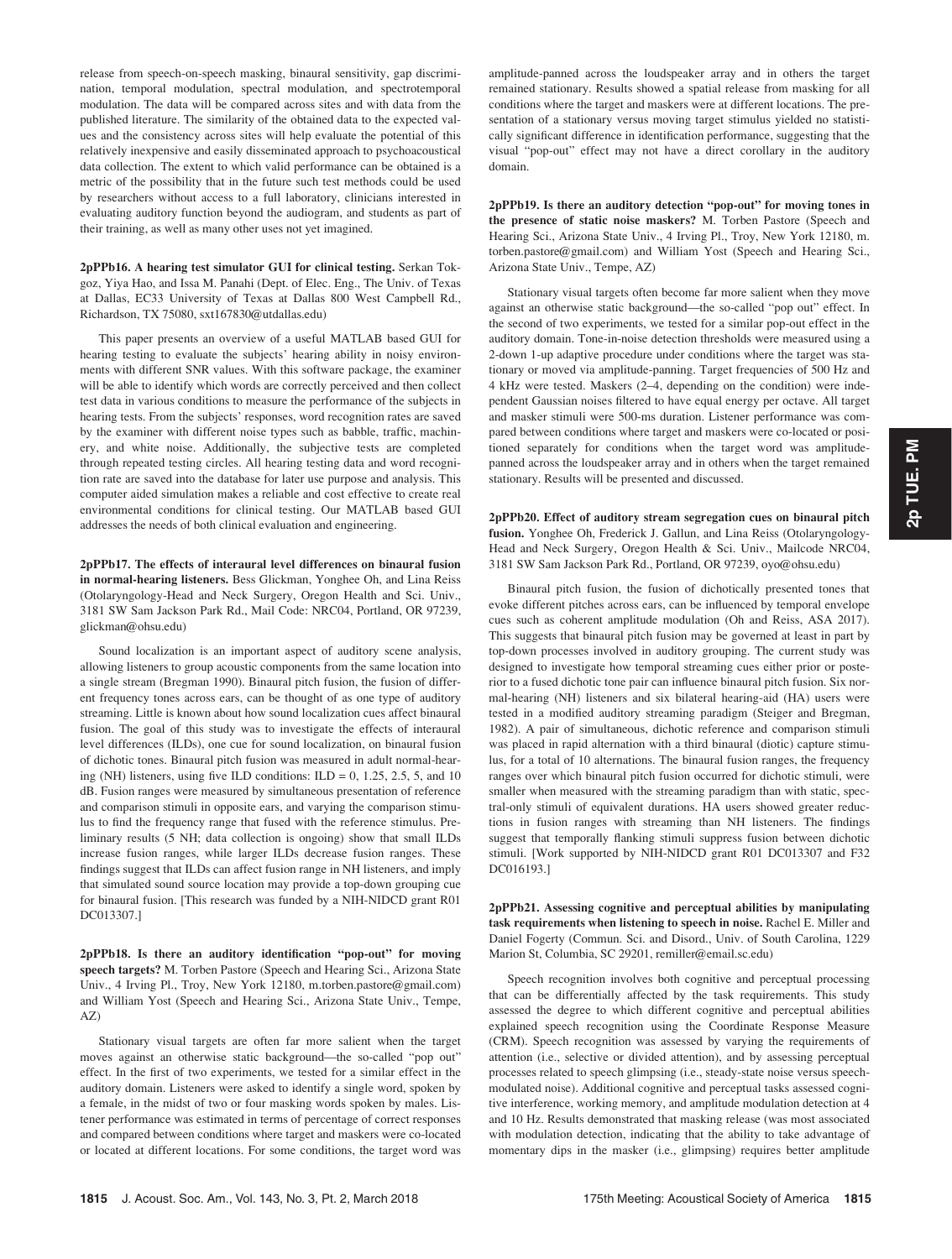modulation detection abilities. In contrast, when attentional constraints were imposed, a measure of cognitive interference was most predictive of performance for reporting keywords spoken by both the target talker (i.e., accurate responses) and competitor (i.e., intrusion responses). Interestingly, our measure of working memory was not correlated with any of the CRM tasks. These results suggest that conditions in which the CRM task is administered (i.e. manipulating noise or attention) can differentially weight separate perceptual and cognitive skills. [Work supported, in part, by NIH/NIDCD.]

#### 2pPPb22. Listening to degraded speech can cause listeners to "wait and see". Steven P. Gianakas and Matthew Winn (Speech & Hearing Sci., Univ. of Washington, 1417 NE 42nd St, Seattle, WA 98105, spgia5@uw.edu)

The "wait and see" approach is described as waiting until hearing the end of a sentence or word before committing to a response. Although people with normal hearing (NH) perceive speech in a very rapid incremental fashion, listeners with cochlear implants (CIs) appear to utilize the wait and see approach in tests of word recognition. Specifically, they not only present with lower accuracy, but do not respond (even with eye gaze) until the utterance is fully or nearly complete. This implies that in addition to poorer accuracy scores, CI listeners might be adopting a different, more reluctant approach to word recognition. To better understand why listeners may adopt a reluctant listening strategy, we examined word recognition with a spectrally degraded speech signal in NH listeners, where eye gaze was tracked as a real-time indicator of commitment to a response. Preliminary results show a decrease in accuracy and a delay in response time for NH listeners when the signal is vocoded. However, the delays were not as extreme as those observed in listeners with CIs. These findings would suggest listeners hearing in a severely degraded condition may change their approach to listening, but only after extensive experience adjusting to the signal.

2pPPb23. Differential effects of hearing loss on neural and behavioral measures of speech perception in noise. Tess K. Koerner (VA RR&D National Ctr. for Rehabilitative Auditory Res., 3125 Holmes Ave. South #204, Minneapolis, WI 55408, koern030@umn.edu) and Yang Zhang (Speech-Language-Hearing Sci., Univ. of Minnesota, Minneapolis, MN)

Understanding speech in background noise is difficult for many listeners, and those with hearing impairment tend to show considerable variability in performance. Event-related potentials (ERPs) and associated cortical oscillations are useful for examining neural responses to speech in various listening conditions and may represent neurophysiological markers of auditory perception. The present study examined the effects of hearing impairment on the neural coding and perception of speech in noise in a group of adult listeners with varying degrees of sensorineural hearing loss. This work was also designed to determine whether cortical ERPs and oscillatory rhythms in various frequency bands can predict the effects of hearing impairment on sentence recognition in noise. Passive N1-P2 and MMN responses were elicited with a double-oddball paradigm containing a consonant and vowel change in background noise. Speech perception was evaluated using phoneme discrimination and sentence recognition in noise tasks. Analysis showed that hearing impairment significantly impacted the MMN response but not the obligatory, sensory N1-P2 complex. Results showed that these objective neural responses may be promising neurophysiological markers of perception in noise across listeners. This work has important implications regarding the use of electrophysiological measures for assessing speech perception in complex auditory environments in clinical populations.

2pPPb24. Human recognition of environmental sounds is not always robust to reverberation. James Traer and Josh McDermott (Brain and Cognit. Sci., MIT, 77 Massachusetts Ave., Cambridge, MA 02139, jtraer@mit. edu)

Reverberation is ubiquitous in natural environments, but its effect on the recognition of non-speech sounds is poorly documented. To evaluate human robustness to reverberation, we measured its effect on the recognizability of everyday sounds. Listeners identified a diverse set of recorded environmental sounds (footsteps, animal vocalizations, vehicles moving, hammering, etc.) in an open set recognition task. For each participant, half of the sounds (randomly assigned) were presented in reverberation. We found the effect of reverberation to depend on the typical listening conditions for a sound. Sounds that are typically loud and heard in indoor environments, and which thus should often be accompanied by reverberation, were recognized robustly, with only a small impairment for reverberant conditions. In contrast, sounds that are either typically quiet or typically heard outdoors, for which reverberation should be less pronounced, produced a large recognition decrement in reverberation. These results demonstrate that humans can be remarkably robust to the distortion induced by reverberation, but that this robustness disappears when the reverberation is not consistent with the expected source properties. The results are consistent with the idea that listeners perceptually separate sound sources from reverberation, constrained by the likelihood of source-environment pairings.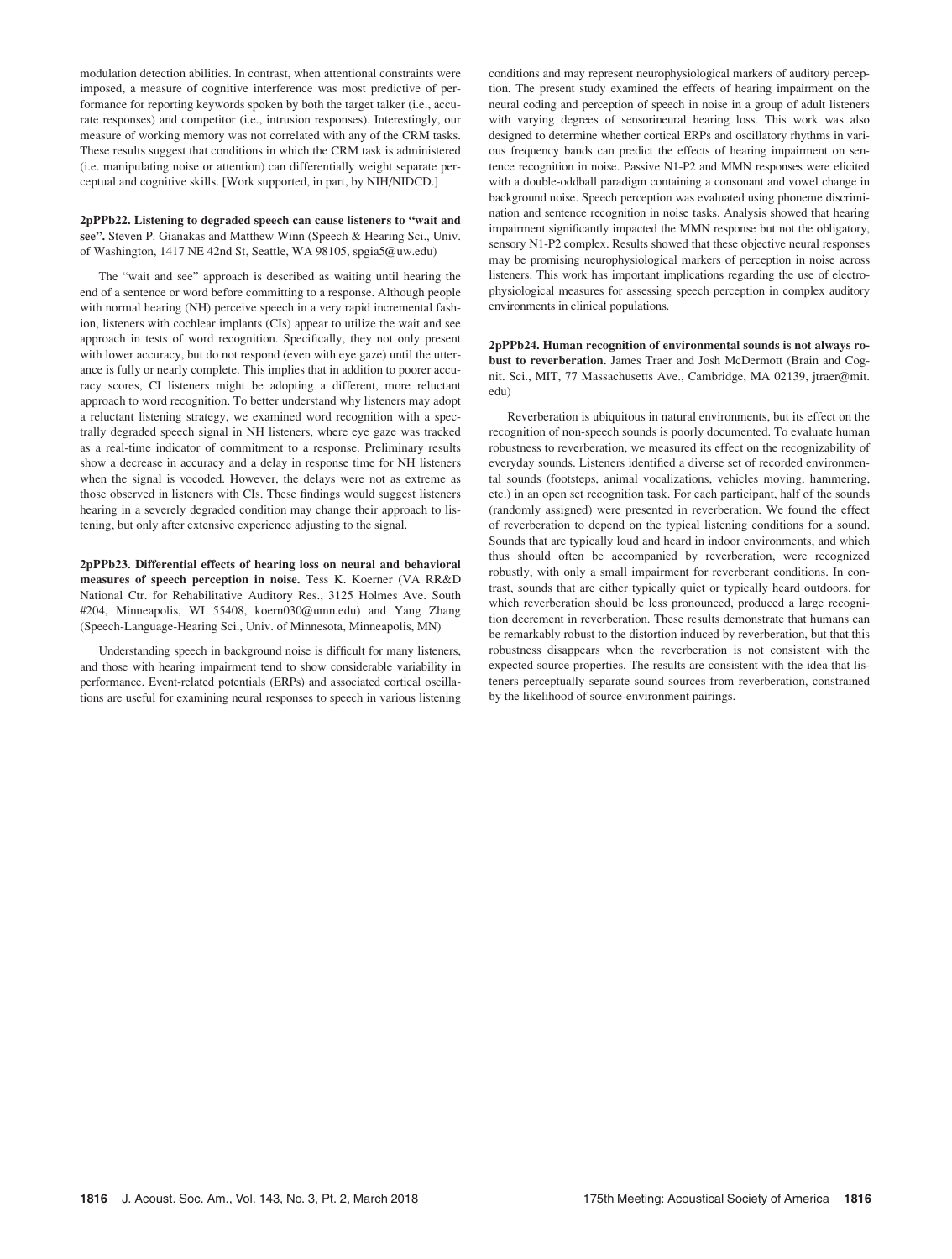# Session 2pSA

# Structural Acoustics and Vibration and Education in Acoustics: Improving Education in Structural Acoustics and Vibration

Brian E. Anderson, Cochair N145 Esc, Brigham Young Univ., MS D446, Provo, UT 84602

Scott D. Sommerfeldt, Cochair

Dept. of Physics, Brigham Young University, N249 ESC, Brigham Young University, Provo, UT 84602

#### Invited Papers

#### 1:00

2pSA1. Using sports equipment for student exploration of vibration and structural acoustics phenomena. Daniel A. Russell (Graduate Program in Acoust., Penn State Univ., 201 Appl. Sci. Bldg, University Park, PA 16802, drussell@engr.psu.edu)

The familiarity which many undergraduate and graduate students have with sports implements (bats, sticks, clubs, rackets, and balls), renders such objects as suitable subjects for student exploration through laboratory projects and homework problems. This paper will illustrate how problems and projects involving baseball bats, tennis rackets, hockey sticks, and golf clubs can arouse student interests in structural acoustics. Homework problems in which students model the contact time between ball and racket, the frequencies of a golf club shaft, the vibration of the face plate in a golf driver responsible for the trampoline effect, and the radiation of sound from structural modes in hollow and spherical balls provide engaging applications of the theory for membranes, flexural bending in beams, boundary conditions, and radiation. Examples will be shown for using baseball bats, cricket bats, hurling and hockey sticks, ping pong paddles, and tennis rackets in more involved laboratory projects. Sports implements also have the advantage of being non-uniform and asymmetric (wide body and thin handle), non-isotropic (wood grain), or involving complicated geometrics (ellipses) so that students can compare simple theory to more complicated realistic systems.

#### 1:20

2pSA2. e<sup>jot</sup> and the time domain in Introductory Engineering Acoustics. Karl Grosh (Dept. of Mech. Eng., Univ. of Michigan, 2350) Hayward St., Ann Arbor, MI 48109-2125, grosh@umich.edu)

Introductory classes in engineering acoustics traditionally focus on frequency domain solutions rather than those in the time domain. While this is somewhat historical in nature, it is also true that extensive coverage of analytic techniques for solving space-time partial differential equations is challenging in one semester. This is not a desirable situation because qualitative and quantitative understanding of the link between the frequency and time domains is often elusive to the new learner of acoustics. Such a deficit stands as a barrier to their deep understanding of the material as well as a knowledge gap of ubiquitous and important techniques. Naturally, computational tools to perform these manipulations are available along with high fidelity digital to analog conversion on students' personal computers. Students now have the capability to play back their simulations to their own ears to compare to experiment. I will present one approach to teaching these concepts to students with no assumed signal processing background using Fourier transforms. I will show how to weave a relatively complicated frequency domain simulation throughout the class and how this model problem can be demonstrated. This same problem also serves to introduce the effects of nonlinear distortion and clipping in transducers.

#### 1:40

2pSA3. 3D-printing and vibration (including resonance). Lawrie Virgin (Dept. of Mech. Eng., Duke Univ., 141 Hudson Hall, Durham, NC 27708-0300, l.virgin@duke.edu)

The material contained in this paper focuses on using 3D printing of relatively simple, flexible structural components and plane frames. The relatively high resolution of modern 3D printers facilitates the production of slender structures, and thus provides an opportunity to exploit geometric parameter variations to enhance a practical understanding of stiffness and vibration. This approach has proved successful in initial inclusion in both the classroom via demonstration models, as well as in the lab in which elementary facilities can be utilized to acquire data. An especially useful facet of this approach is the assessment and justification for modeling simplifications, e.g., judging the circumstances under which the familiar sway assumption is valid in portal frames. Furthermore, minor parametric variations can be easily incorporated into sensitivity studies, and the production of multiple copies of essentially the same geometry promotes an effective use of statistical measurement uncertainty. We then extend this approach to forced vibration, with examples including the vibrating reed tachometer and sympathetic resonance.

2p TUE. PM 2p TUE. PM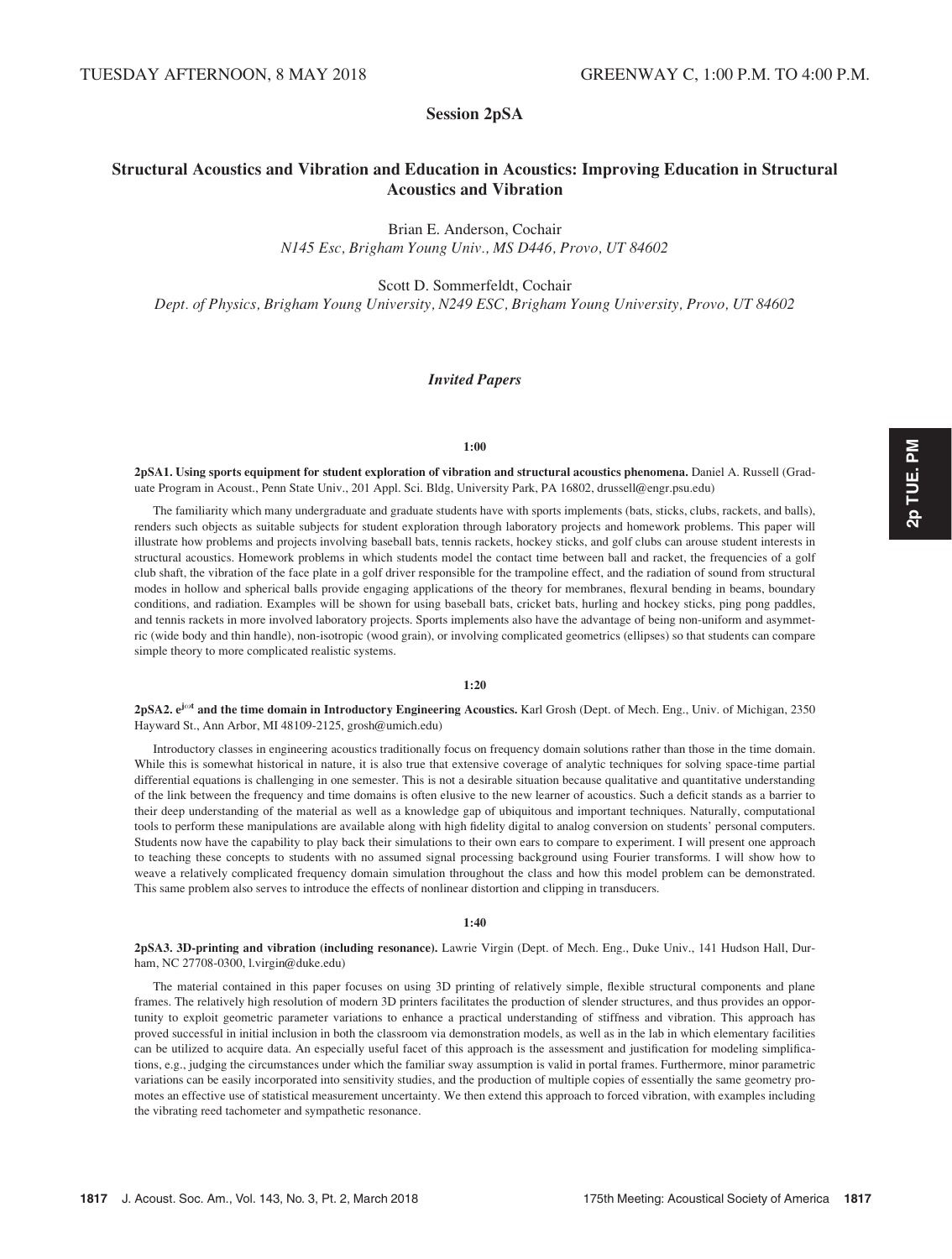#### $2:00$

2pSA4. The acoustic guitar as an experimental platform to teach vibration measurements, modal parameter estimation, and data management. Micah R. Shepherd and Tyler P. Dare (Appl. Res. Lab, Penn State Univ., PO Box 30, Mailstop 3220B, State College, PA 16801, mrs30@psu.edu)

The laboratory class required by Penn State's Graduate Program in Acoustics teaches general experimental methods for acoustics. Students learn the basics of data acquisition, sensor calibration and excitation methods through lectures and performing experiments. This talk will discuss the lab experiment used to teach vibration measurements, basic modal parameter estimation and data management using an acoustic guitar as the experimental testbed. Students are required to develop their own test plan for accelerometer and impact hammer locations and then collect the data using a custom-written LabVIEW data acquisition program. Since the data acquisition involves multiple impact and response locations, the students are required to manage their data in a way that allows for easy mapping of data files to spatial locations. They then estimate the guitar body mode shapes by decomposing the measured mobility matrix into its singular values and right- and left-singular matrices. Finally, the students visualize their results by creating a mesh in MATLAB using the impact locations. By completing all of the steps to perform a modal analysis of an acoustic guitar, the students gain experience in both the practical considerations of modal analysis and experimentation in general.

#### 2:20

2pSA5. Demonstrating structural waves in rods/beams. Scott D. Sommerfeldt (Dept of Phys., Brigham Young Univ., N249 ESC, Provo, UT 84602, scott\_sommerfeldt@byu.edu)

Structures exhibit some interesting properties in that multiple types of waves can propagate, and the behavior of those waves is different. This demonstration focuses specifically on the difference between longitudinal waves in rods and bending waves in beams. As used here, rods and beams can be the same structure, in practice, but the terms are used to help distinguish between the particular type of wave propagation. For these wave types, the theory of wave propagation for rods and beams is quite accurate in predicting the experimental response, and can be readily demonstrated if near-ideal boundary conditions are used. This demonstration uses a rod/beam that has free-free boundary conditions. For longitudinal waves, the resonances of the rod should be perfectly harmonic. For bending waves, the resonances of the beam are unevenly spaced due to the dispersive nature of the bending waves. It will be shown how the results from a simple experimental apparatus match theory very well, and how the two types of structural waves are consistent with each other. This good agreement between theory and experiment can help reinforce these wave concepts in the minds of the students.

#### 2:40

2pSA6. Case studies in teaching and research mentorship for undergraduates in structural acoustics and vibration. Donald B. Bliss, Mauricio Villa, David Raudales, and Linda P. Franzoni (Dept. of Mech. Eng. and Mater. Sci., Duke Univ., 148B Hudson Hall, Durham, NC 27708, donald.bliss@duke.edu)

A hybrid educational model that mixes classroom learning and individual mentoring is presented for junior and senior undergraduates interested in structural acoustics and vibration. In this activity, talented undergraduates take Duke's first graduate level acoustics course and simultaneously take multiple semesters of independent study for academic credit. The independent studies are co-supervised by faculty members and graduate students. The student research projects are individualized and typically separate from ongoing graduate student research. This structure allows the undergraduate students to feel strong ownership, while giving graduate students teaching and mentoring experience, and providing faculty with a vehicle to explore new ideas. Projects typically have both analytical and experimental components that allow the students to develop their proficiency with visualization and computational tools while developing their physical insight. Several case studies are presented that show impressive results and substantial intellectual growth, including examples of long term commitment to a career in structural acoustics.

#### $3:00 - 3:15$

### Contributed Papers

#### 3:15

2pSA7. Seismic-infrasound-acoustic-meteorological sensors to dynamically monitor the natural frequencies of concrete dams. Henry Diaz-Alvarez, Luis A. De Jesus-Diaz, Vincent P. Chiarito, Christopher Simpson, and Mihan H. McKenna (GeoTech. Structures Lab., U.S. Army Engineer Res. and Development Ctr., 208 Gridners PL, Vicksburg, MS 39180, henry. diaz-alvarez@usace.army.mil)

The U.S. Army Engineer Research and Development Center (ERDC) is leading research using seismic-infrasound-acoustic-meteorological (SIAM) arrays to determine structural characteristics of critical infrastructure. Large infrastructure, such as dams, emit infrasound (acoustic energy below that of human perception) at their natural modes of vibration, which are related to their structural condition. To validate the concept and its potential use for monitoring flood control structures, a structural evaluation was conducted at the Portuguese Dam in Ponce, Puerto Rico. The dam's dynamic properties were studied prior to the deployment of SIAM arrays using detailed finite element (FE) models assembled in COMSOL Multiphysics software. The principal natural frequencies of the dam were identified and the fundamental modes were confirmed in the infrasound pass-band. The natural frequencies of 4.8 Hz, 6.7 Hz, and 10.2 Hz, respectively, were determined for the lower modes of vibrations. A total of three SIAM arrays were deployed multiple times over the course of three years. This provided a wide range of data to help understand how the dam's natural frequencies changed due to different loading conditions such as the different reservoir levels. Infrasound test results were compared to resonant frequencies calculated from the dam's transient responses produced by ambient and external load excitations.

#### 3:30

2pSA8. Classroom demonstration of acoustic landmine detection using a clamped soil plate oscillator. Jenna M. Cartron (Phys. Dept., U.S. Naval Acad., 3519 Forest Haven Dr., Laurel, MD 20724, Jcartron11@gmail.com) and Murray S. Korman (Phys. Dept., U.S. Naval Acad., Annapolis, MD)

In landmine detection some mines (constructed out of plastic) are difficult to detect using ground penetrating radar. In acoustic landmine detection, one can detect a vibration profile across the surface of the soil (sand) due to the interaction between the soil column and the elastic top plate.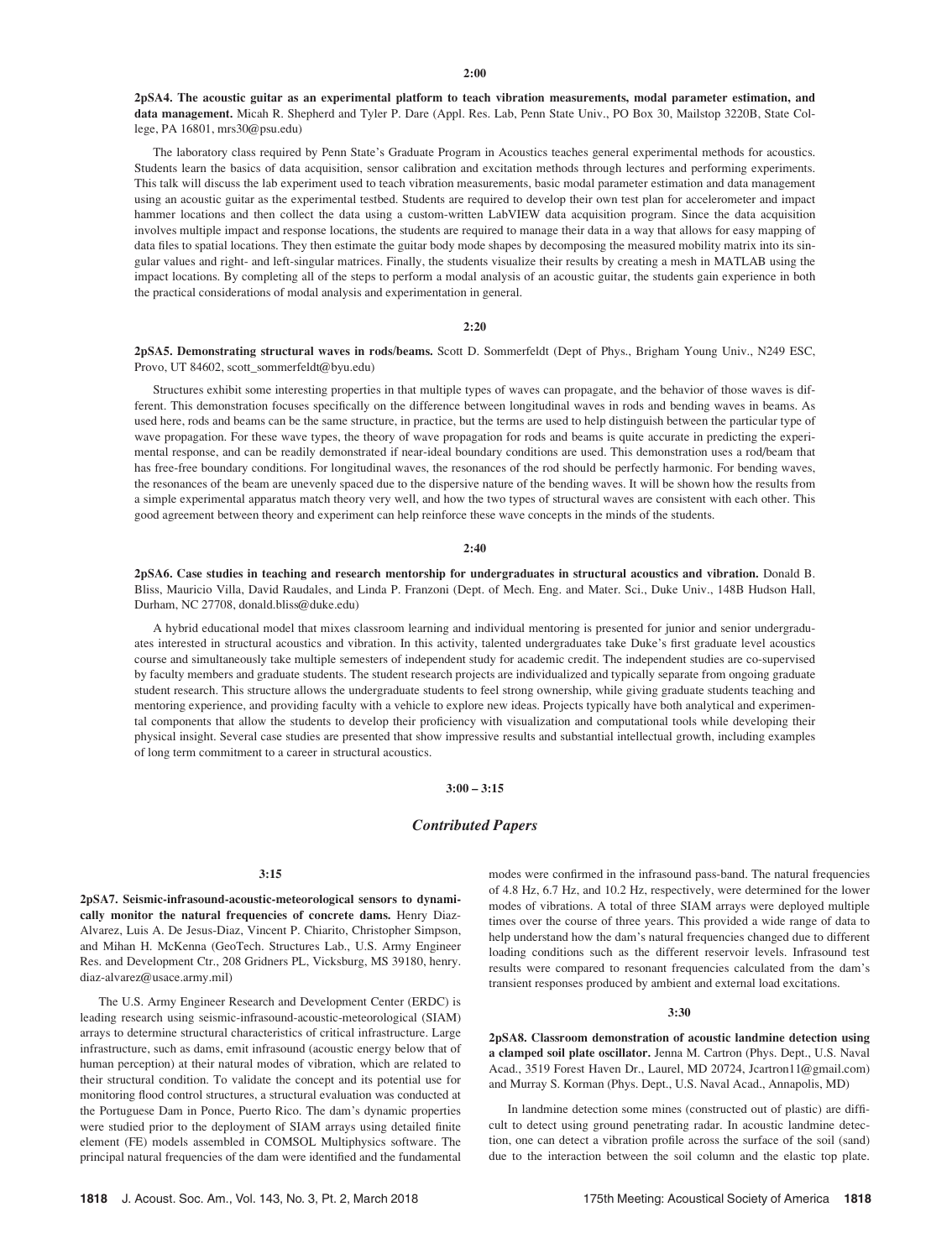Table top classroom demonstrations can bring to life idealized field experiments. The soil plate oscillator (SPO) apparatus models an idealization of an acoustic landmine detection experiment. The clamped circular elastic plate models the top plate of a plastic buried mine while the soil column supported by the elastic plate models the burial depth. An amplified sinusoidal chirp from a sweep spectrum analyzer drives an AC coil placed below a small magnet attached to the underside of the clamped plate—causing vibration. A laser Doppler vibrometer measured the rms particle velocity at 13 scan locations across the 4.5 inch diameter soil surface in sweeps between 50 Hz and 850 Hz. Results show a fundamental mode shape at 184 Hz (with a central peak) and a second mode at 488 Hz (with peaks to the left and right of the null) corresponding to a second vibration mode.

#### 3:45

2pSA9. Classroom demonstration of nonlinear tuning curve vibration and two-tone tests using a column of glass beads vibrating over a clamped elastic plate. Emily V. Santos and Murray S. Korman (Phys. Dept., U.S. Naval Acad., 572 C Holloway Rd., Annapolis, MD 21402, santosemily08@gmail.com)

A soil plate oscillator (SPO) apparatus consists of two circular flanges sandwiching and clamping a thin circular elastic plate. The apparatus can model the acoustic landmine detection problem. Here, uniform spherical glass beads—representing a nonlinear mesoscopic elastic material—are supported at the bottom by the acrylic plate (4.5 inch diam, 1/8 inch thick) and stiff cylindrical sidewalls of the upper flange. A magnetic disk centered and fastened below the plate is driven by an AC coil placed below the magnet. Nonlinear tuning curves of the magnet's acceleration are measured by driving the coil with a swept sinusoidal signal applied to a constant current amplifier. Ten (separate) tuning curve experiments are performed using a fixed column of 350 grams of beads using 1,2,3,…,10 mm diameter beads. The backbone curves (peak acceleration vs. corresponding resonant frequency) exhibit a linear region with comparable slopes, while the detailed curvature vs. bead diameter reveals more structure. A bilinear hysteresis model is useful for characterizing results. In two-tone tests, air-borne sound from two 3 inch diameter speakers drives the bead column surface at closely spaced frequencies near the fundamental resonance. Nonlinearly generated combination frequency tones are compared for each of the ten bead diameter experiments.

# TUESDAY AFTERNOON, 8 MAY 2018 NICOLLET A, 1:00 P.M. TO 4:00 P.M.

# Session 2pSC

# Speech Communication: Clinical Populations (Poster Session)

# Stephanie A. Borrie, Chair

Department of Communicative Disorders and Deaf Education, Utah State University, 1000 Old Main Hill, Logan, UT 84322

All posters will be on display from 1:00 p.m. to 4:00 p.m. To give contributors in this session an opportunity to see other posters, contributors of odd-numbered papers will be at their posters from 1:00 p.m. to 2:30 p.m. and authors of even-numbered papers will be at their posters from 2:30 p.m. to 4:00 p.m.

# Contributed Papers

2pSC1. The relationship between reading ability and categorical perception of spectrotemporal and spectral contrasts in children. Gabrielle O'Brien, Emily Kubota, and Jason D. Yeatman (Inst. for Learning and Brain Sci., Univ. of Washington, 1417 N.E. 42nd St., Box 354875, Seattle, WA 98105-6246, andronovhopf@gmail.com)

Behavioral evidence suggests that dyslexic readers are impaired in processing rapid temporal changes such as formant transitions. It is unclear if this possible impairment is attributable to the dynamic nature of a formant transition, the brevity of the cue, or a general deficit in categorical decision making. We tested categorical perception of speech in 30 children between the ages of 8 and 12 with a range of reading abilities (dyslexic, below average and above average readers) on two stimulus continua: (1) a /ba/-/da/ continuum, in which a 100-ms formant transition provides a spectrotemporal cue, and (2) a /sa/-/sha/ continuum with a purely spectral contrastive cue also lasting 100 ms. Two test conditions probed the interaction of working memory and categorical perception: a single-interval condition and an ABX paradigm. Children with dyslexia showed shallower psychometric functions and more lapses at the continuum endpoints compared to controls. There was no effect of stimulus continuum or test condition. This suggests that dyslexic children are not specifically impaired in their perception of formant transitions. Rather, dyslexic children may be subtly challenged in auditory coding of, or decision making about, temporally brief cues that may be either spectral or spectrotemporal in nature.

2pSC2. Mandarin vowel and tone identification for Mandarin congenital amusics. Mingshuang Li (Dept. of Commun. Sci. and Disord., Univ. of Texas at Austin, 1 University Station A1100, Austin, TX 78712, limingshuang@utexas.edu), Wei Tang (State Key Lab. of Cognit. Neurosci. and Learning & IDG/McGovern Inst. for Brain Res., Beijing Normal Univ., Beijing, China), Chang Liu (Dept. of Commun. Sci. and Disord., Univ. of Texas at Austin, Austin, TX), Yun Nan, wenjing wang, and qi dong (State Key Lab. of Cognit. Neurosci. and Learning & IDG/McGovern Inst. for Brain Res., Beijing Normal Univ., Beijing, Beijing, China)

Recent studies found that the lexical tone processing in Mandarin Chinese was normal for amusics with musical perception disorders, but was degraded for a subgroup of amusics, named tone agnosics. The current study aimed to further explore whether the lexical deficits in tone agnosics were presented in phonetic processing, in particular, diphthong and triphthong. Vowel and tone identifications were examined among three groups of Mandarin-native listeners: tone agnosics (amusics with lexical tone deficits), the pure amusics (with normal lexical processing) and normal controls. Preliminary results showed that tone agnosics had the lowest scores in the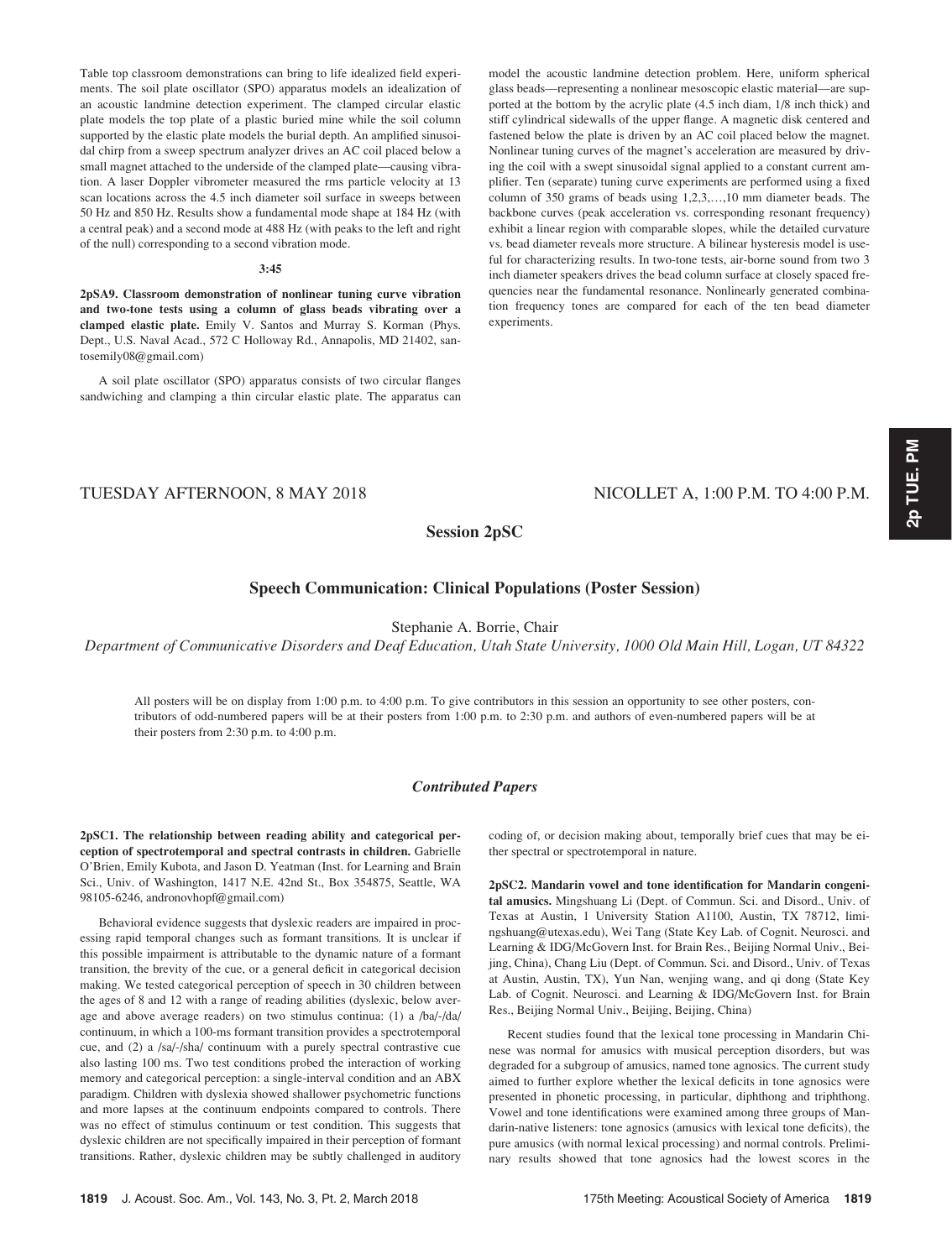identification of vowel-plus-tones, vowels, and tones, while the performances were similar between the pure amusics and normal controls. Moreover, tone agnosics showed deficits not only in lexical tone identification, but also in vowel identification. Particularly, the disadvantages of tone agnosics in both vowel and tone processing appeared to be greater in diphthongs and triphthongs than in monothongs. Speech processing of pure amusics was comparable with that of the control group, although they had deficits in musical disorders, implying that musical perception was separate from speech perception at high-level processing. On the other hand, tone agnosia had deficits in both musical and speech processing.

2pSC3. Effects of congenital blindness on the mismatch responses to Mandarin lexical tone, consonant, and vowel. Jie Feng, Xinchun Wu (Dept. of Psych., Beijing Normal Univ., No.19 XinJieKouWai St., Beijing 100875, China, myonly88@126.com), and Chang Liu (Dept. of Commun. Sci. and Disord., Univ. of Texas at Austin, Austin, TX)

With limited visual input, blind individuals rely more on auditory information to perceive the environmental stimuli. In this study, we investigated the effect of congenital blindness on the Mismatch Negativity (MMN) to Mandarin lexical tones, consonants and vowels using the oddball paradigm. The study included 9 congenitally blind subjects and 10 normal-sighted subjects without hearing impairment, while they are matched on age and verbal IQ. For lexical tone processing, no significant difference was observed between the two groups in MMN latencies or amplitudes, while both groups had larger Mandarin tone MMN on the right and central than on the left. For consonant processing, the MMN amplitude was larger on the left and central than the right only for blind participants, whereas MMN latencies of consonants in both groups were shorter on the right than the left. For vowel processing, blind group had longer MMN latencies than control group. These results suggested that blind individuals had similar pre-attentive lexical tone processing, but they relied more on the left and central hemisphere to differentiate consonants, and it took them more time automatically to process different vowels than the sighted individuals, possibly resulting from the compensatory mechanism of neural reorganization in blind subjects.

2pSC4. Monitoring L-Dopa induced dyskinesias (LID) using speech acoustic measures in patients with Parkinson's disease. Emily Wang (Commun. Disord. and Sci., Rush Univ. Medical Ctr., 600 South Paulina St., 1017 Armour, Chicago, IL 60612, emily\_wang@rush.edu), Leonard A. Verhagen Metman (Neurological Sci., Rush Univ. Medical Ctr., Chicago, IL), Andong Zhan (Dept. of Comput. Sci., Johns Hopkins Univ., Baltimore, MD), and Carly Blodgett (RML Specialty Hospital in Chicago, Chicago, IL)

More than 90% of patients with Parkinson's disease (PD) treated with levodopa for over 5 years will develop motor fluctuations and involuntary movements known as levodopa-induced dyskinesias (LID). Since LID commonly manifested in the head-neck and trunk areas speech is inevitably affected. In this study, eight acoustic speech measures derived from three speech tasks were selected to examine changes in speech acoustics associated with LID. Twenty subjects with PD, ten during the medication-off state without dyskinesia, and ten during the medication-on state with dyskinesia completed the speech tasks. Results revealed that three speech acoustic measures demonstrated sensitivity to changes associated with LID. In order to capture the changes associated with LID throughout medication cycles, ten PD subjects were provided an Android phone with HopkinsPD, an Android phone application, installed. One-minute speech and video samples were simultaneously collected at three time points over a medication cycle (before, peak, and end dose), twice a day (first morning dose and first afternoon dose) and repeated over three days (every other day) at a patient's home. The results were discussed in light of the long-term goal to develop a reliable at home LID Smart-phone monitoring system that uses speech acoustic measures to monitor LID real-time remotely.

2pSC5. Vowel dynamics in persons with aphasia. Caroline A. Niziolek (Commun. Sci. and Disord., Univ. of Wisconsin–Madison, 1500 Highland Dr., Rm. 485, Madison, WI 53705, cniziolek@wisc.edu) and Swathi Kiran (Speech, Lang. & Hearing Sci., Boston Univ., Boston, MA)

Although aphasia is primarily considered a disorder of language, higherlevel grammatical and word-finding deficits are often accompanied by lower-level motoric deficits in the stable production of consonants and vowels. This project investigates the extent to which persons with aphasia (PWA) use feedback to monitor their speech by examining online formant movements during vowel production. PWA and age-matched controls produced 200 repetitions of three monosyllabic words ("eat", "Ed", "add") while neural activity was recorded using magnetoencephalography (MEG). This "speak" condition was interleaved with a "listen" condition in which recorded audio from the speak trials was played back to participants through earphones, serving as a baseline for the neural response. Vowel centering was defined as 2D formant (F1-F2) movement toward the vowel median over the time course of the syllable, lessening acoustic deviation. PWA had greater acoustic variability than controls at vowel onset, but both groups exhibited vowel centering, significantly decreasing variability over the course of the syllable. A hemispheric shift in neural responses to self-produced speech may accompany this corrective movement in PWA. These analyses inform theories of feedforward and feedback influences on speech production in aphasia.

2pSC6. Recovering prosody of a case of foreign accent syndrome. Grace Kuo (Foreign Lang. and Literatures, National Taiwan Univ., 1 Section 4, Roosevelt Rd., Taipei, Taipei City 106, Taiwan, graciakuo@ntu.edu.tw)

Foreign Accent Syndrome (FAS) is a rare disorder characterized by the emergence of a perceived foreign accent following brain damage. In this case study, acoustic analyses were performed on the speech of a Mandarin-speaking female FAS patient at her four doctor's appointments. The reading materials included news in newspaper and a tongue twister. The acoustic analyses include sentence-level intonation and rhythmic measures including %V and PVIs. Results reveal a gradual recovery trajectory from a disfluent stressedtimed pattern to a fluent syllable-timed pattern. A heritage Mandarin speaker and an advanced nonnative speaker recorded the same reading materials. Same acoustic analyses were performed on their speech for comparison.

2pSC7. What does it mean for a voice to be "normal?". Jody E. Kreiman (Head and Neck Surgery, UCLA, 31-24 Rehab Ctr., 1000 Veteran Ave., Los Angeles, CA 90403, jkreiman@ucla.edu), Anita Auszmann (Linguist, UCLA, Los Angeles, CA), and Bruce R. Gerratt (Head and Neck Surgery, UCLA, Los Angeles, CA)

It is rather unclear what is meant by "normal" voice quality, just as it is unclear what is meant by "voice quality" in general. A clearer understanding of what listeners perceive as normal and what strikes them as disordered would benefit both clinical practice, for which a normal sound is presumably the goal of treatment, and the study of voice quality in general. To shed light on this matter, listeners heard 1-sec sustained vowels produced by 200 speakers (100 male and 100 female), half of whom were recorded in the clinic (ranging from mild to fairly severe pathology) and half of whom were UCLA students with no known vocal disorder. Listeners compared 20 voices at a time in a series of sort-and-rate trials, and ordered them in a line according to the severity of perceived vocal pathology. Any voices perceived as normal were placed in a box at one end of the line. Preliminary results indicate that listeners agreed fairly well about which voices were not normal, but not at all about which were normal. Implications of these findings for evaluation of voice in and out of the clinic will be discussed. [Work supported by NIH and NSF.]

2pSC8. The role of rhythm in adaptation to dysrhythmic speech, continued. Stephanie A. Borrie (Dept. of Communicative Disord. and Deaf Education, Utah State Univ., 1000 Old Main Hill, Logan, UT 84322, stephanie. borrie@usu.edu) and Kaitlin Lansford (School of Commun. Sci. and Disord., Florida State Univ., Tallahassee, FL)

Rhythm cues have been shown to be important for deciphering speech in adverse listening conditions, even when the rhythm cues are corrupted. In an initial attempt to document the relationship between rhythm perception and processing of a naturally dysrhythmic speech signal, we found that listeners with expertise in rhythm perception were not advantaged with initial intelligibility of ataxic dysarthria but were significantly advantaged with adaptation to the degraded speech signal [Borrie, Lansford, and Barrett, Journal of Speech, Language, and Hearing Research, 60, 561–570 (2017)]. We speculated that listeners with skills in rhythm perception are better able to exploit experience (familiarization) with the degraded speech, learning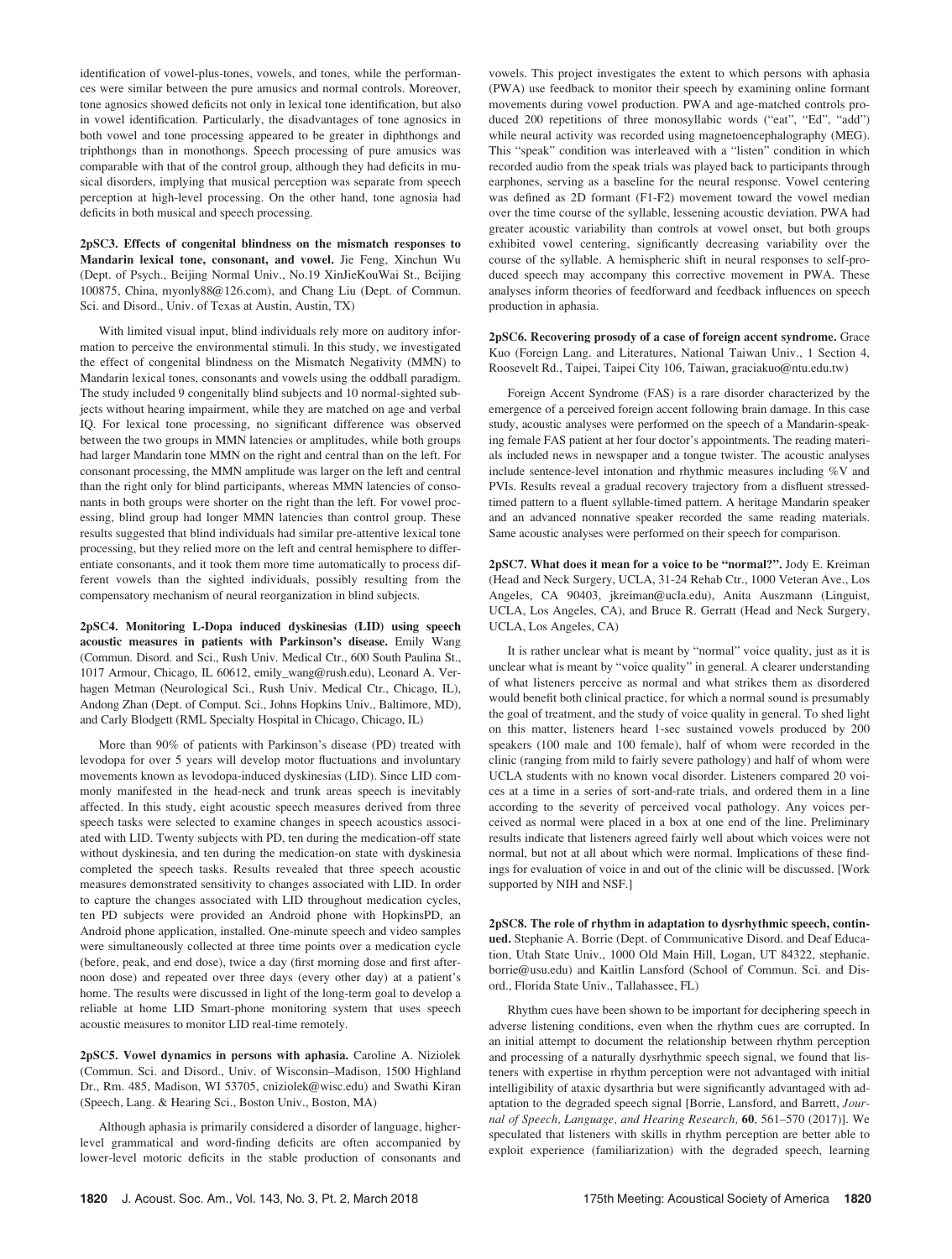something useful about corrupted rhythm cues for subsequent processing. This current study investigated whether the relationship between rhythm perception and perceptual adaptation of dysrhythmic speech, observed in our previous study with ataxic dysarthria, holds for other forms of dysrhythmic speech. Here, we replicate our original study with two different forms of dysarthria: the largely irregular and unpredictable speech of hyperkinetic dysarthria secondary to Huntington's disease, and the relatively regular and predictable speech of hypokinetic dysarthric speech secondary to Parkinson's disease. Results will bear on models of dysrhythmic speech perception as well as clinical practice.

### 2pSC9. The impact of combined degradations: Intelligibility of disordered speech in noise. Sarah E. Yoho and Stephanie A. Borrie (Communicative Disord. and Deaf Education, Utah State Univ., 1000 Old Main Hill, Logan, UT 84321-6746, sarah.leopold@usu.edu)

In the current study, the intelligibility of dysarthric speech in background noise was determined. Speech-shaped noise was mixed with neurologically healthy (control) and disordered (dysarthric) speech at a series of signal-to-noise ratios. In addition, bandpass filtered control and dysarthric speech conditions were assessed to determine the effect of noise on both naturally and artificially degraded speech. Both the amount of noise and type of speech significantly impacted intelligibility, but there was no interaction between the two factors. Thus, it appears that there is no differential effect of noise on dysarthric speech relative to control speech. Despite this lack of interaction, it is important to note that the intelligibility of dysarthric speech was substantially lower than the intelligibility of control speech at each of the signal-to-noise ratios. This supports the idea that patients with dysarthria and their communication partners should be advised to select a favorable listening environment for communication. Lastly, large-scale online crowdsourcing via Amazon Mechanical Turk was utilized to collect data for the current study. Findings and implications for this data collection approach will be discussed.

2pSC10. Linguistic type-frequency in preschool boys and girls with and without hearing loss. Mark VanDam (Speech & Hearing Sci., Washington State Univ., PO Box 1495, Spokane, WA 99202, mark.vandam@wsu.edu), Jenna Anderst (Commun. Sci. Disord., Eastern Washington Univ., Spokane, WA), Daniel Olds, Allison Saur (Speech & Hearing Sci., Washington State Univ., Spokane, WA), and Paul De Palma (Comput. Sci., Gonzaga Univ., Spokane, WA)

Linguistic type-frequency, how many different lexical types are used, has been examined in usage-based models of child language acquisition. In general, it has been shown that exposure to greater type-frequencies increases children's productive use of language and that language in turn bootstraps later development including language and literacy. It is not currently known if pediatric hearing loss impacts the type-frequency of those children's early communicative productions. In this study, we used a public database available via HomeBank [http://homebank.talkbank.org] to examine the type-frequency in 53 cognitively intact children, 37 with mild to moderate hearing loss (HL) and 16 peers who were typically-developing (TD). For each child, we analyzed 15 minutes of high volubility from a representative daylong recording collected in a natural family setting via an audio recorder worn by the child. Results indicate a main effect of sex favoring girls, but no main effect of HL. There were, however, interaction effects in which TD-boys had a greater type-frequency than HL-boys, but TD-girls were lesser than HL-girls. Within the HL group, HL-girls had greater type-frequency than HH-boys, but within the TD group TD-boys had greater type-frequency than TD-girls.

2pSC11. Audiovisual benefit in the perception of foreign-accented speech by cochlear-implant users. Emily Waddington, Brittany N. Jaekel, Anna R. Tinnemore, Sandra Gordon-Salant, and Matthew Goupell (Hearing and Speech Sci., Univ. of Maryland, College Park, 0100 Lefrak Hall, College Park, MD 20742, emily\_waddington@yahoo.com)

When visual and auditory speech cues are presented together, listeners typically obtain an *audiovisual* (AV) benefit, or a boost in speech perception accuracy compared to auditory-only (AO) or visual-only (VO) presentations. Visual cues are particularly important for the speech perception of cochlear-implant (CI) users, who show a greater AV benefit than normal-hearing (NH) listeners. However, whether CI users can utilize visual cues for an AV benefit when the speaker has a foreign accent is unknown. Accented speech can alter auditory (primarily temporal) and visual cues, and is significantly more difficult for CI users in AO listening conditions. We investigated the AV benefit in CI users for unaccented and accented speech, presenting IEEE sentences in VO, AO, and AV conditions. The sentences were spoken by one native English speaker and one non-native English speaker who is a native Spanish-speaker from Peru. Preliminary results reveal that CI users show AV benefits in both unaccented and accented conditions, with substantially larger AV benefits for accented speech. Although visual cues alone may be insufficient for speech perception, CI users may necessitate more reliance on visual cues when presented with auditory cues that have been altered in accented speech.

2pSC12. Processing speed and age predict recognition of spectro-temporally degraded speech. Anna R. Tinnemore (Neurosci. and Cognit. Sci., Univ. of Maryland, College Park, 0100 Samuel J. LeFrak Hall, College Park, MD 20742, annat@terpmail.umd.edu), Lauren Evans (Hearing and Speech Sci., Univ. of Maryland, College Park, Silver Springs, MD), Sandra Gordon-Salant, and Matthew Goupell (Neurosci. and Cognit. Sci., Univ. of Maryland, College Park, College Park, MD)

Cochlear implants (CIs) provide a listener with the temporal envelope of an acoustic signal, but not the spectral fine structure. Speech recognition performance is highly variable among individuals and is often assessed clinically in ideal conditions (over-articulated, clean speech) rather than realworld listening environments. This study examined the effects of age and processing speed on understanding of time-compressed speech by listeners with normal hearing (NH) presented with vocoded speech of varying spectral resolution and listeners with CIs. NH listeners repeated sentences that had been time-compressed to varying degrees (no compression, 20%, 40%, or 60% time compression ratios) and then noise vocoded with various channels (4, 8, or 16 channels or unprocessed), while CI participants repeated unprocessed time-compressed sentences. Performance of age-matched NH listeners on the 4-channel vocoded speech most closely matched CI listeners' performance at each level of time-compression. For NH listeners, age effects were observed on conditions featuring time compression and reduced spectral resolution. Both NH and CI listener groups showed a significant interaction between age and time compression. As difficulty increased (greater time compression for all, fewer channels for NH), cognitive measures of processing speed were correlated with speech recognition performance across all age and listening groups.

2pSC13. How do differences in voice characteristics affect cochlear implant users' speech intelligibility in cocktail-party scenarios? Nawal El Boghdady (Dept. of Otorhinolaryngology, Univ. of Groningen, Univ. Medical Ctr. Groningen, Groningen, Groningen, Netherlands), Etienne Gaudrain (Cognition Auditive et Psychoacoustique, CNRS UMR 5292, Lyon Neurosci. Res. Ctr., Université Lyon 1, Lyon, FR, UMCG, KNO, Huispostcode BB20, PO box 30.001, Groningen 9700 RB, Netherlands, etienne.gaudrain@cnrs.fr), and Deniz Baskent (Dept. of Otorhinolaryngology, Univ. of Groningen, Univ. Medical Ctr. Groningen, Groningen, Netherlands)

Speech intelligibility in the presence of multiple competing talkers the cocktail-party — is quite challenging for cochlear implant (CI) users. Previous literature has indicated abnormalities in CI users' perception of principal vocal cues (fundamental frequency, F0, and vocal-tract length, VTL), which have been shown to benefit normal hearing (NH) listeners in distinguishing between target and masking speakers in speech-on-speech (SOS) tasks. The hypothesis posited here is that CI users are also expected to benefit from voice differences between target and masking speakers, albeit at a smaller rate compared to NH listeners. Thus, in this study, the benefit in performance in two SOS tasks was measured for both NH (19 participants) and CI users (18 participants) as a function of systematically varying F0 and VTL of the masking talker relative to the target speaker. Results indicate that, contrary to the posited hypothesis and to NH listeners who benefit from differences in F0 and VTL between target and masker, CI users (i) do not benefit from differences in F0, and (ii) demonstrate a slight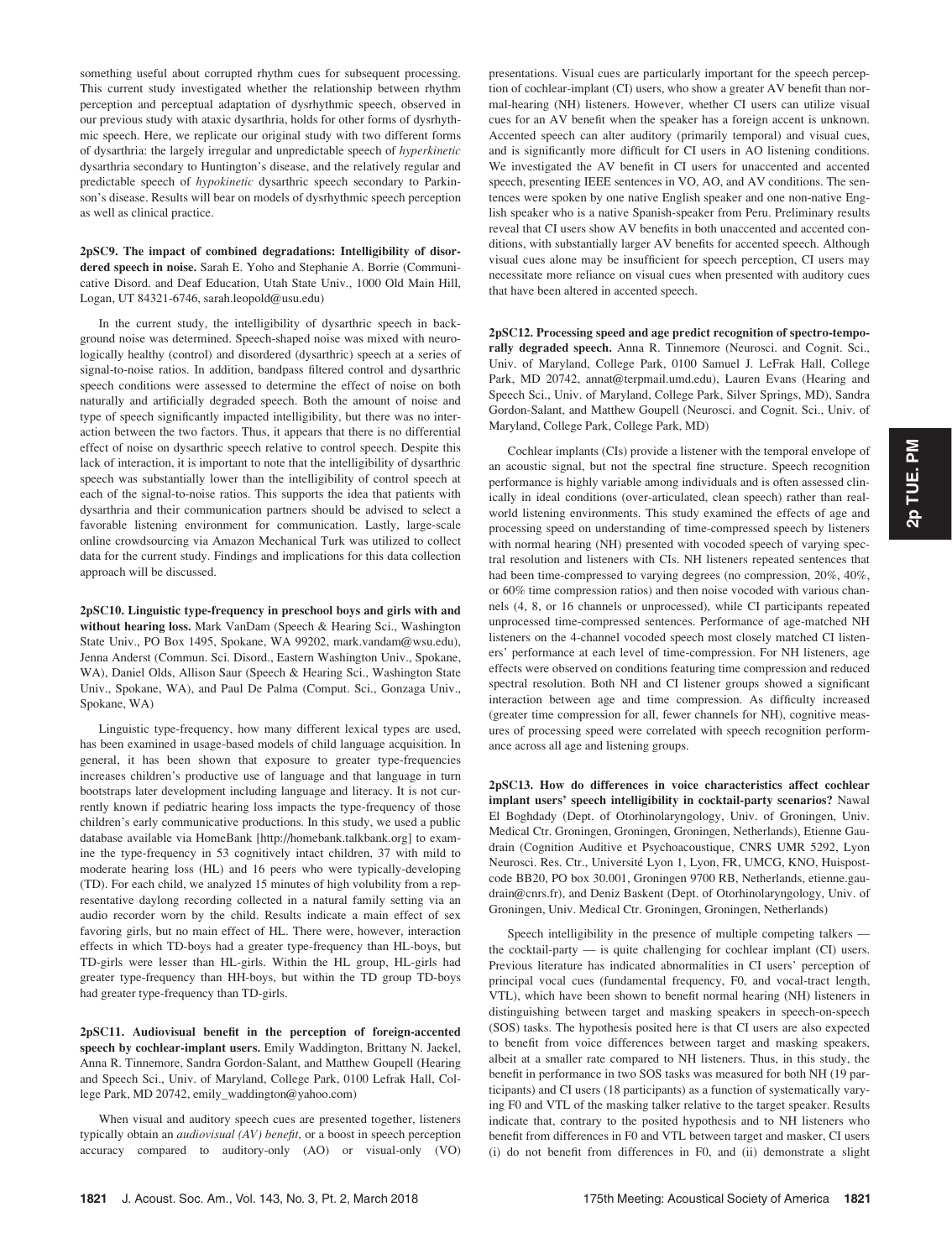decrease in performance as the difference in VTL is increased. These data have implications on sound coding strategies that should be developed to address these perceptual deficits in CI users. [Funding: The University Medical Center Groningen (UMCG), Advanced Bionics, Netherlands Organization for Scientific Research (NWO), VICI Grant No. 91817603.]

2pSC14. Developing finer-grained methods for analyzing word recognition performance by individuals with cochlear implants. Tzu-Ling J. Yu (Speech-Language-Hearing Sci., Univ. of Minnesota, Twin Cities, 1983 Knapp St., Apt. E4, Falcon Heights, MN 55108, yuxxx583@umn.edu), Sarah J. Rosen (Speech-Language-Hearing Sci., Univ. of Minnesota, Twin Cities, St. Paul, MN), Benjamin Munson, and Robert S. Schlauch (Speech-Language-Hearing Sci., Univ. of Minnesota, Twin Cities, Minneapolis, MN)

Cochlear implant (CI) listeners experience overall improvement in speech recognition abilities, but a considerable amount of variability still remains among these individuals. Data from simulated CI listening conditions also show wide variability in monosyllabic word recognition ability. In an adverse simulated condition (2 spectral channels using sinusoidal carriers), the word score can be nearly 0 for some adults with normal hearing. These floor effects pose a challenge for researchers, as they lead to data compression. When analyzing the performance by phonemes, the increase in scores may remove the floor effect. The purpose of this study is to establish the chance performance rate for NU-6 consonant-vowel-consonant (CVC) word lists analyzed by phonemes. To determine this, we randomly paired words from the NU-6 list with CVC words from an on-line corpus of English, the English Lexicon Project, and scored the matches by phonemes using dictionary pronunciations. Thousands of runs of these random pairings were used to generate expected baseline accuracy ranges. These results were compared with individual, behavioral data from people listening to NU-6 words processed using 2-channel sinusoidal vocoders to determine if participants were performing better than chance when scoring by phonemes.

2pSC15. Quality and quantity of infant-directed speech by maternal caregivers predicts later speech-language outcomes in children with cochlear implants. Laura Dilley, Elizabeth Wieland, Matthew Lehet, Meisam K. Arjmandi (Michigan State Univ., Dept. of Communicative Sci. and, East Lansing, MI 48824, ldilley@msu.edu), Derek Houston (The Ohio State Univ., Columbus, OH), and Tonya Bergeson (Butler Univ., Indianapolis, IN)

Caregivers speaking to children often adjust segmental and suprasegmental qualities of their speech relative to adult-directed (AD) speech. The quality and quantity of infant-directed (ID) speech has been shown to support word learning and word segmentation by normal-hearing infants, but the extent to which children with cochlear implants (CIs) benefit linguistically from ID speech is unclear. The present study investigated the extent to which the quantity and quality of ID speech produced in the lab by each of 40 mothers to her child with a CI predicted the child's speech-language outcome measures at two years post-implantation. Multiple measures of ID and AD speech for each mother were taken, including ID speech quantity in one minute, and several measures of ID speech quality, including fundamental frequency characteristics, speech rate, and the area of the vowel triangle formed by corner vowels in F1-F2 space. Forward stepwise regression showed that both quantity and quality of speech significantly predicted language outcomes measured by the Preschool Language Scales, Peabody Picture Vocabulary Test, and the Reynell Developmental Language Scales. These results support the hypothesis that hearing more ID speech that has acoustic modifications typical of IDS promotes language proficiency in children with CIs.

# TUESDAY AFTERNOON, 8 MAY 2018 GREENWAY H/I, 1:00 P.M. TO 5:15 P.M.

# Session 2pSP

# Signal Processing in Acoustics, Psychological and Physiological Acoustics, Architectural Acoustics, and Noise: Acoustics of Virtual and Augmented Reality

Buye Xu, Cochair

Signal Processing Research, Starkey Hearing Technologies, 6600 Washington Ave. S, Eden Prairie, MN 55344

Jens Meyer, Cochair mh acoustics, 38 Meade Road, Fairfax, VT 05454

# Invited Papers

#### 1:00

2pSP1. Robust data-independent object-related transfer function-based beamformer design for remote listening applications. Hendrik Barfuss, Michael Buerger, and Walter Kellermann (Chair of Multimedia Communications and Signal Processing, Friedrich-Alexander-Universität Erlangen-Nürnberg, Wetterkreuz 15, Erlangen 91058, Germany, hendrik.barfuss@FAU.de)

Virtual reality offers users to experience remote acoustic scenes which are captured in the original environment by a microphone array carried by, e.g., a third person or a robot. To extract and preserve the spatiotemporal nature of specific sounds of interest in the original acoustic environments, data-independent acoustic beamforming appears to be a suitable technique. In this work, we present recent work on robust data-independent beamformer design which is applicable to unconstrained sensor topologies and allows for an intuitive control of the beamformer's robustness. Combined with the concept of polynomial beamforming, flexible beam steering in real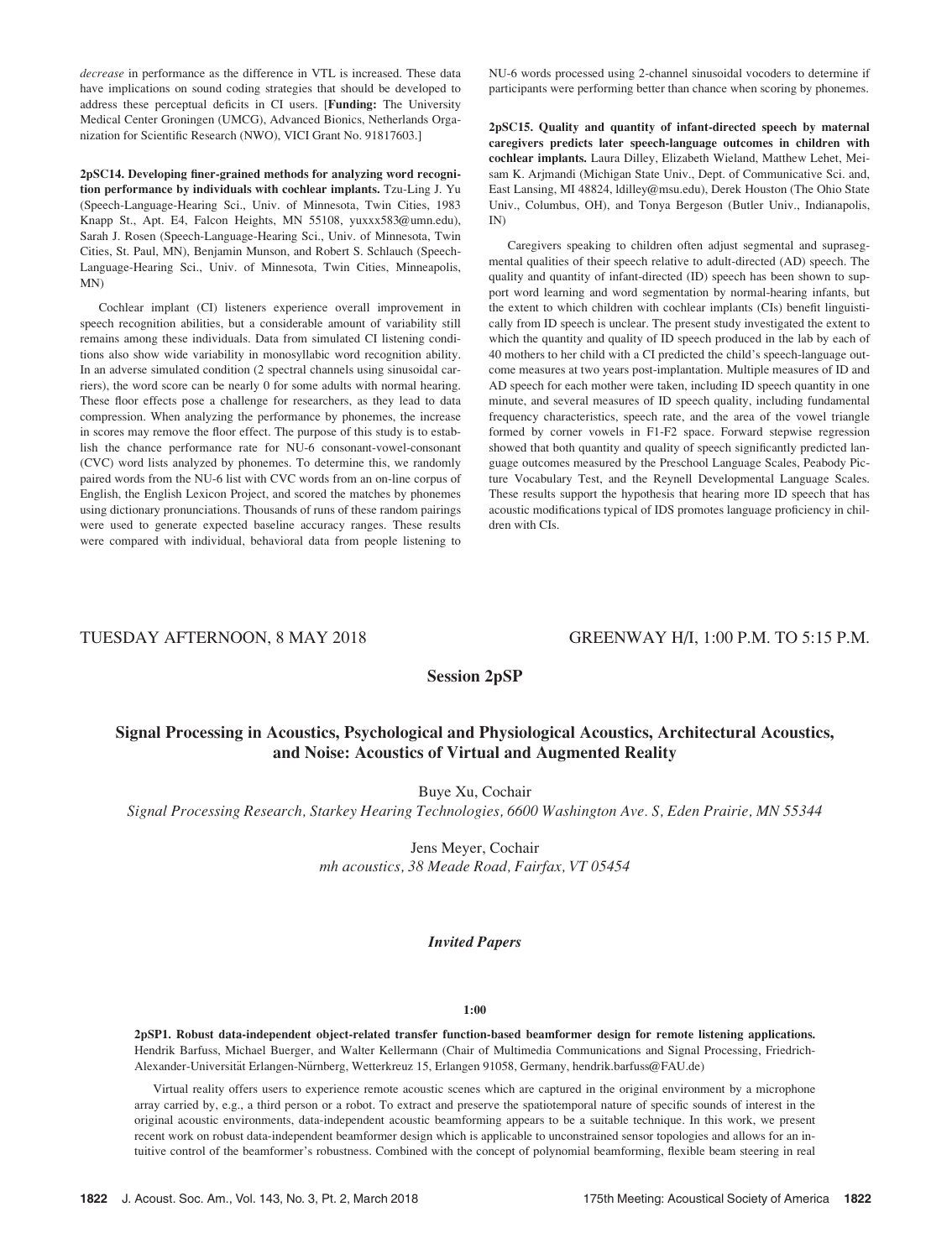time is possible. Consequently, the beamformer design is well suited for remote listening applications. If the beamformer design is applied to a microphone array, which is integrated into a scatterer, object-related transfer functions (ORTFs) need to be incorporated into the beamformer design. We briefly discuss selected approaches to obtaining the required ORTFs in this work. Finally, we present exemplary results of our robust beamformer design, carried out for a 12-element microphone array integrated into the head of a humanoid robot.

#### 1:20

2pSP2. A planar array of differential microphones for 3D sound capture. Thushara D. Abhayapala, Prasanga N. Samarasinghe, and Hanchi Chen (Res. School of Eng., The Australian National Univ., Canberra, ACT 2601, Australia, thushara.abhayapala@anu.edu.au)

Three dimensional soundfield decomposition based on spherical harmonic analysis is becoming an integral part of 3D audio for virtual and augmented reality systems. Spherical harmonic analysis reveals the underlying characteristics of the soundfield, thus allowing high accuracy manipulation and analysis of the soundfield. This requires a microphone array with 3D pick up capability to detect the soundfield. A well-studied type of such array configuration is the spherical array. Since its geometry coincides with the spherical harmonics, the sound signal captured by a spherical microphone array is well-suited for the spherical harmonic transform. The placement of microphones on a spherical array has to follow a strict rule of orthogonality of the spherical harmonics which limits the flexibility of the array configuration. The spherical shape of the array also pose difficulties on implementation as well as practical usage. Recently, the authors presented the theory and design of a compact hybrid microphone array distributed on a 2D plane for three dimensional soundfield analysis. The proposed array uses a combination of omnidirectional microphones and differential microphones placed along multiple circles on the X-Y plane. In this paper, we present the practical implementation of a prototype array based on the above design.

#### 1:40

2pSP3. Modal beamformer analysis of ambisonics decoders. Jens Meyer (mh Acoust., 38 Meade Rd., Fairfax, VT 05454, jmm@mhacoustics.com), Gary W. Elko (mh Acoust., Summit, NJ), and Steven Backer (mh Acoust., San Francisco, CA)

Ambisonic recording and playback is experiencing a revival with the introduction of higher-order Ambisonics (HOA) and is included in the recent MPEG-H and ATSC 3.0 standards. Higher-Order Ambisonics processing results in an improved spatial resolution compared to the original first-order Ambisonics proposed in 1970s. From a signal processing point of view, Ambisonics is a two-step process. In the first step spherical harmonic signals are generated by an Ambisonic encoder. Based on these spherical harmonic signals an Ambisonic decoder generates the output signals in the second step. Many different decoder flavors have emerged over time. Various decoder designs are motivated by different optimization criterion for the resulting soundfield. In this presentation we will analyze the Ambisonic decoders based on the fact that the two-step Ambisonics processing is closely related to spherical harmonic modal beamforming. It is shown that the decoder output signals can be interpreted in terms of beampatterns. The resulting beampatterns for the different decoders are computed and some performance criteria are presented.

#### 2:00

2pSP4. Directional emphasis in ambisonics. W. Bastiaan Kleijn (Google, Inc., Wellington, New Zealand), Andrew Allen, Jan Skoglund, and Felicia S. Lim (Google, Inc., 345 Spear St., San Francisco, CA, bitllama@google.com)

We describe an ambisonics enhancement method that increases the signal strength in specified directions at a low computational cost. The strengthening method is referred to as a utilization of an enhancement operator. The operator can be used in a static setup to emphasize the signal arriving from a particular direction or set of directions, much like a spotlight amplifies the visibility of objects in one direction. It can also be used in an adaptive arrangement where it sharpens the directionality and reduces the distortions in timbre associated with low-degree ambisonics representations. The enhancement operator can be applied directly to time-domain ambisonics representations but also to time-frequency ambisonics representations.

#### 2:20

2pSP5. A hybrid real-time auralization system for binaural reproduction of virtual acoustic environments with simulated room acoustics adapted for hearing aid users. Florian Pausch, Lukas Aspöck (ITA, RWTH Aachen Univ., Aachen, NRW, Germany), Michael Vorlaender, and Janina Fels (ITA, RWTH Aachen Univ., Kopernikusstr. 5, Aachen 52056, Germany, mvo@akustik.rwth-aachen. de)

A recently developed binaural real-time reproduction system has been extended with an interface to research hearing aids allowing for the conduction of auditory research on subjects with hearing loss. Simulated hearing aid signals based on measurements of generic hearing aid-related transfer functions are additionally processed on a master hearing aid to emulate conventional hearing aid algorithms and played back through the hearing aid receivers. Designed for subjects with mild to moderate hearing loss, the system also facilitates the use of residual hearing capabilities by simulating an external sound field based on generic head-related transfer functions which is reproduced via loudspeakers and acoustic crosstalk cancellation filters. For increased ecological validity, plausible room acoustics are simulated using adjusted simulation models relying on geometrical acoustics. The proposed system was evaluated objectively on different levels by investigating the listening environment and various system components, running a benchmark analysis on the acoustical simulation and auralization, and measuring the combined system latency.

# 2:40–2:55 Break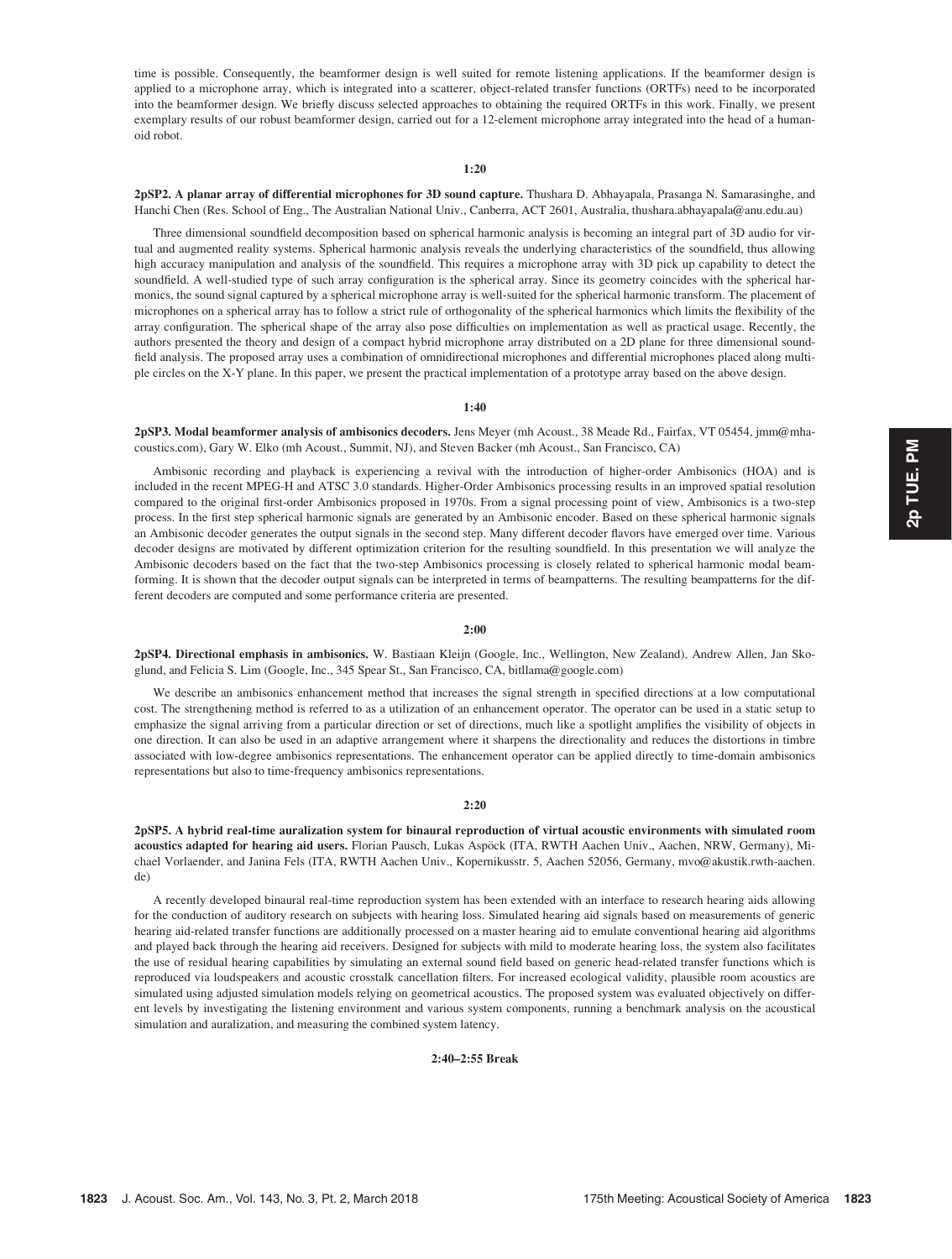2pSP6. High-resolution room virtualization using first-order source-and-receiver-directional room impulse responses. Franz Zotter, Franck Zagala, Markus Zaunschirm, and Matthias Frank (Inst. of Electron. Music and Acoust., Univ. of Music and Performing Arts, Inffeldfasse 10/3, Graz 8010, Austria, zotter@iem.at)

Virtual acoustic environments benefit from involving the source and receiver directivity to become fully interactive. In this contribution we discuss virtualization of a room based on measured source-and-receiver-directional room impulse responses (SRD RIR), captured by first-order-directional source and receiver arrays. Low order arrays may in some ways overcome a directional versus temporal resolution trade off one encounters in directional measurements. This is done by employing the spatial decomposition method of room impulse responses on both the first-order source and receiver side. We discuss the result of these resolution-enhanced and efficiently measured SRD RIR based on a comparative listening experiment involving the variable-directivity icosahedral loudspeaker (IKO), a spherical beamforming loudspeaker array, whose perceptual sculptural effects have been studied in a room. For the virtualization of the IKO, high resolution directivity measurement of the IKO are inserted, and for its rendering, a high-resolution set of head related impulse responses (HRIRs).

#### 3:15

2pSP7. A raytracing method to create inhomogeneous wave fields for collaborative virtual reality systems. Jonas Braasch (School of Architecture, Rensselaer Polytechnic Inst., 110 8th St., Troy, NY 12180, braasj@rpi.edu)

A new rapid, raytracing method was developed and implemented for collaborative virtual reality systems. The goal of the method was to auralize historic acoustic venues in Rensselaer's Collaborative-Research Augmented Immersive Virtual Environment Laboratory (CRAIVE-Lab). The CRAIVE-Lab provides a physical/digital environment for collaborative tasks using seamless video from multiple projectors and a 128-channel wave-field system with 6 additional ceiling loudspeakers. For the raytracing method, scanned floor plans are marked up by the user to create a two-dimensional geometric room model to calculate the temporal and spatial early-reflection pattern for the horizontal array of 128 loudspeakers resulting in an individual impulse response for each of the 128 loudspeakers. For this purpose, the loudspeaker array is virtually placed within the floor plan to calculate the impulse responses at each loudspeaker position considering the angles of incidence. The user can define wall materials and a directivity pattern for each sound source. The late reverberation tail is generated using a stochastic model based on the volume and surface characteristics of the space. An individual exponentially decaying reverberation tail is computed for each of the 134 loudspeakers with frequency-specific decay times. [Work supported by NSF Grant Nos. #1229391 and CISL.]

#### 3:35

2pSP8. Achieving realism and repeatability of an orchestra simulated within a concert hall. Matthew T. Neal and Michelle C. Vigeant (Graduate Program in Acoust., Penn State Univ., 201 Appl. Sci. Bldg., University Park, PA 16802, mtn5048@psu.edu)

Virtual acoustic techniques can allow for direct comparison between concert halls, but care must be taken to ensure the virtual reconstruction connects back to the subtle perceptions of the real environment. To achieve better realism with repeatability between measured halls, a compact spherical loudspeaker array is being used to simulate an orchestra. This sound source is placed at twenty different source locations around the stage. For each instrument measurement position, a swept-sine signal is processed to radiate from the source with a particular instrument's directivity, and the spatial room impulse response (RIR) is measured. This processing is accomplished through filters designed from an instrument directivity database measured with 32 microphones. For each instrument, a set of full-frequency filters, one for each loudspeaker driver, were designed from one-third octave band spherical harmonic weights. These processing techniques are directly analogous to higher order Ambisonics (HOA). In the audience, a 32-element spherical microphone array is used to capture the spatial RIR, and each measurement is convolved with single-instrument anechoic recordings and auralized using HOA. Separate auralizations of each instrument are combined together into a full-orchestral auralization. The measurement setup, filter design, and equalization techniques will be presented. [Work supported by NSF Award 1302741.]

#### 3:55

2pSP9. Perceived stability and localizability in binaural reproduction with sparse HRTF measurement grids. Zamir Ben-Hur (Oculus & Facebook and Ben-Gurion Univ. of the Negev, Be'er Sheva, Be'er Sheva 8410501, Israel, zami@post.bgu.ac.il), David L. Alon (Oculus & Facebook, Ashkelon, Israel), Boaz Rafaely (Elec. & Comput. Eng., Ben-Gurion Univ. of the Negev, Beer Sheva, Israel), and Ravish Mehra (Oculus & Facebook, Redmond, Washington)

With the increased popularity of virtual reality applications, the need for high fidelity spatial audio has emerged. Reproduction of high quality spatial audio requires high resolution individualized head-related transfer functions (HRTFs). However, these are typically unavailable as they demand a large number of measurements and specialized equipment. Given sparse measurements, it is necessary to spatially interpolate the HRTF before employing it in binaural reproduction. Prior studies suggested the use of spherical-harmonics (SH) representation as the basis for the interpolation. However, interpolation of sparse measurements may lead to errors due to spatial aliasing and SH series truncation. In this study, the effects of these errors on the perceived acoustic scene stability and on the localizability of the virtual sound source are investigated numerically, as well as perceptually. Experimental results indicate a significant effect on both attributes due to truncation error, while the effect of the aliasing error is less dominant.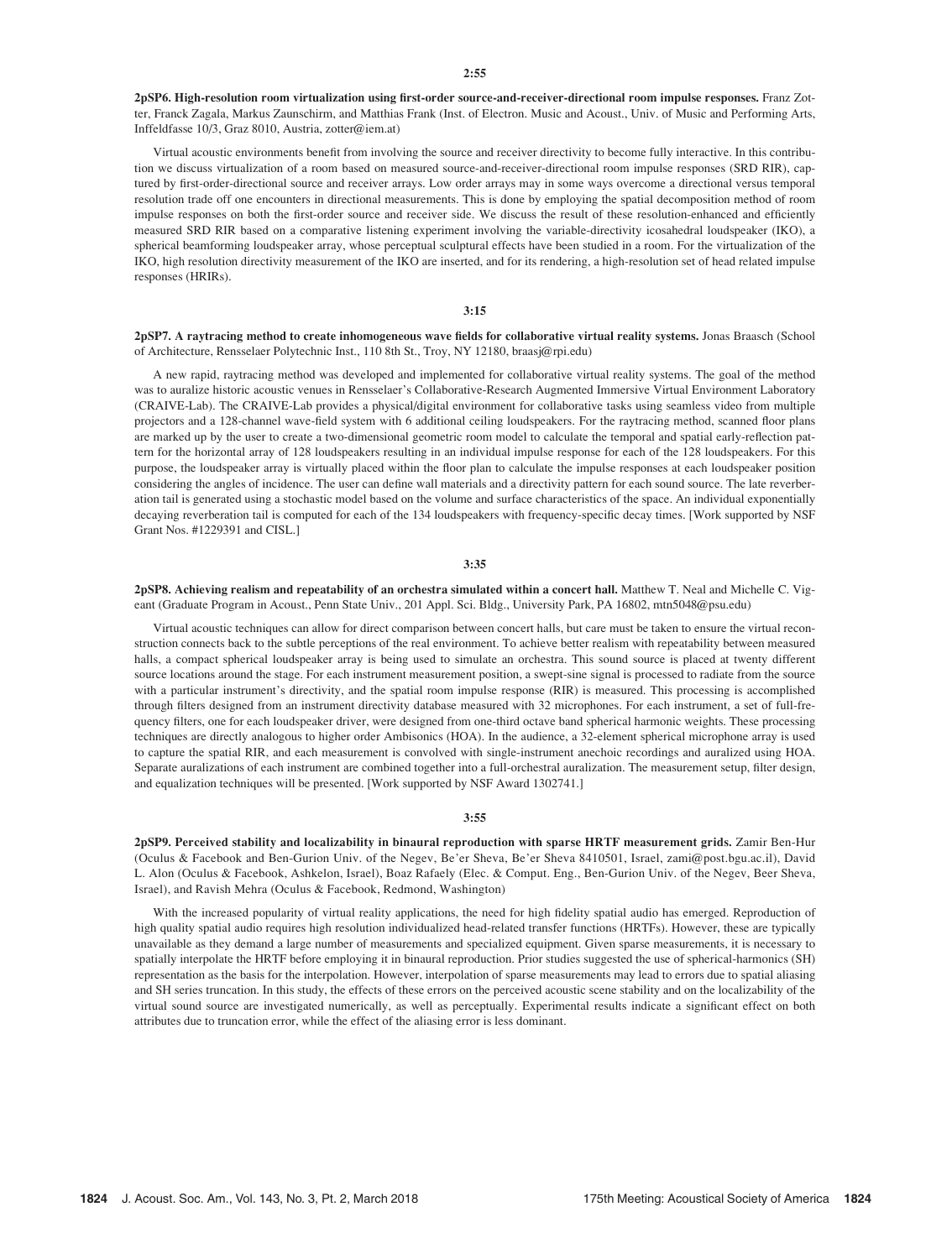2pSP10. A computational framework for objective assessment of spatial audio wavefields. Mark F. Bocko and Steven Crawford (ECE Dept., Univ. of Rochester, Rochester, NY 14627, bocko@ece.rochester.edu)

Fusion of binaural acoustic stimuli by humans to form spatial perceptions of virtual sound sources may be described in terms of the cross-coherence properties of a binaurally sampled acoustic wavefield. In this paper, a computational framework for predicting listener perception of acoustic wavefields is presented. A plane-wave expansion of the wavefield, with component amplitudes and phases described by random variables, provides a complete description of the wavefield's spatio-temporal coherence properties. The acoustic source locations and the signals driving the sources, the listening space acoustic response, the location, head orientation, and physiological characteristics of the listener's pinnae, head, and shoulders, and an explicit model of the human auditory system, including the peripheral auditory system and central binaural fusion process, comprise the full model. The source signals serve as inputs to the model and listener percepts indicating the locations and extent in space of the perceived virtual acoustic sources, are the outputs. The framework, which can accommodate constituent sub-models with varying levels of detail and sophistication, provides a useful framework to support the ongoing development of spatial sound rendering systems for applications such as cinema, teleconferencing, and virtual and augmented reality.

#### 4:30

2pSP11. A customizable artificial auditory fovea. Christopher N. Casebeer and Ross K. Snider (Elec. and Comput. Eng., Montana State Univ., Cobleigh 541, Bozeman, MT 59715, christopher.casebee1@msu.montana. edu)

Neuroscience shows that auditory neurons extract a variety of specific signal parameters such as frequency, amplitude modulation, frequency modulation, and onsets. Furthermore, biology gives us examples of auditory foveae in bats and owls where there is overrepresentation of behaviorally relevant signal parameters. This shows that biology finds nuances of these parameters to be more important than compact coding considerations such as orthonormal basis functions. In contrast to typical spectrogram approaches where a specific time window is chosen and where the Fast Fourier Transform provides non-overlapping orthogonal rectangular tilings, we start with the smallest tiling possible. The uncertainty principle gives us this tiling as the Gaussian modulated sinusoid. We can rotate this tiling in the time-frequency plane, which gives us a chirplet. We then construct many chirplets (a chirplet set) centered at the same time-frequency point. We then find the chirplet that best matches the signal at this point. Our ability to sample at arbitrary locations in the time-frequency plane with different chirplet sets gives us the ability to create customizable artificial auditory foveae. We use this chirplet front-end for a classification task of identifying Marmoset vocalizations and comparisons to typical spectrogram methods for audio classification are made.

#### 4:45

2pSP12. Automatic recognition and immersive representation of environmental soundscapes. Mallory M. Morgan and Jonas Braasch (Rennselaer Polytechnic Inst., Greene Bldg, RPI, Troy, NY 12180, morgam11@rpi. edu)

The goal of this research is to automatically analyze a spatial auditory scene using a 16-channel spherical microphone array and produce an automatic transcript of events that occurred in different directions. The system can be used to establish an automatic protocol for collaborative business meetings or to monitor natural environments. This paper focuses on the automatic data collection of environmental and animal sounds in conjunction with the RPI/IBM Jefferson Project to sensor Lake George, NY. The amount of audio data required for bioacoustics monitoring and other applications is often too large to manually sort the data. Consequently, automatic environmental sound recognition techniques have to be applied to automatically (1) identify and extract relevant acoustic stimuli and (2) classify these stimuli after a training period. Using spatial audio data collected over days in forested areas in Upstate New York, information is automatically extracted and analyzed to find the most relevant parts of these large data sets. The analysis can then be used to create an automated non-linear timelapse to summarize the events that occurred and meaningfully re-represent them in our immersive virtual environment, CRAIVE-Lab -- together with the collected visual material. [Work supported by NSF No. 1631674 and CISL.]

#### 5:00

2pSP13. Multiple sound-source localization and identification with a spherical microphone array and lavalier microphone data. Jonathan Mathews and Jonas Braasch (Architectural Sci. - Architectural Acoust., Rensselaer Polytechnic Inst., 110 8th St, Greene Bldg., Troy, NY 12180, mathej4@rpi.edu)

Spherical microphone arrays have attained a considerable amount of interest for their dynamic beamforming and tracking capabilities. Although many robust algorithms have been developed to accurately localize individual sources, multiple source localization, especially for concurrent or colocated sources, has proved to be a challenging topic. This project demonstrates a technique to isolate individual concurrent sources by using lavalier microphone data to determine the relative difference in signal energy between sources. This data is then incorporated into the sourcetracking algorithm governing the beamforming spherical array, a particle filter, by allowing the rejection of frames containing concurrent source information. This improves the tracking ability of the system. [Work supported by Rensselaer HASS Fellowship, NSF No. 1631674, and CISL.]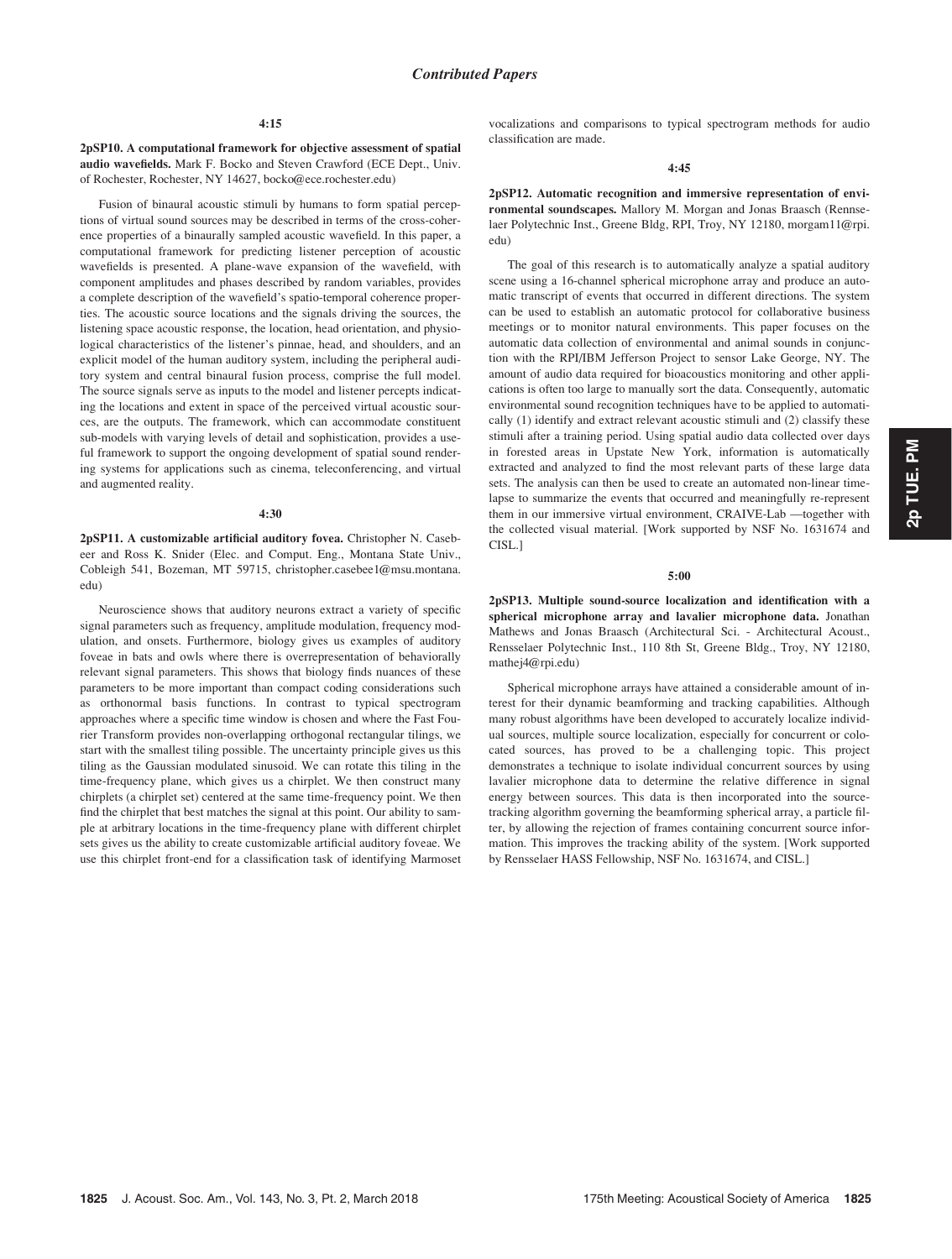# Meeting of Accredited Standards Committee (ASC) S3/SC 1, Animal Bioacoustics

D. S. Houser, Vice Chair ASC S3/SC 1

National Marine Mammal Foundation, 2240 Shelter Island Drive Suite 200, San Diego, CA 92106

K. Fristrup, Vice Chair ASC S3/SC 1

National Park Service, Natural Sounds Program, 1201 Oakridge Dr., Suite 100, Fort Collins, CO 80525

Accredited Standards Committee S3/SC 1 on Animal Bioacoustics. Working group chairs will report on the status of standards under development. Consideration will be given to new standards that might be needed over the next few years. Open discussion of committee reports is encouraged.

People interested in attending the meeting of the TAGs for ISO/TC 43/SC 1 Noise and ISO/TC 43/SC 3, Underwater acoustics, take note that those meetings will be held in conjunction with the Standards Plenary meeting at 9:15 a.m. on Tuesday, 8 May 2018.

Scope of S3/SC 1: Standards, specifications, methods of measurement and test, instrumentation and terminology in the field of psychological and physiological acoustics, including aspects of general acoustics, which pertain to biological safety, tolerance, and comfort of non-human animals, including both risk to individual animals and to the long-term viability of populations. Animals to be covered may potentially include commercially grown food animals; animals harvested for food in the wild; pets; laboratory animals; exotic species in zoos, oceanaria, or aquariums; or free-ranging wild animals.

# TUESDAY AFTERNOON, 8 MAY 2018 MINNEHAHA, 3:15 A.M. TO 4:30 P.M.

# Meeting of Accredited Standards Committee (ASC) S3 Bioacoustics

# W. J. Murphy, Chair ASC S3

National Institute for Occupational Safety and Health, 1090 Tusculum Ave., Cincinnati, OH 45226

# P. B. Nelson, Vice Chair ASC S3

Department of SLHS, University of Minnesota, 115 Shevlin, 164 Pilsbury Drive S.E., Minneapolis, MN 55455

Accredited Standards Committee S3 on Bioacoustics. Working group chairs will report on the status of standards under development. Consideration will be given to new standards that might be needed over the next few years. Open discussion of committee reports is encouraged.

People interested in attending the meeting of the TAGs for ISO/TC 43 Acoustics and IEC/TC 29 Electroacoustics, take note that those meetings will be held in conjunction with the Standards Plenary meeting at 9:15 a.m. on Tuesday, 8 May 2018.

Scope of S3: Standards, specifications, methods of measurement and test, and terminology in the fields of psychological and physiological acoustics, including aspects of general acoustics which pertain to biological safety, tolerance, and comfort.